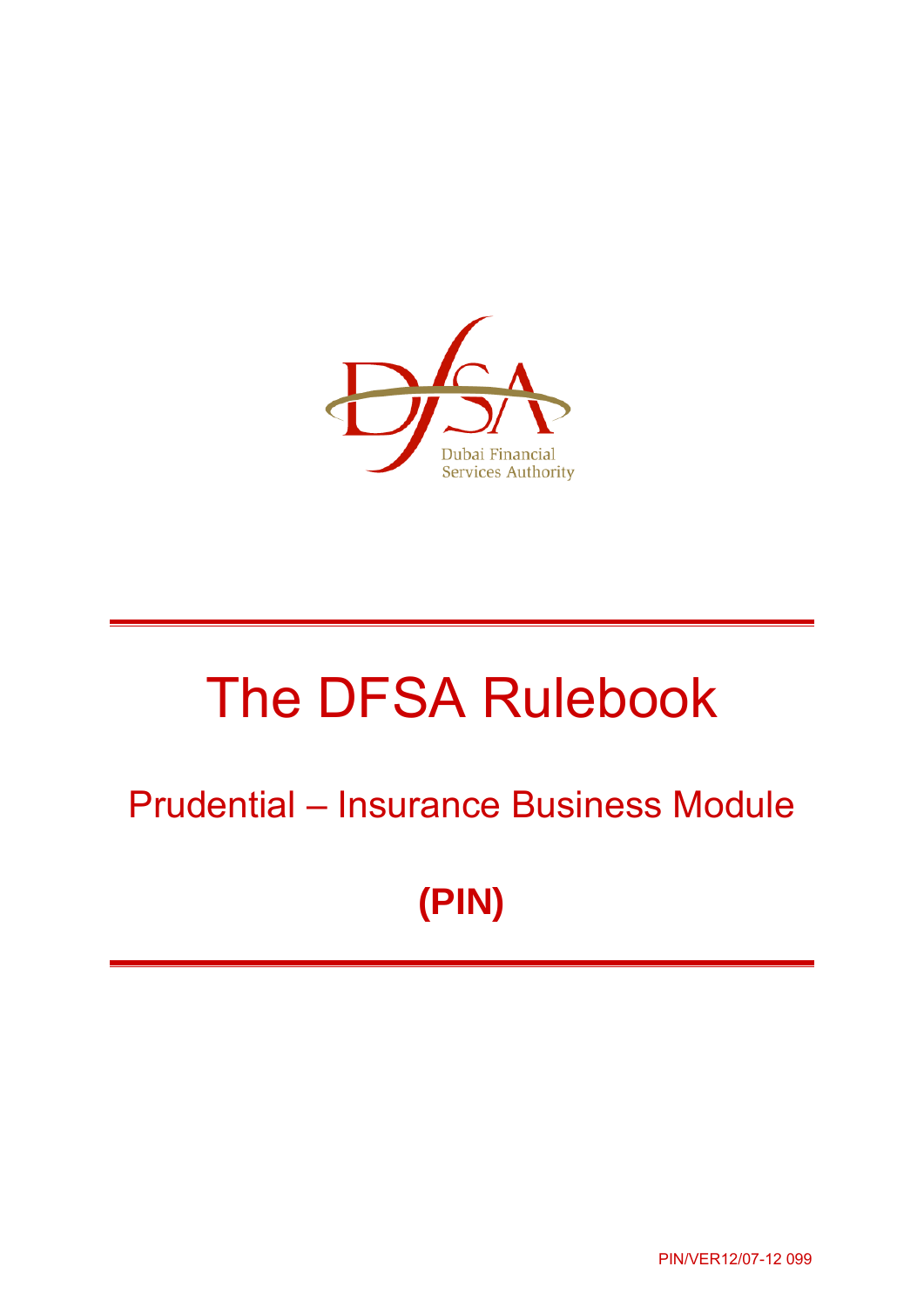

# **Contents**

The contents of this module are divided into the following chapters, sections and appendices:

|                         | 1 APPLICATION                         |   |
|-------------------------|---------------------------------------|---|
| 1.1                     |                                       |   |
| $\overline{2}$          | <b>MANAGEMENT AND CONTROL OF RISK</b> |   |
| 2.1                     |                                       |   |
| 2.2                     |                                       |   |
| 2.3                     |                                       |   |
| 2.4                     |                                       |   |
| 2.5                     |                                       |   |
| $\overline{\mathbf{3}}$ | <b>LONG-TERM INSURANCE BUSINESS</b>   | 5 |
| 3.1                     |                                       |   |
| 3.2                     |                                       |   |
| מ מ                     | Attribution of contracts to a fund    |   |

# **4 CAPITAL ADEQUACY 11**

| 4.1 |                                                                                    |  |
|-----|------------------------------------------------------------------------------------|--|
| 4.2 |                                                                                    |  |
| 4.3 | Minimum capital requirement for insurers that are not protected cell companies  13 |  |
| 4.4 | Minimum capital requirement for insurers that are protected cell companies  14     |  |
| 4.5 |                                                                                    |  |
| 4.6 |                                                                                    |  |
| 4.7 | Availability of assets of insurers incorporated outside the DIFC  15               |  |
| 4.8 |                                                                                    |  |
| 4.9 |                                                                                    |  |

# **5 MEASUREMENT OF ASSETS AND LIABILITIES OF INSURERS 17**

| 5.1 |                                                                                 |      |
|-----|---------------------------------------------------------------------------------|------|
| 5.2 |                                                                                 |      |
| 5.3 |                                                                                 |      |
| 5.4 | Recognition and measurement of insurance assets and liabilities in respect of   |      |
|     |                                                                                 |      |
| 5.5 |                                                                                 |      |
| 5.6 | Recognition and measurement of assets and liabilities in respect of long-term   |      |
| 5.7 | Value of investments in subsidiaries and associates that are subject to minimum | . 23 |
| 5.8 |                                                                                 |      |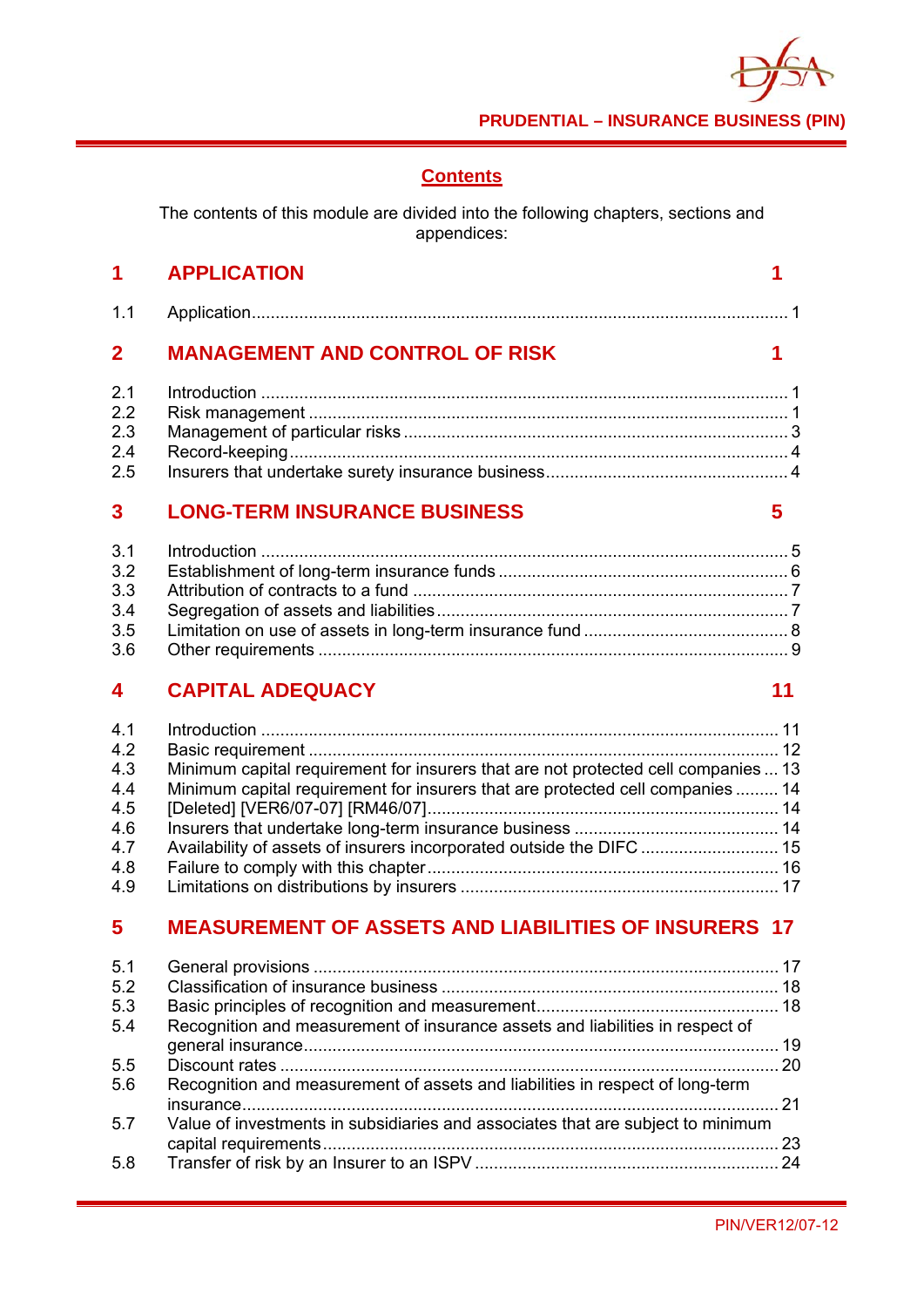

**PRUDENTIAL – INSURANCE BUSINESS (PIN)**

# **6 FINANCIAL AND OTHER REPORTING BY INSURERS 25**

| 6.5 |  |
|-----|--|
| 6.6 |  |

# **7 ACTUARIES 32**

| 7.2 | The requirement for an actuarial report on general insurance business32             |  |
|-----|-------------------------------------------------------------------------------------|--|
| 7.3 | The requirement for an actuarial investigation of and report on long-term insurance |  |
|     |                                                                                     |  |
| 7.4 |                                                                                     |  |
| 7.5 |                                                                                     |  |

# **8 CONSOLIDATED SUPERVISION 37**

| 8.2 |                                                                               |  |
|-----|-------------------------------------------------------------------------------|--|
| 8.3 | Financial group capital requirements and financial group capital resources 38 |  |
| 8.4 |                                                                               |  |
|     |                                                                               |  |

# **9 INSURERS IN RUN-OFF 43**

| Insurers ceasing to effect contracts of insurance in a class of business 44     |                 |
|---------------------------------------------------------------------------------|-----------------|
|                                                                                 |                 |
|                                                                                 |                 |
| Provisions in respect of contracts relating to insurance business in run-off 49 |                 |
| Limitations on distributions by DIFC incorporated insurers in run-off 50        |                 |
| <b>INSURANCE SPECIAL PURPOSE VEHICLES</b>                                       | 50              |
|                                                                                 |                 |
| <b>App1 GUIDE TO THE APPENDICES</b>                                             | 52              |
|                                                                                 |                 |
| <b>App2 MANAGEMENT AND CONTROL OF RISK</b>                                      | 52 <sub>2</sub> |
|                                                                                 |                 |
|                                                                                 |                 |
|                                                                                 |                 |
|                                                                                 |                 |
|                                                                                 |                 |
|                                                                                 |                 |
|                                                                                 |                 |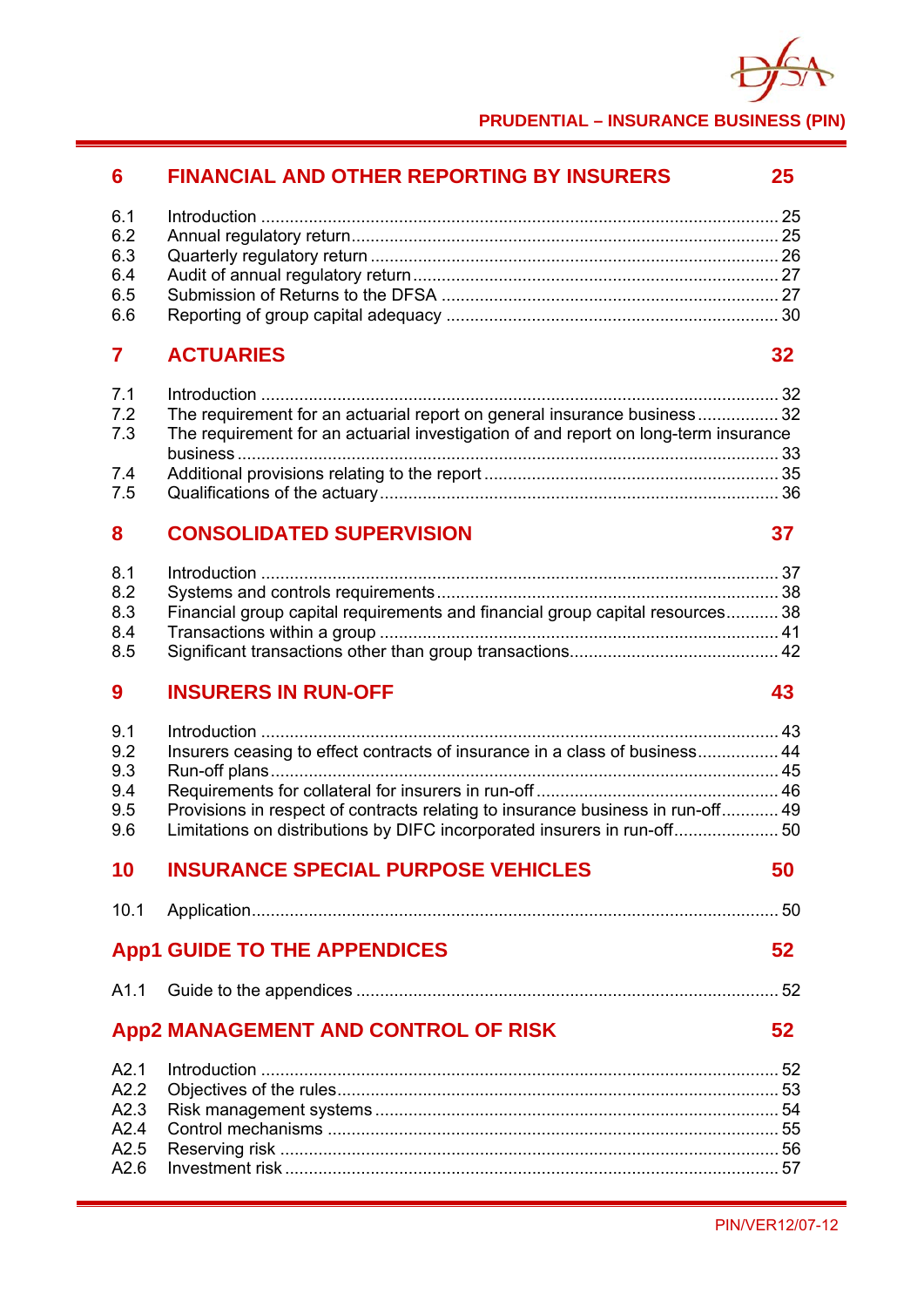

#### **PRUDENTIAL - INSURANCE BUSINESS (PIN)**

#### App3 CALCULATION OF ADJUSTED CAPITAL RESOURCES 68

#### App4 CALCULATION OF MINIMUM CAPITAL REQUIREMENT  $71$

| A4.2 |  |
|------|--|
| A4.3 |  |
| A4.4 |  |
| A4.5 |  |
| A4.6 |  |
|      |  |
|      |  |
|      |  |
|      |  |
|      |  |
|      |  |
|      |  |
|      |  |

# App5 CALCULATION OF ADJUSTED NON-CELLULAR CAPITAL **RESOURCES AND ADJUSTED CELLULAR CAPITAL RESOURCES**

88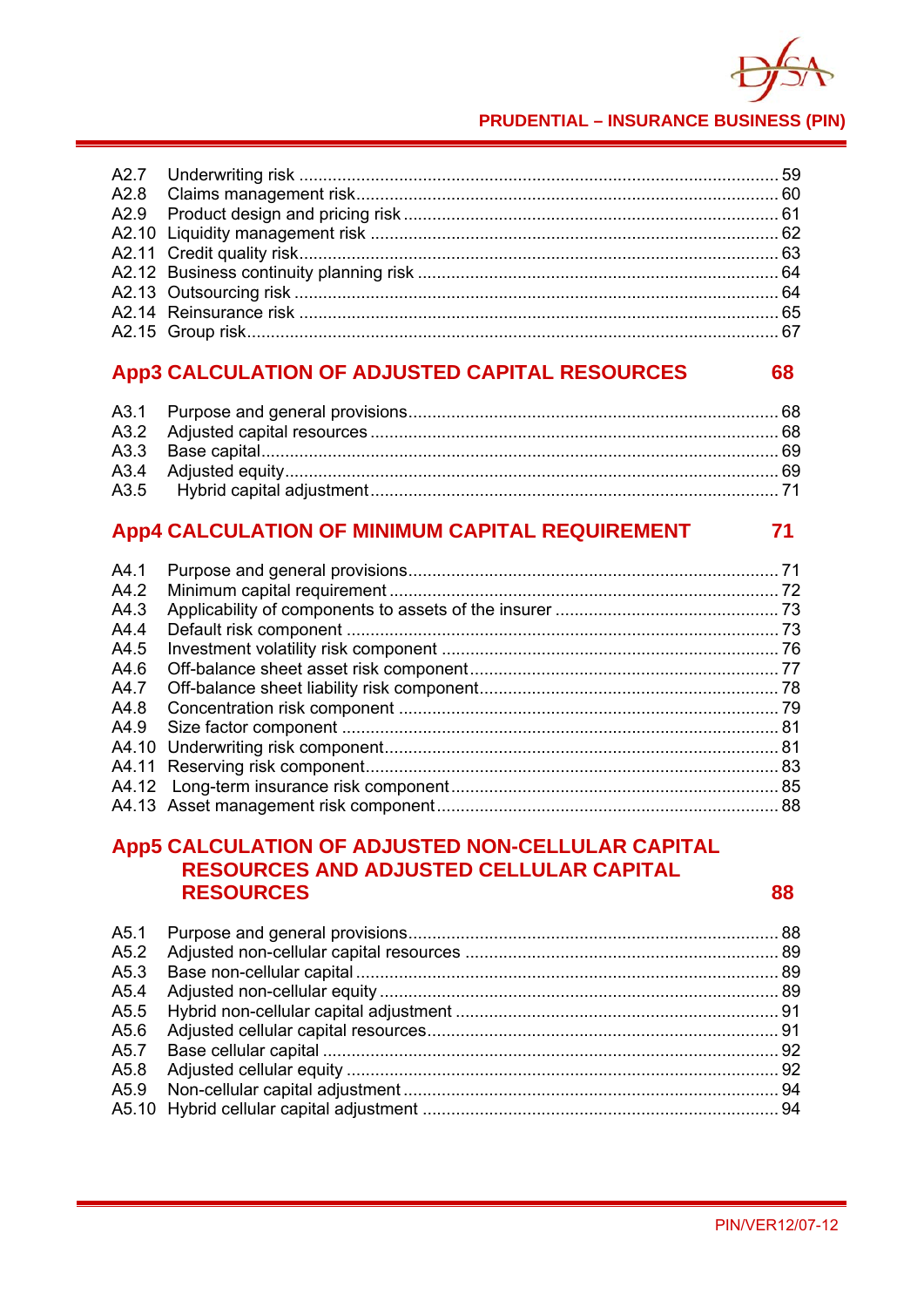

# **App6 CALCULATION OF MINIMUM NON-CELLULAR CAPITAL REQUIREMENT AND MINIMUM CELLULAR CAPITAL REQUIREMENT 95**

| A6.1 |  |
|------|--|
| A6.2 |  |
| A6.3 |  |
| A6.4 |  |
| A6.5 |  |
| A6.6 |  |
| A6.7 |  |
| A6.8 |  |
|      |  |
|      |  |
|      |  |
|      |  |
|      |  |

# **App7 CALCULATION OF ADJUSTED FUND CAPITAL RESOURCES 103**

# **App8 CALCULATION OF MINIMUM FUND CAPITAL REQUIREMENT 106**

| A8.3 |  |
|------|--|
| A8.4 |  |
| A8.5 |  |
| A8.6 |  |
|      |  |
|      |  |
|      |  |
|      |  |
|      |  |

# **App9 CALCULATION OF DIFC BUSINESS RISK CAPITAL REQUIREMENT** 112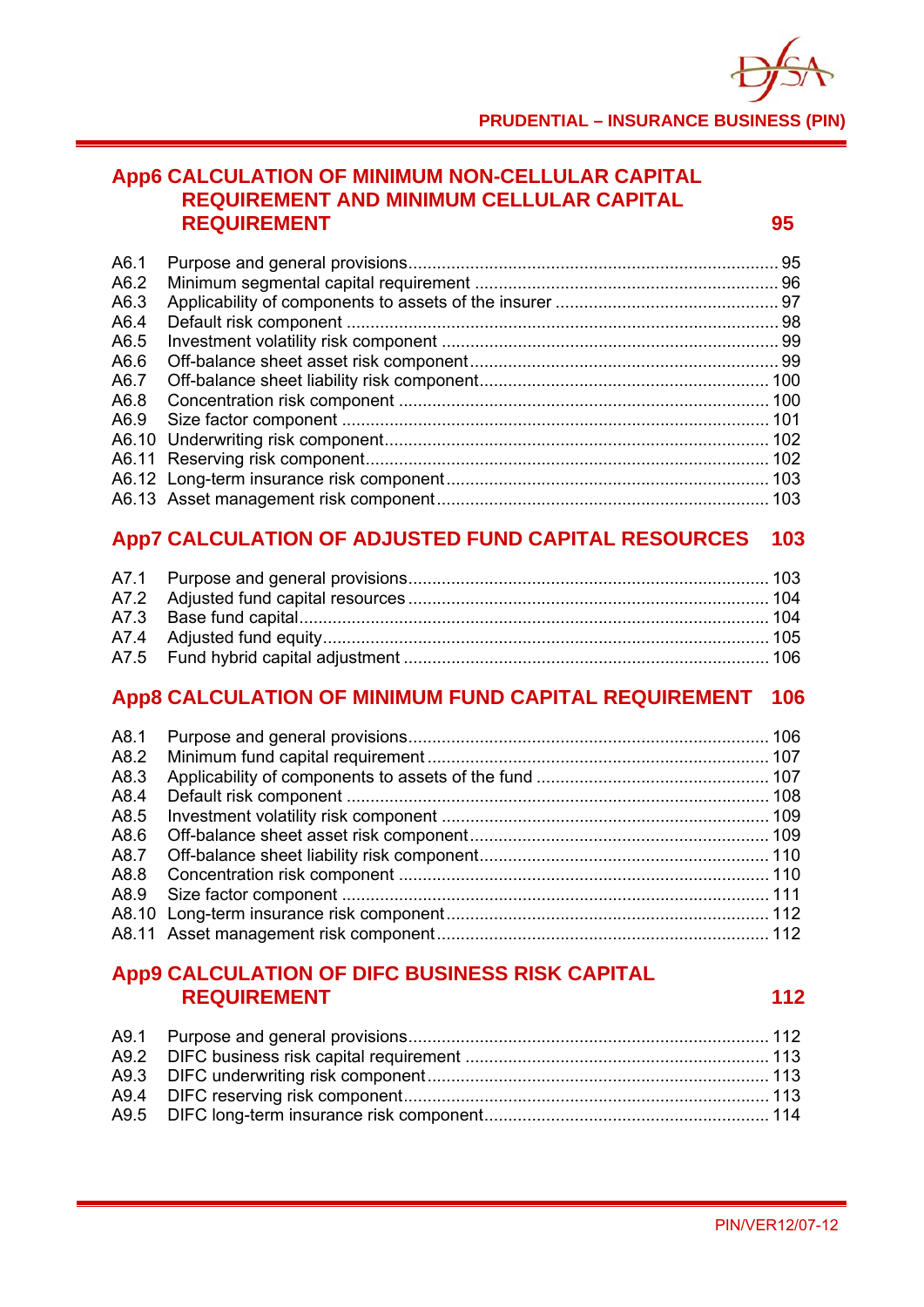

**PRUDENTIAL – INSURANCE BUSINESS (PIN)**

# **APP10 REPORTING TO THE DFSA 114 114**

| A10.2 Completion of forms for global, cell, fund and DIFC business reporting units 114 |  |
|----------------------------------------------------------------------------------------|--|
|                                                                                        |  |
|                                                                                        |  |
|                                                                                        |  |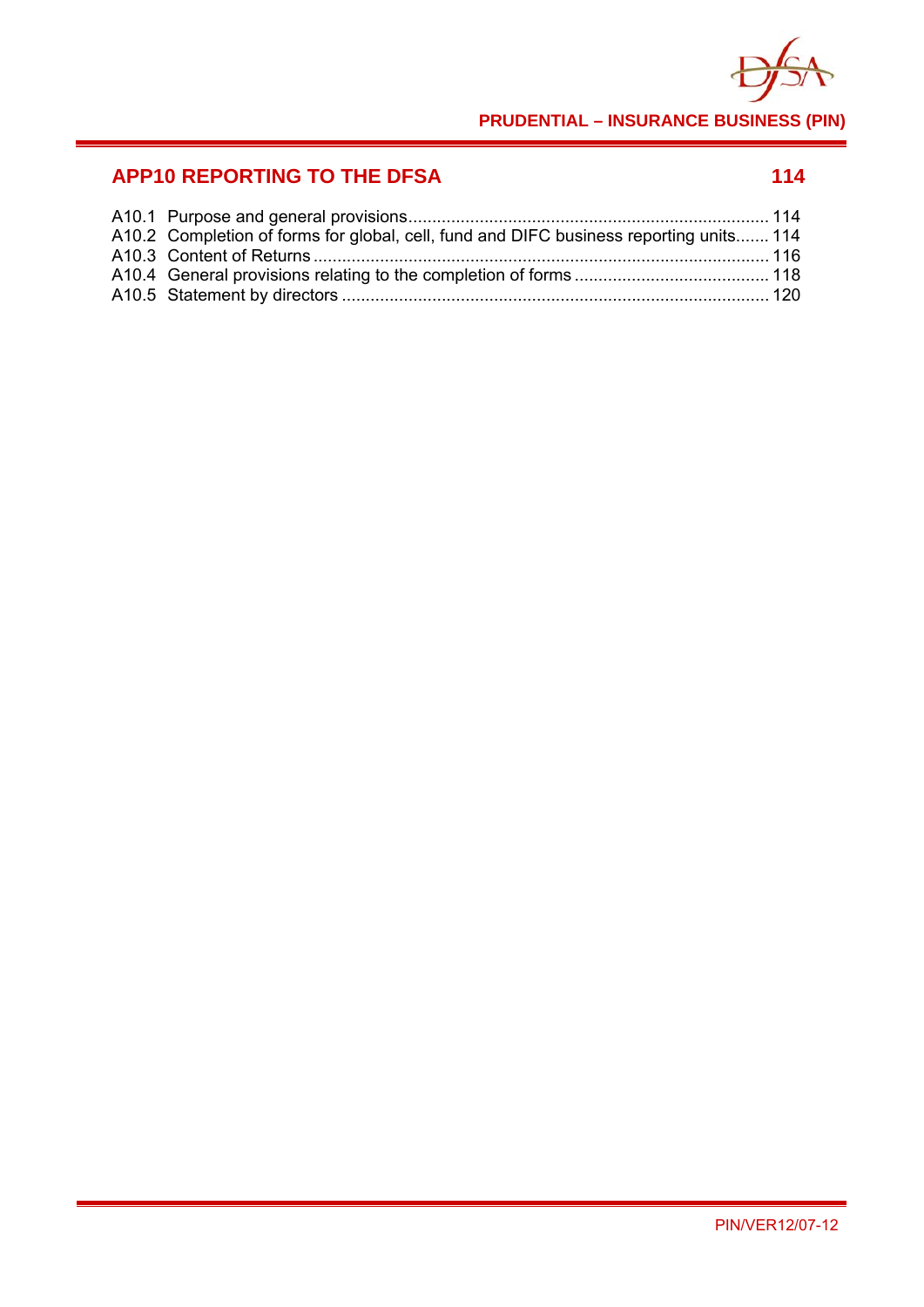

# **1 APPLICATION**

# **1.1 Application**

**1.1.1** Subject to Rule 1.1.2, this module (PIN) applies to every Insurer except to the extent that a provision specifies a narrower application.

[Amended][VER7/10-07][RM48/07]

#### **Guidance**

- 1. An Insurer is defined in the GLO as an Authorised Firm which is authorised under its Licence to carry on in or from the DIFC, one or more of the Financial Services constituting Insurance Business.
- 2. The Rules in PIN apply in relation to all activities of an Insurer, whether carried on within the DIFC or elsewhere.

[Amended][VER7/10-07][RM48/07]

**1.1.2** Chapters 2, 3, 4, 6, 7 and 9 do not apply to an Insurer that is an Authorised ISPV, unless expressly provided otherwise.

[Added][VER7/10-07][RM48/07]

# **2 MANAGEMENT AND CONTROL OF RISK**

# **2.1 Introduction**

**2.1.1** This chapter applies to every Insurer.

#### **Guidance**

- 1. All Authorised Firms are subject to the systems and controls provisions of GEN chapter 5. This chapter expands on the relevant requirements of GEN as those provisions apply in the context of an Insurer.
- 2. App2 contains guidance for Insurers in respect of specific areas of risk management that are of particular relevance to Insurers.

#### **2.2 Risk management**

- **2.2.1** An Insurer's risk management systems must:
	- (a) be appropriate to the size, business mix and complexity of the Insurer's operations;
	- (b) address all material risks, financial and non-financial, to which the Insurer is likely to be exposed;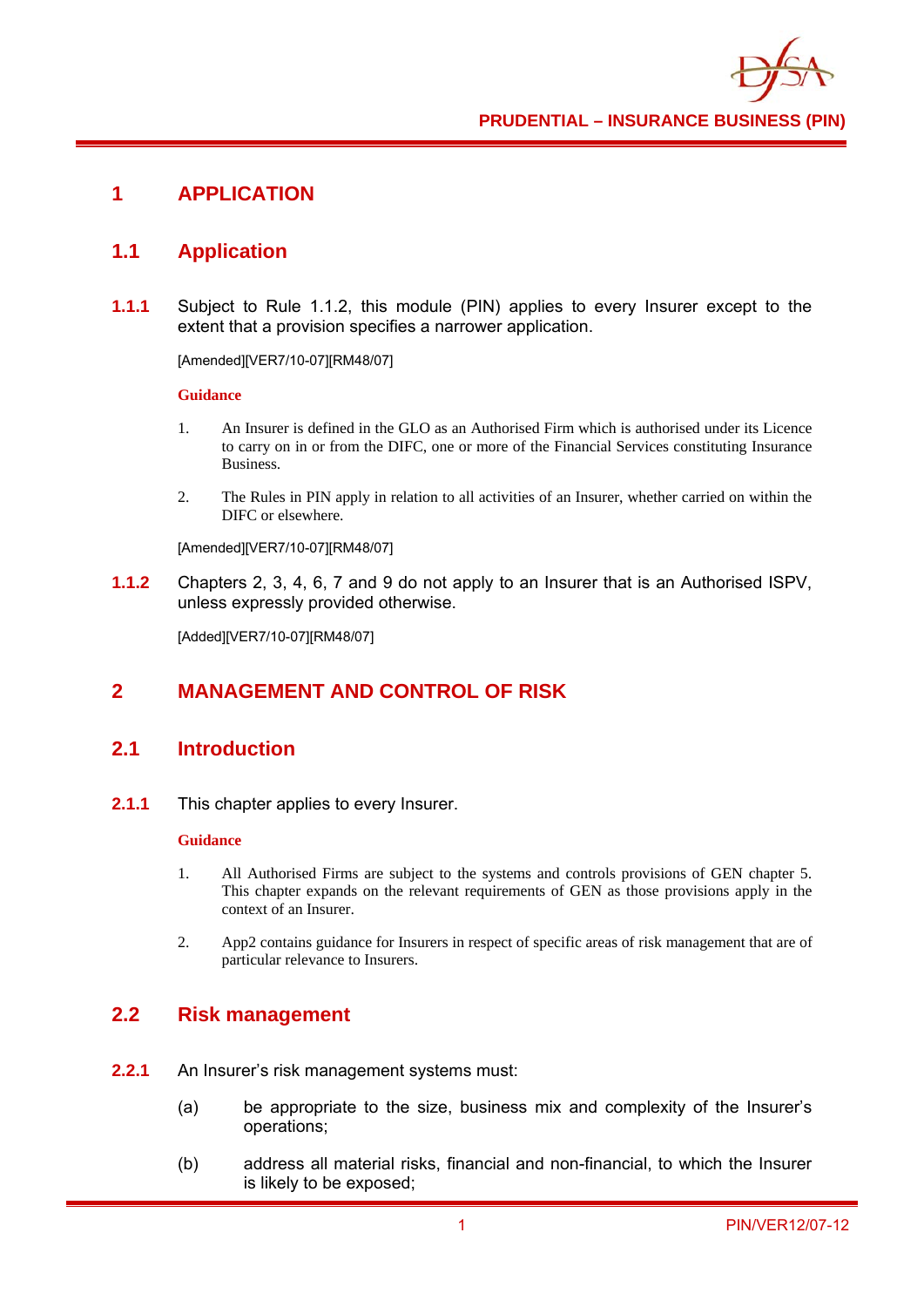

- (c) describe the relationships between the Insurer's risk tolerance limits, its capital requirements, economic capital and the processes and methods for monitoring risk; and
- (d) be supported by adequate risk management policies and procedures which explain the risks covered, the measurement approaches used, and the key assumptions made.
- **2.2.2** The risk management systems maintained by an Insurer must include:
	- (a) a written risk management strategy approved by senior management, which in the opinion of senior management addresses all material risks to which the Insurer is likely to be exposed;
	- (b) risk management policies and procedures that in the opinion of senior management are adequate to identify, assess, mitigate, control, monitor and report on the material risks to which the Insurer is exposed; and
	- (c) clearly identified managerial responsibilities and controls, designed to ensure that the policies and procedures established for risk management are adhered to at all times.
- **2.2.3** Subject to Rule 2.2.4, where an Insurer is a member of a Group, the Insurer must take reasonable actions to ensure that the Group as a whole complies with the requirements of Rule 2.2.1 and 2.2.2 as though the Group as a whole were an Insurer.
- **2.2.4** Rule 2.2.3 does not apply in respect of a Group where the Insurer is not the Holding Company and where the Holding Company of the Group is:
	- (a) another Insurer; or
	- (b) a Subsidiary of another Holding Company.

- 1. The effect of Rule 2.2.4 is to avoid duplication arising from complex Group structures. If an Insurer is a member of a Group whose Holding Company is another Insurer, the first Insurer need not apply Rule 2.2.3 in respect of that Group, because the Insurer that is the Holding Company is already required to apply that Rule. Where an Insurer is a member of two or more Groups that are also sub-groups of a single Group, the Insurer may consider that single group as a whole for the purposes of this section. An Insurer that is a Holding Company is however still required to apply Rule 2.2.3 in respect of any Group of which the Insurer is the Holding Company.
- 2. An Insurer should describe how its risk tolerance limits described in Rule 2.2.1(c) link with its corporate objectives, business strategy and current circumstances. An Insurer is expected to embed its risk tolerance limits into its day-to-day operations and its risk management policies and procedures.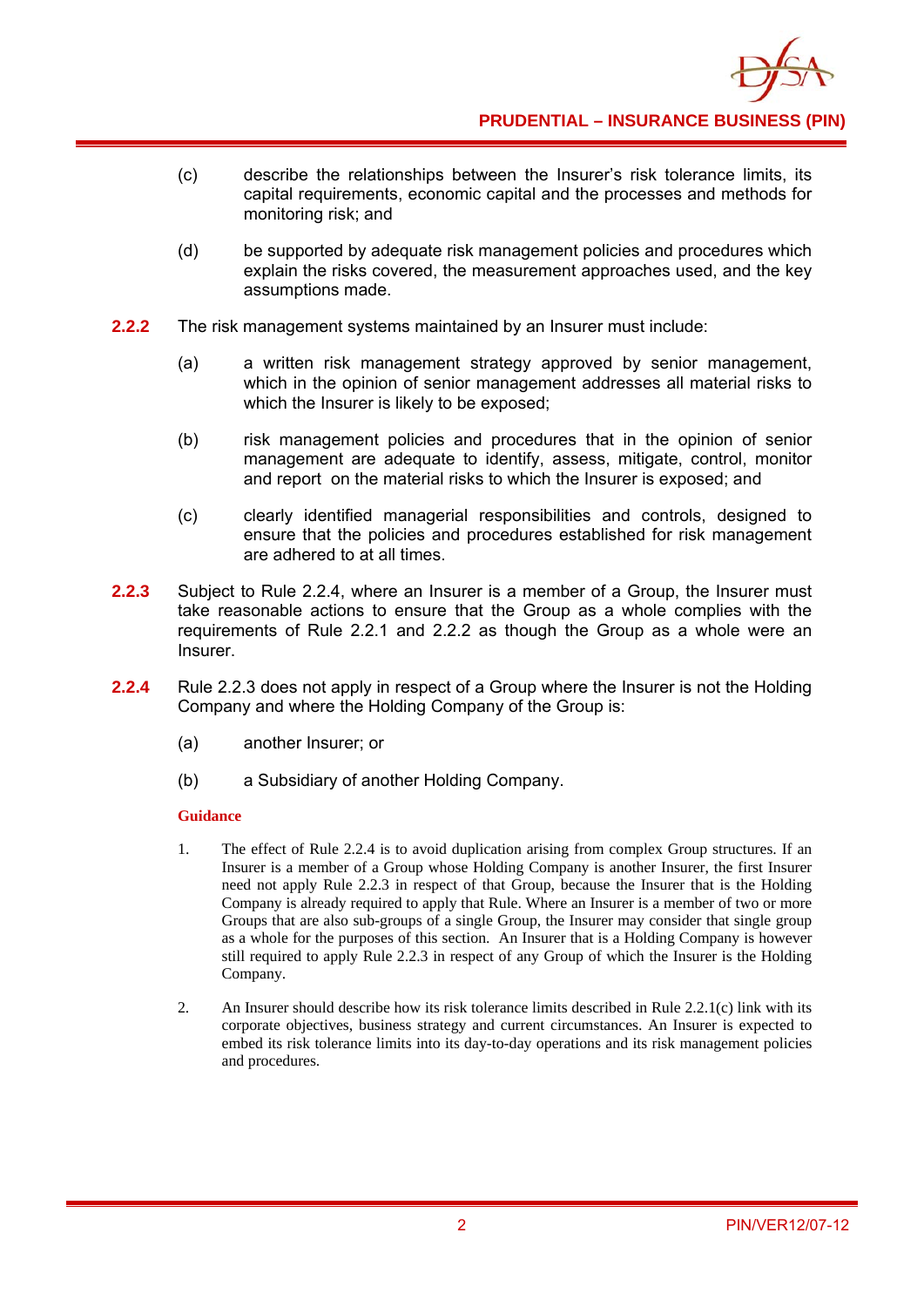

#### **2.3 Management of particular risks**

- **2.3.1** An Insurer must develop, implement and maintain a risk management system to identify and address balance sheet and market risk, including but not limited to:
	- (a) reserving risk;
	- (b) investment risk (including risks associated with the use of derivatives);
	- (c) underwriting risk;
	- (d) claims management risk;
	- (e) product design and pricing risk; and
	- (f) liquidity management risk.
- **2.3.2** An Insurer must develop, implement and maintain a risk management system to identify and address credit quality risk.
- **2.3.3** An Insurer must develop, implement and maintain a risk management system to identify and address the non-financial or operational risk of that Insurer, including but not limited to:
	- (a) technology risk (including processing risks);
	- (b) reputational risk;
	- (c) fraud and other fiduciary risks;
	- (d) compliance risk;
	- (e) outsourcing risk;
	- (f) business continuity planning risk;
	- (g) legal risk; and
	- (h) key person risk.
- **2.3.4** An Insurer must develop, implement and maintain a risk management system to identify and address reinsurance risk. Reinsurance risk refers to risks associated with the Insurer's use of reinsurance arrangements as cedant.
- **2.3.5** Without limiting the generality of Rule 2.3.4, an Insurer's risk management system in respect of its use of reinsurance arrangements must include the development, implementation and maintenance of a written reinsurance management strategy, appropriate to the size and complexity of the operations of the Insurer, defining and documenting the Insurer's objectives and strategy in respect of reinsurance arrangements.
- **2.3.6** An Insurer must develop, implement and maintain a risk management system which includes an explicit asset-liability management (ALM) policy, which must clearly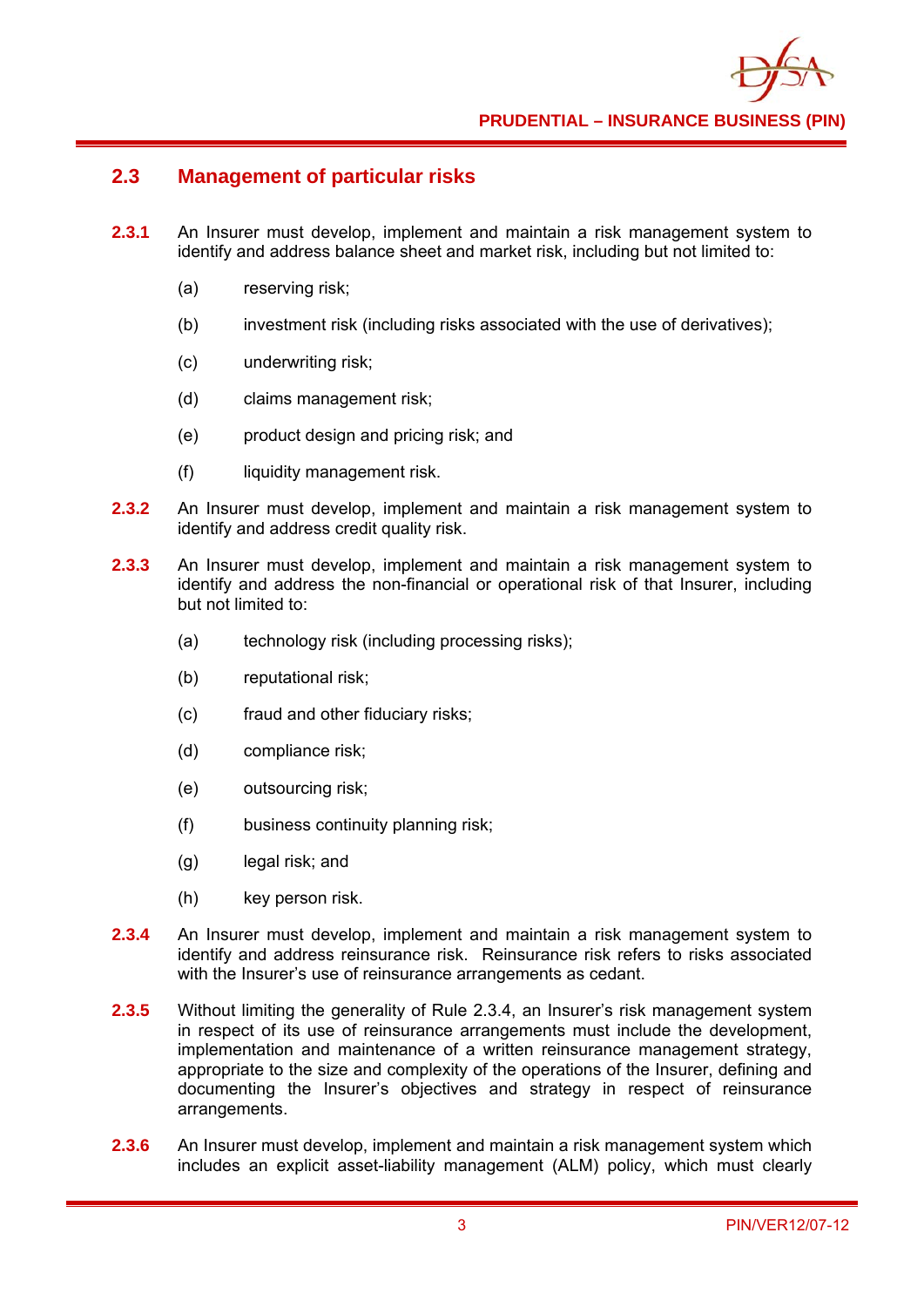specify the nature, role and extent of ALM activities and their relationship with product development, pricing functions and investment management.

#### **Guidance**

- 1. An Insurer's ALM policy should be appropriate taking into account the nature, scale and complexity of its ALM risks.
- 2. The ALM policy should include details as to how:
	- (a) the investment and liability strategies adopted by the Insurer allow for the interaction between assets and liabilities;
	- (b) the correlations are taken into account;
	- (c) the liability cash flows will be met by cash inflows; and
	- (d) the valuations of assets and liabilities will change under an appropriate range of different scenarios.
- **2.3.7** [Deleted] [VER6/07-07] [RM46/07]

## **2.4 Record-keeping**

- **2.4.1** An Insurer must maintain records adequate to enable it to:
	- (a) fulfil its obligations under Contracts of Insurance effected by it; and
	- (b) demonstrate that it complies with the Rules in PIN.

#### **2.5 Insurers that undertake surety insurance business**

- **2.5.1** This section applies only to Insurers that undertake Insurance Business in Class  $7(b)$ .
- **2.5.2** An Insurer that undertakes Insurance Business in Class 7(b) must ensure that:
	- (a) in any reporting period, the amount of its Gross Written Premium attributable to Class 7(b) does not exceed 5% of its total Gross Written Premium in all classes of non-life insurance;
	- (b) the Person insured under any Contract of Insurance in Class 7(b) is:
		- (i) a Body Corporate; or
		- (ii) if not a Body Corporate, a Financial Institution;
	- (c) at the time of effecting a Contract of Insurance in Class 7(b), the Person insured under that contract has a rating of BBB or better; and
	- (d) the maximum period of any Contract of Insurance in Class 7(b) does not exceed twenty years.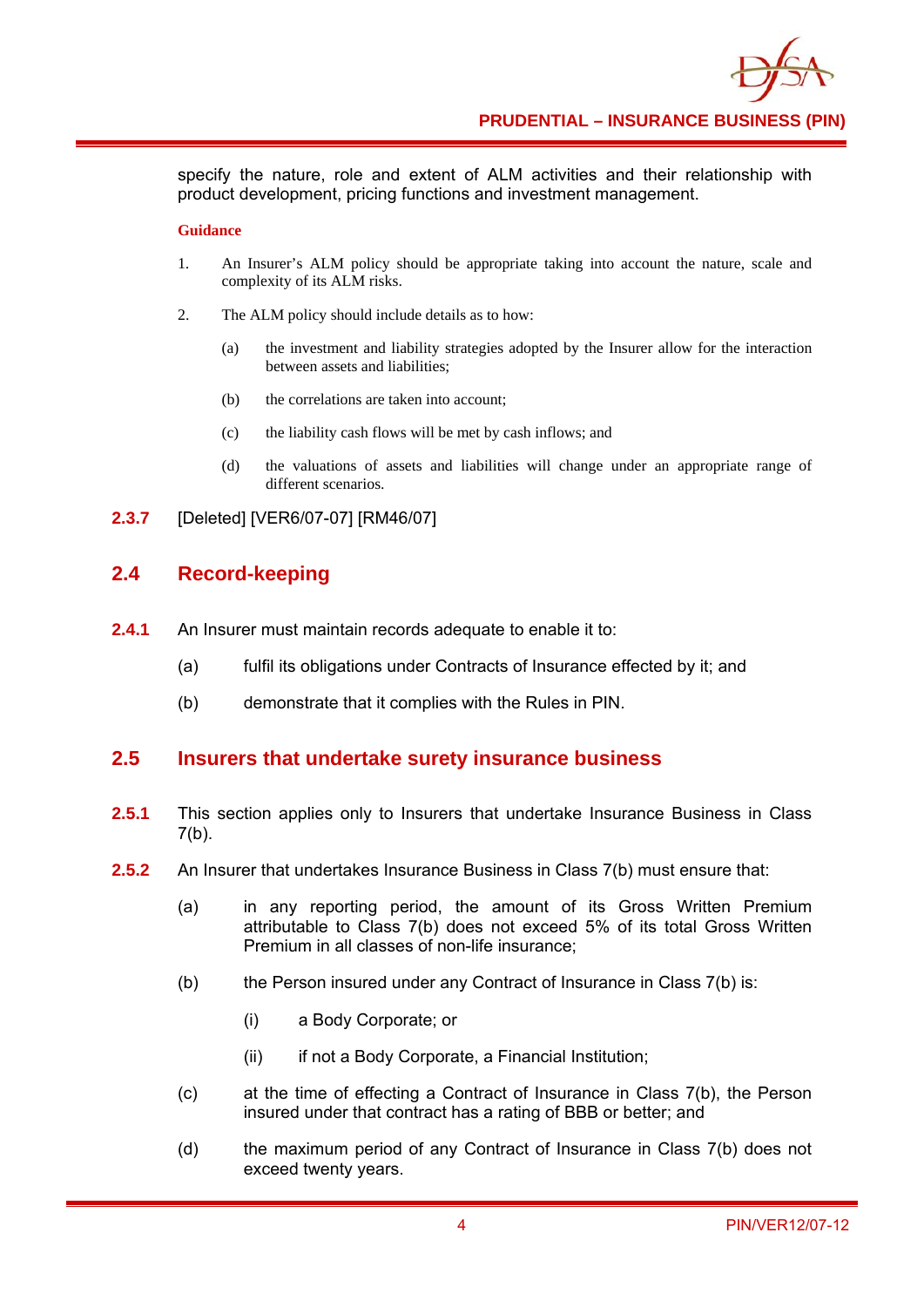

- **2.5.3** Rule 4.1.4 applies in respect of determination of ratings for the purposes of Rule  $2.5.2(c)$ .
- **2.5.4** An Insurer that is a Protected Cell Company that undertakes Insurance Business in Class 7(b) must comply with Rule 2.5.2 in respect of each Cell to which such business is attributable.
- **2.5.5** (1) An Insurer intending to undertake Insurance Business in Class 7(b) must:
	- (a) notify the DFSA in writing of its proposal to undertake such business; and
	- (b) give to the DFSA a business plan for the business intended to be undertaken.
	- (2) An Insurer must not effect any contract of insurance in Class 7(b) if the DFSA has objected to a proposal it has made under (1).

- 1. If all the information required is provided to the DFSA relating to the proposal to effect Contracts of Insurance in Class 7(b), generally, it will take about 45 calendar days for the DFSA to be able to determine whether an Insurer should be allowed to conduct this type of business. If the DFSA decides to object to the proposal, it will notify the Insurer of its decision and the reasons for that decision before imposing a restriction to that effect on the Insurer's licence. An Insurer may make an appeal to the DFSA's Regulatory Appeals Committee relating to such a decision.
- 2. The current requirements relating to Class 7(b) do not cater to monoline specialist financial guarantee insurers. However, if such an Insurer wishes to operate in the DIFC, the DFSA will consider what requirements should apply to it. In doing so, the DFSA will consider capital adequacy and other requirements that are generally applied to such specialist Insurers in other jurisdictions.

# **3 LONG-TERM INSURANCE BUSINESS**

# **3.1 Introduction**

**3.1.1** This chapter applies to all Insurers.

#### **Guidance**

- 1. This chapter sets out requirements in respect of Long-Term Insurance Business. An Insurer is required to maintain a separate fund in respect of Long-Term Insurance Business or to subject itself to the same restrictions as apply to a Long-Term Insurance Fund.
- 2.. Requirements in this section that are not specified as applying to Direct Long-Term Insurance Business apply to all Long-Term Insurance Business.

[Added] [VER6/07-07] [RM46/07] [Deleted & Renumbered] [RM56][VER10/07-08]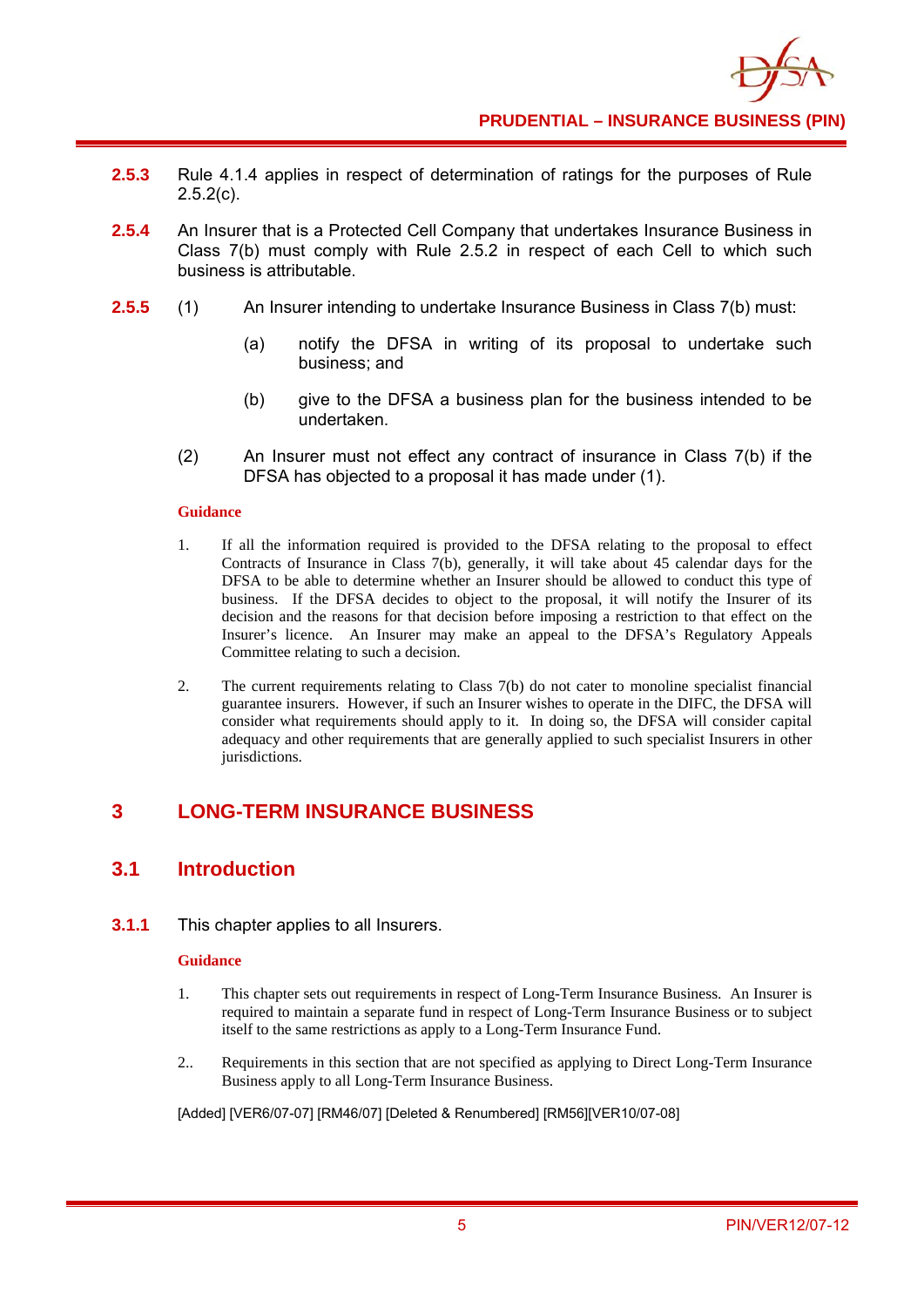

# **3.2 Establishment of long-term insurance funds**

- **3.2.1** An Insurer that is required, under the provisions of section 3.3, to establish or maintain a Long-Term Insurance Fund in respect of a part of its business must identify separately in its books and records the assets, liabilities, revenues and expenses attributable to that business. Those assets, liabilities, revenues and expenses must be recorded separately and accounted for as a Long-Term Insurance Fund.
- **3.2.2** Where an Insurer that is not a Protected Cell Company carries on Long-Term Insurance Business that, under the provisions of section 3.3, must be attributed to a Long-Term Insurance Fund, it must either:
	- (i) establish one or more Long-Term Insurance Funds; or
	- (j) notify the DFSA in writing that the Insurer is deemed to constitute a single Long-Term Insurance Fund.
- **3.2.3** When an Insurer that is a Protected Cell Company carries on, through a Cell, Long-Term Insurance Business that, under the provisions of section 3.3, must be attributed to a Long-Term Insurance Fund, it must either:
	- (a) establish, in respect of that Cell, one or more Long-Term Insurance Funds; or
	- (b) notify the DFSA in writing that the Cell is deemed to constitute a single Long-Term Insurance Fund.

#### **Guidance**

Because of the prohibition set out in COB part 1, Insurance Business of an Insurer that is a Protected Cell Company can only be carried out through its Cells.

[Amended] [VER6/07-07] [RM46/07]

**3.2.4** An Insurer that is subject to a regulatory requirement in another jurisdiction to arrange its affairs or any part of its affairs in a manner that is equivalent or substantially equivalent to the maintenance of a Long-Term Insurance Fund required by this section, may make a written application to the DFSA for that arrangement of its affairs or that part of its affairs to be deemed for the purposes of these Rules to constitute a Long-Term Insurance Fund. If the DFSA approves that application, it must inform the Insurer in writing, and must state in its notice to the Insurer the manner in which the arrangement will be deemed for the purpose of these Rules to constitute a Long-Term Insurance Fund.

[Amended] [VER6/07-07] [RM46/07]

**3.2.5** An Insurer, or a Cell of an Insurer, that is deemed in accordance with Rule 3.2.2(b) or Rule 3.2.3(b) to constitute a single Long-Term Insurance Fund, shall be treated for all purposes relating to these Rules as though the Insurer had established a Long-Term Insurance Fund to which all of the assets and liabilities of the Insurer or of the Cell are attributed.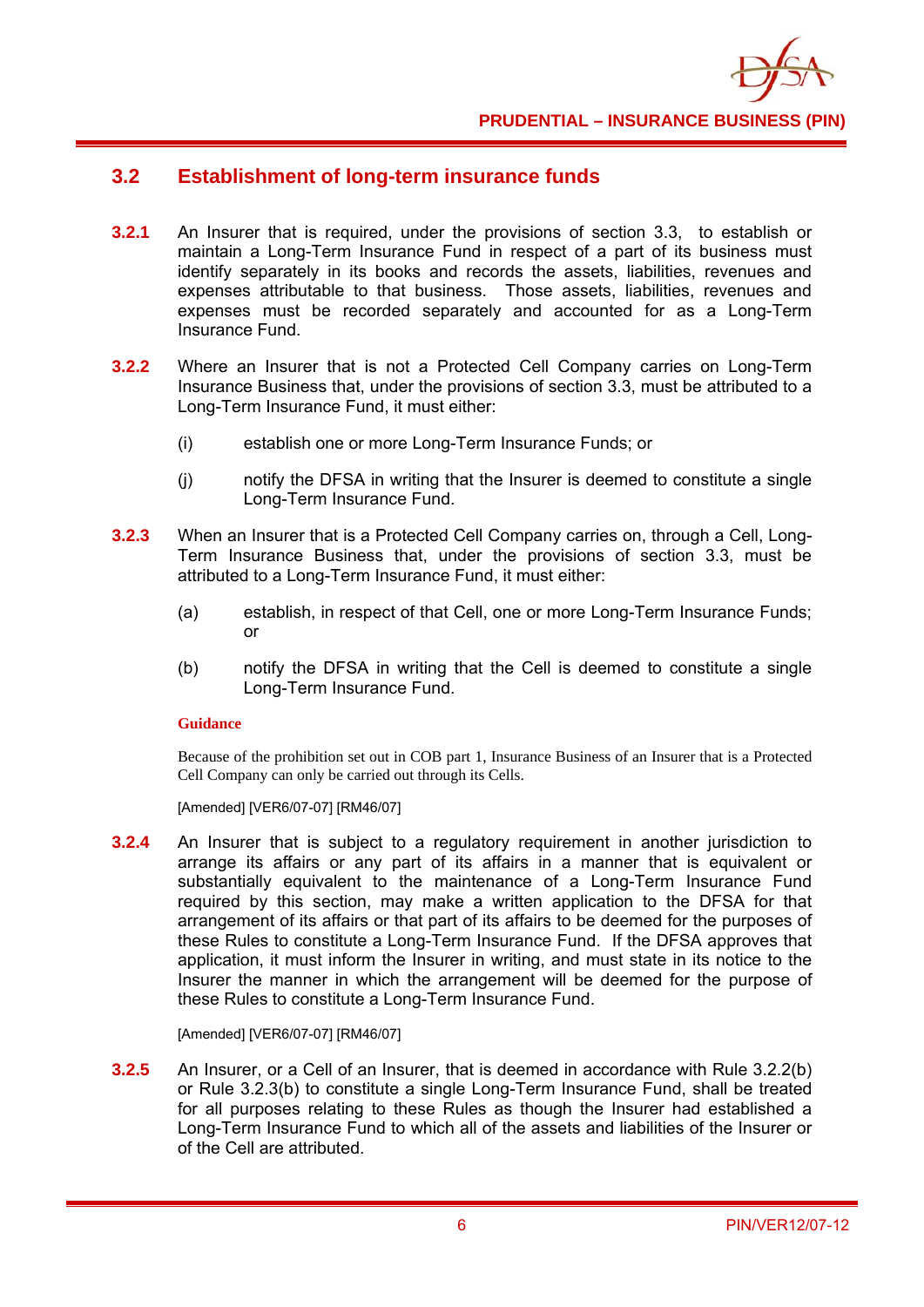

**3.2.6** Notwithstanding anything to the contrary contained in the above provisions, the DFSA may, at its sole discretion, direct that an Insurer which conducts Long-Term Insurance Business establish one or more Long-Term Insurance Funds in respect of its Long-Term Insurance Business or any part of such business. An Insurer shall establish one or more Long-Term Insurance Funds where so directed by the DFSA. [Amended] [VER7/10-07] [RM48/07]

[Added] [VER6/07-07] [RM46/07]

# **3.3 Attribution of contracts to a fund**

- **3.3.1** All contracts of Long-Term Insurance effected by a DIFC Incorporated Insurer must be attributed to a Long-Term Insurance Fund.
- **3.3.2** All contracts of Long-Term Insurance effected by an Insurer that is not a DIFC Incorporated Insurer through an establishment in the DIFC must be attributed to a Long-Term Insurance Fund.
- **3.3.3** Except as allowed in Rule 3.3.4, an Insurer may not attribute General Insurance contracts to a Long-Term Insurance Fund.
- **3.3.4** An Insurer may attribute insurance contracts in General Insurance Class 1 or Class 2 to a Long-Term Insurance Fund.

# **3.4 Segregation of assets and liabilities**

- **3.4.1** All assets, liabilities, revenues and expenses in respect of a Contract of Insurance that is attributed to a Long-Term Insurance Fund must be recorded as assets, liabilities, revenues and expenses of that Long-Term Insurance Fund.
- **3.4.2** An Insurer may at any time attribute any of its assets to a Long-Term Insurance Fund that were not previously attributed to such a Long-Term Insurance Fund.

#### **Guidance**

A transaction described in Rule 3.4.2 is sometimes described as a transfer of capital into the Long-Term Insurance Fund.

- **3.4.3** All revenues and expenses arising by way of earnings, revaluation or other change to the assets and liabilities of a Long-Term Insurance Fund must be recorded as revenues and expenses, or movements in capital, of that Long-Term Insurance Fund.
- **3.4.4** An Insurer which is required to maintain a Long-Term Insurance Fund must maintain adequate accounting and other records to identify the contracts and the assets, liabilities, revenues and expenses attributable to the Long-Term Insurance Fund.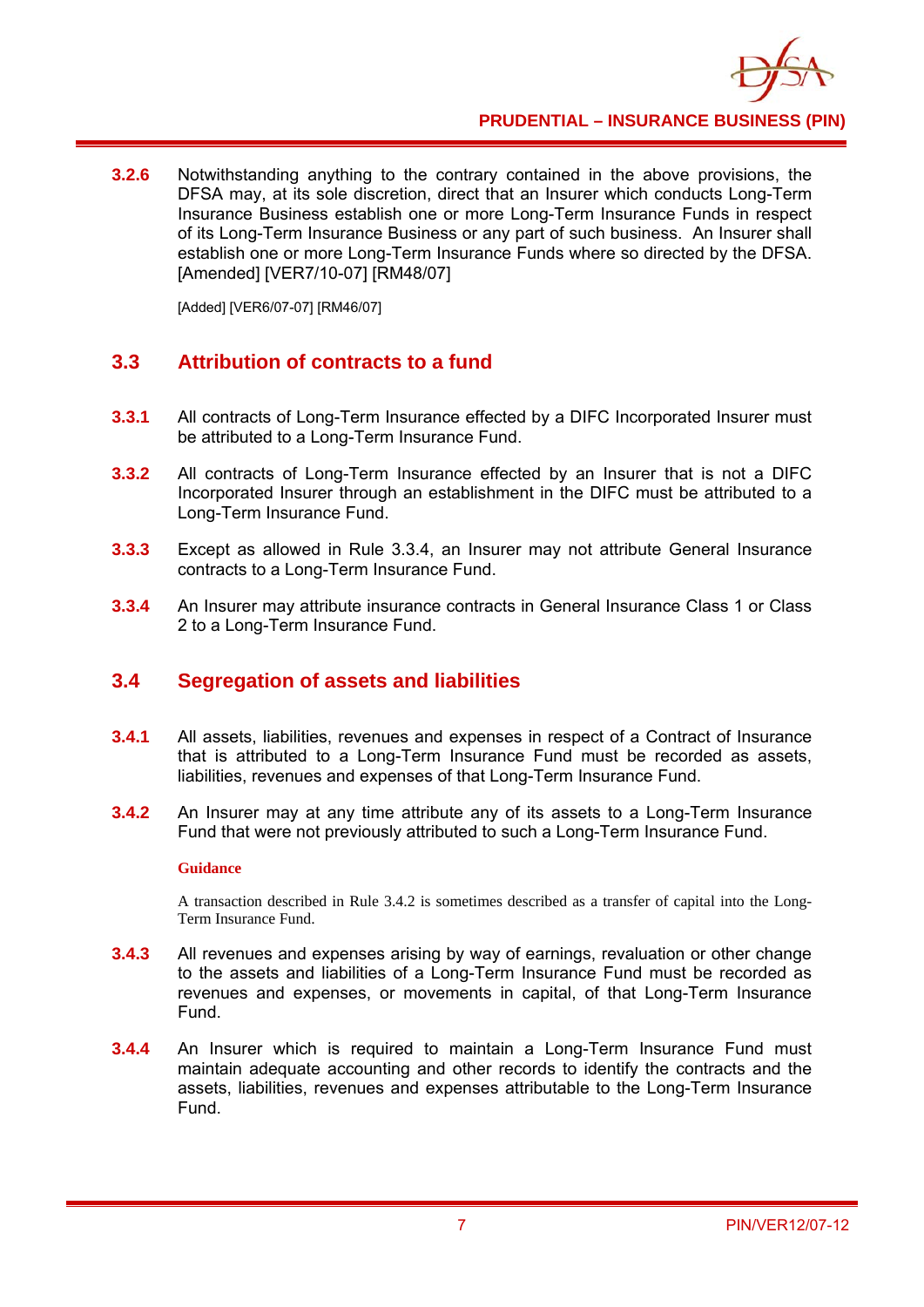

# **3.5 Limitation on use of assets in long-term insurance fund**

- **3.5.1** Except as provided in this section, assets that are attributable to a Long-Term Insurance Fund must be applied only for the purposes of the business attributed to the Long-Term Insurance Fund.
- **3.5.2** Assets attributable to a Long-Term Insurance Fund may not be transferred so as to be available for other purposes of the Insurer except:
	- (a) where the transfer constitutes appropriation of a surplus determined in accordance with section 7.3, provided that the transfer is performed within four months of the Reference Date of the actuarial investigation referred to in that Rule;
	- (b) where the transfer constitutes a payment of dividend or return of capital, in accordance with Rules 3.5.3 and 3.5.4; [Amended] [VER6/07-07] [RM46/07]
	- (c) where the transfer is made in exchange for other assets at fair value;
	- (d) where the transfer constitutes reimbursement of expenditure borne on behalf of the Long-Term Insurance Fund, and in respect of expenses attributable to the Long-Term Insurance Fund; or
	- (e) where the transfer constitutes reattribution of assets attributed to the Long-Term Insurance Fund in error.
- **3.5.3** Assets attributable to a Long-Term Insurance Fund must not be distributed by way of dividend or by way of return of capital, except by an Insurer or a Cell that is deemed to constitute a single Long-Term Insurance Fund.
- **3.5.4** A dividend or return of capital by an Insurer or a Cell that is deemed to constitute a single Long-Term Insurance Fund may only be made where the dividend or return of capital constitutes appropriation of a surplus determined in accordance with section 7.3, and:
	- (a) if the payment is made within four months of the Reference Date of the actuarial investigation determining that surplus, the payment does not cause the total aggregate amount of the dividends or returns of capital made by the Insurer or the Cell since that Reference Date to exceed the amount of that surplus; or
	- (b) If the payment is made more than four months after the Reference Date of the actuarial investigation determining that surplus, the payment does not cause the total aggregate amount of the dividends or returns of capital made by the Insurer or the Cell since that Reference Date to exceed 50 per cent of the amount of that surplus.
- **3.5.5** Assets attributable to a Long-Term Insurance Fund must not be lent or otherwise made available for use for any other purposes of the Insurer or any purposes of any party Related to the Insurer.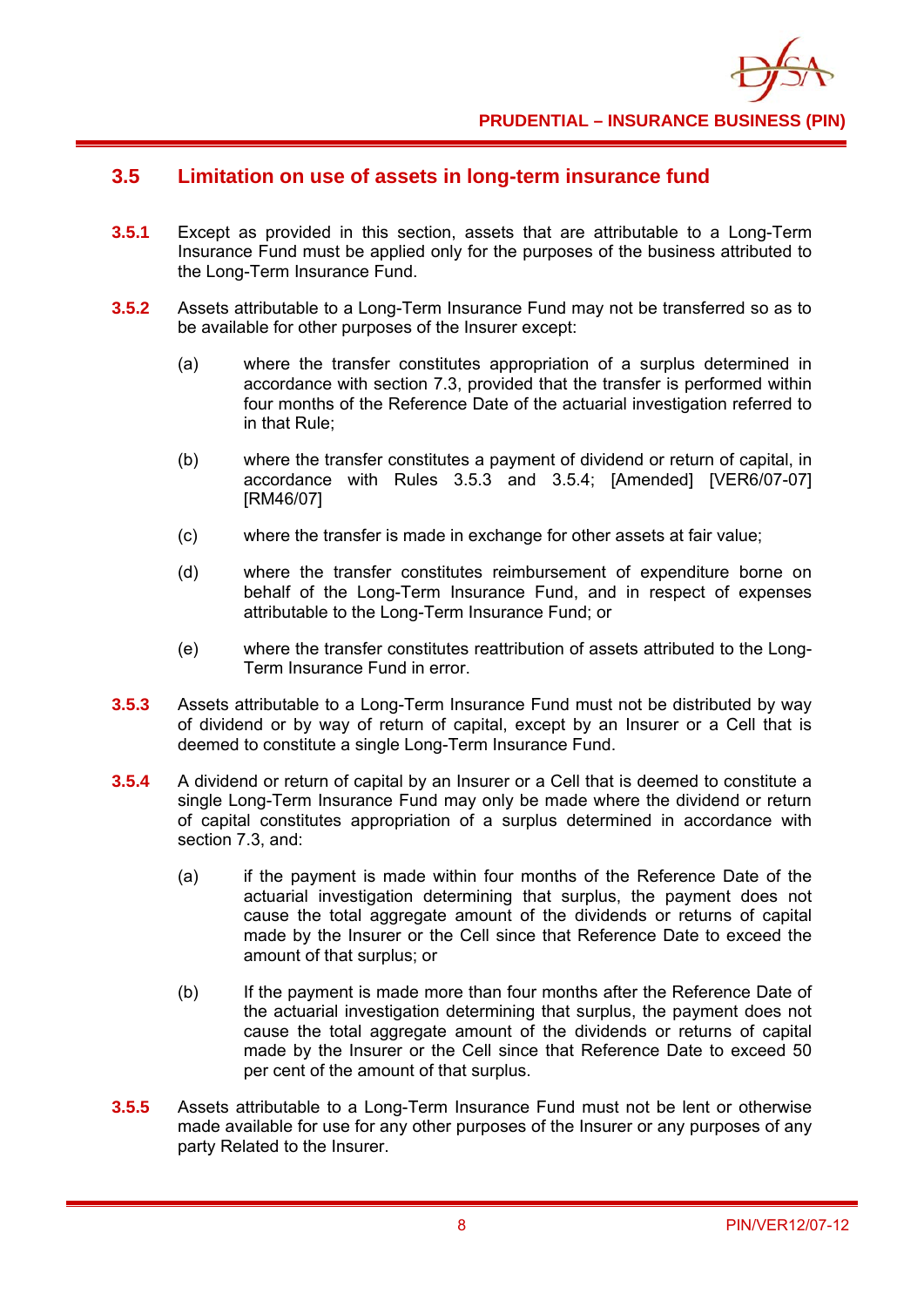Rule 3.5.5 operates to prohibit, among other things, lending between Long Term Insurance Funds of the same Insurer. Assets must not be organised in such a manner as to create indebtedness between Long Term Insurance Funds.

[Added] [VER6/07-07] [RM46/07]

**3.5.6** An Insurer may not enter into any arrangement, whether or not described as a contract of reinsurance, whereby a Long-Term Insurance Fund of the Insurer stands in the same relation to the Insurer as though the Insurer were the reinsurer in a contract of reinsurance in which the Long-Term Insurance Fund is the cedant.

#### **Guidance**

Rule 3.5.6 operates to prohibit reinsurance between Long Term Insurance Funds of the same Insurer, as well as arrangements of the nature of internal contracts of reinsurance where the cession transaction is attributed to a Long-Term Insurance Fund but the corresponding reinsurance acceptance transaction is not.

# **3.6 Other requirements**

[Added] [VER6/07-07] [RM46/07]

- **3.6.1** (1) Except as permitted in this Rule, a DIFC Incorporated Insurer must not effect any Direct Long-Term Insurance contract the terms of which include any of the following:
	- (a) investment components of Policy Benefits, that are wholly or partly guaranteed;
	- (b) options to receive Policy Benefits on expiry, maturity or surrender as annuities, where annuity rates are wholly or partly guaranteed at the inception of the contract;
	- (c) bonuses on participating contracts where those bonuses become vested Policy Benefits or guaranteed by the Insurer at a date prior to expiry, maturity or surrender; or
	- (d) other options or discretionary Policy Benefits that expose the Insurer to investment, expense or other risk that is not readily definable at the inception of the contract.
	- (2) An Insurer may request the permission of the DFSA to effect Direct Long-Term Insurance contracts with features of the kind referred to in (1). A request must be made in writing and must include:
		- (a) details of the terms of the proposed contracts;
		- (b) an explanation of how the Insurer intends to price such contracts, and to value them for the purposes of its capital adequacy calculations; and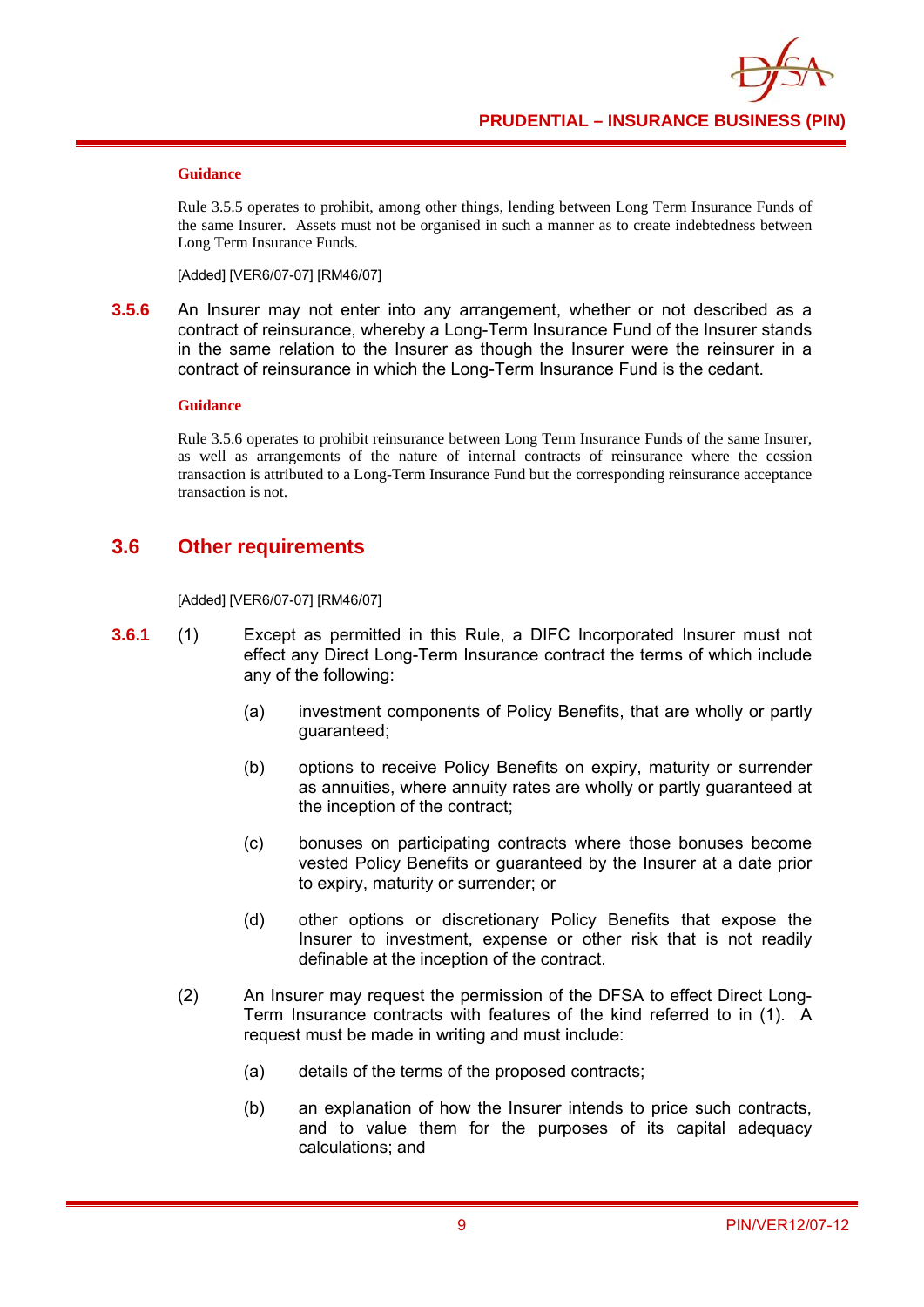

- (c) an explanation of how the Insurer intends to quantify, monitor and manage the risks to its capital adequacy represented by such features of contracts.
- (3) The DFSA may give an Insurer permission to effect Direct Long-Term Insurance contracts having one or more features of the kind referred to in (1). Permission shall be given in writing and shall be subject to such terms or conditions as the DFSA may specify in its notice giving permission. Where any terms and conditions are imposed on the Insurer, the Insurer shall comply with such terms and conditions.
- (4) The DFSA may on its own initiative at any time vary or revoke permission given under (3) above. Variation or revocation shall be communicated to the Insurer in writing.

- 1. The features described in Rule 3.6.1(1) have the potential to expose an Insurer to risks that are not adequately provided for in the capital adequacy framework set out in this Rulebook. The DFSA retains the power to prohibit or limit the inclusion of such features in a Long-Term Insurance contract where it is of the view that the inclusion of such features may have a materially adverse impact upon the long term viability of the Insurer. It is natural for Insurers to seek to stimulate a market by offering features such as guarantees or options. However, the solvency of Insurers could be threatened if they have not adequately valued, stress-tested and set aside adequate capital to service such features. Therefore, the DFSA will expect Insurers seeking permission to write contracts with such features to demonstrate that these steps have been undertaken, and that their procedures provide adequately for ongoing monitoring of the associated risks. Permission to undertake such business may be subject to conditions, for example, a requirement to maintain additional capital, or to restrict business of this nature by reference to total business. The DFSA may also as a condition of granting permission require additional information relating to the business in question to be reported to the DFSA in the Insurer's periodic regulatory returns, or in the Actuary's report referred to in Rule 7.3.4.
- 2. If all the information required is provided to the DFSA relating to a request for permission under Rule 3.6.2, generally, it will take about 45 calendar days for the DFSA to be able to determine whether an Insurer should be permitted to effect Direct Long-Term Insurance contracts with features of the kind referred to in that Rule. If the DFSA decides to object to the proposal, grant conditional permission or vary or revoke a permission already granted, it will notify the Insurer of its decision and the reasons for that decision. An Insurer may make an appeal to the DFSA's Regulatory Appeals Committee relating to such a decision.
- **3.6.2** A DIFC Incorporated Insurer which undertakes Direct Long-Term Insurance Business must supervise adequately the conduct of its Direct Long-Term Insurance Business in each jurisdiction in which that Business is undertaken.

#### **Guidance**

- 1. In order to demonstrate compliance with Rule 3.6.2, the senior management of a DIFC Incorporated Insurer should have mechanisms in place such that adequate information, in appropriate detail, is reported internally to senior management on a timely basis, and that this information is appropriately considered and acted upon.
- 2. In discharging its responsibilities under Rule 3.6.2, and under the high level requirements to which it is subject under GEN Rule 5.3.1, senior management will need to consider specific risks to which the Insurer is exposed as a consequence of its activity within each jurisdiction. Internal governance procedures such as Internal Audit should include examination of non-DIFC activities. Compliance procedures should be designed to ensure that the Insurer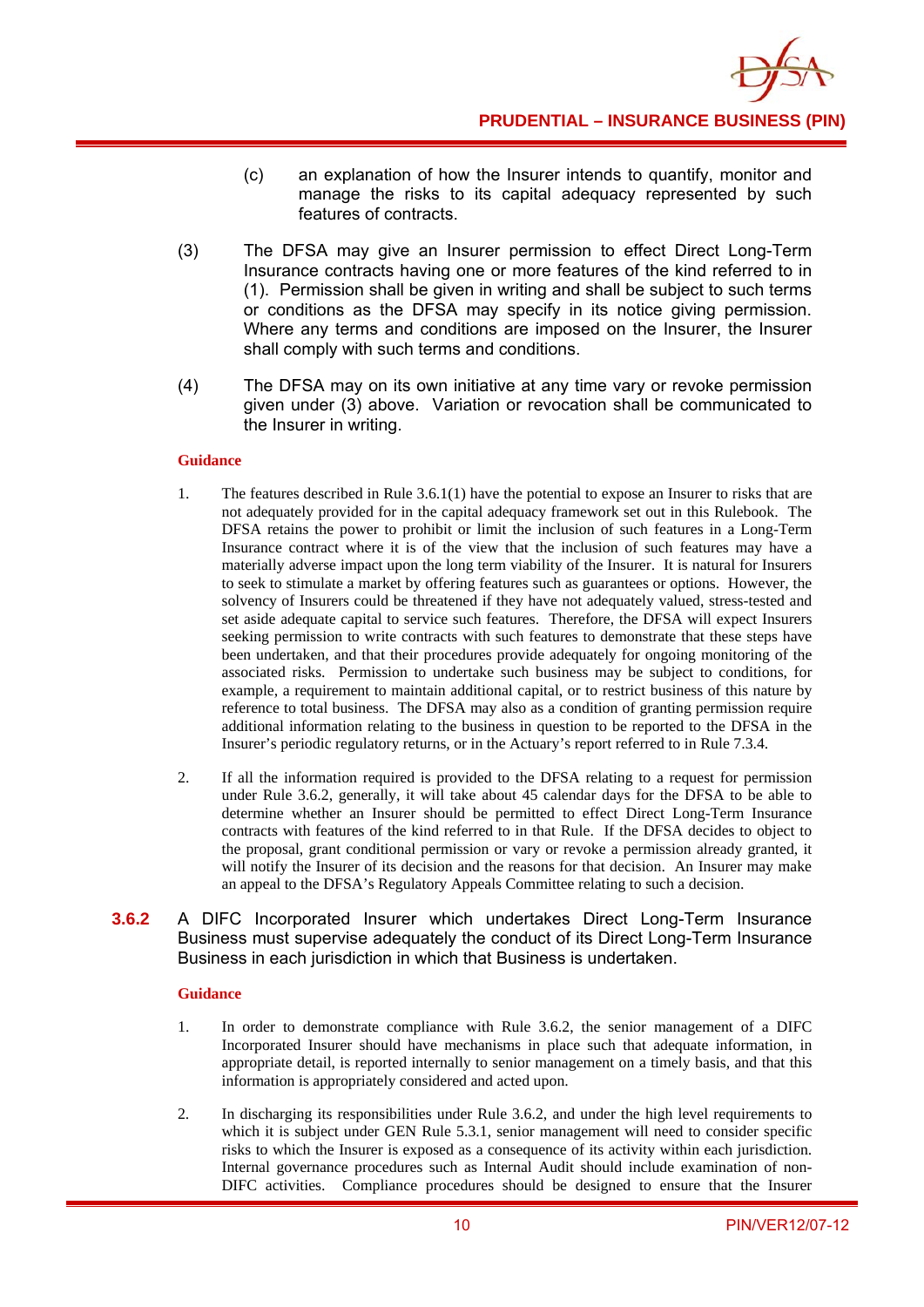

complies with any domestic regulation to which it may be subject in the jurisdiction in which it is doing business. Insurers are also expected to ensure that conduct of business by them in other jurisdictions does not pose any risk to the reputation of the DIFC. Consequently, senior management should ensure that adequate standards of customer protection are adopted by the Insurer's operation in each jurisdiction. Senior management should have regard to the provisions of GEN section 4.2 and in particular Principles 6, 7, 8 and 9 in considering whether standards of consumer protection are adequate. Review of persistency statistics may assist in identifying problems in the area of conduct of business.

3. Rule 3.6.2 does not preclude the establishment of appropriate local management structures with responsibility for the Insurer's business in the jurisdiction in question. However, the overall responsibility for ensuring compliance with domestic and DIFC regimes rests with the senior management of the Insurer.

# **4 CAPITAL ADEQUACY**

## **4.1 Introduction**

**4.1.1** This chapter applies to all Insurers.

#### **Guidance**

- 1. The amount of capital is fundamental to the financial health of any insurance undertaking and therefore to the protection of its policyholders. All Insurers are therefore required to maintain a minimum level of capital resources in accordance with this chapter.
- 2. This chapter establishes minimum required levels of capital resources applicable to Insurers of different types. Section 4.2 establishes provisions that are applicable to all Insurers, wherever they are incorporated and of whatever type they are. Section 4.3 establishes Minimum Capital Requirements in respect of Insurers other than Protected Cell Companies, and section 4.4 establishes equivalent requirements in respect of Protected Cell Companies. Additional provisions are established by section 4.6, in respect of Insurers maintaining Long-Term Insurance Funds, and by section 4.7, in respect of Insurers that are not DIFC Incorporated Insurers.

[Amended] [VER6/07-07] [RM46/07]

- 3. The DFSA has the power under the Regulatory Law 2004 to act if it believes that any requirement of this chapter is breached, or that it may be breached in the future.
- **4.1.2** For the purposes of this chapter, assets and liabilities must be valued in accordance with chapter 5.
- **4.1.3** In this chapter and in the appendices referred to in this chapter, references to ratings are made according to the rating hierarchy (AAA, AA, etc) of Standard & Poor's. Where, for the purposes of a provision of this chapter or of an appendix, an Insurer uses ratings from a Rating Agency other than Standard & Poor's, the Insurer must apply that provision as though the Standard & Poor's rating referred to in the provision were replaced by the rating from that other Rating Agency that is equivalent to the Standard & Poor's rating.
- **4.1.4** An Insurer must not, for the purposes of this chapter or the appendices referred to in this chapter, use ratings provided by any Rating Agency other than Standard & Poor's, Moody's, AM Best, and Fitch Ratings, except where the DFSA has given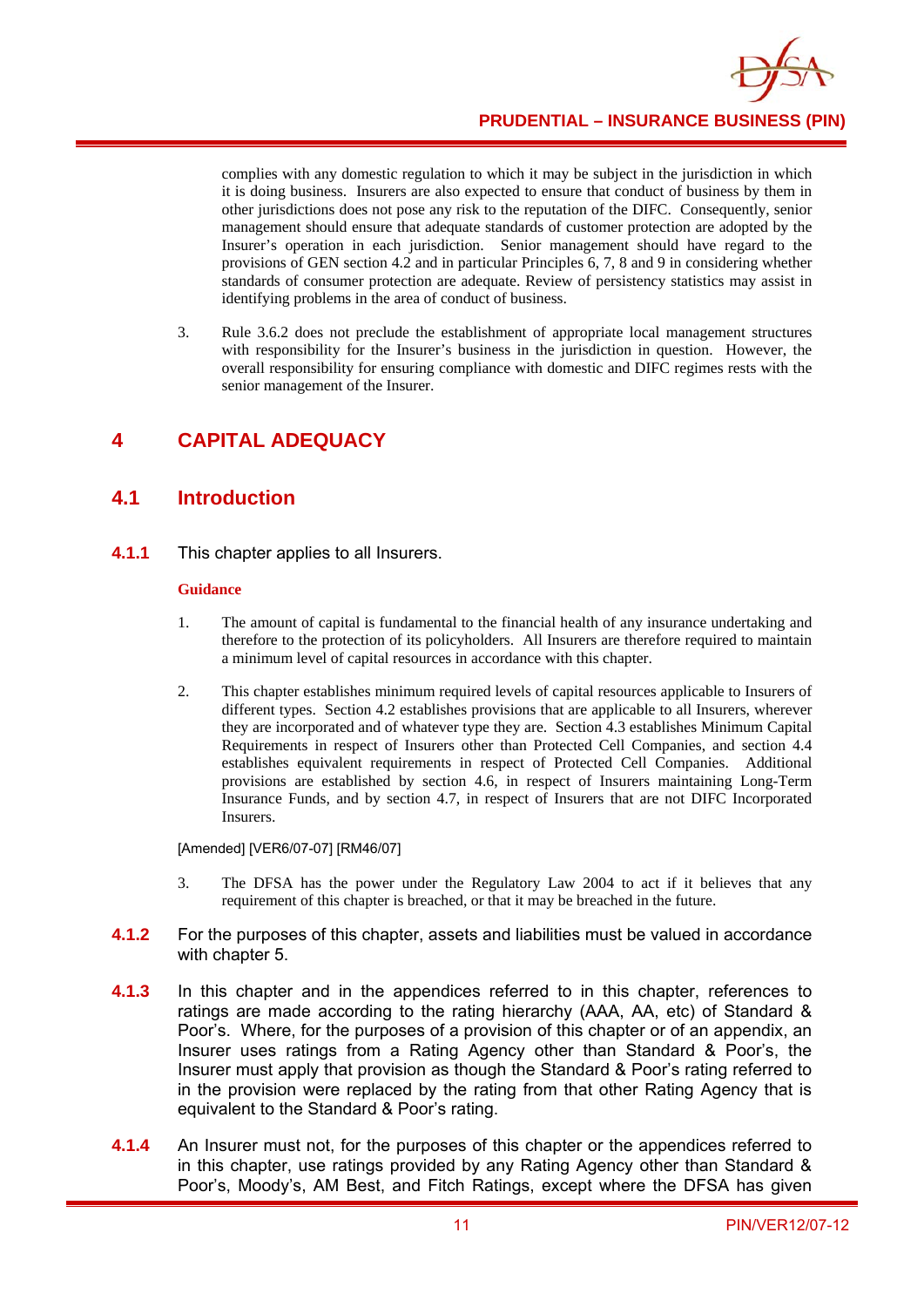written approval to the Insurer for the use of ratings provided by that other Rating Agency.

# **4.2 Basic requirement**

- **4.2.1** This section applies to all Insurers.
- **4.2.2** An Insurer must always have capital resources that are, in the opinion of its directors formed on reasonable assumptions, adequate for the conduct of its business, taking into consideration the size of the Insurer and the mix and complexity of its business.

#### **Guidance**

- 1. Where an Insurer effects Direct Long-Term Insurance contracts, Rule 4.2.2 implies that the Insurer must also be able to fund and service its Long-Term Insurance Business in the long term.
- 2. To be able to demonstrate to the DFSA that the Insurer meets the obligation of Rule 4.2.2 on an on-going basis, the DFSA expects the Insurer to develop internal capital models to support the self-assessment of capital adequacy. Those internal capital models should include mechanisms to estimate in a realistic manner the impact on the Insurer's capital position of possible scenarios relevant to the Insurer's business. The results of scenario testing should be communicated to the appropriate levels of management within the Insurer. Insurers should be able to demonstrate to the DFSA that the Insurer has adequate capital resources to withstand external and internal shocks to which they may plausibly be exposed.
- 3. Compliance with quantitative capital requirements set out in the PIN Module does not guarantee compliance with Rule 4.2.2.

[Added] [VER6/07-07] [RM46/07]

- **4.2.3** (1) Without limiting the generality of Rule 4.2.2, an Insurer that effects Direct Long-Term Insurance contracts must ensure that:
	- (a) premiums for any Direct Long-Term Insurance contracts it effects are sufficient at that time for the formation of technical provisions relating to future Policy Benefits in accordance with the applicable valuation rules; and
	- (b) each Long-Term Insurance Fund to which Direct Long-Term Insurance contracts are attributed holds at all times Invested Assets of appropriate safety, yield and marketability adequate to provide the future Policy Benefits under those contracts that are attributed to the Fund.
	- (2) For the purposes of (1)(b), assets of the type described in Rule A3.4.3 must be excluded.

#### **Guidance**

1. Rule 4.2.3(1)(a) applies at the time that a contract is effected. Circumstances may arise in which premiums subsequently prove to be inadequate. However, this does not create a breach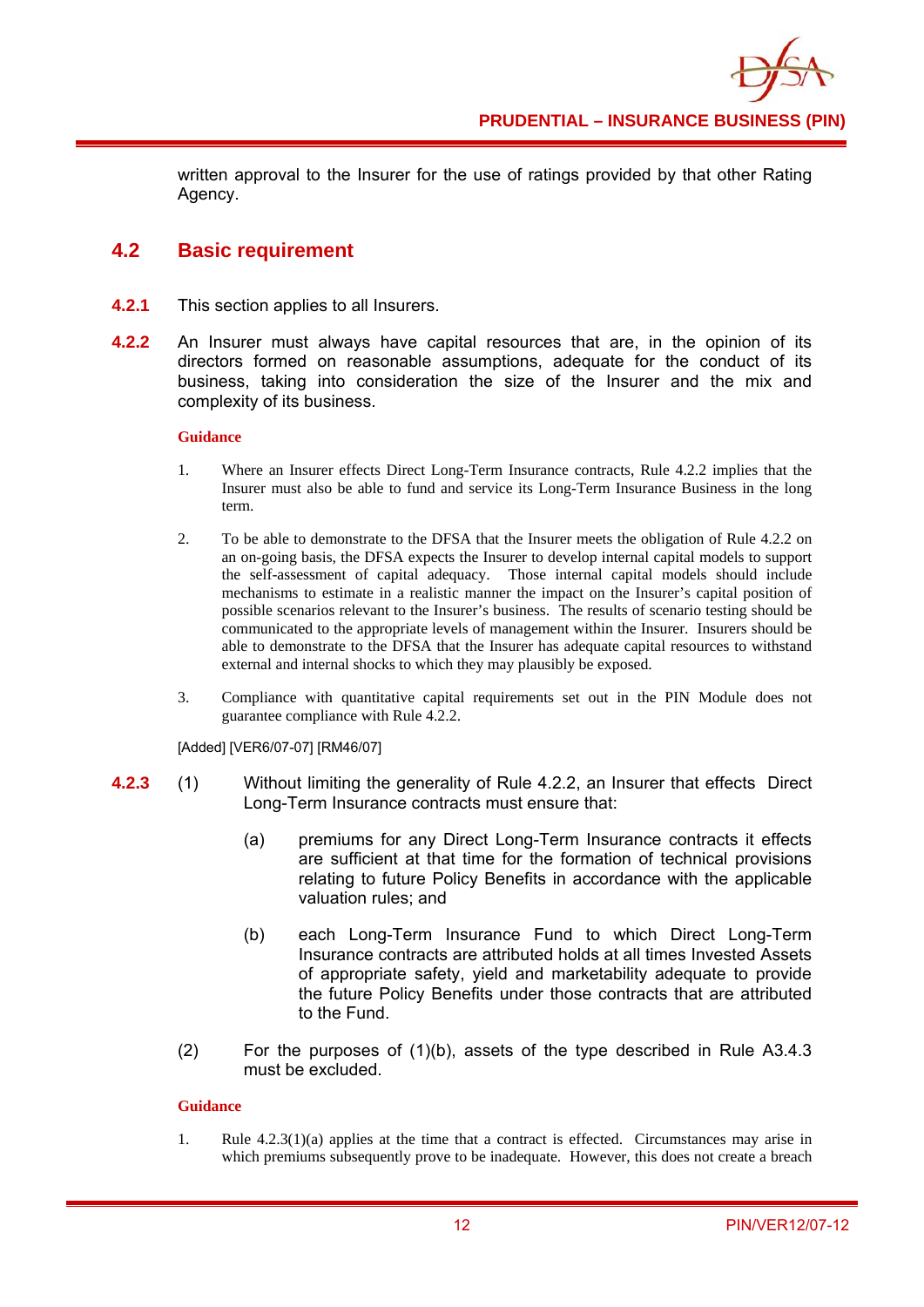of the requirement in that subparagraph. Neither does the fact that an individual contract might suffer a large loss.

- 2. An Insurer should be able to demonstrate that its procedures allow for prior assessment and periodic review of premium adequacy of Direct Long-Term Insurance contracts that it writes. The assessment will consider the adequacy of premiums taking into account projected revenues and expenses in respect of the relevant contracts, including the likely impact of any discretionary features. In making this assessment, credit should not be taken for the impact of voluntary discontinuance (lapse, surrender of or making the contract paid-up) by the policyholder. The DFSA does not consider it appropriate for the projected profitability of Direct Long-Term Insurance contracts to be dependent on 'lapse support'.
- 3. Rule 4.2.3(1)(a) generally prevents an Insurer from writing 'loss leader' Direct Long-Term Insurance products. An Insurer that wishes to conduct business on a loss-leader basis would need to apply for an appropriate waiver. Such an Insurer would need to demonstrate that its resources are adequate to cover an appropriate level of technical provisions in respect of the contracts concerned, without detriment to its ability to comply with this Rule in respect of its other business.

#### [Added] [VER/07-07] [RM46/07]

**4.2.4** Systems and controls maintained by directors for the purposes of Rule 4.2.2 and Rule 4.2.3 must include analysis of realistic scenarios relevant to the circumstances of the Insurer and the effects that the occurrences of those scenarios would have on the capital requirements of the Insurer and on its capital resources.

[Renumbered and Amended] [VER6/07-07] [RM46/07]

#### **Guidance**

Because an Insurer is required to maintain adequate capital resources at all times, its systems and controls need to enable the directors to determine and monitor the capital requirements of the Insurer and the capital resources that it has available, and to identify occurrences where the capital resources fall short of the capital requirements or may fall short in the future. An Insurer is not required to measure the precise amount of its capital resources and its capital requirements on a daily basis. However an Insurer should be in a position to demonstrate its capital adequacy at any time if asked to do so by the DFSA.

## **4.3 Minimum capital requirement for insurers that are not protected cell companies**

- **4.3.1** This section applies only to Insurers that are not Protected Cell Companies.
- **4.3.2** An Insurer that is not a Protected Cell Company must always have Adjusted Capital Resources equal to or higher than the amount of its Minimum Capital Requirement.
- **4.3.3** An Insurer's Adjusted Capital Resources must be calculated in accordance with App3.
- **4.3.4** An Insurer's Minimum Capital Requirement must be calculated in accordance with App4.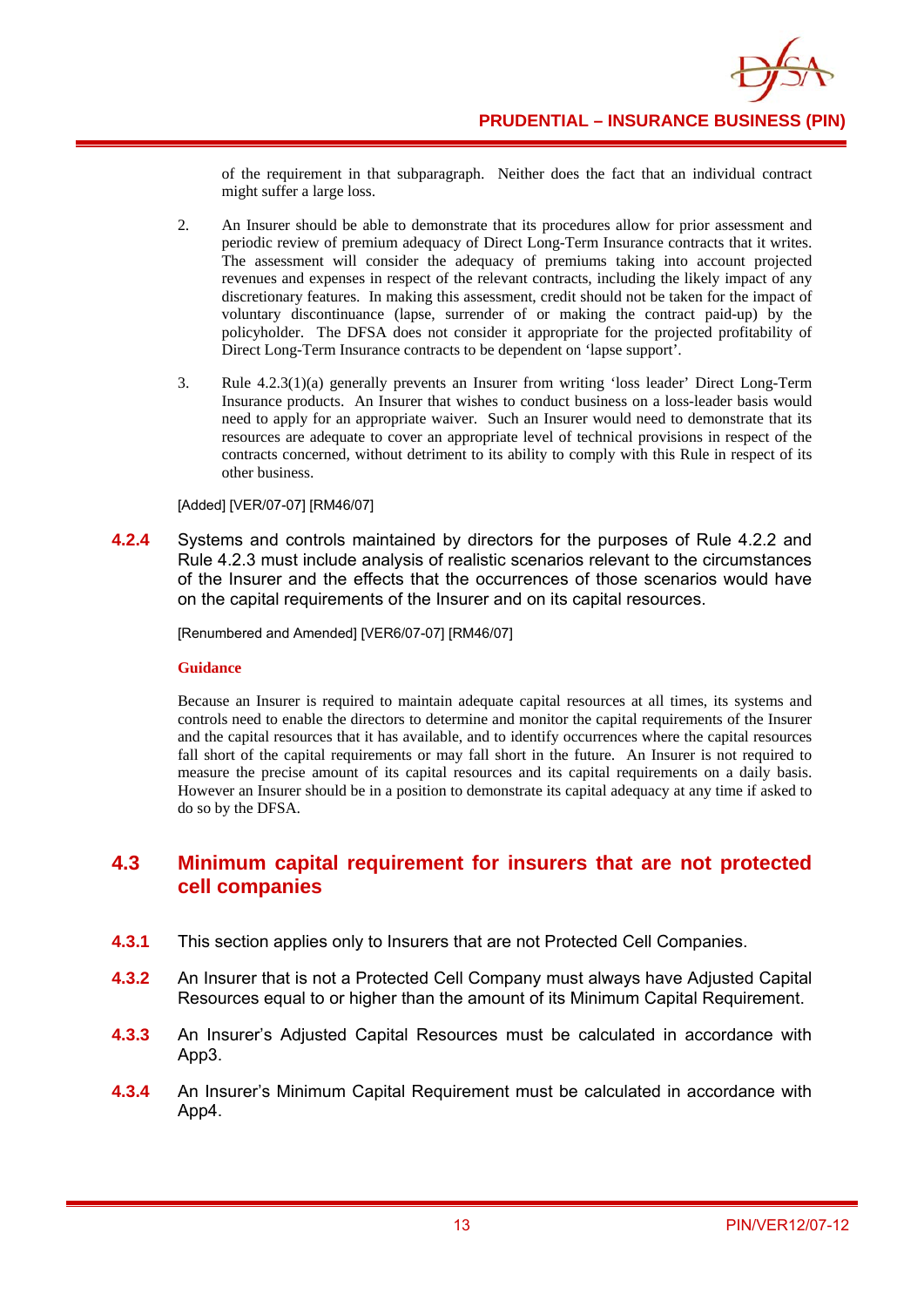

# **4.4 Minimum capital requirement for insurers that are protected cell companies**

- **4.4.1** This section applies only to Insurers that are Protected Cell Companies.
- **4.4.2** An Insurer that is a Protected Cell Company must ensure that at all times the Insurer has Adjusted Non-Cellular Capital Resources equal to or higher than the amount of the Minimum Non-Cellular Capital Requirement.
- **4.4.3** An Insurer that is a Protected Cell Company must ensure that at all times, in respect of each of its Cells, the Insurer has Adjusted Cellular Capital Resources equal to or higher than the amount of the Minimum Cellular Capital Requirement in respect of that Cell.
- **4.4.4** The Adjusted Non-Cellular Capital Resources in respect of an Insurer that is a Protected Cell Company must be calculated in accordance with App5.
- **4.4.5** The Minimum Non-Cellular Capital Requirement in respect of an Insurer that is a Protected Cell Company must be calculated in accordance with App6.
- **4.4.6** The Adjusted Cellular Capital Resources in respect of a Cell must be calculated in accordance with App5.
- **4.4.7** The Minimum Cellular Capital Requirement in respect of a Cell must be calculated in accordance with App6.

# **4.5 [Deleted] [VER6/07-07] [RM46/07]**

#### **4.6 Insurers that undertake long-term insurance business**

- **4.6.1** Subject to Rule 4.6.2, this section applies only to Insurers that undertake Long-Term Insurance Business through a Long-Term Insurance Fund.
- **4.6.2** This section does not apply to either:
	- (a) an Insurer that is deemed to constitute a single Long-Term Insurance Fund in accordance with Rule 3.2.2(b); or
	- (b) an Insurer that is a Protected Cell Company in respect of a Cell that is deemed to constitute a single Long-Term Insurance Fund in accordance with Rule 3.2.3(b).
- **4.6.3** An Insurer that undertakes Long-Term Insurance Business through a Long-Term Insurance Fund must ensure that at all times, in respect of each Long-Term Insurance Fund maintained by it, the Insurer has Adjusted Fund Capital Resources equal to or higher than the amount of the Minimum Fund Capital Requirement in respect of that Long-Term Insurance Fund.
- **4.6.4** The Adjusted Fund Capital Resources in respect of a Long-Term Insurance Fund maintained by an Insurer must be calculated in accordance with App7.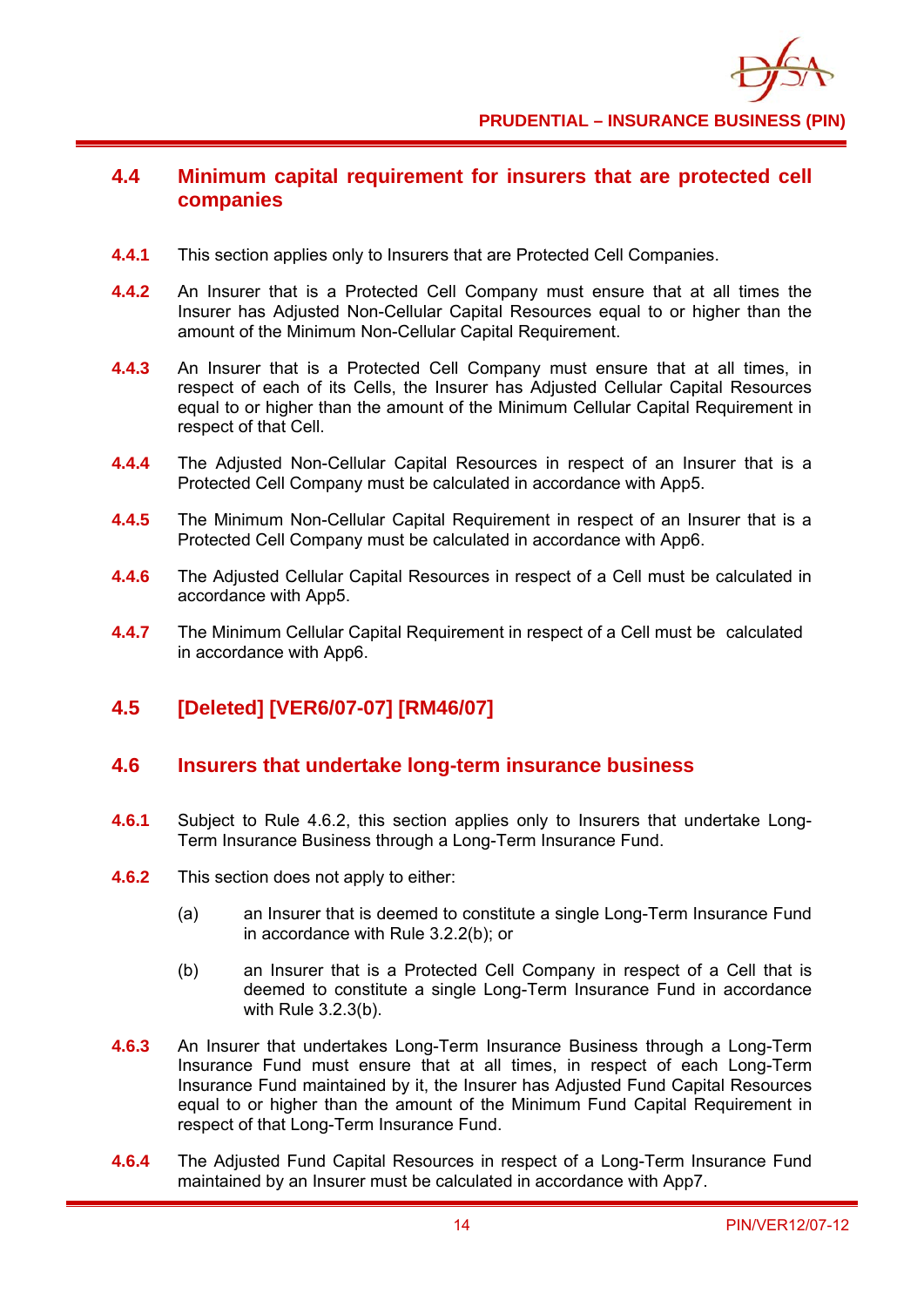**4.6.5** The Minimum Fund Capital Requirement in respect of a Long-Term Insurance Fund maintained by an Insurer must be calculated in accordance with App8.

# **4.7 Availability of assets of insurers incorporated outside the DIFC**

**4.7.1** This section applies only to Insurers that are not DIFC Incorporated Insurers.

#### **Guidance**

The provisions in this section require an Insurer to have assets, of a minimum quality, available to meet its gross Insurance Liabilities arising from its DIFC Insurance Business plus a margin. Although the Insurer is required to cover its Insurance Liabilities gross of reinsurance, an Insurer still has benefit of its reinsurance arrangements because assets may include amounts receivable from reinsurers in respect of gross Insurance Liabilities, including amounts potentially receivable from reinsurers in respect of the exposures reflected in the Insurer's Premium Liability. No credit, however, may be taken in respect of a reinsurer that is Rated worse than BBB.

- **4.7.2** An Insurer that is not a DIFC Incorporated Insurer must always have assets, of a type referred to in Rule 4.7.3, that are available to meet Insurance Liabilities of the Insurer arising in respect of operations conducted by the Insurer in the DIFC, at least equal to the sum of the following:
	- (a) the sum of the default risk component and the investment volatility risk component in respect of those assets, calculated according to the methods set out in sections A4.4 and A4.5 respectively, applying those methods so far as concerns those assets only;
	- (b) Insurance Liabilities of the Insurer in respect of its DIFC Insurance Business; and
	- (c) the Insurer's DIFC Business Risk Capital Requirement, calculated in accordance with App9. [Deleted and Renumbered] [VER6/07-07] [RM46/07]

#### **Guidance**

- 1. Assets are not normally available to meet Insurance Liabilities of an Insurer arising in respect of operations conducted by the Insurer in the DIFC, if those assets are required to meet liabilities of the Insurer in jurisdictions other than the DIFC, except where those liabilities are also Insurance Liabilities of the Insurer arising in respect of operations conducted by the Insurer in the DIFC.
- 2. Assets are not normally available to meet Insurance Liabilities of an Insurer arising in respect of operations conducted by the Insurer in the DIFC, if those assets are required, under the laws of any jurisdiction, to be located in a jurisdiction other than the DIFC, except where the assets are required to be located in that jurisdiction to meet, or as collateral against, either:
	- a. liabilities that are Insurance Liabilities of the Insurer arising in respect of operations conducted by the Insurer in the DIFC; or
	- b. liabilities that may arise in the future and that would, if they arose, be Insurance Liabilities of the Insurer arising in respect of operations conducted by the Insurer in the DIFC.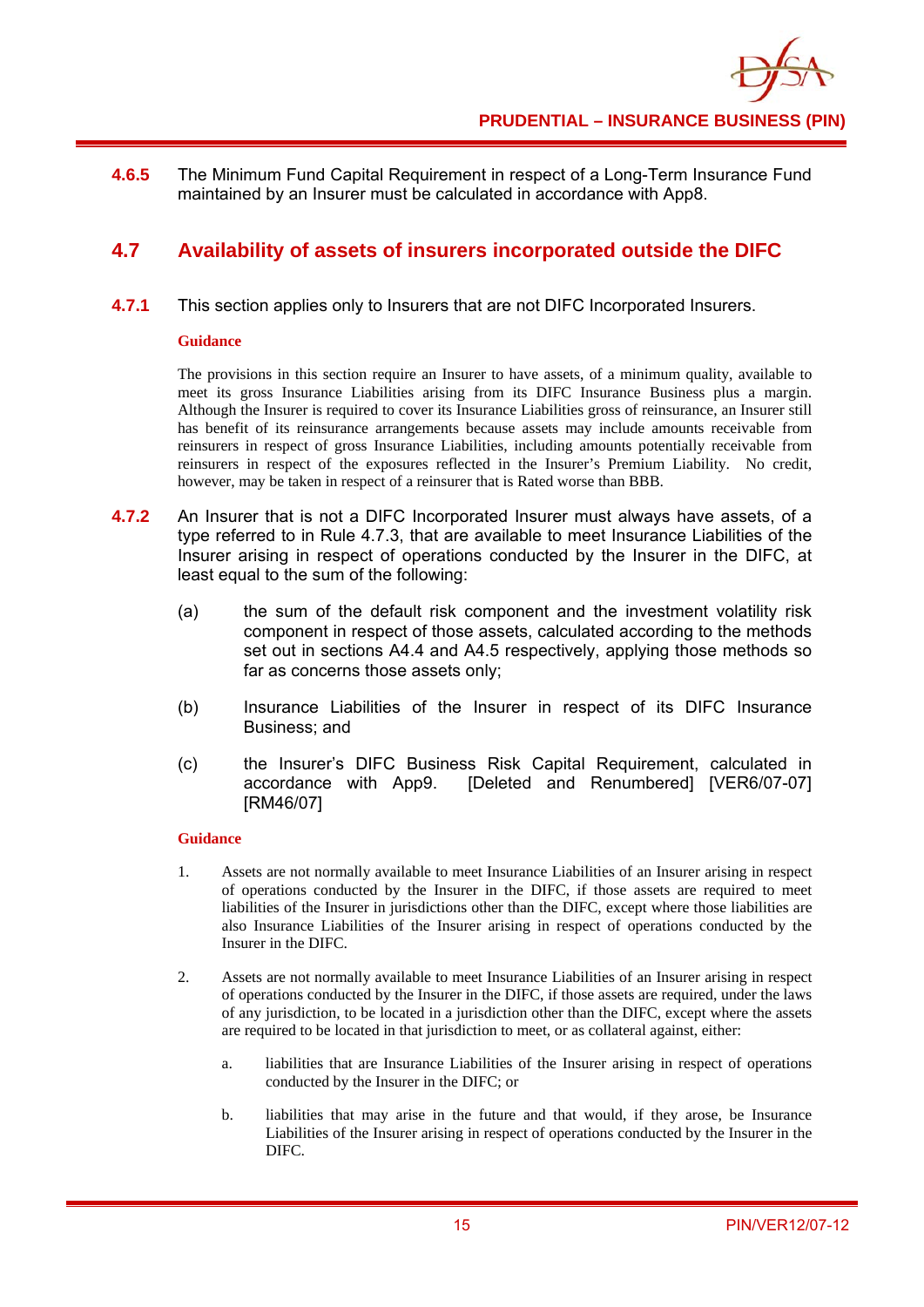

- **4.7.3** The assets available to an Insurer for the purposes of Rule 4.7.2 may comprise any combination of the following types of asset:
	- (a) bonds Rated 'BBB' or better;
	- (b) equities listed on an Approved Stock Exchange;
	- (c) reinsurance recoverable in respect of General Insurance Liabilities referred to in Rule 4.7.2(b), where the reinsurer is Rated 'BBB' or better; and
	- (d) land and buildings.
- **4.7.4** An Insurer subject to this section must demonstrate to the satisfaction of the DFSA that the Insurer complies with Rule 4.7.2, when the DFSA requests it by written notice to do so.

#### **4.8 Failure to comply with this chapter**

- **4.8.1** An Insurer that becomes aware that it does not comply with this chapter:
	- (a) must immediately notify the DFSA in writing;
	- (b) must not effect any Contracts of Insurance through an establishment in the DIFC until the DFSA has given it written permission to recommence business;
	- (c) must not, if the Insurer is a DIFC Incorporated Insurer, effect any Contracts of Insurance until the DFSA has given it written permission to recommence business; and
	- (d) must not make any distribution of profits or surplus however called or described, or return of capital, without the written permission of the DFSA.
- **4.8.2** An Insurer that believes that it may not be in compliance with this chapter or may not continue to comply with this chapter in the future must immediately provide the DFSA with a written statement of:
	- (a) the reasons for the Insurer's belief that it may not be in compliance or may not continue to comply; and
	- (b) the action that the Insurer is taking to avoid non-compliance.
- **4.8.3** An Insurer to which Rule 4.8.2 applies must not make any distribution of profits or surplus, however called or described, or return of capital without the written permission of the DFSA.

#### **Guidance**

In dealing with non-compliance, or possible non-compliance, with this chapter, the DFSA's primary concern will be the interests of policyholders, both existing and prospective. It recognises that there will be circumstances in which a problem may be resolved quickly, for example by support from a parent company, without jeopardising the interests of policyholders. In such circumstances, it will be in the interests of all parties for there to be minimum disruption to the Insurer's business. The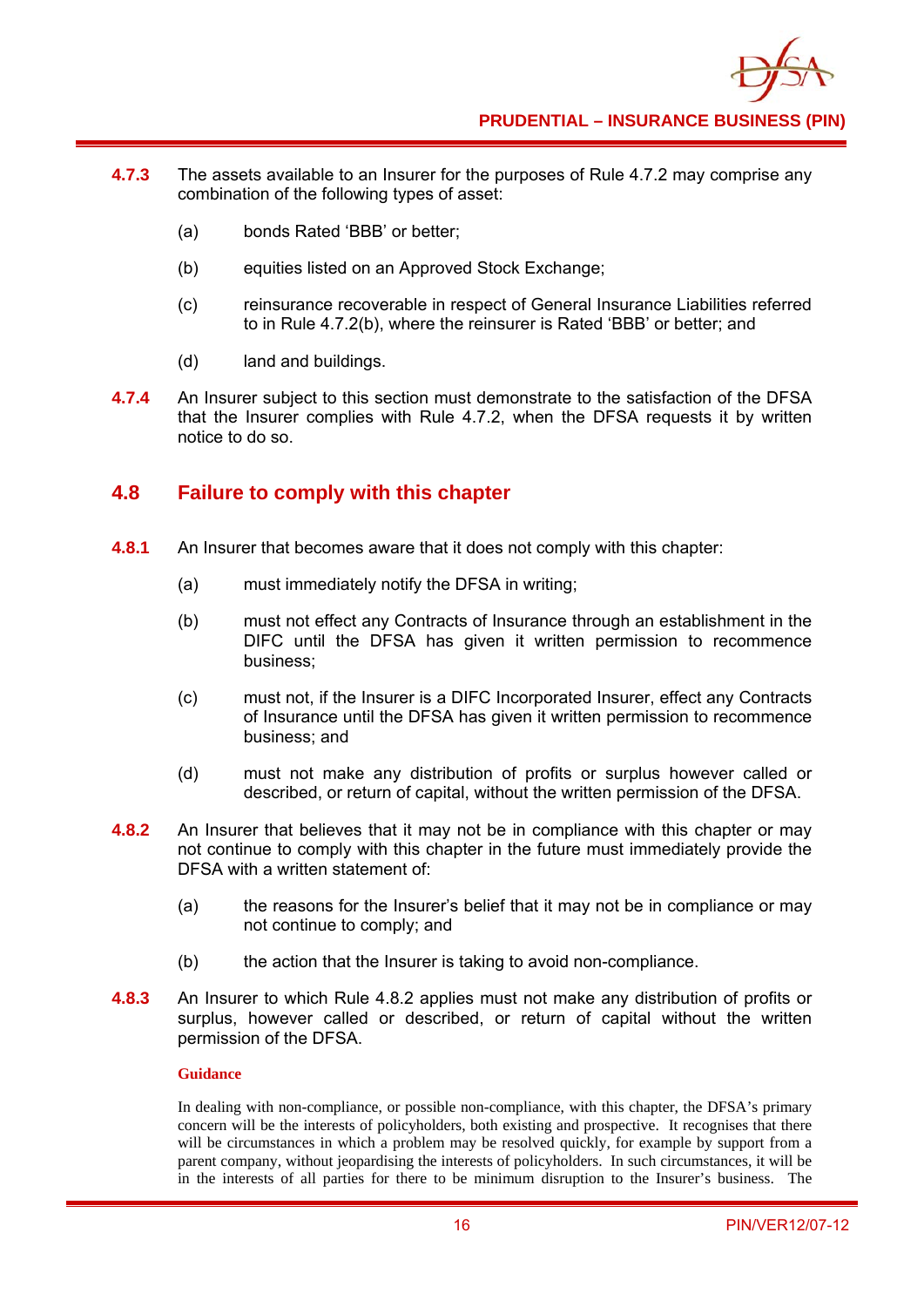DFSA's normal approach will be to seek to work cooperatively with firms to deal with any problems. There will, however, be other circumstances in which it is necessary to take firm action to avoid exposing further policyholders to the risk of the Insurer's failure, and the DFSA will not hesitate to do so.

# **4.9 Limitations on distributions by insurers**

**4.9.1** No Insurer may make any distribution of profits or surplus, however called or described, or return of capital if such distribution or return would cause the Insurer to fail to comply with any provision of this chapter.

# **5 MEASUREMENT OF ASSETS AND LIABILITIES OF INSURERS**

# **5.1 General provisions**

**5.1.1** This chapter applies to an Insurer in relation to Returns made to the DFSA.

#### **Guidance**

- 1. This chapter establishes a set of principles for the consistent measurement of the assets and liabilities of Insurers for the purposes of reporting under chapter 6 and for determining compliance with chapter 4.
- 2. This chapter is not intended to establish a basis of accounting for general purpose financial statements of Insurers. This chapter does not prevent Insurers from adopting measurements of assets and liabilities that might be considered excessively prudent if adopted in the Insurer's general purpose financial statements. Insurers are not however expected to mislead the DFSA as to the financial position or financial performance of the Insurer.
- **5.1.2** Subject to Rules 5.1.3, 5.1.4, 5.1.5 and 5.1.6, an Insurer must recognise and measure its assets and liabilities in accordance with so many of sections 5.3, 5.4, 5.5 and 5.6 as apply to the Insurer.
- **5.1.3** An Insurer may measure the value of an asset at less than the value determined in accordance with this chapter.
- **5.1.4** An Insurer may measure the value of a liability at more than the value determined in accordance with this chapter.
- **5.1.5** An Insurer may use approximate methods to measure an asset or a liability, where the result obtained by the use of that approximate method would not be materially different from the result obtained by applying a measurement method prescribed in this chapter.
- **5.1.6** Notwithstanding any other provision of this chapter, the DFSA may, by written notice, direct an Insurer to measure an asset or a liability in accordance with principles specified by the DFSA in that written notice.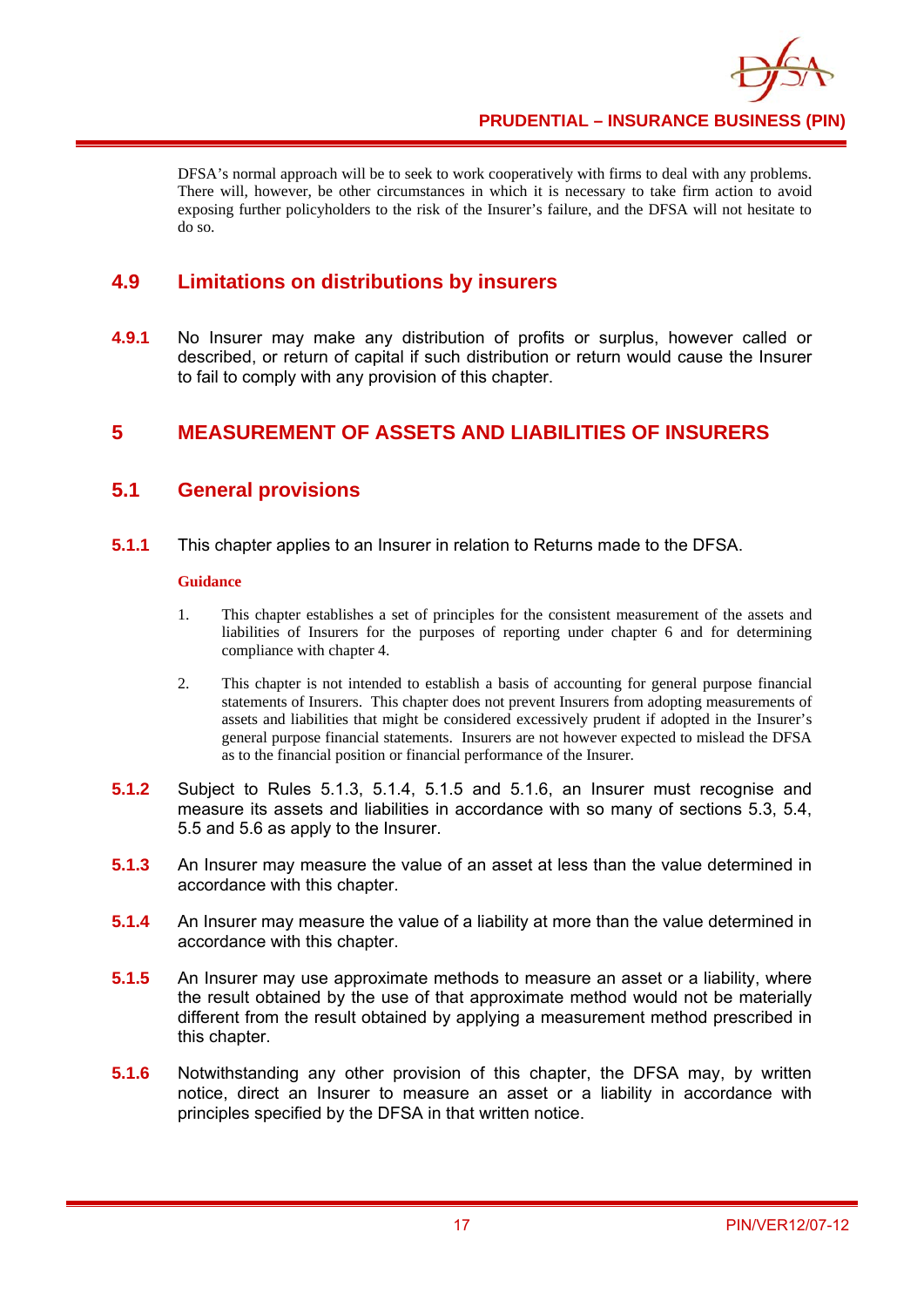

## **5.2 Classification of insurance business**

- **5.2.1** An Insurer must, in its own records, classify all insurance contracts effected by it as Insurer and all reinsurance contracts entered into by it as cedant, according to the Class of Business to which the contracts relate.
- **5.2.2** Where a contract relates to more than one Class of Business, the Insurer must record separately the portions of the contract that relate to each Class of Business, except that immaterial portions need not be separately recorded.

#### **Guidance**

- 1. The Classes of Business are set out in GEN App4.
- 2. A portion of a Contract of Insurance, insuring a risk of a Class of Business other than the principal Class of Business to which the contract relates, will not normally be regarded as material if the interest that it insures is both related and subsidiary to the principal interest or interests insured under the contract, and constitutes less than ten per cent of the Gross Written Premium under the contract.

## **5.3 Basic principles of recognition and measurement**

**5.3.1** Except where this chapter provides otherwise, the assets and liabilities of an Insurer must be recognised in accordance with a basis of accounting set out in Rule 5.3.2, and the values attributed to those assets and liabilities must be measured in accordance with that basis of accounting.

#### **Guidance**

The exceptions provided in this chapter relate to the following:

- a. specific Rules in respect of certain assets and liabilities, intended to achieve a regulatory objective not achieved by application of either or both of the bases of accounting set out in Rule 5.3.2;
- b. assets and liabilities that are not dealt with in either or both of the bases of accounting set out in Rule 5.3.2; and
- c. the overriding power of the DFSA, set out in Rule 5.1.6, to require an Insurer to adopt a particular measurement for a specific asset or liability.
- **5.3.2** The basis of accounting adopted by an Insurer for the purposes of Rule 5.3.1 must be:
	- (a) in the case of a Takaful Insurer, the standards of the Accounting and Auditing Organisation for Islamic Financial Institutions; or
	- (b) in any other case, International Financial Reporting Standards.
- **5.3.3** Where the valuation of an asset or liability is dependent upon the adoption of assumptions or the adoption of a calculation method, any change in the assumptions or methods adopted must be reflected immediately in the value attributed to the asset or liability concerned. The recognition of the effects of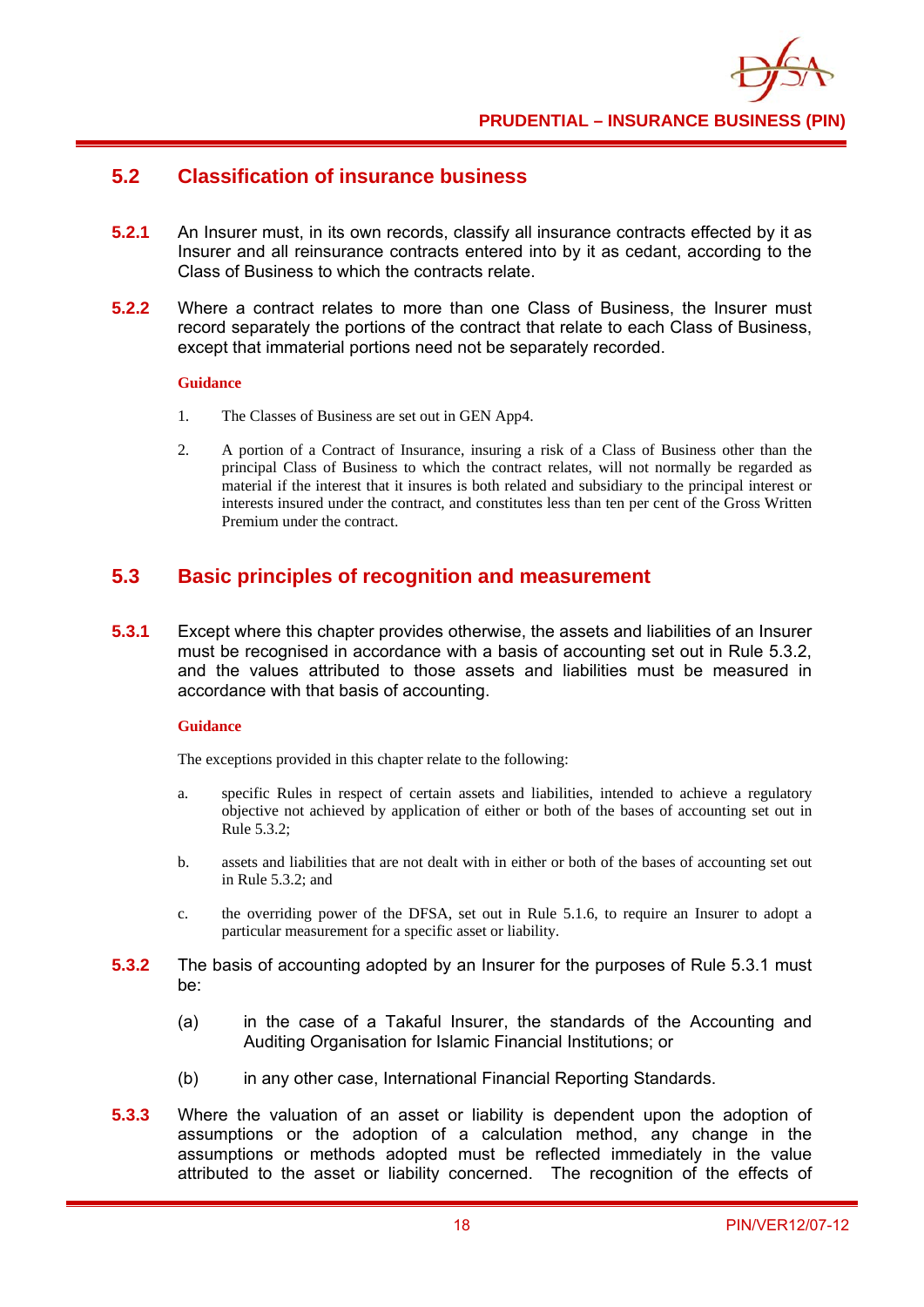

changes in assumptions or methods may not be deferred to future reporting periods.

#### **5.4 Recognition and measurement of insurance assets and liabilities in respect of general insurance**

- **5.4.1** This section applies to assets and liabilities in respect of General Insurance contracts.
- **5.4.2** Premiums in respect of direct insurance contracts, facultative reinsurance contracts and non-proportional treaty reinsurance contracts entered into by an Insurer as insurer must be treated as receivable from the date of entering into the insurance contract.
- **5.4.3** Premiums in respect of proportional treaty reinsurance contracts entered into by an Insurer as insurer must be treated as receivable in accordance with the pattern of the cedant entering into the underlying insurance contracts.
- **5.4.4** Premiums in respect of facultative reinsurance contracts and non-proportional treaty contracts entered into by an Insurer as cedant must be treated as payable from the date of entering into the reinsurance contract.
- **5.4.5** Premiums in respect of proportional treaty reinsurance contracts entered into by an Insurer as cedant must be treated as payable in accordance with the pattern of effecting the underlying insurance contracts.
- **5.4.6** Expenses incurred in respect of insurance contracts effected by an Insurer must be treated as payable at the time the contracts are effected.
- **5.4.7** An Insurer must treat as a liability, the premium liability, which is the value of future claim payments and associated direct and indirect settlement costs, arising from future events insured under policies that are in force as at the Solvency Reference Date.

#### **Guidance**

The liability referred to in Rule 5.4.7 is commonly represented by insurers as two separate provisions, the unearned premium provision and the premium deficiency provision. The sum of the two provisions is sometimes referred to as the unexpired risk reserve, though this term is also sometimes used to describe the premium deficiency provision alone.

**5.4.8** An Insurer must treat as a liability the value of future claims payments and associated direct and indirect settlement costs, arising from insured events that have occurred as at the Solvency Reference Date.

#### **Guidance**

The liability referred to in Rule 5.4.8 is commonly referred to as the liability for outstanding claims. Some insurers represent this liability as three separate provisions, being the liability in respect of reported claims, the liability in respect of claims incurred but not reported, and the liability in respect of settlement costs, also known as loss adjustment expenses.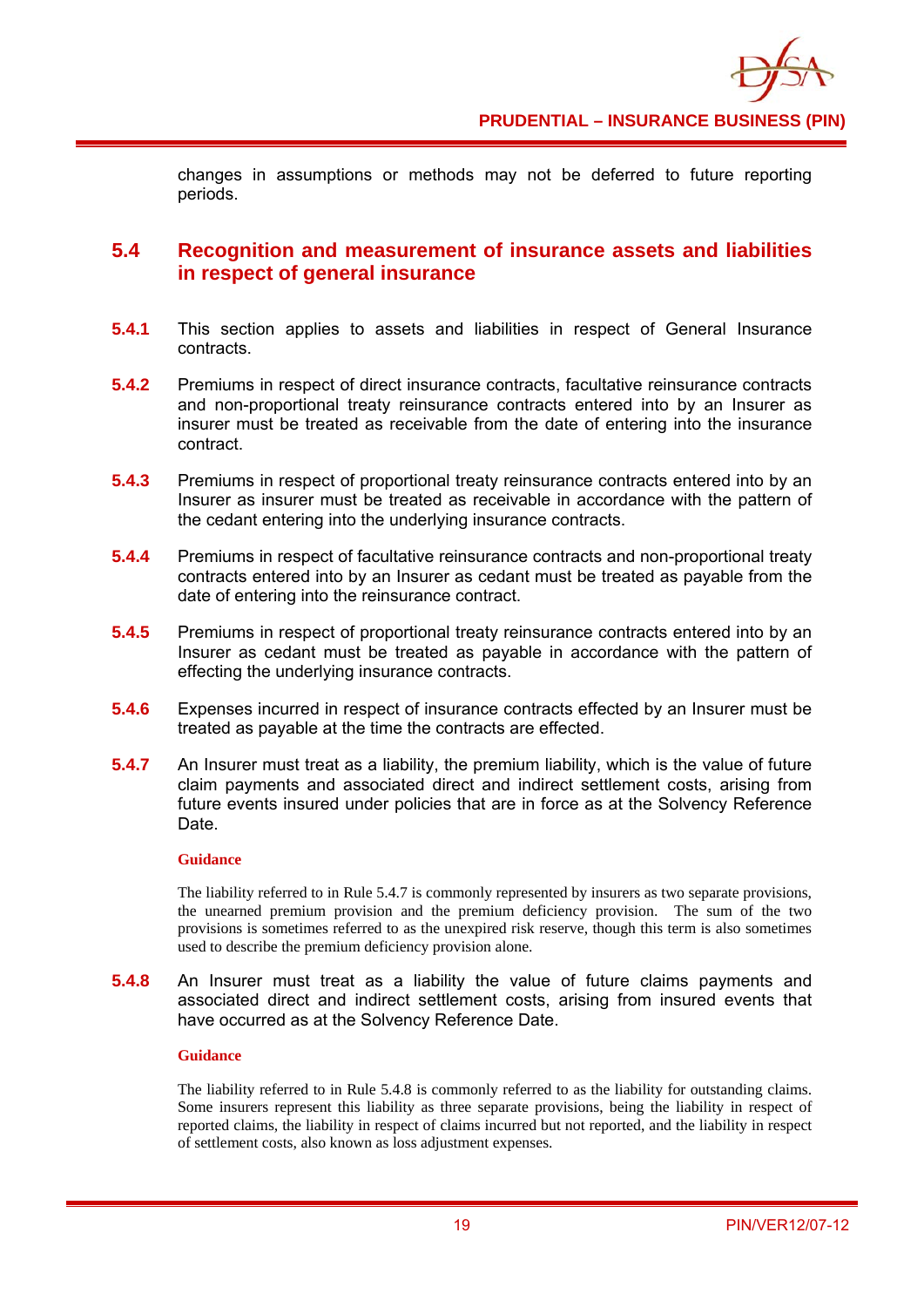

- **5.4.9** An Insurer must treat as an asset the value of reinsurance and other recoveries expected to be received in respect of claims referred to in Rules 5.4.7 and 5.4.8.
- **5.4.10** Where this section requires an Insurer to recognise as a liability the value of expected future payments, that liability must be measured as the net present value of those expected future payments.
- **5.4.11** Where this section requires an Insurer to recognise as an asset the value of expected future receipts, that asset must be measured as the net present value of those expected future receipts.
- **5.4.12** Rules 5.4.10 and 5.4.11 do not require an Insurer to obtain a valuation by an Actuary of the assets and liabilities referred to in those Rules, at a Solvency Reference Date other than the Insurer's annual reporting date.

An Insurer is also required to provide a periodic report on its General Insurance Liabilities and associated assets, prepared by an Actuary. The relevant provisions are contained in chapter 7.

#### **5.5 Discount rates**

- **5.5.1** The DFSA may specify actuarial principles to be used by an Insurer in measuring assets and liabilities.
- **5.5.2** For the purposes of determining the net present value of expected future payments in accordance with Rule 5.4.10, an Insurer must use as a discount rate the gross redemption yield, as at the Solvency Reference Date, of a portfolio of AAA-Rated sovereign risk securities with a similar expected payment profile to the liability being measured.
- **5.5.3** For the purposes of determining the net present value of expected future receipts in accordance with Rule 5.4.11, an Insurer must use as a discount rate the gross redemption yield, as at the Solvency Reference Date, of a portfolio of AAA-Rated sovereign risk securities with a similar expected payment profile to the asset being measured.

#### **Guidance**

- 1. Where an Insurer's Insurance Business includes more than one Class of Business, the Insurer will normally be expected to establish payment profiles separately for each material Class of Business.
- 2. Where the expected payment profile of assets or liabilities cannot be matched for example, because the duration is too long – the Insurer should assume a discount rate regarded as consistent with the intention of this section.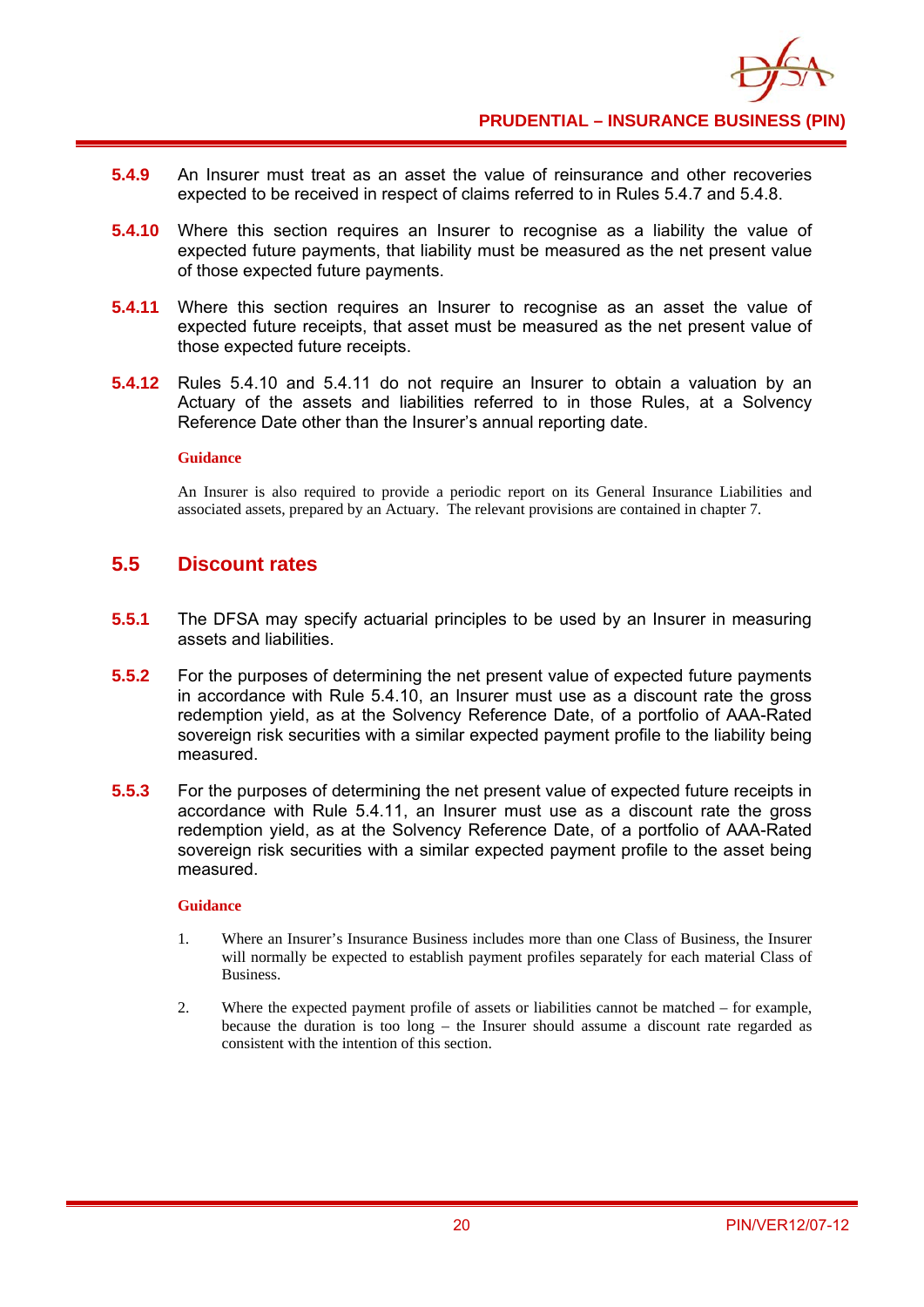

# **5.6 Recognition and measurement of assets and liabilities in respect of long-term insurance**

**5.6.1** This section applies to assets and liabilities in respect of Long-Term Insurance contracts.

#### **Guidance**

[Deleted] [VER6/07-07] [RM46/07]

**5.6.2** Premiums in respect of reinsurance contracts entered into by an Insurer as insurer must be treated as receivable from the date on which they are due and receivable.

[Amended] [VER6/07-07] [RM46/07]

**5.6.3** Premiums in respect of reinsurance contracts entered into by an Insurer as cedant must be treated as payable from the date on which they are due and payable.

[Amended] [VER6/07-07] [RM46/07]

**5.6.4** (1) Acquisition costs incurred in respect of insurance contracts entered into by an Insurer must be treated as payable:

[Amended] [VER6/07-07] [RM46/07]

- (a) in the case of expenses directly related to the premiums in respect of the contract, at the same time as the premium is treated as receivable; and
- (b) in the case of expenses not directly related to the premiums in respect of the contract, at the time the contract is effected.
- (2) Expenses associated with the maintenance of insurance contracts, including, but not limited to, the costs of reporting to policyholders and the costs of managing investments, must be treated as payable as they are incurred.

[Added] [VER6/07-07] [RM46/07]

- **5.6.5** An Insurer must treat as a liability the amount of Policy Benefits that are due for payment on or before the Solvency Reference Date.
- **5.6.6** An Insurer must treat as a liability the net present value of future Policy Benefits under policies that are in force as at the Solvency Reference Date, taking into account all prospective liabilities as determined by the policy conditions for each existing contract, and taking credit for premiums payable after the Solvency Reference Date.

[Amended] [VER6/07-07] [RM46/07]

**5.6.7** In measuring the liability referred to in Rule 5.6.6, the Insurer must:

[Amended] [VER6/07-07] [RM46/07]

(a) use actuarial principles;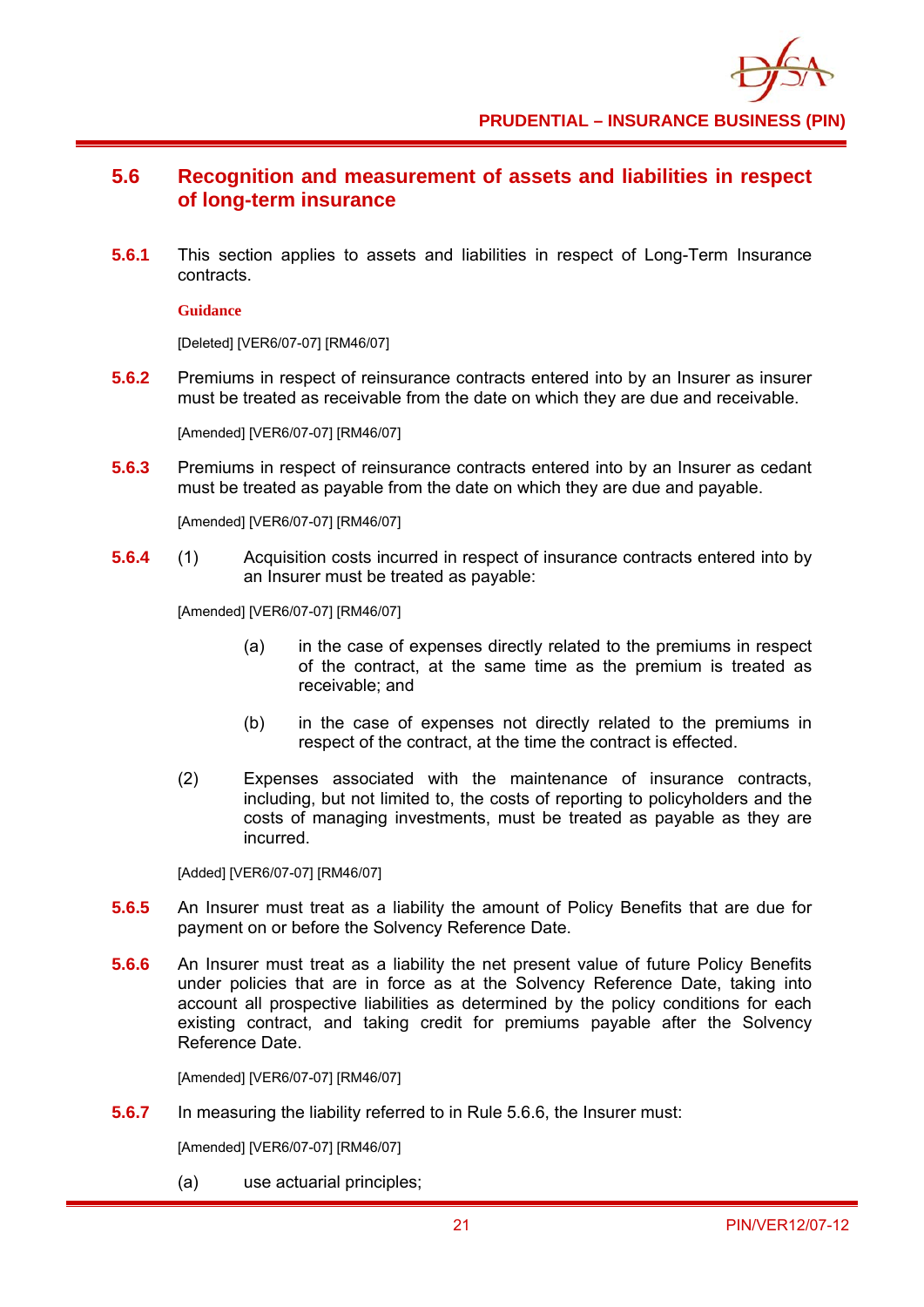

- (b) make proper provision for all liabilities on prudent assumptions that include appropriate margins for adverse deviation of the relevant factors; and
- (c) assign a liability value greater than or equal to zero to each contract or to each homogeneous group of contracts;
- (d) not make allowance for any future lapse, surrender, making paid-up or revival of a contract where such an allowance would result in a decrease in the liability in respect of that contract;
- (e) take specifically into account:
	- (i) all guaranteed Policy Benefits, including guaranteed surrender values;
	- (ii) vested, declared or allotted bonuses or other forms of participation to which policy holders are already either collectively or individually contractually entitled;
	- (iii) reasonable expectations of policyholders in respect of bonuses or other forms of participation, other than as set out in (ii);
	- (iv) all options available to the policy holder under the terms of the contract;
	- (v) discretionary charges and deductions from Policy Benefits, in so far as they do not exceed the reasonable expectations of policy holders;
	- (vi) expenses, including commissions; and
	- (vii) any rights under contracts of reinsurance in respect of Long-Term Insurance Business: and
- (f) apply a discount rate determined with reference to the expected riskadjusted yield on the assets allocated to cover the liability and investment of net receipts attributable to the policies. In arriving at the discount rate, prudent allowance must be made for the risk of adverse deviation in those expected yields.

- 1. Because of Rule 5.6.7(c), no policy may be treated as an asset in the valuation and policies must be valued individually, unless they form part of a homogeneous group of contracts. This means an Insurer may treat groups of homogeneous contracts together and not breach the requirements in that Rule, provided that the valuation in respect of that group of homogeneous contracts does not collectively represent an asset. The onus is on the Insurer to demonstrate that the contracts represent a homogeneous group. In deciding whether to treat a group of contracts as homogeneous, an Insurer should consider whether the group would remain homogeneous under realistic scenarios to which the Insurer could be exposed.
- 2. Rule 5.6.7(d) prevents an Insurer from reducing the valuation by taking into account future lapses and surrenders, or future action by the policyholder to make the policy paid-up or to 'revive' a paid-up policy where the product features allow such action. Since persistency may be volatile, it is considered imprudent for an Insurer to rely upon 'lapse support' in its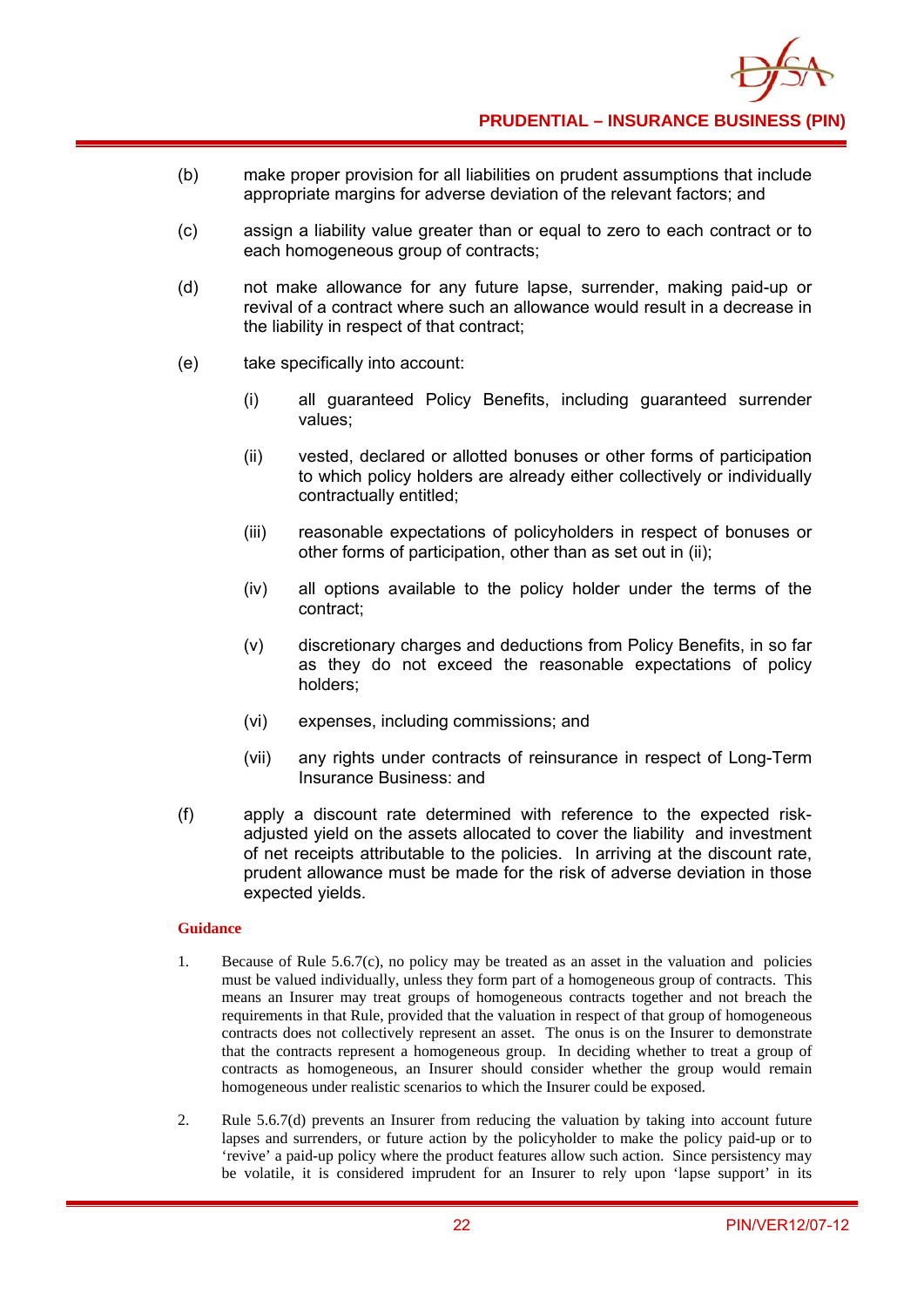

valuation. However, voluntary discontinuance of policies may increase a valuation as well as reduce it (for example, a guaranteed surrender value may exceed the actuarially-calculated liability for part of the life of the contract). In performing the valuation, the insurer should therefore make prudent allowance for the effect of lapses, surrenders, and related policyholder actions where these increase the valuation. The impact may vary over the life of a particular contract; for example, lapse at one stage in the contract life may represent a cost to the Insurer, whereas at another, it may represent a benefit.

- 3. Rule 5.6.7(e)(iii) requires an Insurer to take into account bonuses not yet allocated in determining the liability for capital adequacy purposes. In essence, this Rule prevents an Insurer from counting as capital any surplus on participating contracts that is expected, under the terms of the contracts concerned, to inure to the policyholders in the future. Therefore, although attribution of surplus on participating contracts is discretionary, the Insurer must make a reasonable estimate, taking into account the perceived and reasonable expectations of policyholders. Assumptions made in reaching this estimate (for example, on future investment income) should be consistent with those made for other purposes of the valuation. However, the recognition of future bonuses or other forms of participation in this liability does not affect the determination of surplus for other purposes, such as allocation of bonuses of surplus prior to allocation of those bonuses.
- 4. For the purposes of Rule 5.6.7(f), an Insurer should ensure that yields used to determine the discount rate are adjusted to take account of the risk that yields will decrease. High yields that represent compensation for risks such as credit or currency risk should be adjusted down to normalise for those elements of the yield.

[Added] [VER6/07-07] [RM46/07]

- **5.6.8** The DFSA may specify actuarial principles to be followed by Insurers in measuring the liability referred to in Rule 5.6.6.
- **5.6.9** Rule 5.6.6 does not require an Insurer to obtain a valuation by an Actuary of the liability referred to in that Rule, at a Solvency Reference Date other than the Insurer's annual reporting date.

#### **Guidance**

An Insurer is also required to provide a periodic report on its Long-Term Insurance Liabilities, prepared by an Actuary, including an actuarial investigation of the financial condition of its Long-Term Insurance Business. The relevant provisions are set out in section 7.3.

# **5.7 Value of investments in subsidiaries and associates that are subject to minimum capital requirements**

- **5.7.1** This section applies to all Insurers.
- **5.7.2** Where an Insurer is the Parent of a Financial Group, the value of the Insurer's investment in any Subsidiary or Associate that is an Authorised Firm or a Financial Institution must be taken as the amount of the Insurer's proportionate share of that Subsidiary or Associate's Capital Resources or Adjusted Capital Resources determined in accordance with Rule 8.3.4(1)(b), reduced by the Insurer's proportionate share of the Subsidiary or Associate's Capital Requirement determined in accordance with Rule 8.3.3(2).

[Amended] [VER6/07-07] [RM46/07]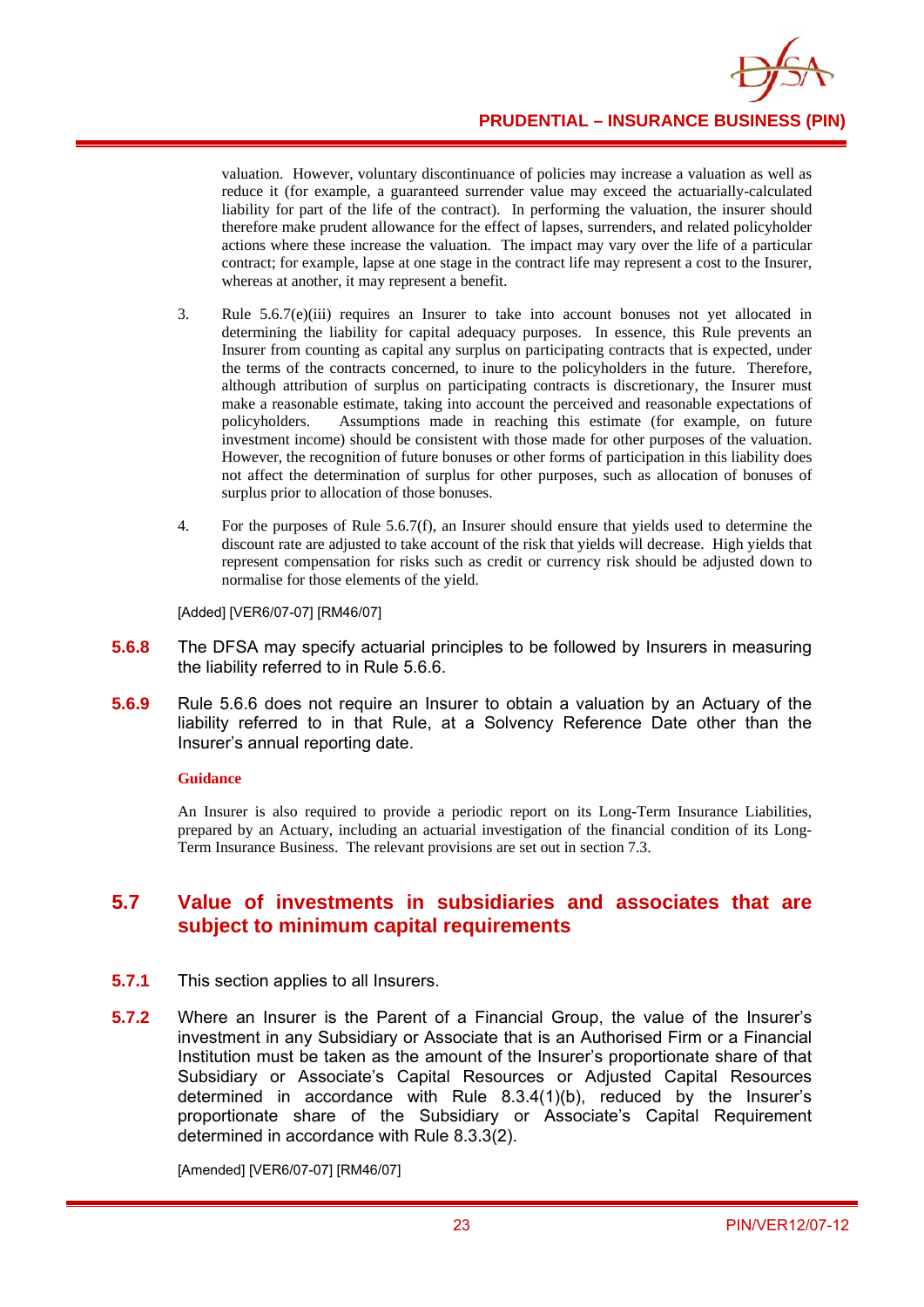

The impact of Rule 5.7.2 is that an Insurer's capital resources are calculated on a basis consistent with the manner of calculation of Financial Group Capital Resources, and that capital resources required to support the capital adequacy of Group companies are not used to support the individual capital adequacy of the Insurer itself. The Insurer's capital adequacy calculation is therefore also an indication of the degree of capital adequacy of the Financial Group of which it is the Parent. In this and other Rules where reference is made to a Parent for the purposes of calculating capital adequacy of a group of companies, generally, it is a reference to the ultimate Parent within the group.

[Added] [VER6/07-07] [RM46/07]

**5.7.3** [Deleted] [VER6/07-07] [RM46/07]

#### **5.8 Transfer of risk by an Insurer to an ISPV**

[Added] [VER7/10-07] [RM48/07]

- **5.8.1** This section applies to all Insurers.
- **5.8.2** An Insurer may not:
	- (a) treat amounts recoverable from an ISPV as:
		- (i) an asset; or
		- (ii) reinsurance for the purposes of calculating its liabilities under contracts of insurance it has effected; or
	- (b) otherwise ascribe a value to such amounts;

unless it has first obtained a waiver from the DFSA.

#### **Guidance**

In considering:

- a. whether to grant such a waiver; and
- b. the amount which the DFSA will allow the Insurer to bring into account for these purposes;

the DFSA will take into account the following factors:

- c. where the ISPV is an Authorised ISPV, the DFSA will wish to be satisfied that the ISPV complies with Rules 10.1.2 to 10.1.7 The DFSA may rely on information supplied in connection with the ISPV's application for authorisation. However, if the application for a waiver is made some time after authorisation was granted, the DFSA may request confirmation that there has been no material change to the information originally supplied;
- d. where the ISPV is not authorised, the DFSA will expect to receive confirmation that the ISPV is subject to regulation by a Financial Services Regulator in a jurisdiction acceptable to the DFSA. In addition, it will need details of the debt issuance or other financing mechanism by which the ISPV's reinsurance liabilities are funded. The DFSA will also expect to receive information about the ISPV's key management and control functions, including details of the ISPV's auditors and arrangements for claims handling, and any material outsourcing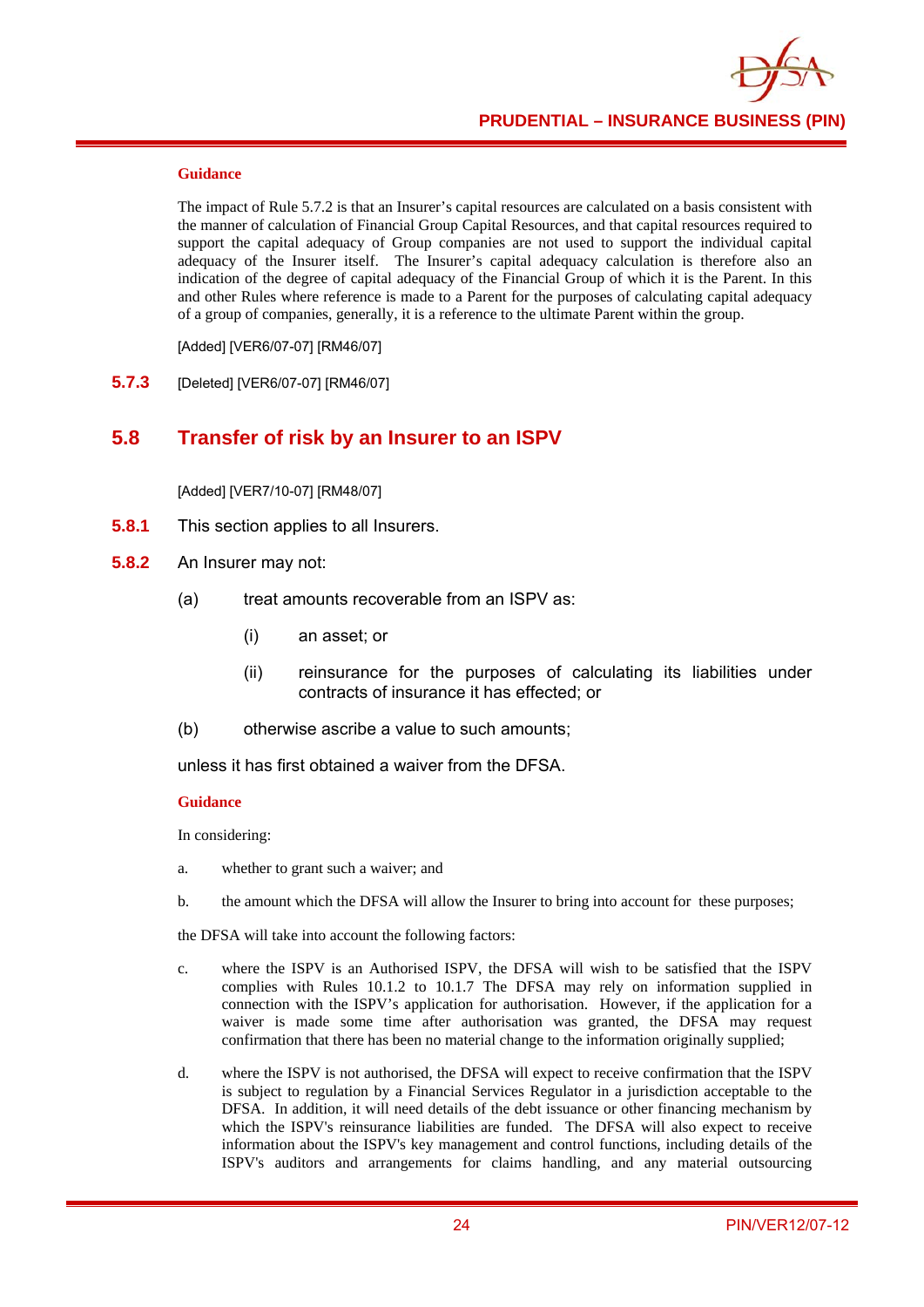agreements. The DFSA will also need information about the structure of any Group of which the ISPV is a member;

- e. no credit will be allowed for a contract of reinsurance with an ISPV unless there is an effective transfer of risk to the ISPV. The DFSA will require evidence that the contract of reinsurance and the extent of the credit that the Insurer proposes to take for it satisfy the risk transfer principle; and
- f. the DFSA will also expect to receive an analysis of the potential for risk to revert to the Insurer or any of its associates under realistic adverse scenarios or for liabilities to arise in respect of the risks transferred for which no provision has been made.

# **6 FINANCIAL AND OTHER REPORTING BY INSURERS**

## **6.1 Introduction**

**6.1.1** This chapter applies to all Insurers.

#### **Guidance**

[Deleted][VER8/11-07][RM51/07]

# **6.2 Annual regulatory return**

- **6.2.1** An Insurer must, at the end of each reporting period, prepare an Annual Regulatory Return.
- **6.2.2** The Annual Regulatory Return must comprise the statements set out in App10, together with any Supplementary Notes pertaining to those forms, and including a Statement by Directors.

[Amended] [VER5/06/07] [RM44/07]

**6.2.3** The form and content of the statements comprising the Annual Regulatory Return (including the Statement by Directors) is set out in App10, PRU and the DFSA's electronic prudential reporting system.

[Amended] [VER5/06/07] [RM44/07] [Amended] [VER8/11-07] [RM51/07]

#### **Guidance**

The Returns and instructional guidelines are provided in App10, PRU and the DFSA's electronic prudential reporting system.

[Added] [VER8/11-07] [RM51/07]

**6.2.4** Where an Insurer includes in its Annual Regulatory Return a value for General Insurance Liabilities or for assets associated with those liabilities which is inconsistent with the amount referred to in Rule 7.2.4 (b), the Insurer must notify the DFSA in writing of: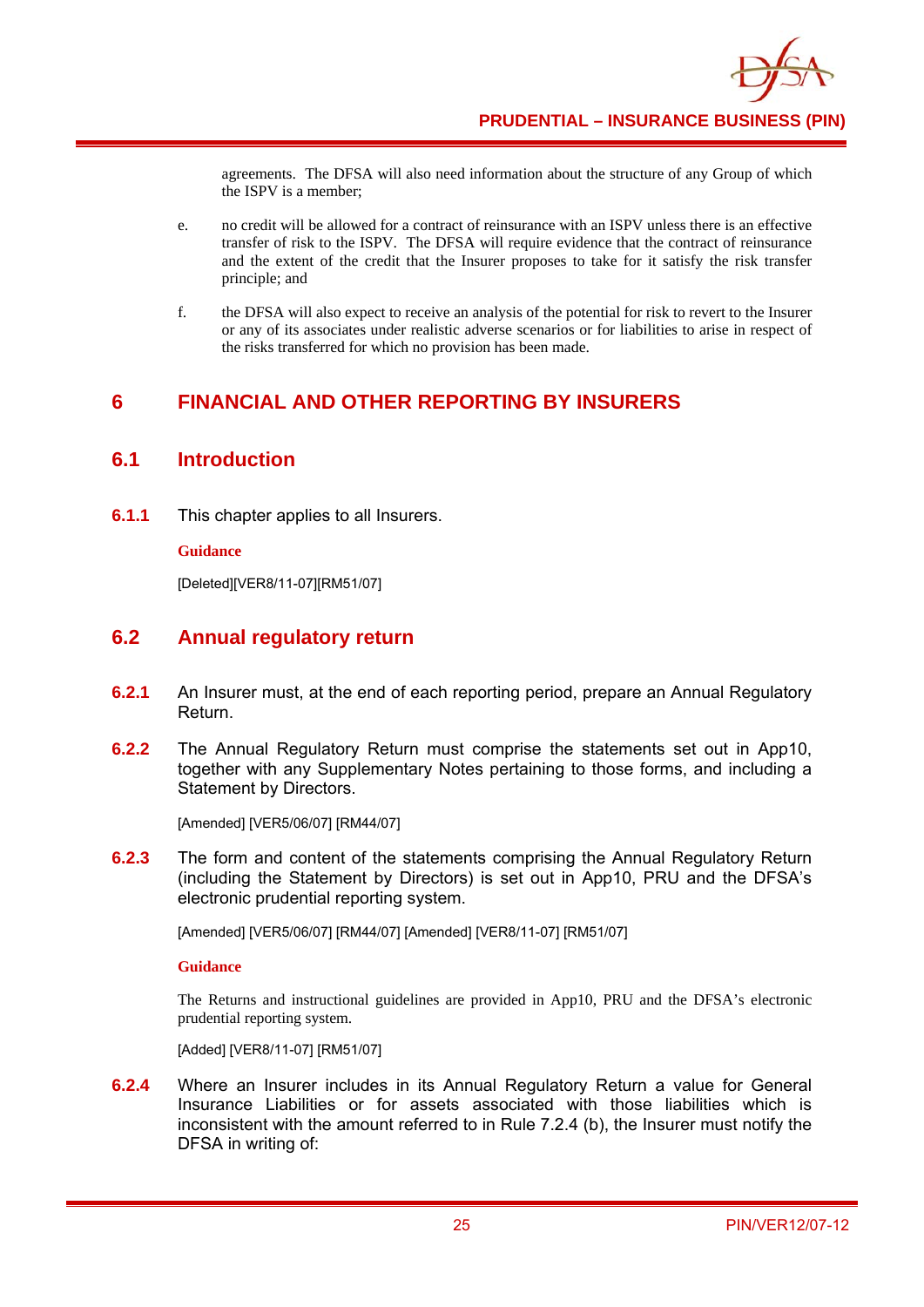

- (a) the reasons for not including in its Annual Regulatory Return the value of General Insurance Liabilities or of associated assets as reported by the Actuary; and
- (b) details of the alternative assumptions and methodologies used for determining the value of General Insurance Liabilities or of associated assets.

Assets that are associated with Insurance Liabilities will predominantly be reinsurance recoveries, which are reported as assets in accordance with widely accepted accounting practice. Assets representing salvage or subrogation recoveries may also be associated with Insurance Liabilities.

- **6.2.5** Where an Insurer includes in its Annual Regulatory Return a value for Long-Term Insurance Liabilities which is inconsistent with the amount referred to in Rule 7.3.6 (b), the Insurer must notify the DFSA in writing of;
	- (a) the reasons for not including in its Annual Regulatory Return the value of Long-Term Insurance Liabilities as reported by the Actuary; and
	- (b) details of the alternative assumptions and methods used by the Insurer for determining the value of Long-Term Insurance Liabilities.

# **6.3 Quarterly regulatory return**

#### **Guidance**

The Quarterly Regulatory Return is not subject to audit.

[Added] [VER8/11-07] [RM51/07]

- **6.3.1** Subject to Rule 6.3.4, an Insurer must, at the end of March, June, September and December in each year, prepare a Quarterly Regulatory Return in respect of the period commencing at the start of the Insurer's reporting period and ending on that date.
- **6.3.2** The Quarterly Regulatory Return must comprise the statements set out in App10, together with any Supplementary Notes pertaining to those forms, and including a Statement by Directors.

[Amended] [VER5/06/07] [RM44/07] [Amended] [VER8/11-07] [RM51/07]

**6.3.3** The form and content of the statements comprising the Quarterly Regulatory Return (including the Statement by Directors) are set out in App10, PRU and the DFSA's electronic prudential reporting system.

[Amended] [VER5/06/07] [RM44/07] [Amended] [VER8/11-07] [RM51/07]

**Guidance** 

The Returns and instructional guidelines are provided in App10, PRU and the DFSA's electronic prudential reporting system.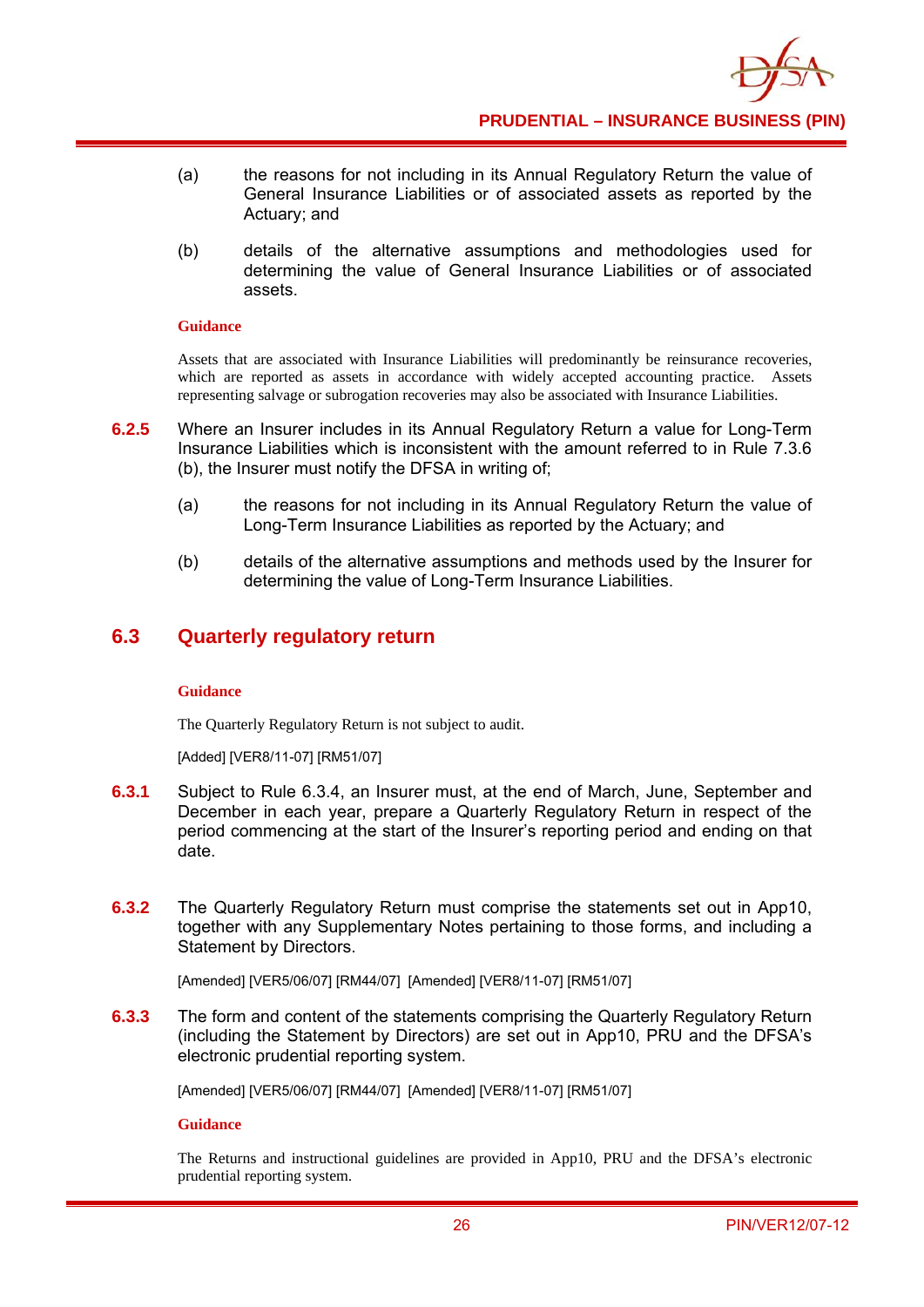[Added] [VER8/11-07] [RM51/07]

- **6.3.4** The following Insurers are not required to prepare a Quarterly Regulatory Return unless required in writing by the DFSA to do so:
	- (a) a Class 1 Captive Insurer; and
	- (b) an Insurer that is a Protected Cell Company where every Cell maintained by the Insurer is a Captive Cell.

# **6.4 Audit of annual regulatory return**

**6.4.1** Subject to Rule 6.4.2, the Annual Regulatory Return of every Insurer must be audited in accordance with International Statements on Auditing relevant to the audit of the Annual Regulatory Return, by the Insurer's auditor.

#### **Guidance**

The Quarterly Regulatory Return is not subject to audit. The qualifications and appointment of the auditor of an Authorised Firm are specified in GEN chapter 8.

[Amended] [VER8/11-07] [RM51/07]

**6.4.2** The statements in the Annual Regulatory Return that are not subject to audit are set out in App10, PRU and the DFSA's electronic prudential reporting system.

[Amended] [VER5/06/07] [RM44/07] [Amended] [VER8/11-07] [RM51/07]

- **6.4.3** The report of the auditor on the Annual Regulatory Return must be made in writing to the directors of the Insurer and to the DFSA and must state whether, in the opinion of the Auditor and so far as concerns those parts of the Annual Regulatory Return that are subject to audit:
	- (a) the Annual Regulatory Return has been prepared in accordance with this chapter;
	- (b) the statements in the Annual Regulatory Return present fairly, in accordance with the basis of preparation prescribed in this chapter, the financial position of the Insurer as at the reporting date and financial performance of the Insurer during the reporting period ended on that date, and the other information required to be presented; and
	- (c) the statements in the Annual Regulatory Return are in accordance with the books and records of the Insurer.

# **6.5 Submission of Returns to the DFSA**

[Amended] [VER8/11-07] [RM51/07]

**6.5.1** Subject to Rule 6.5.2, an Authorised Firm must, submit its Annual Regulatory Return in writing to the DFSA within four months of the Insurer's reporting date to: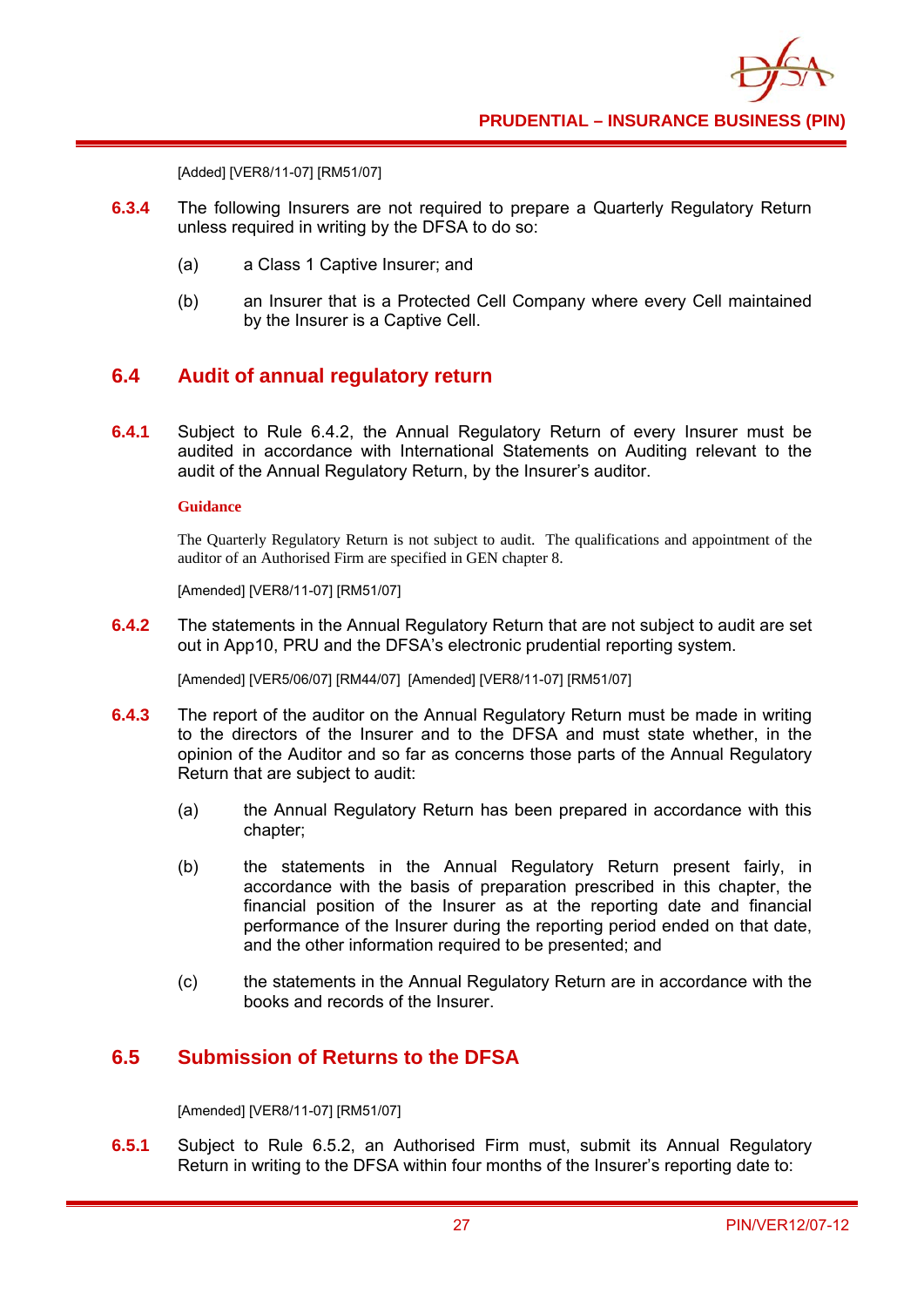

Supervision Division DFSA Level 13, The Gate PO Box 75850 Dubai, United Arab Emirates [Deleted and Replaced] [VER8/11-07] [RM51/07]

- **6.5.2** When the DFSA has issued a notice announcing that the DFSA's electronic prudential reporting system is in operation, an Authorised Firm must, from the date specified in the notice, prepare and submit its Annual Regulatory Return in the following manner:
	- (a) the Annual Regulatory Return, excepting the parts of the Annual Regulatory Return referred to in (b) and (c), must be submitted to the DFSA using the DFSA's electronic prudential reporting system:
		- (i) in accordance with any instructions set out in the notice and any instructions provided through such a system or specified in App10 and PRU; and
		- (ii) within four months of the Insurer's reporting date;
	- (b) the Statement by Directors need not be submitted to the DFSA, but must be signed and a copy maintained in accordance with Rules 6.5.3 and 6.5.4; and
	- (c) the Global Return for a Branch must be submitted in the manner provided in Rule 6.5.1.

[Added] [VER8/11-07] [RM51/07] [Amended][VER9/12-07][RM54/07]

#### **Guidance**

The Returns and instructional guidelines are provided in App10, PRU and the DFSA's electronic prudential reporting system.

[Added] [VER8/11-07] [RM51/07]

- **6.5.3** The Statement by Directors forming part of the Annual Regulatory Return must be signed before the time of submission by:
	- (a) the Senior Executive Officer; and
	- (b) a Director of the Insurer not being the Person in (a).

[Amended and Renumbered] [VER8/11-07] [RM51/07] [Amended][VER9/12-07][RM54/07]

**6.5.4** An original signed hard copy of the Statement by Directors together with a copy of the Annual Regulatory Return submitted to the DFSA using the DFSA's electronic prudential reporting system, must be kept for at least 6 years for inspection by the DFSA.

[Added] [VER8/11-07] [RM51/07] [Amended][VER9/12-07][RM54/07]

**6.5.5** The auditor's report on the Annual Regulatory Return, and any actuarial report prepared as at the reporting date in accordance with section 7.2 or 7.3, must be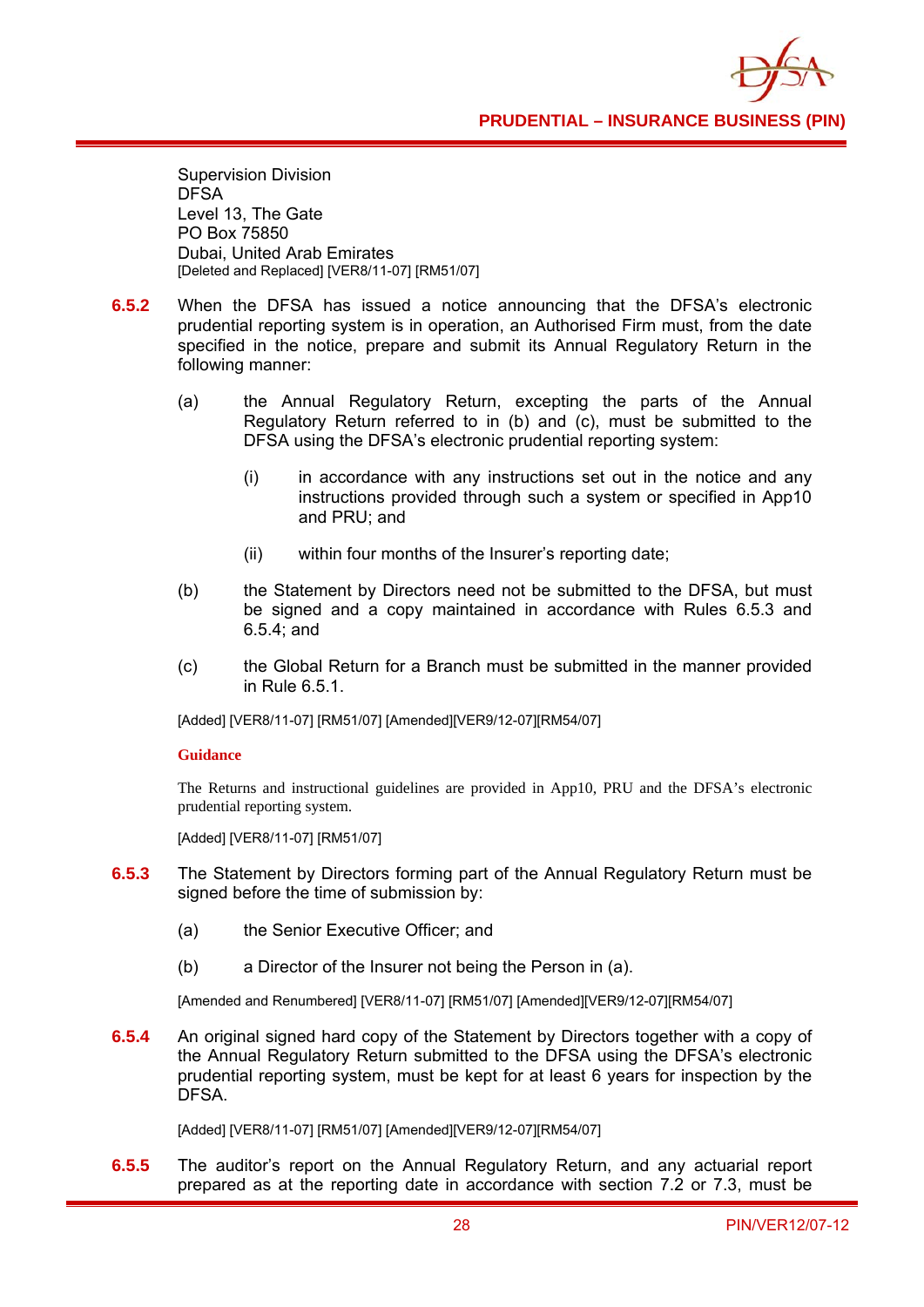submitted in writing by the Insurer with the DFSA within four months of the Insurer's reporting date.

[Added] [VER8/11-07] [RM51/07]

**6.5.6** An auditor's report or an actuarial report submitted to the DFSA must be signed by the auditor or the Actuary preparing that report.

[Amended and Renumbered] [VER8/11-07] [RM51/07]

**6.5.7** Subject to Rule 6.5.8, an Authorised Firm must, submit its Quarterly Regulatory Return in writing to the DFSA within two months of the end of each period in respect of which the Insurer is required to prepare a Quarterly Regulatory Return to:

Supervision Division DFSA Level 13, The Gate PO Box 75850 Dubai, United Arab Emirates [Added] [VER8/11-07] [RM51/07]

- **6.5.8** When the DFSA has issued a notice announcing that the DFSA's electronic prudential reporting system is in operation, an Authorised Firm must, from the date specified in the notice, prepare and submit its Quarterly Regulatory Return in the following manner:
	- (a) the Quarterly Regulatory Return, excepting the parts of the Quarterly Regulatory Return referred to in (b) and (c), must be submitted to the DFSA using the DFSA's electronic prudential reporting system:
		- (i) in accordance with any instructions set out in the notice and any instructions provided through such a system or specified in App10 and PRU; and
		- (ii) within two months of the Insurer's reporting date;
	- (b) the Statement by Directors must be signed and a copy maintained in accordance with Rules 6.5.9 and 6.5.10; and
	- (c) the Global Return for a Branch must be submitted in the manner provided in Rule 6.5.7.

[Amended and Renumbered] [VER8/11-07] [RM51/07] [Amended][VER9/12-07][RM54/07]

#### **Guidance**

The Returns and instructional guidelines are provided in App10, PRU and the DFSA's electronic prudential reporting system.

[Added] [VER8/11-07] [RM51/07]

- **6.5.9** The Statement by Directors forming part of the Quarterly Regulatory Return must be signed before the time of submission by:
	- (a) if the Insurer is a DIFC Incorporated Insurer, one Director of the Insurer; or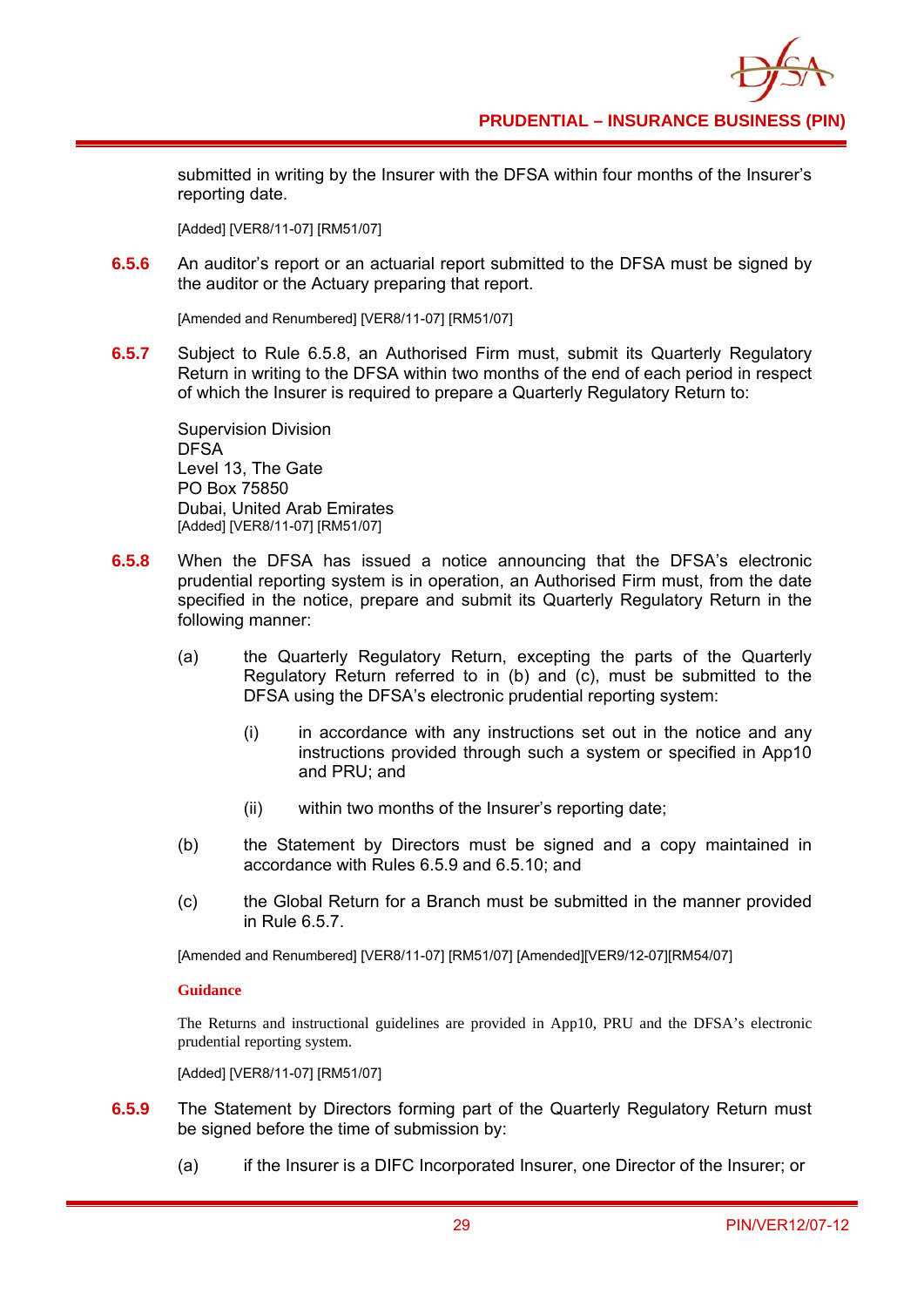(b) if the Insurer is not a DIFC Incorporated Insurer, the Senior Executive Officer and, if that Person is not a Director, one Director of the Insurer.

[Amended and Renumbered] [VER8/11-07] [RM51/07] [Amended][VER9/12-07][RM54/07]

**6.5.10** An original signed hard copy of the Statement by Directors together with a copy of the Quarterly Regulatory Return submitted to the DFSA using the DFSA's electronic prudential reporting system, must be kept for at least 6 years for inspection by the **DESA** 

[Added] [VER8/11-07] [RM51/07] [Amended][VER9/12-07][RM54/07]

**6.5.11** If within 24 months of the date that an Annual Regulatory Return or Quarterly Regulatory Return is submitted to the DFSA, the DFSA notifies the Insurer that a Return appears to be inaccurate or incomplete, the Insurer must consider the matter and within one month of the date of notification it must correct any inaccuracies and make good any omissions and re-submit the relevant parts of the Return.

[Amended and Renumbered] [VER8/11-07] [RM51/07]

**6.5.12** An Insurer must submit, at the same time as every Annual Regulatory Return of that Insurer or as soon as practicable thereafter, any report on the affairs of the Insurer submitted to the shareholders or policyholders of the Insurer in respect of the reporting period to which the Annual Regulatory Return relates.

[Amended and Renumbered] [VER8/11-07] [RM51/07]

**Guidance** 

[Deleted] [VER8/11-07] [RM51/07]

# **6.6 Reporting of group capital adequacy**

[Added] [VER6/07-07] [RM46/07]

- **6.6.1** An Insurer must, at the end of each reporting period and at the mid-point of each reporting period, prepare a report on the Financial Group capital adequacy of any Financial Group of which it is a member and in respect of which it is required by Chapter 8 to calculate Financial Group Capital Requirements and Financial Group Capital Resources. This Report shall be known as the Financial Group Capital Adequacy Report.
- **6.6.2** (1) The Financial Group Capital Adequacy Report must be filed in writing by the Insurer with the DFSA:
	- (a) within four months of the Insurer's reporting date in the case of a report at the end of a reporting period; or
	- (b) within two months of the Insurer's mid-year date in the case of a report at the mid-point of a reporting period.
	- (2) The Financial Group Capital Adequacy Report must state: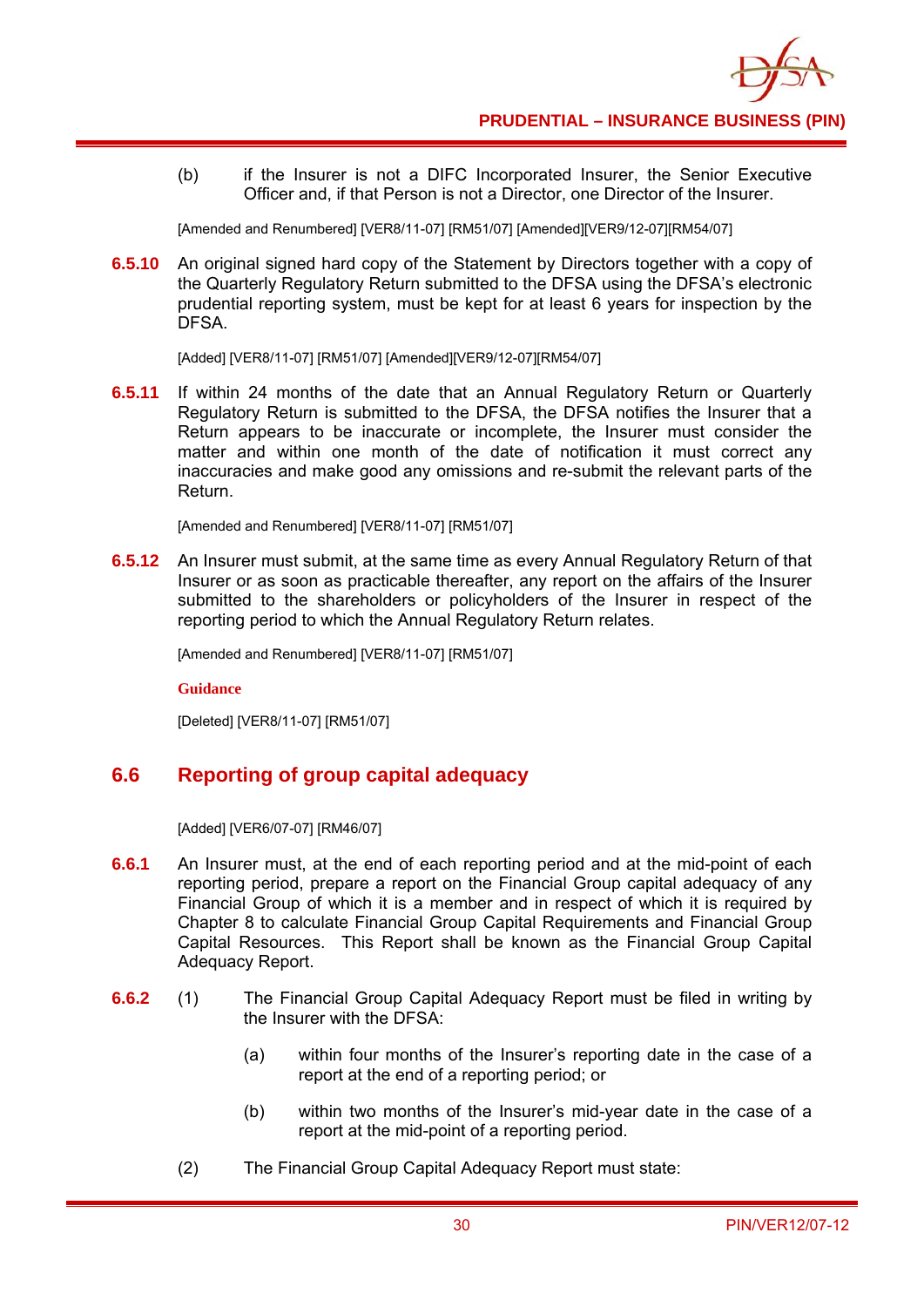

- (a) the name of the Insurer;
- (b) the reference date of the report;
- (c) the name, location and activity of the Parent entity of the Financial Group in respect of which the report is made;
- (d) the Financial Group Capital Resources, calculated in accordance with Rule 8.3.4;
- (e) the Financial Group Capital Requirement, calculated in accordance with Rule 8.3.3;
- (f) the amount of surplus or deficit, expressed as the amount in (d) minus the amount in (e);
- (g) a list of all Authorised Firms and Financial Institutions in the Financial Group;
- (h) if any Authorised Firm in the Financial Group is itself a Parent, the items referred to in (d), (e) and (f) in respect of the Financial Group headed by that Authorised Firm; and
- (i) particulars of any Authorised Firm or Financial Institution in the Financial Group in respect of which the capital requirement calculated in accordance with Rule 8.3.3 exceeds its Capital Resources or Adjusted Capital Resources calculated in accordance with Rule 8.3.4(1)(b).
- (3) Amounts in the Financial Group Capital Adequacy Report must be expressed in thousands of dollars.
- (4) The Financial Group Capital Adequacy Report must be signed by:
	- (a) the Persons specified in Rule 6.5.3 in the case of a report at the end of a reporting period; or
	- (b) the Persons specified in Rule 6.5.9 in the case of a report at the mid-point of a reporting period.
- (5) The Financial Group Capital Adequacy Report must be accompanied by a statement by the Insurer's auditor, made in writing to the directors of the Insurer and to the DFSA, and stating whether any significant matter has come to the attention of the auditor to indicate that the report has not been properly compiled in accordance with the requirements of this section, from information provided to the Insurer by other members of the Financial Group and from the Insurer's own records.

### **Guidance**

1. Where information that would be contained in the Financial Group Capital Adequacy Report would be identical with information previously or concurrently provided to the DFSA pursuant to this or another provision of the Rulebook, and that information has not changed, the DFSA will normally accept a statement to that effect in the report in place of that information.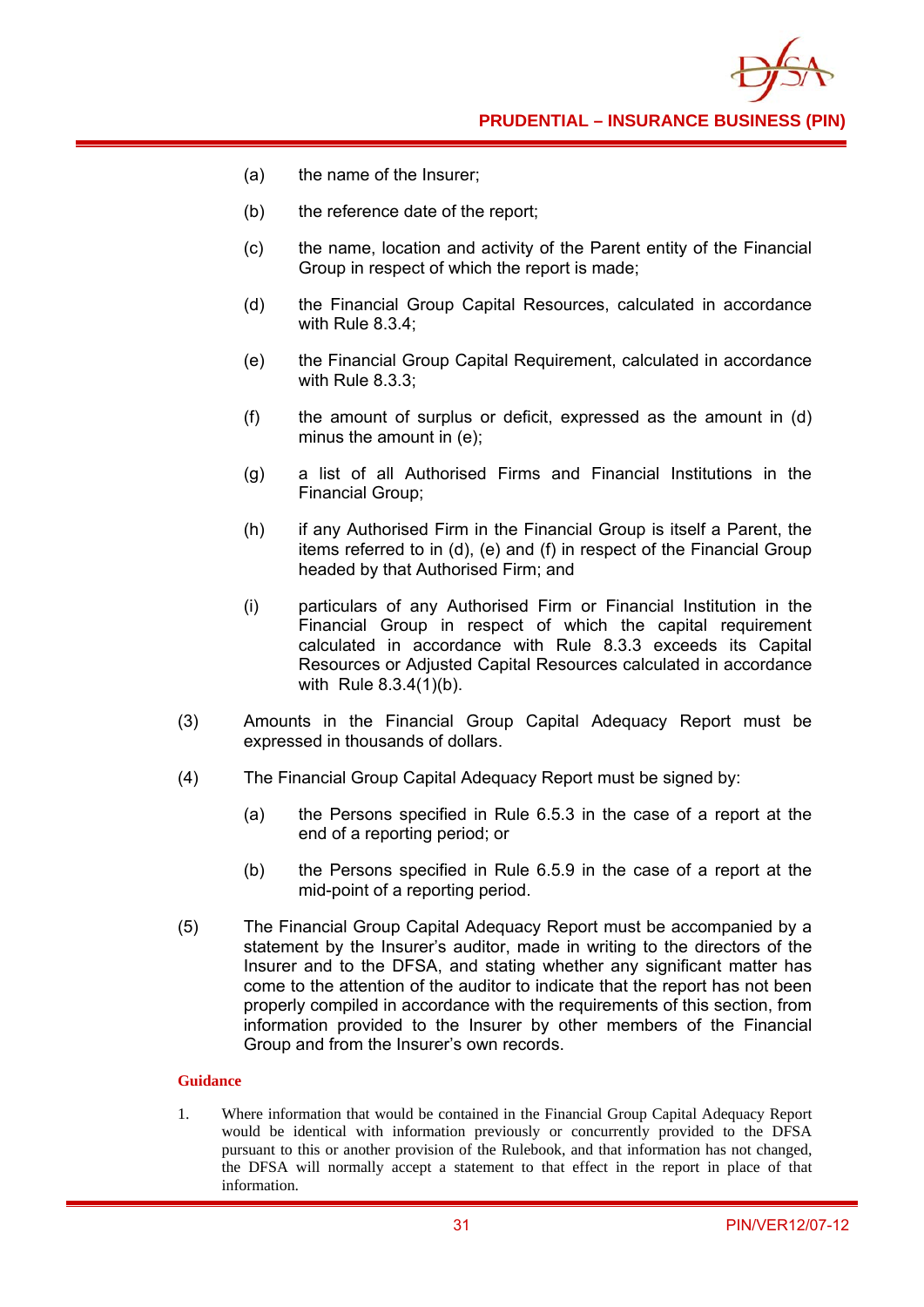

2. Form IN 170 in PRU may be used by an Insurer to present the Financial Group Capital Adequacy Report. Use of this form is not mandatory, however if the form is used the instructional guidelines in PRU must be observed.

[Amended][VER9/12-07][RM54/07]

# **7 ACTUARIES**

# **7.1 Introduction**

### **Guidance**

This chapter requires an Insurer to provide the DFSA with a report by an Actuary in respect of its Insurance Liabilities and assets arising in respect of those liabilities (that is, assets which are contingent on the existence and amount of the liabilities, such as reinsurance, salvage and subrogation recoveries). Separate provisions apply in respect of reports on General Insurance Business and Long-Term Insurance Business.

### **7.2 The requirement for an actuarial report on general insurance business**

- **7.2.1** Subject to Rule 7.2.2, this section applies to Insurers conducting General Insurance Business.
- **7.2.2** Where an Insurer attributes General Insurance Business to a Long-Term Insurance Fund in accordance with Rule 3.3.4, this section does not apply to that business.
- **7.2.3** Every Insurer must provide to the DFSA as at each reporting date a written report relating to its General Insurance Business, prepared by an Actuary who has the qualifications set out in section 7.5.
- **7.2.4** This report must provide details in respect of each Class of Business, of:
	- (a) significant aspects of the recent experience of the Insurer;
	- (b) the Actuary's estimate of the value of General Insurance Liabilities and of assets arising in respect of those liabilities, determined in accordance with chapter 5;
	- (c) where there has been a change in the assumptions or in valuation method from that adopted at the previous valuation, the effect of these changes on the General Insurance Liabilities and assets arising in respect of those liabilities, as at the reporting date;
	- (d) the adequacy and appropriateness of data made available to the Actuary by the Insurer;
	- (e) procedures undertaken by the Actuary to assess the reliability of the data;
	- (f) the model or models used by the Actuary;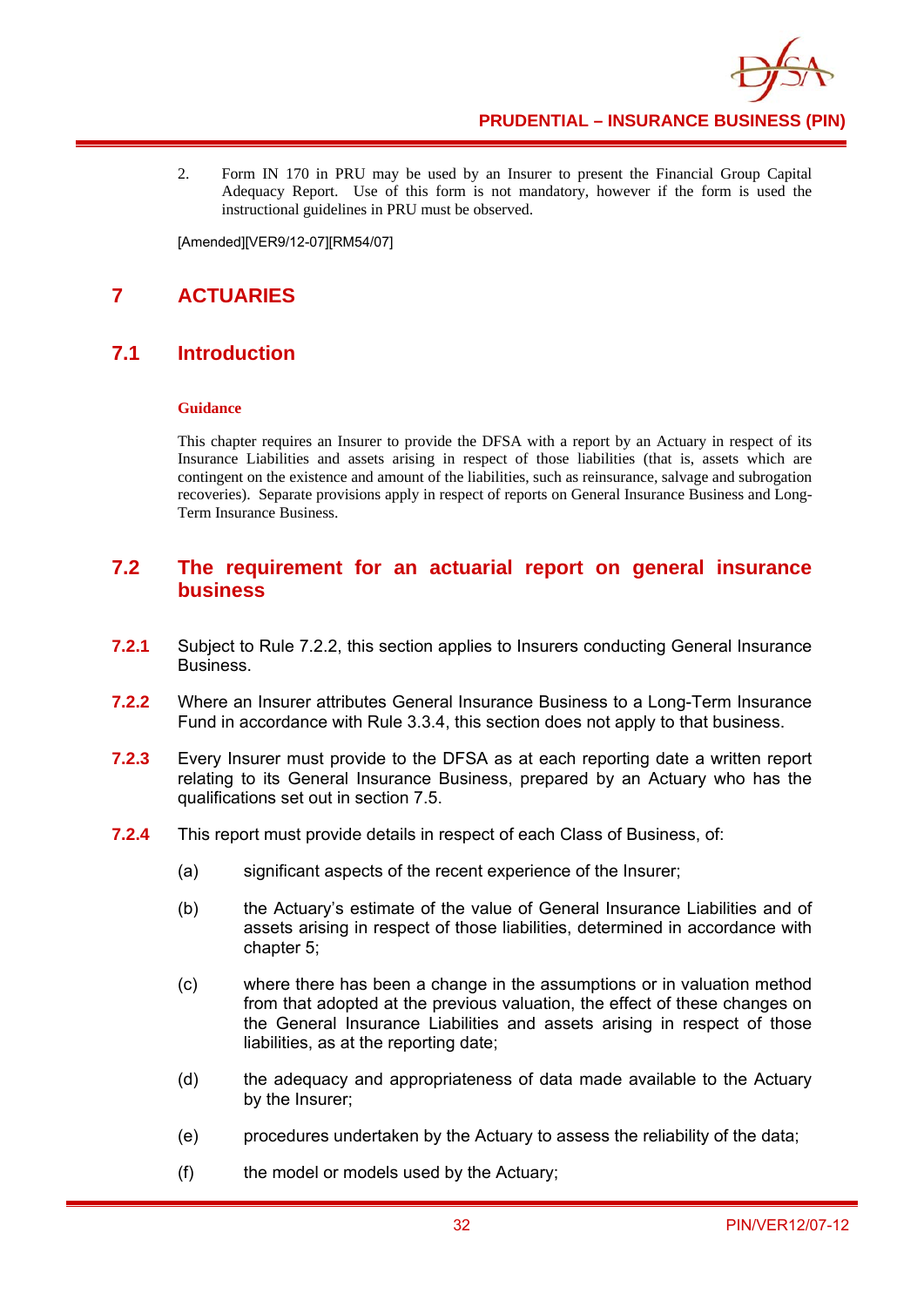- (g) the assumptions used by the Actuary in the valuation process including, without limitation, assumptions made as to inflation and discount rates, future expense rates and, where relevant, future investment income;
- (h) the approach taken to estimate the variability of the estimate; and
- (i) the nature and findings of sensitivity analyses undertaken.

## **7.3 The requirement for an actuarial investigation of and report on long-term insurance business**

- **7.3.1** This section applies to Insurers conducting Long-Term Insurance Business, in respect of each Long-Term Insurance Fund maintained or deemed to be maintained by the Insurer.
- **7.3.2** Every Insurer must arrange for an actuarial investigation of the assets and liabilities of every Long-Term Insurance Fund maintained or deemed to be maintained by it, including a determination of surplus in each such fund, to be performed as at a Reference Date which must be not more than one year later than the date of establishment of the Long-Term Insurance Fund or the previous Reference Date (if later).
- **7.3.3** An investigation of the type set out in Rule 7.3.2 must in any case be performed as at every reporting date of the Insurer.
- **7.3.4** An actuarial investigation under this section must be performed by an Actuary who has the qualifications set out in section 7.5, and must be conducted according to principles approved by the DFSA.

### **Guidance**

Principles set out in professional standards issued by a professional actuarial body that is a full member of the International Actuarial Association will normally be approved by the DFSA for the purposes of Rule 7.3.4, to the extent that they do not conflict with the provisions of this chapter.

- **7.3.5** When an Insurer arranges for an actuarial investigation under this section, the Insurer must provide to the DFSA a written report prepared by the Actuary conducting the actuarial investigation, not later than four months from the Reference Date of the actuarial investigation.
- **7.3.6** This report must provide details of, in respect of each Class of Business:

[Amended] [VER6/07-07] [RM46/07]

- (a) the product range;
- (b) any discretionary charges and benefits, options and guarantees, and reversionary bonus entitlements, where such features are included in a product;
- (c) reinsurance arrangements;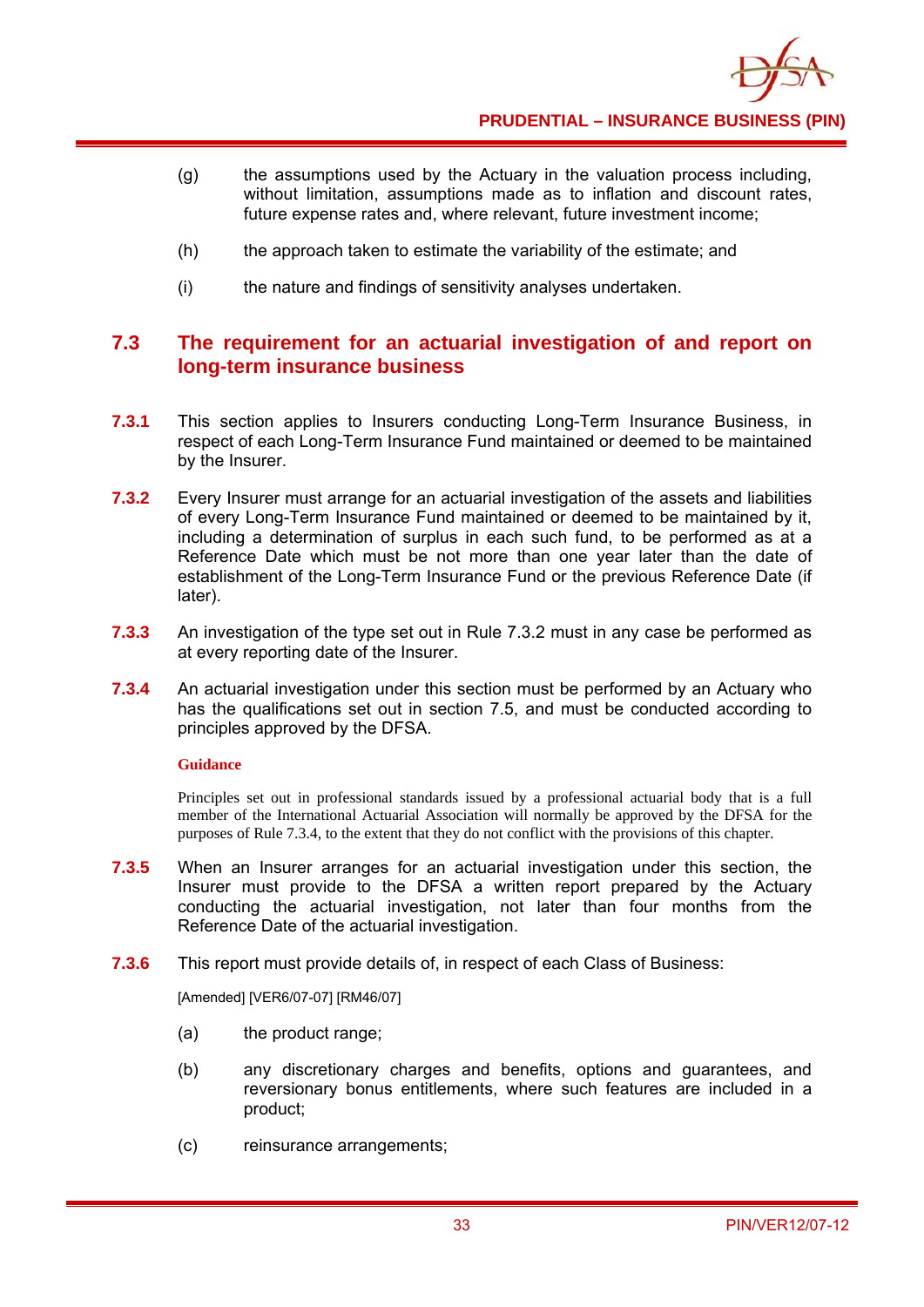

- (d) significant aspects of the recent experience of the Insurer, including, where relevant, a commentary on significant deviations of actual experience compared to the assumptions made in the previous valuation;
- (e) the Actuary's estimate of the value of Long-Term Insurance Liabilities, determined in accordance with chapter 5;
- (f) the method and assumptions used by the Actuary in the valuation process, including, where relevant, a commentary on significant differences between the assumptions used and recent actual experience of the Insurer;
- (g) any expense reserves, mismatching reserves and any other special reserves included by the Actuary in the value of the Long-Term Insurance Liabilities, or recommended by the Actuary to be maintained, although not included in the valuation;
- (h) a determination of the value of surplus in the Long-Term Insurance Fund, before any distribution of such surplus;
- (i) a description of the Invested Assets used to determine the risk-adjusted yield on which the discount rate used in the valuation was based;
- (j) the adequacy and appropriateness of data made available to the Actuary by the Insurer;
- (k) procedures undertaken by the Actuary to assess the reliability of the data;
- (l) the model or models used by the Actuary;
- (m) the approach taken to estimate the variability of the estimate;
- (n) the sensitivity analyses undertaken;
- (o) any significant changes to the matters reported on during the period since the previous valuation, including, in the case of the matters referred to in (f), and otherwise, where relevant, an estimate of the effect of these changes on the Long-Term Insurance Liabilities as at the Reference Date; and
- (p) commentary on any other factors affecting the valuation.

- 1. The assumptions and comparisons referred to in Rule 7.3.6(d) and (f) should cover all significant components of the valuation, including consideration of persistency, mortality, expense levels, and investment returns.
- 2. Where the business of the Insurer includes participating Long-Term Insurance Business, it will be necessary for the determination at Rule 7.3.6(h) to deal separately with surplus for the purposes of a decision on allocation of bonuses and surplus for the purposes of determining the capital adequacy of the Fund. For the former of these two purposes, the insurer is identifying the pool, commonly known as surplus, that is available for allocation as bonuses (or equivalent) on participating policies. The allocation then reduces the surplus (note  $-$  by convention, this is treated as happening as at the reporting date). By contrast, for the latter of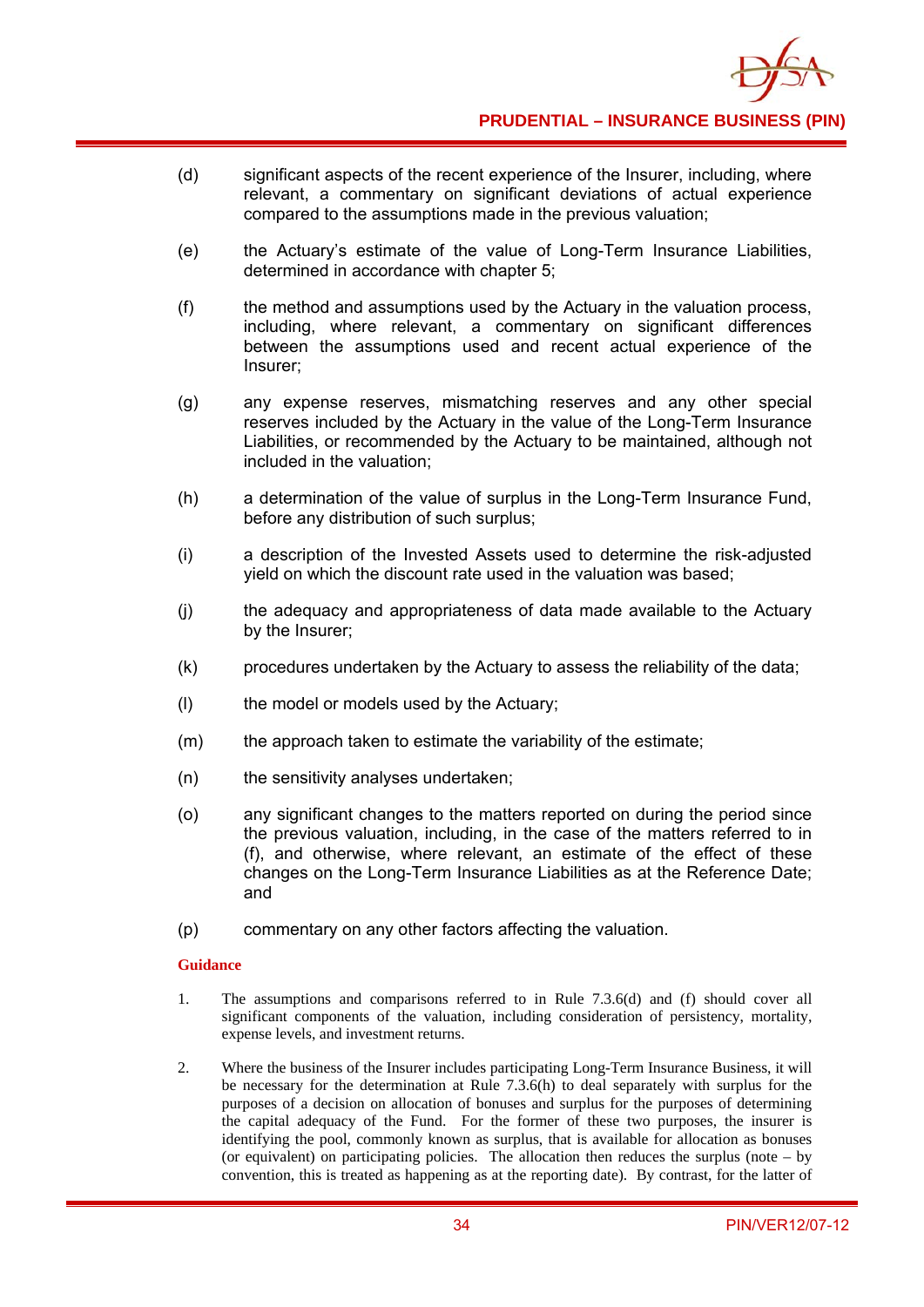

the two purposes, that portion of the remaining surplus that is expected to be allocated eventually to policyholders is also treated as a liability (in Rule 5.6.7), on the grounds that it is not available to absorb losses of the Insurer. For that purpose, declaration of bonuses merely represents a transfer from one recognised liability to another.

- 3. Factors that the Actuary should consider for the purposes of Rule 7.3.6(p) may include risks that may vary between the jurisdictions in which business is carried on, as well as generic risks. The former category might include the risk of political unrest, and the latter operational risks such as fraud.
- 4. The DFSA may specify additional information to be presented in the Actuary's report. Guidance to Rule 3.6.1 indicates that, where the DFSA permits an Insurer to carry on Direct Long-Term Insurance Business with features of a kind described in Rule 3.6.1(1), it may, as a condition of that permission, require additional information to be provided in the Actuary's report. That additional information could include, for example, detail on market-consistent valuations of guarantees or options, and the results of scenario testing.

[Added] [VER6/07-07] [RM46/07]

**7.3.7** Subject to Rule 7.3.8, where an Insurer carries on Direct Long-Term Insurance Business, the report referred to in Rule 7.3.5 must include the information set out in Rule 7.3.6 in respect of such business segregated by the jurisdiction in which it is carried on.

[Added] [VER6/07-07] [RM46/07]

**7.3.8** Where business in a jurisdiction is of limited significance, disclosures may, at the discretion of the Actuary, be aggregated for those jurisdictions.

[Added] [VER6/07-07] [RM46/07]

# **7.4 Additional provisions relating to the report**

- **7.4.1** When appointing an Actuary to prepare a report under section 7.2 or 7.3, an Insurer must ensure that there is an agreement in writing which legally binds the Actuary in accordance with the following provisions:
	- (a) the contract must require the Actuary to prepare his report in accordance with the provisions of section 7.2 or 7.3 as the case may be;
	- (b) the contract must require the Actuary to prepare the report using assumptions and methods that are, in the opinion of the Actuary, appropriate for the purposes of the report;
	- (c) the contract must require the Actuary to deliver the report to the Insurer's directors within such time as to give the directors a reasonable opportunity to consider and use the report in preparing the Insurer's Annual Regulatory Return for the reporting period ended on the reporting date;
	- (d) the contract must require and permit the Actuary to address the directors of the Insurer if the Actuary believes that there is a matter relating to the financial position or operations of the Insurer that should be brought to the attention of the directors; and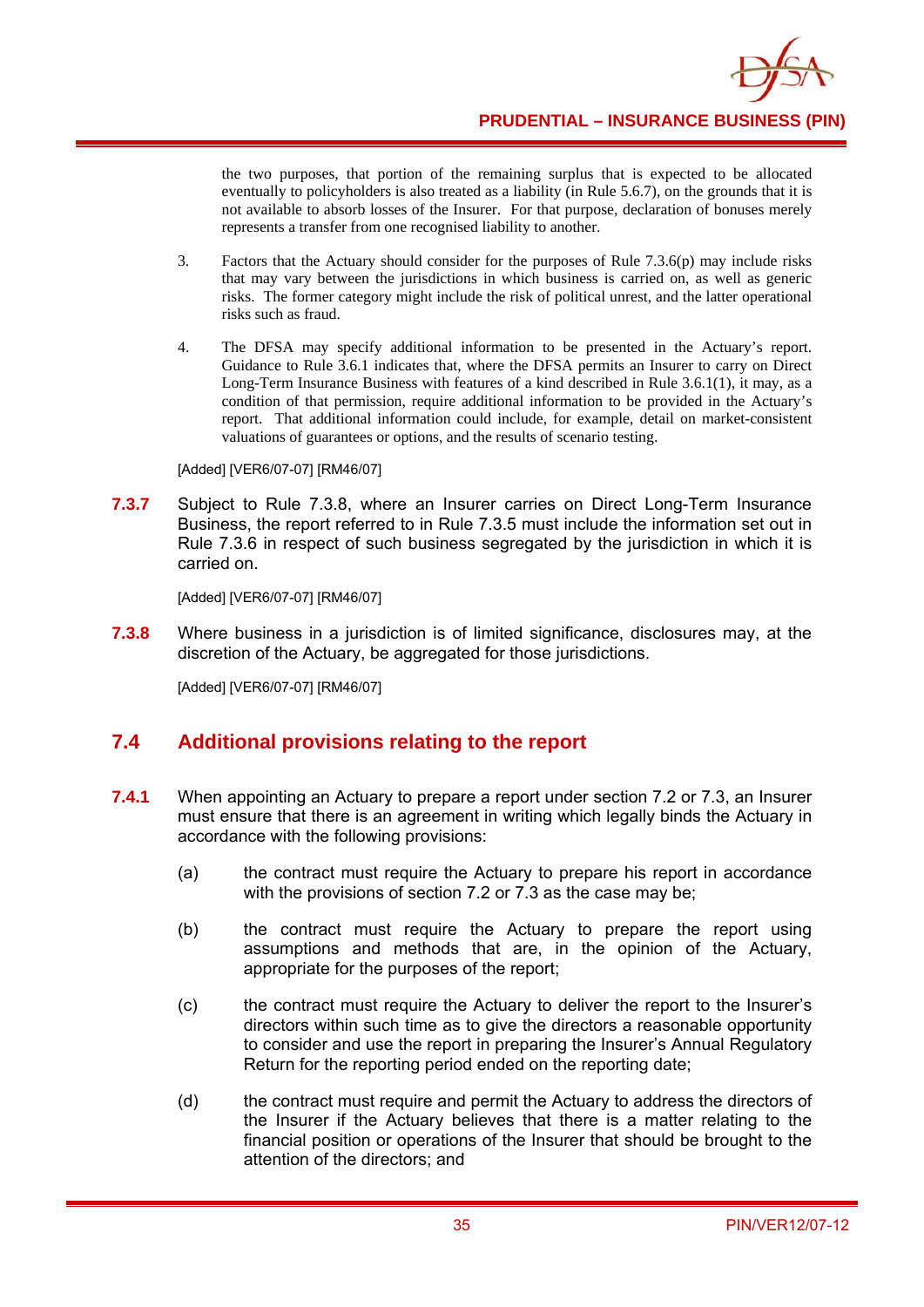

- (e) the contract must require and permit the Actuary to address the DFSA if the Actuary believes that a matter brought to the attention of the directors of the Insurer is not adequately dealt with by bringing it to the attention of the directors.
- **7.4.2** An Insurer that has appointed an Actuary to provide a report under section 7.2 or 7.3 must make arrangements to enable the Actuary to undertake his functions, and in particular must:
	- (a) keep the Actuary informed of the Insurer's business and other plans;
	- (b) ensure that the Actuary is fully informed of the Rules in PIN applicable to the Insurer, as well as any other information that the DFSA has provided to the Insurer that may assist the Actuary in performing his duties; and
	- (c) ensure that the Actuary has access at appropriate times to all relevant data and people which the Actuary reasonably believes is necessary to fulfil his obligations to the Insurer in respect of this chapter.
- **7.4.3** The Insurer must submit the reports referred to in section 7.2 and section 7.3 to the DFSA, at the same time as it submits its Annual Regulatory Return for the reporting period ended on the reporting date.
- **7.4.4** Where an Insurer is not a DIFC Incorporated Insurer, a report prepared under section 7.2 or 7.3 must deal separately with the DIFC Insurance Business of the Insurer, and the Insurance Business of the Insurer as a whole.
- **7.4.5** Abbreviated details may be provided in a report prepared under the requirements of this chapter in respect of a Class of Business that is not material.

### **Guidance**

For the purposes of Rule 7.4.5, a Class of Business that accounts for less than ten per cent of the Insurer's Net Written Premium in the reporting period ended on the reporting date and that accounts for less than ten per cent of the Insurer's Insurance Liabilities as at the reporting date, will normally be considered immaterial.

## **7.5 Qualifications of the actuary**

- **7.5.1** An Actuary appointed to provide an actuarial report under this chapter must:
	- (a) have experience in the determination of liabilities in the Classes of Business dealt with in the actuarial report; and
	- (b) have the required skill and experience to perform his functions under the DIFC regulatory system.

#### **Guidance**

The Rules do not require an Insurer to use the same Actuary for all reports. An Insurer may provide separate reports, prepared by more than one Actuary, where the Insurer undertakes different Classes of Business, provided that each Actuary is appropriately qualified for the Classes of Business on which he reports. Similarly, an Insurer may appoint different Actuaries, each appropriately qualified,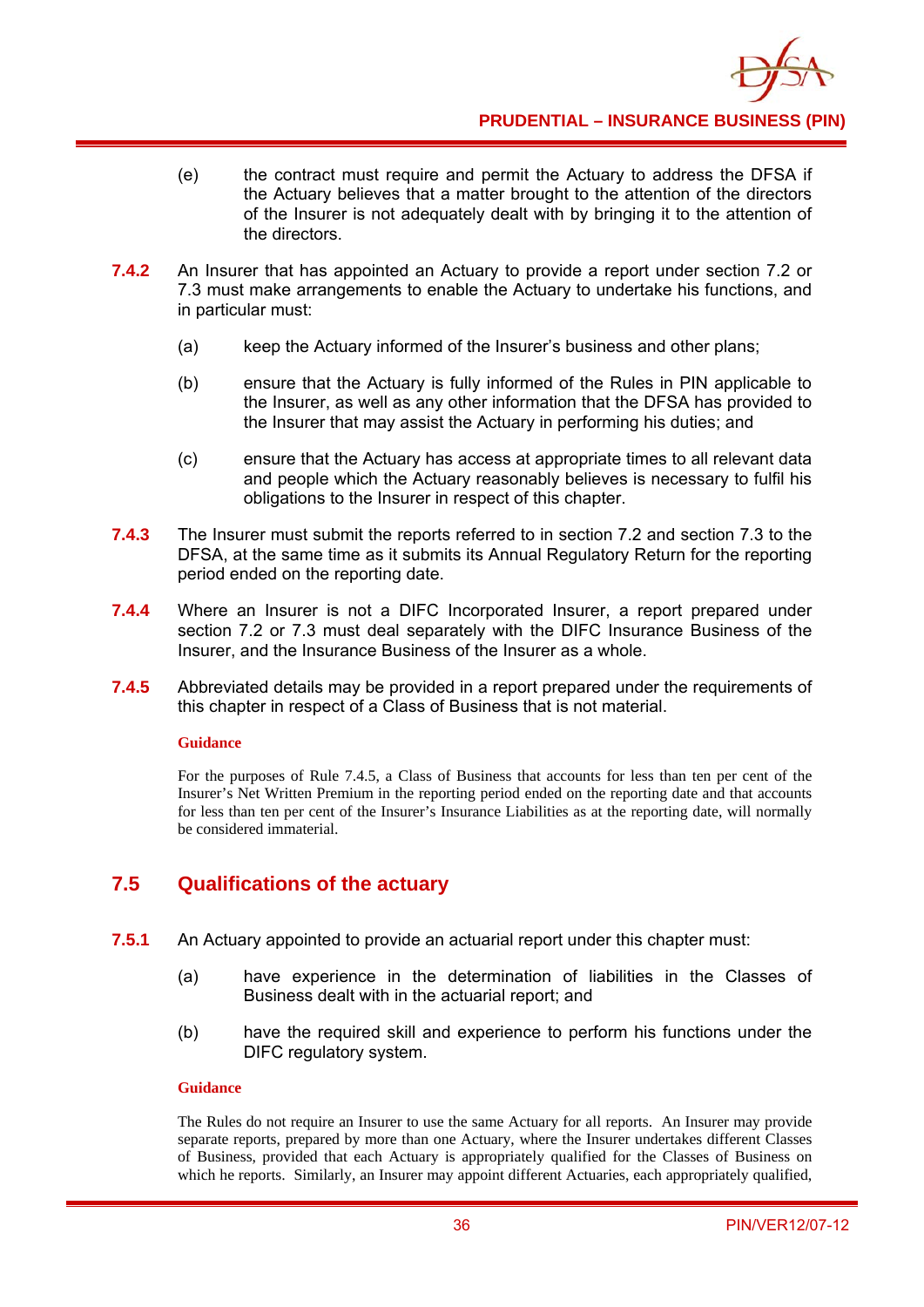

to provide reports in respect of Insurance Business conducted in or in respect of different geographical locations, for example DIFC Insurance Business and other Insurance Business.

- **7.5.2** An Insurer must notify the DFSA in writing of the name, professional qualifications and relevant experience of each person that the Insurer proposes to appoint to provide an actuarial report under this chapter.
- **7.5.3** The DFSA may, if it does not believe that the Actuary proposed by the Insurer possesses the qualifications set out in Rule 7.5.1, notify the Insurer in writing that another Actuary must be appointed.
- **7.5.4** An Insurer must notify the DFSA immediately on the termination or resignation of its Actuary, giving the reasons for such termination or resignation.

## **8 CONSOLIDATED SUPERVISION**

### **8.1 Introduction**

**8.1.1** This chapter applies to all Insurers, except for Rule 8.5.1 which applies only to DIFC Incorporated Insurers.

[Amended] [VER6/07-07] [RM46/07]

#### **Guidance**

1. Group membership may be a source of both strength and weakness to an Insurer. The purpose of Group Risk requirements is to ensure that an Insurer takes proper account of the risks related to the Insurer's membership of a Group. The Group Risk requirements form a key part of the DFSA's overall approach to prudential supervision.

[Deleted and Replaced] [VER6/07-07] [RM46/07]

- 2. An Insurer is subject to separate reporting requirements in respect of changes in its Controllers. Those requirements are set out in chapter 11 of GEN. It may also be required to provide reports in respect of any Close Links it possesses. [Amended][GMI8][VER11/02-11]
- **8.1.2** (1) If an Insurer is a member of a Financial Group and the DFSA considers it necessary to extend the scope of the Financial Group to include entities outside of the Financial Group to ensure appropriate Financial Group supervision, an Insurer must also include in the scope of the Financial Group any entity the DFSA may direct the Insurer in writing to include.
	- (2) An Insurer may, for the purposes of this section, exclude from its Financial Group, any entity the inclusion of which would be misleading or inappropriate for the purposes of Financial Group supervision, provided the Insurer has obtained the DFSA's prior written approval to do so.
	- (3) An Insurer must provide to the DFSA, where requested, information regarding other Group entities, the Group structure and the systems and controls in place to manage Group Risk.

[Deleted and Replaced] [VER6/07-07] [RM46/07]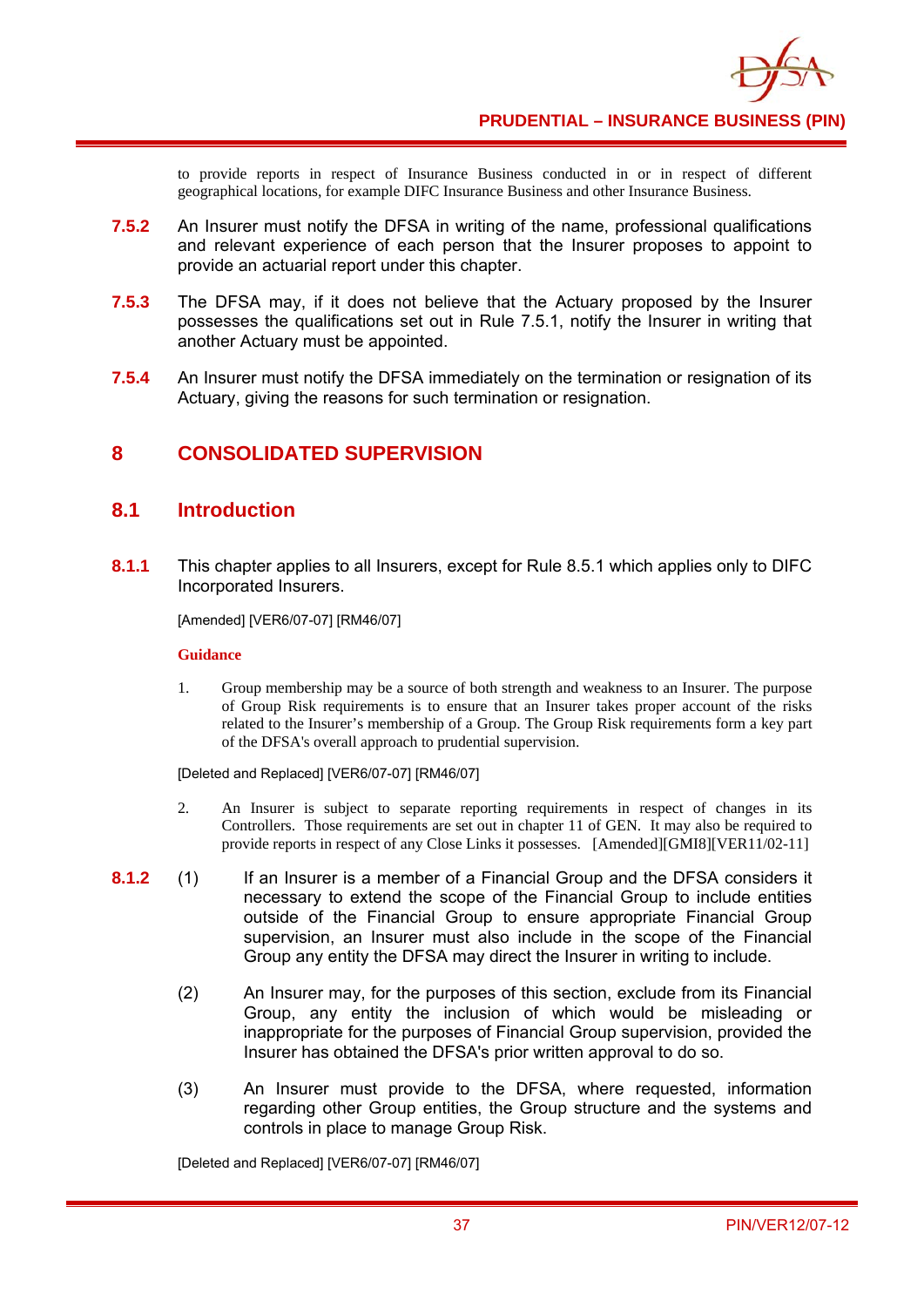#### **Guidance**

If more than one member of the same Group is subject to an obligation to provide information in respect of a position of the Group, one or more of those Authorised Firms may make application to the DFSA for an appropriate waiver or modification of these Rules.

[Added] [VER6/07-07] [RM46/07]

**8.1.3** [Deleted] [VER6/07-07] [RM46/07]

### **8.2 Systems and controls requirements**

[Deleted and Replaced] [VER6/07-07] [RM46/07]

- **8.2.1** If an Insurer is a member of a Group, it must establish and maintain systems and controls for the purpose of:
	- (a) monitoring the effect on the Insurer of:
		- a. its relationship with other members of its Group;
		- b. its membership in its Group; and
		- c. the activities of other members of its Group; and
	- (b) monitoring compliance with Financial Group supervision requirements below, including systems for the production of relevant data:
		- (i) monitoring funding within the Financial Group; and
		- (ii) monitoring compliance with Financial Group reporting requirements.

#### **Guidance**

- 1. For the purposes of the above requirement, an Insurer may take into account its position within its Group, the materiality of the risk to which it is exposed because of its membership of the Group, and the access that it has to the systems and controls of other members of its Group and any information produced by them or by Associates. For example, it would be reasonable for a small Insurer within a larger Group to place some reliance on its Parent to ensure that appropriate systems and controls are in place.
- 2. An Insurer may also consider together Groups whose Parents are all members of the same Group, except for any Group of which the Insurer is the Parent. An Insurer that is itself the Parent of a Group must give specific consideration to the risks to which it is exposed as the Parent. The DFSA will not otherwise however normally expect an Insurer to apply the provisions of this Rule to sub-Groups of a single Group.

## **8.3 Financial group capital requirements and financial group capital resources**

[Added] [VER6/07-07] [RM46/07]

**8.3.1** (1) Section 8.3 does not apply to an Insurer if: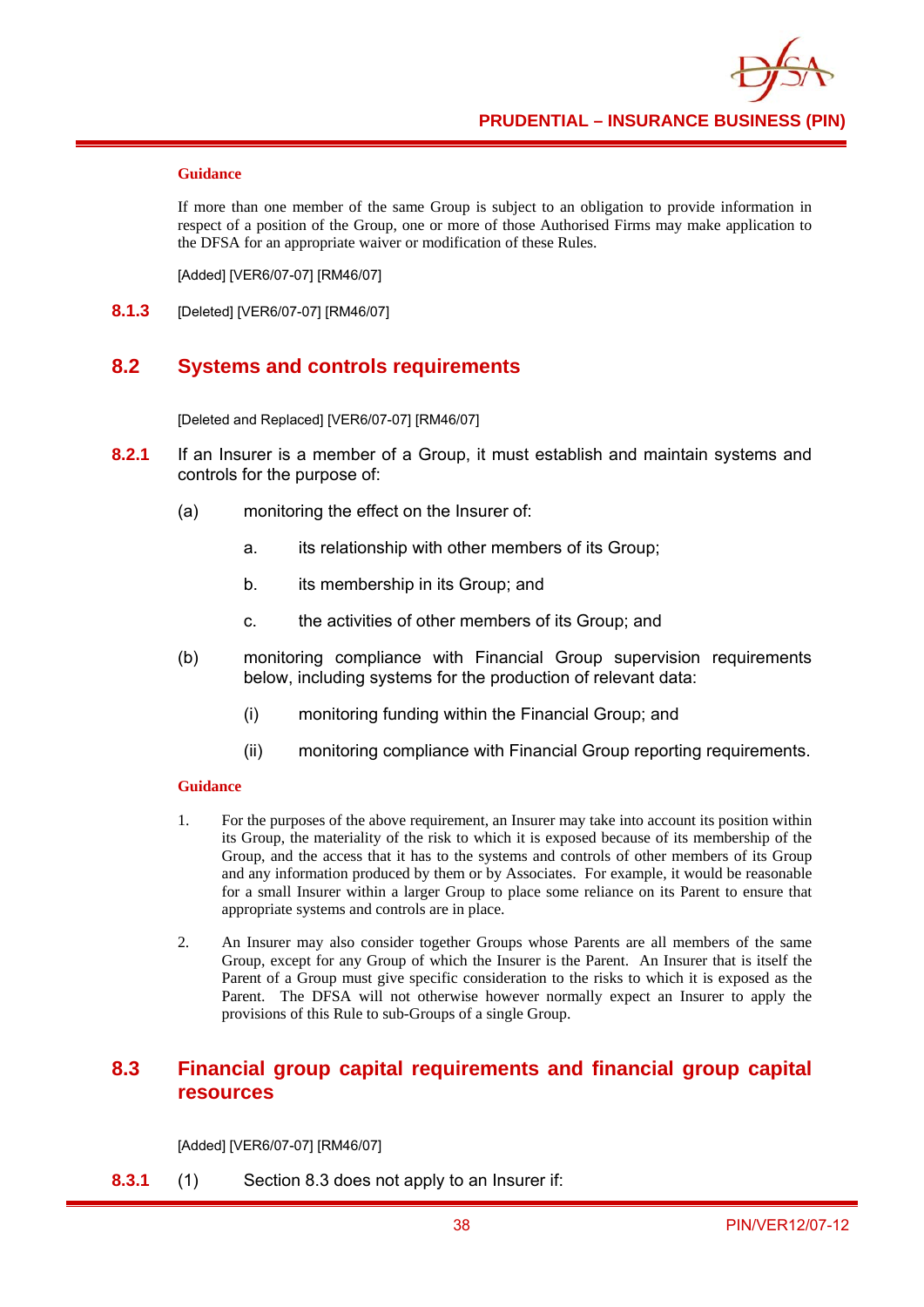

**PRUDENTIAL – INSURANCE BUSINESS (PIN)**

- (a) the Insurer's Financial Group is already the subject of Financial Group prudential supervision by the DFSA as a result of the authorisation of another Financial Group member; or
- (b) the DFSA has confirmed in writing, in response to an application from the Insurer, that it is satisfied that the Insurer's Group is the subject of consolidated prudential supervision by an appropriate regulator; or
- (c) except where the DFSA has directed the inclusion of an entity pursuant to Rule 8.1.2(1), the percentage of total assets of Authorised Firms and Financial Institutions in the Financial Group is less than 40% of the total Financial Group assets.
- (2) Where an Insurer has received confirmation in writing from the DFSA in accordance with (1)(b), it must immediately advise the DFSA in writing if the circumstances upon which the confirmation was based change.
- **8.3.2** Where a Financial Group contains both Insurers and Authorised Firms subject to the requirements in PIB Module, the DFSA shall determine which of the sectoral rules in section 8.3 and PIB section 7.3 shall apply in respect of the group.

### **Guidance**

- 1. The objective of Rule  $8.3.1(1)(a)$  is to avoid the necessity for multiple reporting of group capital adequacy.
- 2. Where a Financial Group includes both Insurers and entities subject to PIB, it is necessary to determine whether the Financial Group supervision applicable to the Financial Group should be that set out in PIN section 8.3 or PIB section 7.3. Normally, the DFSA will exercise its power under Rule 8.3.2 based on the relative size of the assets of the Financial Institutions undertaking Insurance Business (representing the insurance sector) and the assets of other Authorised Firms and Financial Institutions (representing a combined non-insurance sector). Pure holding companies will be excluded as being in neither sector. The Rules that will apply will be those of the sector with the larger total assets of the two. However, where the ratio of the assets of the two sectors differs by less than 1.5:1, the DFSA will consider a request from the Authorised Firms in the Financial Group to apply the sectoral rules applicable to the smaller of the two sectors.
- **8.3.3** An Insurer must ensure at all times that its Financial Group Capital Resources, as calculated in Rule 8.3.5, are equal to or in excess of its Financial Group Capital Requirement as calculated in Rule 8.3.4.

#### **Guidance**

If an Insurer breaches Rule 8.3.3, the DFSA will take into account the full circumstances of the case including any remedial steps taken by another regulator or the Authorised Firm, in determining what action it will take.

### **Financial group capital requirement**

- **8.3.4** (1) An Insurer must calculate its Financial Group Capital Requirement as the sum of the entity requirements calculated in accordance with (2) and (3);
	- (2) Entity requirements for this purpose are: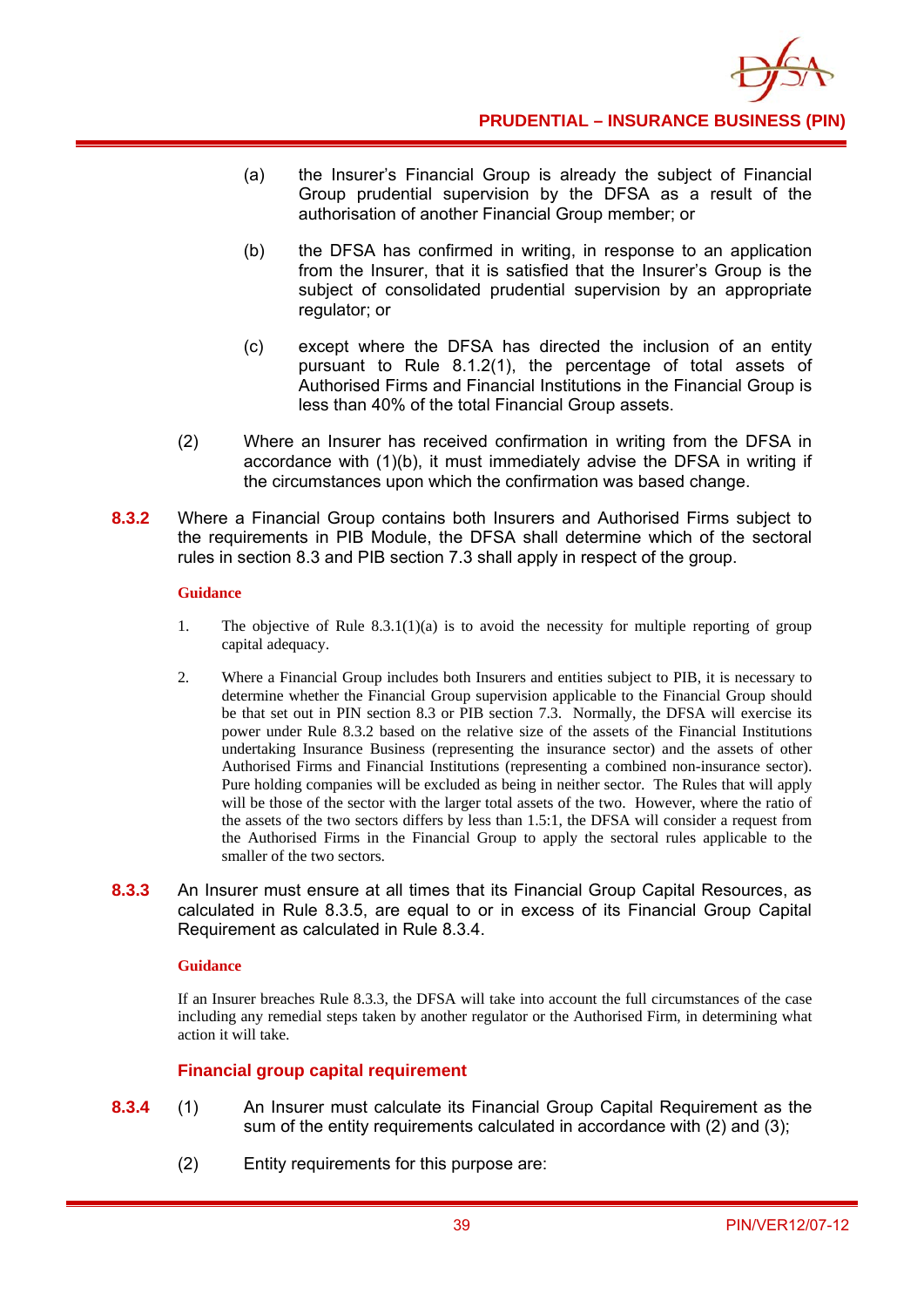

- (a) an Authorised Firm's Capital Requirement or Minimum Capital Requirement calculated in accordance with the requirements of whichever of the PIB or PIN Module applies to that Authorised Firm;
- (b) in the case of regulated entities supervised by a regulator other than the DFSA, then, with the written agreement of the DFSA, the capital requirement of that entity; and
- (c) for other entities in the Financial Group, a notional capital requirement calculated as directed by the DFSA .
- (3) Where an Authorised Firm's Financial Group includes an entity under (c) of the definition of Financial Group in the GLO Module, that Financial Institution's capital requirement is included on a proportionate basis.

### **Financial group capital resources**

- **8.3.5** (1) An Insurer must calculate its Financial Group Capital Resources by applying either of the following methods, excluding those amounts referred to in Rule 8.3.6:
	- (a) the accounting consolidation method which calculates the Adjusted Capital Resources of the Financial Group based on the Financial Group's consolidated financial statements; or
	- (b) the aggregation method, which is the sum of:
		- (i) the Adjusted Capital Resources of the Parent of the Financial Group;
		- (ii) subject to (3), the Adjusted Capital Resources calculated in accordance with the PIN Module, or the Capital Resources calculated in accordance with the PIB module, as may be appropriate, of Financial Institutions included in the Financial Group; and
		- (iii) subject to (3), the Financial Group's proportionate share of the Adjusted Capital Resources calculated in accordance with the PIN Module, or the Capital Resources calculated in accordance with the PIB Module, as may be appropriate, of Financial Institution participations included in the Financial Group.
	- (2) In calculating the Adjusted Capital Resources of a member of the Financial Group or of the Financial Group, an Insurer must follow the method of calculation set out in section A3.2, with the exception that the deduction set out in Rule A3.4.3(b) need not be made.

[Amended][VER7/10-07][RM50/07]

(3) For the purposes of (1)(b)(ii) and (iii) an investment by one Financial Group member in another must not be included.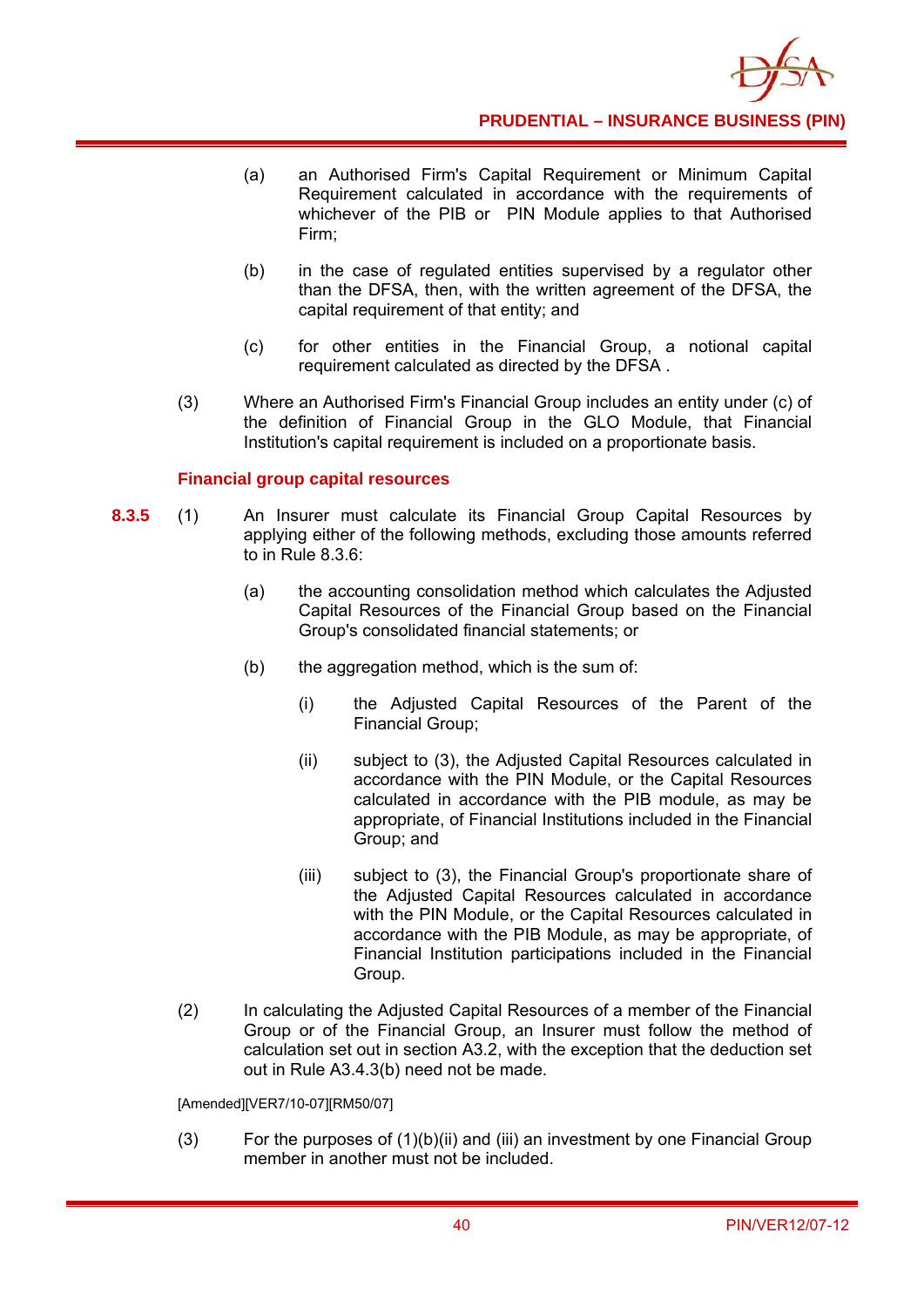[Amended][VER7/10-07][RM50/07]

### **Guidance**

- 1. The calculation of Financial Group Capital Resources is subject to section 3.5 which limits the amount of hybrid capital (including subordinated debt) that may be included in Adjusted Capital Resources.
- 2. In the calculation of Capital Resources of Financial Institutions that are Financial Group members in accordance with the PIB Module, an Insurer applies to that member the deductions for illiquid assets and material holdings and Qualifying Holdings set out in the PIB Module.
- 3. The deduction set out at Rule 8.3.5(3) need not be made to the extent that the investment has already been excluded in whole or part by virtue of the application of the limits described in paragraphs 1 and 2 of this Guidance.
- **8.3.6** When calculating the Financial Group Capital Resources of a Financial Group, an Insurer must not include Capital Resources or Adjusted Capital Resources (as the case may be) of Subsidiaries or participations to the extent that those Capital Resources or Adjusted Capital Resources:
	- (a) exceed the entity requirement in respect of that Subsidiary or participation, calculated in accordance with Rule 8.3.4; and
	- (b) are not freely transferable within the Financial Group.

### **Guidance**

- 1. Because the Financial Group Capital Requirement set out in Rule 8.3.4 includes capital requirements in respect of Group entities, capital resources may be included in the calculation of Financial Group Capital Resources to the extent of those requirements. Capital that is surplus to those requirements is however subject to an additional condition before it may be taken into account for the purposes of Financial Group capital adequacy.
- 2. In general, Capital Resources or Adjusted Capital Resources are considered not to be freely transferable if they are subject to a legal or constructive limitation on their transferability, whether that transfer would be made by dividend, return or capital or other form of distribution. Examples of relevant limitations might include obligations to maintain minimum capital requirements to meet domestic solvency requirements, or to comply with debt covenants.

# **8.4 Transactions within a group**

[Renumbered] [VER6/07-07] [RM46/07]

**8.4.1** This section applies to all Insurers in respect of all transactions that are material.

### **Guidance**

A single transaction or series of connected transactions that constitute a sale, purchase, exchange, loan or extension of credit, investment or guarantee involving one-half of one percent (0.5%) or less of surplus as at the end of the reporting period immediately preceding the effective date of the transaction will not normally be considered material for the purposes of this section.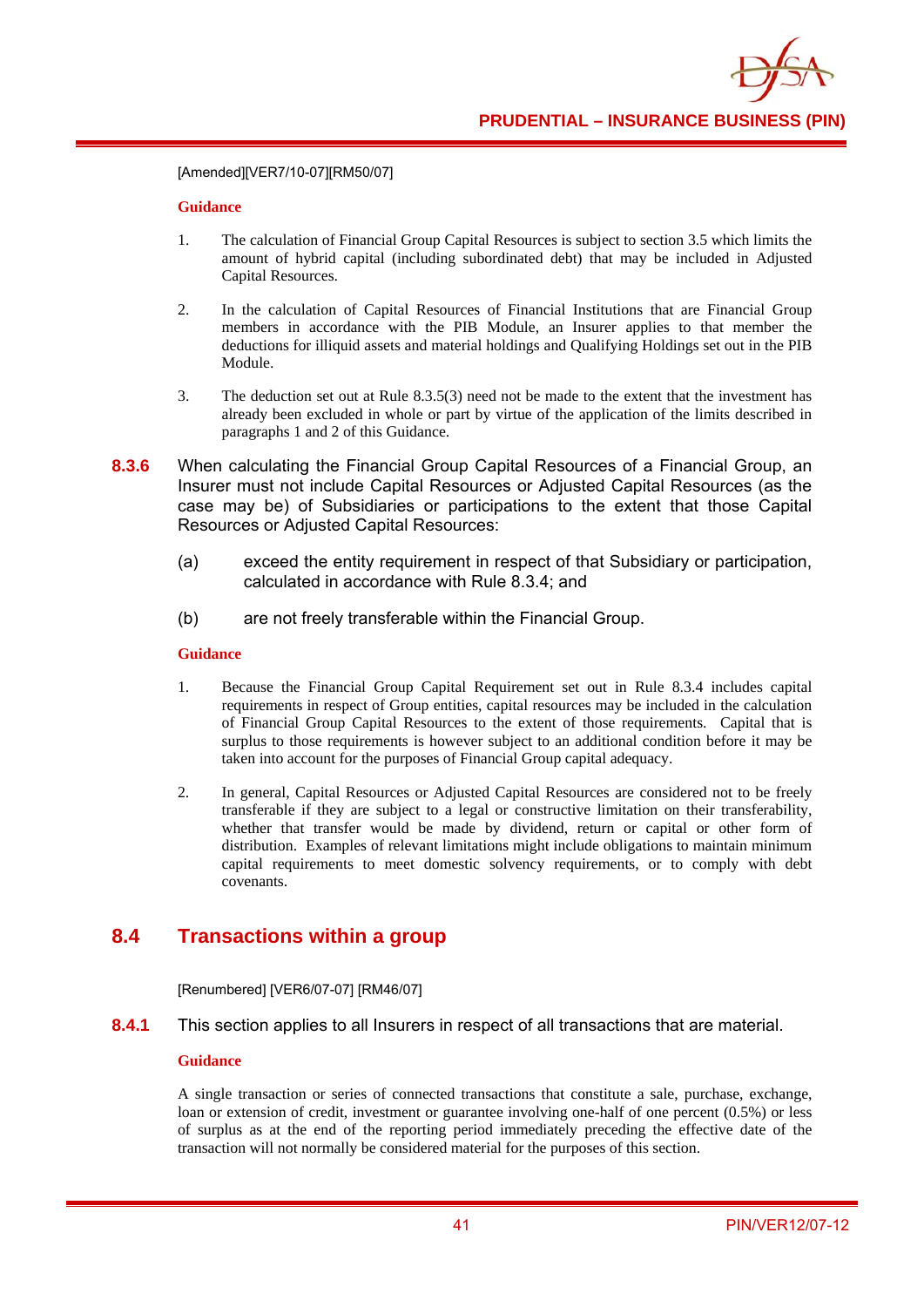- **8.4.2** Transactions entered into by an Insurer with Related entities must comply with the following conditions:
	- (a) the terms of the transactions must be fair and reasonable; and
	- (b) the books, accounts and records of the Insurer must clearly and accurately disclose the nature and details of the transactions including any accounting information necessary to support the fairness and reasonableness of the terms and conditions of the transactions.

### **8.5 Significant transactions other than group transactions**

[Renumbered] [VER6/07-07] [RM46/07]

- **8.5.1** (1) A DIFC Incorporated Insurer must not enter into a transaction of the type described in this Rule unless the directors of the Insurer are satisfied following reasonable enquiry that the transaction does not adversely affect the interests of policyholders. The transactions to be considered are:
	- (a) a sale, purchase, exchange, loan or extension of credit, guarantee or investment where the counterparty is a Person Related to the Insurer and the amount of the transaction equals or exceeds three per cent of the Insurer's surplus as at the end of the reporting period immediately preceding the transaction;
	- (b) a loan or extension of credit to any Person who is not Related to the Insurer, where the Insurer makes the loan or extension of credit with the agreement or understanding that the proceeds of the transaction, in whole or in substantial part, are to be used to make loans or extensions of credit to purchase assets of, or to make investments in, any Related party of the Insurer making the loans or extensions of credit, where the amount of the transaction equals or exceeds three per cent of the Insurer's surplus as at the end of the reporting period immediately preceding the transaction;
	- (c) a reinsurance agreement or modification to a reinsurance agreement in which the reinsurance premium or a change in the Insurer's liabilities equals or exceeds five per cent of the Insurer's surplus;
	- (d) a reinsurance agreement or modification to a reinsurance agreement involving the transfer of assets from an Insurer to a Person not Related to the Insurer, if an agreement or understanding exists between the Insurer and that Person that any portion of the assets will be transferred to one or more other Persons Related to the Insurer and the reinsurance premium or a change in the Insurer's liabilities equals or exceeds five per cent of the Insurer's surplus; and
	- (e) any management agreement, service contract or cost-sharing arrangement.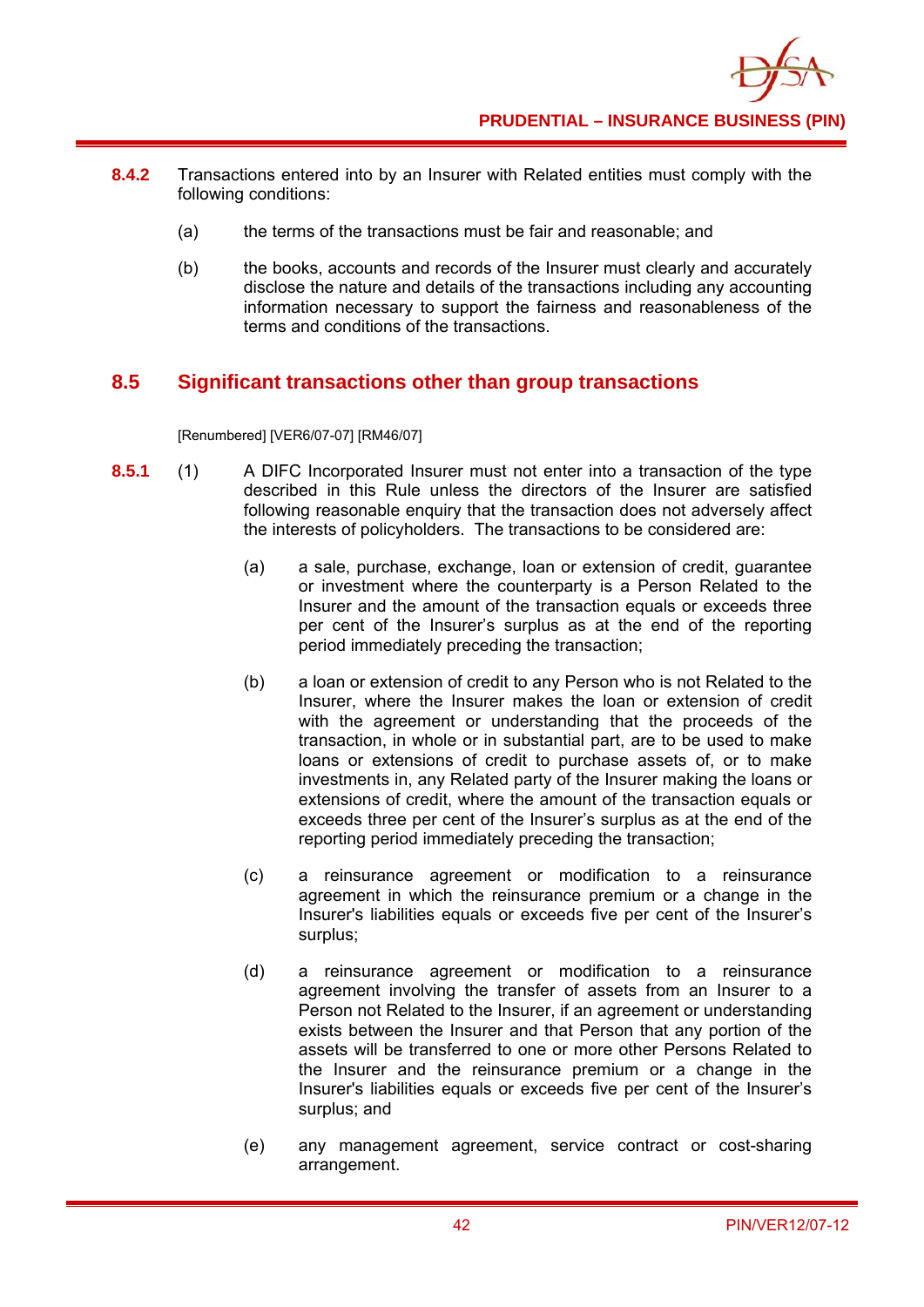

- (2) For the purposes of (1), 'surplus' means:
	- (a) in the case of an Insurer that is not a Protected Cell Company, the Insurer's Adjusted Capital Resources; and
	- (b) in the case of an Insurer that is a Protected Cell Company, the Insurer's Adjusted Cellular Capital Resources in respect of the Cell to which the transaction relates, where the transaction relates to a Cell, and otherwise the Insurer's Adjusted Non-Cellular Capital Resources.

[Amended] [VER6/07-07] [RM46/07]

**8.5.2** An Insurer must report to the DFSA all dividends and other distributions to shareholders within 21 days following the declaration of the dividend or distribution.

[Amended][VER4/02-07][RM42/07]

**8.5.3** An Insurer that is a Takaful Insurer must report to the DFSA all distributions of profit or surplus (however called or described) to policyholders within 21 days of the date of declaration of the distribution.

[Amended][VER4/02-07][RM42/07]

**8.5.4** An Insurer must notify the DFSA in writing within 30 days if the Insurer makes an investment in a body corporate to which it is Related, if the total investment in the Related body corporate by the Insurer and other bodies corporate to which the Insurer is Related exceeds ten per cent of the body corporate's paid-up capital or voting rights.

## **9 INSURERS IN RUN-OFF**

### **9.1 Introduction**

- **9.1.1** Subject to Rule 9.1.2, chapter applies to all Insurers.
- **9.1.2** In the case of an Insurer that is not a DIFC Incorporated Insurer, this chapter applies only in respect of Insurance Business carried on by the Insurer through an establishment in the DIFC.

- 1. This chapter sets out prudential provisions applying to Insurers that cease to carry on Insurance Business, either wholly or in respect of a particular Class of Business. The provisions are also applicable to Cells and Long-Term Insurance Funds of Insurers, but do not (because of the effect of Rule 9.1.2) apply to non-DIFC Insurance Business of Insurers that are not DIFC Incorporated Insurers.
- 2. Sections 9.2 and 9.3 set out actions that an Insurer is required to take when it decides to cease to effect or carry out Contracts of Insurance. Sections 9.4, 9.5 and 9.6 give the DFSA specific powers relating to the supervision of such Insurers.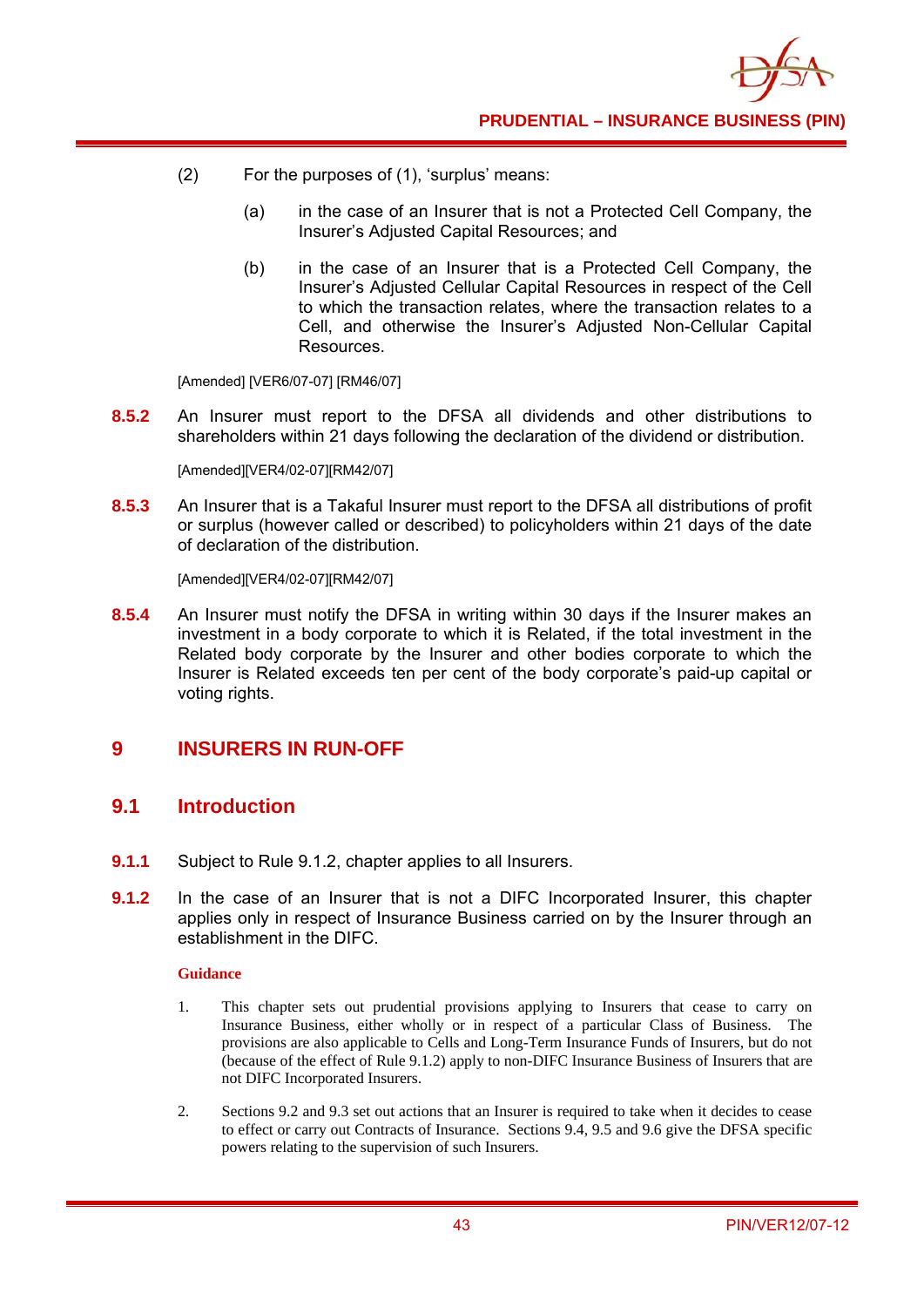**9.1.3** For the purposes of this chapter, in determining whether an Insurer is effecting Contracts of Insurance, or has ceased effecting Contracts of Insurance, including Contracts of Insurance effected through a Cell or a Long-Term Insurance Fund, Contracts of Insurance effected under a term of an existing Contract of Insurance must be ignored.

### **Guidance**

The effect of Rule 9.1.3 is to disregard, for the purposes of determining whether the chapter applies, Contracts of Insurance that are effected by the Insurer, as a consequence of a term of an existing Contract of Insurance. A contract will normally only be regarded as being effected under a term of an existing contract if the Insurer does not have discretion to decline to effect the new contract, or if it would be unreasonable for the Insurer, having regard to the interests of the policyholder, to decline to effect it.

- **9.1.4** In this chapter:
	- (a) an Insurer in run-off means an Insurer that has ceased to effect Contracts of Insurance in respect of the whole of its Insurance Business (or, in the case of an Insurer that is not a DIFC Incorporated Insurer, the whole of its Insurance Business carried on through an establishment in the DIFC), and a Cell in run-off and a Long-Term Insurance Fund in run-off are construed accordingly; and
	- (b) going into run-off or placing Insurance Business into run-off means ceasing to effect Contracts of Insurance, and placing a Cell or a Long-Term Insurance Fund into run-off are construed accordingly.

### **9.2 Insurers ceasing to effect contracts of insurance in a class of business**

- **9.2.1** This section applies to an Insurer that ceases or decides to cease to effect new Contracts of Insurance:
	- (a) in a Class of Business in which the Insurer has previously carried on Insurance Business; or
	- (b) in respect of a Cell or a Long-Term Insurance Fund, in a Class of Business in which the Insurer has previously carried on Insurance Business through that Cell or Long-Term Insurance Fund.
- **9.2.2** An Insurer to which this section applies must, within 28 days of a decision to cease to effect new Contracts of Insurance in a Class of Business, notify the DFSA of its decision, in a written notice specifying the following details:
	- (a) the effective date of the decision to cease effecting Contracts of Insurance;
	- (b) the Class of Business to which the decision relates; and
	- (c) where relevant, the Cell or Long-Term Insurance Fund to which the decision relates.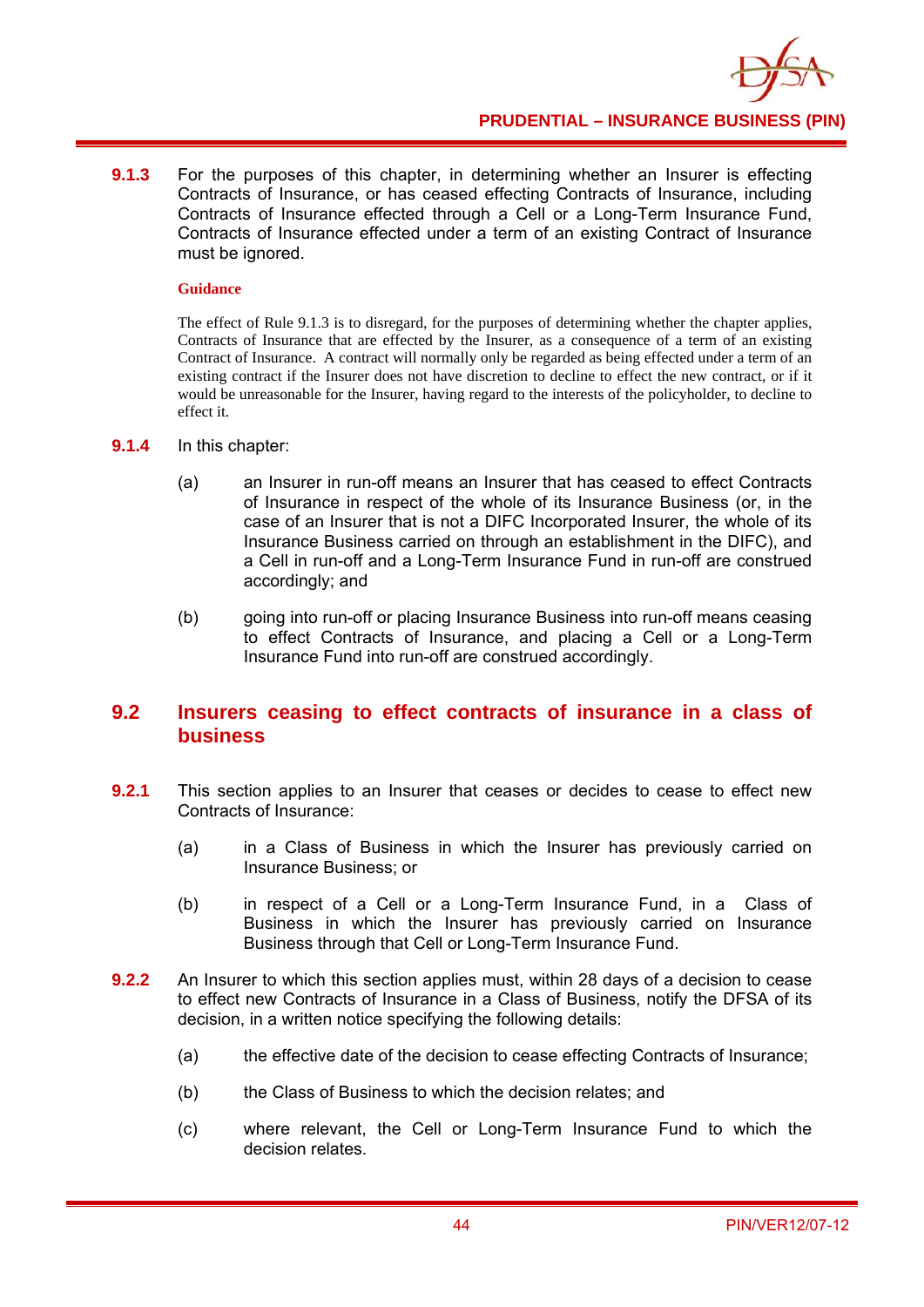**9.2.3** An Insurer which has provided a notice to the DFSA in accordance with Rule 9.2.2 must not effect any Contracts of Insurance in that Class of Business without the written permission of the DFSA. Where the notice referred to in Rule 9.2.2 relates to a Cell or Long-Term Insurance Fund of the Insurer, the restriction set out in this Rule applies only to that Cell or Long-Term Insurance Fund.

## **9.3 Run-off plans**

- **9.3.1** This section applies to:
	- (a) Insurers that are in run-off or that maintain Cells or Long-Term Insurance Funds that are in run-off;
	- (b) Insurers that go into run-off or that place Cells or Long-Term Insurance Funds into run-off;
	- (c) Insurers that make a decision to go into run-off or to place a Cell or Long-Term Insurance Fund into run-off; and
	- (d) Insurers whose permission to effect Contracts of Insurance in respect of their entire Insurance Business or in respect of the entire business of a Cell or Long-Term Insurance Fund is withdrawn by the DFSA.
- **9.3.2** If an Insurer takes a decision to go into run-off or to place a Cell or a Long-Term Insurance Fund into run-off, the Insurer must, at the same time as the notice referred to in Rule 9.2.2, provide the DFSA with a written run-off plan in respect of the Insurance Business being placed into run-off.
- **9.3.3** If the DFSA withdraws an Insurer's permission to effect Contracts of Insurance in respect of the Insurer's entire Insurance Business or the entire Insurance Business of a Cell or Long-Term Insurance Fund, the Insurer must, within 28 days of the written notice of withdrawal of permission (or, if later, the period specified in that notice), provide the DFSA with a written run-off plan in respect of that Insurance Business.
- **9.3.4** A run-off plan provided to the DFSA in accordance with this section must cover the period until all liabilities to policyholders relating to the Insurance Business in run-off are met and must include:
	- (a) an explanation of how, or to what extent, all liabilities to policyholders will be met in full as they fall due;
	- (b) an explanation of how, or to what extent, the Insurer will maintain its compliance with the requirements of chapter 4 until such time as all liabilities to policyholders are met;
	- (c) a description, appropriate to the scale and complexity of the Insurer's business, of the Insurer's business strategy;
	- (d) financial projections showing, in a form appropriate to the scale and complexity of the Insurer's operations, the forecast financial position of the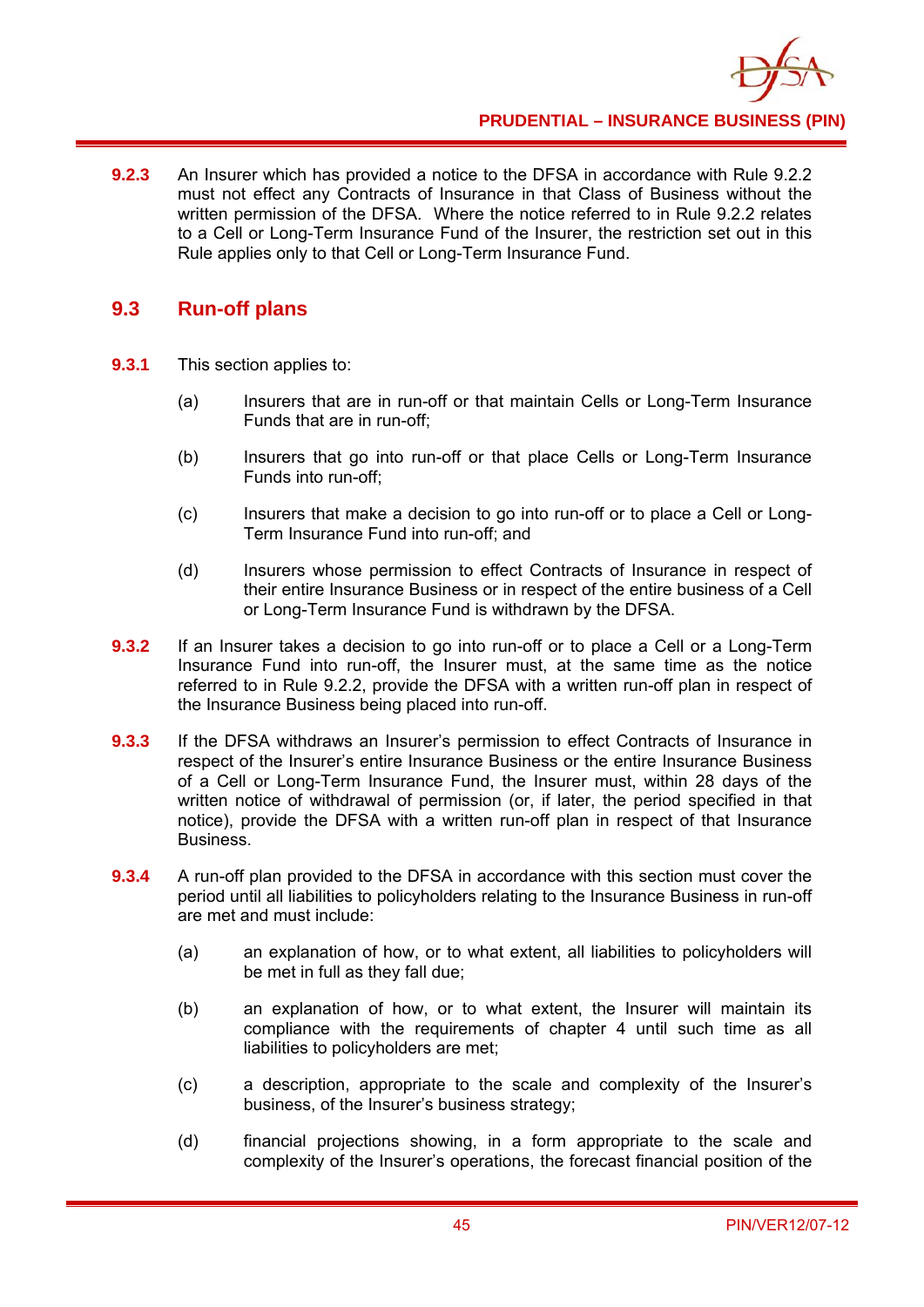Insurer as at the end of each reporting period during the period to which the run-off plan relates; and

- (e) an assessment of the sensitivity of the financial position of the Insurer to stress arising from realistic scenarios relevant to the circumstances of the Insurer.
- **9.3.5** Where an Insurer's Insurance Business in run-off relates to a Cell or a Long-Term Insurance Fund of that Insurer, the run-off plan must deal with the matters set out in Rule 9.3.4 so far as they relate to that Cell or Long-Term Insurance Fund.
- **9.3.6** An Insurer that has provided a written run-off plan to the DFSA must monitor the matters contained in the run-off plan and must notify the DFSA promptly and in writing of any significant departure from the run-off plan.

### **Guidance**

An Insurer should decide whether a matter constitutes a significant departure from a run-off plan, having regard to the nature and size of the matter and its materiality relative to the size and complexity of the Insurer and, where relevant, the size and complexity of the Cell or Long-Term Insurance Fund concerned. The following matters will normally be considered as representing a significant departure from a run-off plan:

- a. significant revision of the Insurer's strategy for managing risks, and in particular its strategy for the use of reinsurance;
- b. a significant deterioration in the Insurer's claims experience, financial position or solvency position (the amount by which the Insurer's capital resources, determined in accordance with the provisions of chapter 4 relevant to that Insurer, exceed the applicable minimum capital requirements set out in that chapter); or
- c. any other transaction or circumstance that is likely to have a material effect upon the Insurer's solvency position.
- **9.3.7** Where an Insurer has notified a matter to the DFSA in accordance with Rule 9.3.6, the DFSA may by notice in writing require the Insurer to provide an amended run-off plan. The Insurer must provide an amended run-off plan within 28 days of receipt of the notice, unless the notice specifies a longer period.

# **9.4 Requirements for collateral for insurers in run-off**

#### **Guidance**

This section contains provisions that enable the DFSA to require an Insurer that is in run-off or going into run-off to post collateral assets or make equivalent arrangements by letter of credit, to support the Insurance Liabilities and Minimum Capital Requirements applicable to the Insurer. In considering whether to exercise the powers in this section, the DFSA will have regard to the circumstances of the Insurer and the interests of policyholders.

- **9.4.1** This section applies only to an Insurer that:
	- (a) is in run-off as regards its entire Insurance Business or the entire Insurance Business of a Cell or Long-Term Insurance Fund;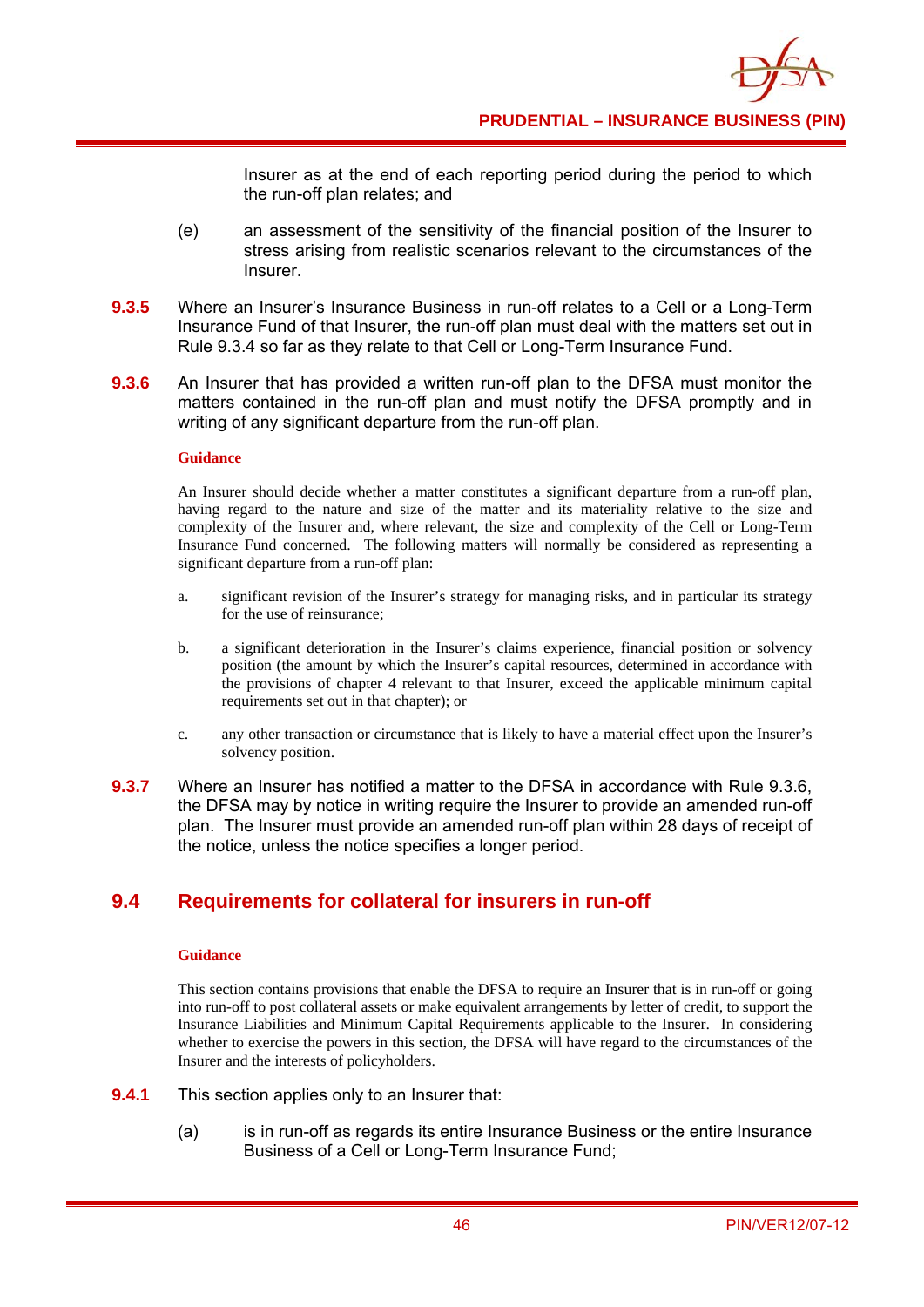

- (b) has provided a notice to the DFSA in accordance with Rule 9.2.2 in respect of its entire Insurance Business or the entire Insurance Business of a Cell or Long-Term Insurance Fund; or
- (c) has received a written notice from the DFSA withdrawing the Insurer's permission to effect Contracts of Insurance in respect of its entire Insurance Business or the entire Insurance Business of a Cell or Long-Term Insurance Fund.
- **9.4.2** The DFSA may, by written notice (referred to in this chapter as a 'collateral notice') require an Insurer to make available assets:
	- (a) of a type and in a manner described in Rule 9.4.6; and
	- (b) having a value, determined in accordance with the provisions of chapter 5, of the lower of:
		- (i) the amount, if any, specified in the notice; and
		- (ii) the amount determined in accordance with Rule 9.4.5.
- **9.4.3** An insurer must comply with the requirements of a collateral notice within the period (if any) specified in the notice, or within two months of the date of the notice, whichever is the longer.
- **9.4.4** The DFSA may at any time, by written notice to the Insurer, vary or revoke a collateral notice issued under Rule 9.4.2.
- **9.4.5** The amount referred to in Rule 9.4.2(b)(ii) is calculated as follows:
	- (a) in the case of an Insurer that is not a DIFC Incorporated Insurer, the amount of the assets that the Insurer is required by Rule 4.7.2 to make available;
	- (b) in the case of a Cell of an Insurer, the sum of the following two amounts:
		- (i) the Insurance Liabilities attributable to that Cell; and
		- (ii) the Minimum Cellular Capital Requirement applicable to that Cell.
	- (c) in the case of a Long-Term Insurance Fund, subject to (e) and (f), the sum of the following two amounts:
		- (i) the Insurance Liabilities attributable to that Long-Term Insurance Fund; and
		- (ii) the Minimum Fund Capital Requirement applicable to that Long-Term Insurance Fund;
	- (d) in the case of an Insurer that is a DIFC Incorporated Insurer and that is not a Protected Cell Company, the sum of the following two amounts:
		- (i) the Insurer's Insurance Liabilities; and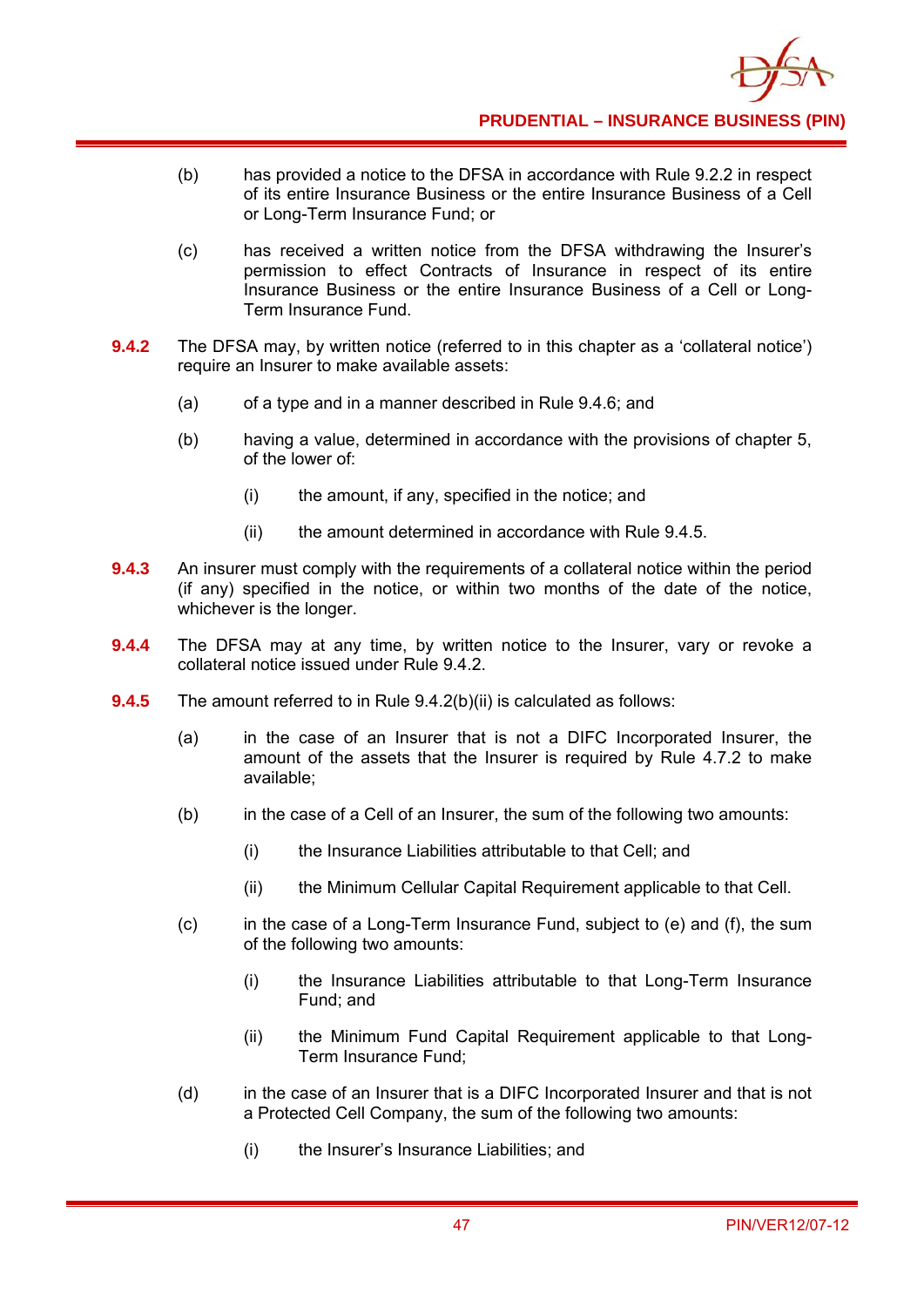- (ii) the Insurer's Minimum Capital Requirement.
- (e) in the case of an Insurer to which (a) and (c) both apply, the amount set out in (a); and
- $(f)$  in the case of an Insurer to which (c) and (d) both apply, the amount set out in (d).

#### **Guidance**

Rule 9.4.5 describes the maximum amount of assets that the DFSA may require to be made available as collateral. The Rule includes provisions to avoid imposing multiple collateral requirements on the same Insurer in respect of the same Insurance Business in run-off.

[Amended] [VER6/07-07] [RM46/07]

- **9.4.6** The assets referred to in Rule 9.4.2 must be made available in one of the following two manners or in a combination of those two manners:
	- (a) assets of a type described in Rule 4.7.3 may be deposited with a custodian nominated or approved in writing by the DFSA; or
	- (b) a financial institution nominated or approved in writing by the DFSA may issue a confirmed letter of credit in favour of the DFSA, for the amount of the assets required to be made available.
- **9.4.7** The terms and conditions of a custody arrangement referred to in Rule 9.4.6(a) or a letter of credit referred to in Rule 9.4.6(b) and any change to those terms and conditions, must be notified to the DFSA, which may within two months of such notification require the Insurer to make any change to the terms and conditions of the arrangement or letter of credit.

### **Guidance**

The terms and conditions of an arrangement or letter of credit will normally be expected to include provisions having the following effect:

- a. the arrangement or letter of credit is not revocable or cancellable at the option of the Insurer, and contains no provision for automatic cancellation on the insolvency of the Insurer;
- b. the DFSA has the right to apply assets deposited, or to draw upon the letter of credit, for the purpose of meeting Insurance Liabilities of the Insurer and any expenses incidental to that activity;
- c. in the case of a custody arrangement, the Insurer is prohibited from applying, directly or indirectly, the assets deposited, except in the following manners:
	- i. in settlement of Insurance Liabilities of the Insurer that are in respect of the Insurance Business that is in run-off;
	- ii. in exchange for fair value, for other assets of a type described in Rule 4.7.3 and deposited with the same custodian under the same conditions;
	- iii. in consideration for the transfer to another Insurer of Insurance Liabilities of the Insurer that are in respect of the Insurance Business that is, or has been placed into, run-off;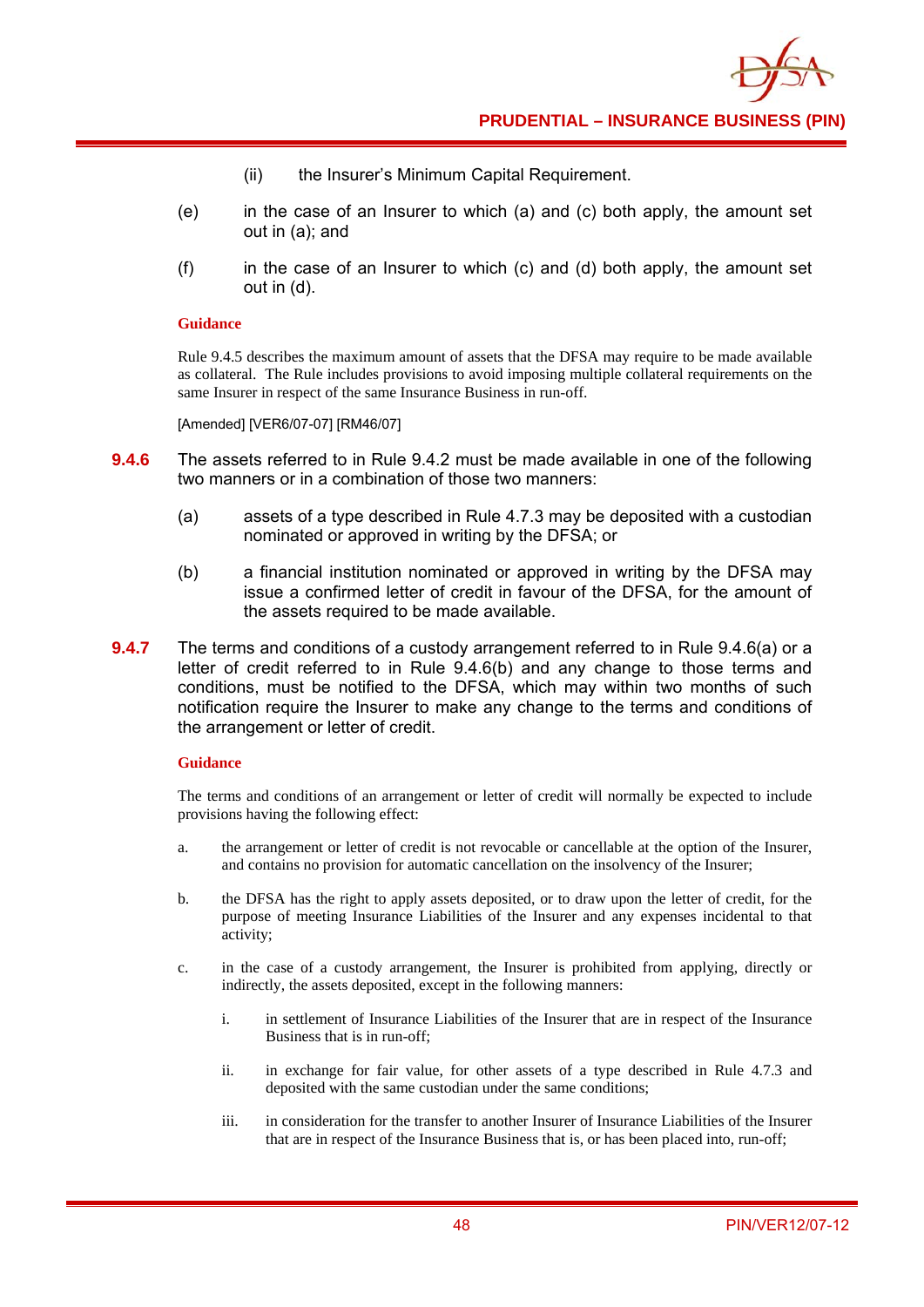

- iv. withdrawal from the custody of the custodian for deposit with a different custodian approved by the DFSA;
- v. withdrawal from the custody of the custodian in accordance with Rule 9.4.12 ; or
- vi. withdrawal from the custody of the custodian in accordance with a written notice issued by the DFSA revoking or varying the collateral notice; and
- d. in the case of a letter of credit, the amount of the letter of credit may be reduced only:
	- i. in order to achieve, in accordance with Rule 9.4.12 a reduction in the amount of assets made available by the Insurer; or
	- ii. in accordance with a written notice issued by the DFSA revoking or varying the collateral notice.
- **9.4.8** The DFSA may, by written notice to an Insurer, require the Insurer to charge in favour of the DFSA part or all of any assets deposited with a custodian in accordance with Rule 9.4.6(a).
- **9.4.9** The Insurer must reassess, as at the end of March, June, September and December in each year, the amount of the assets that the Insurer is required by a collateral notice to make available, and the amount of assets made available by the Insurer.
- **9.4.10** The Insurer must report to the DFSA, within two months of the date as at which the reassessment referred to in Rule 9.4.9 is performed, the results of that reassessment and details of any action taken or proposed to be taken as a result of that assessment.
- **9.4.11** If the reassessment referred to in Rule 9.4.9 shows that the amount of assets made available is less than the amount that the insurer is required to make available, the insurer must, within two months of the effective date of the reassessment, make additional assets available so that the Insurer complies with the requirements of the collateral notice.
- **9.4.12** If the reassessment shows that the amount of assets made available is more than the amount that the insurer is required to make available, the Insurer may, with the written consent of the DFSA, remove assets from those made available provided that the Insurer complies with the requirements of the collateral notice after the assets have been removed.

### **9.5 Provisions in respect of contracts relating to insurance business in run-off**

- **9.5.1** This section applies to any Insurer referred to in Rule 9.4.1.
- **9.5.2** An Insurer to which this section applies must inform the DFSA in writing of the existence and principal features of any contract which it enters into in respect of its Insurance Business in run-off, including Insurance Business carried on through a Cell or a Long-Term Insurance Fund that is in run-off, or that is in existence at the time the Insurer places that Insurance Business into run-off, and that is of any of the following types: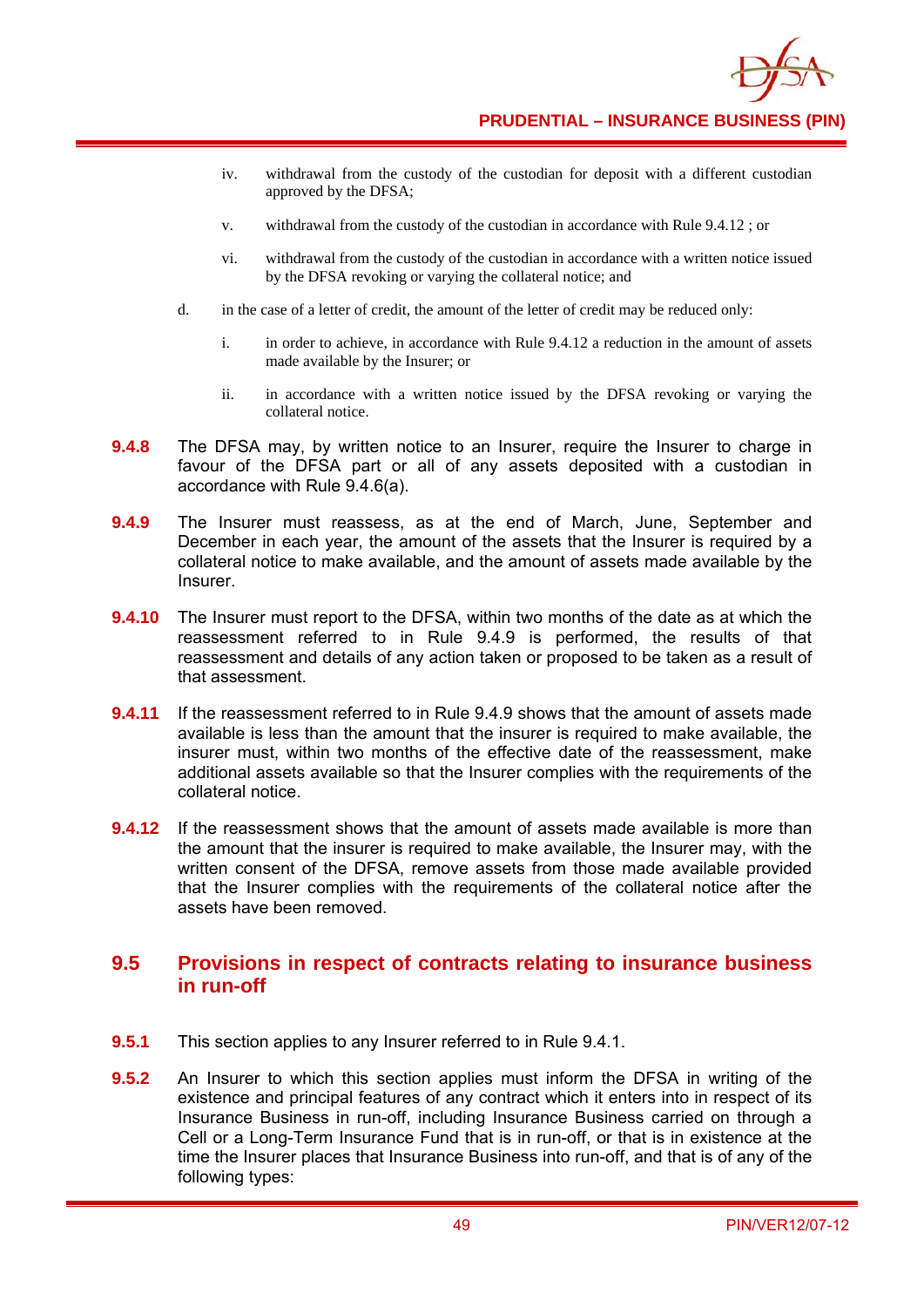

- (a) contracts, other than Contracts of Insurance effected by the Insurer prior to going into run-off, with parties that are Related to the Insurer;
- (b) contracts relating to the management of the Insurance Business in run-off, and any other contracts with the same counterparty or parties Related to that counterparty; or
- (c) contracts for reinsurance of the Insurance Business that is in run-off, and any other contracts with the same counterparty or parties Related to that counterparty.
- **9.5.3** The DFSA may by written notice require an Insurer to provide additional information as specified in that notice in respect of any contract notified to the DFSA in accordance with Rule 9.5.2

### **9.6 Limitations on distributions by DIFC incorporated insurers in runoff**

**9.6.1** No DIFC Incorporated Insurer that is in run-off may make any distribution of profits or surplus however called or described, or return of capital, or any payment of management fees (other than fees payable under a contract notified to the DFSA in accordance with Rule 9.5.2), without the written consent of the DFSA. Any such distribution or return of capital or payment of management fees must be made within the period, if any, specified in the written notice of consent given by the DFSA.

## **10 INSURANCE SPECIAL PURPOSE VEHICLES**

[Added][VER7/10-07][RM48/07]

## **10.1 Application**

- **10.1.1** This chapter applies only to Insurers that are Authorised ISPVs.
- **10.1.2** An Authorised ISPV must ensure that at all times its assets are equal to or greater than its liabilities.

### **Guidance**

It is the policy of the DFSA that an Authorised ISPV should be fully funded. The DFSA considers that to be fully funded an ISPV must have actually received the proceeds of the debt issuance or other mechanism by which it is financed. The DFSA would not, for example, authorise an ISPV where part of the financing for its reinsurance liabilities was on a contingent basis, i.e. a stand by facility or letter of credit.

- **10.1.3** The assets of an Authorised ISPV must be held by, or on behalf of:
	- (i) the Authorised ISPV; or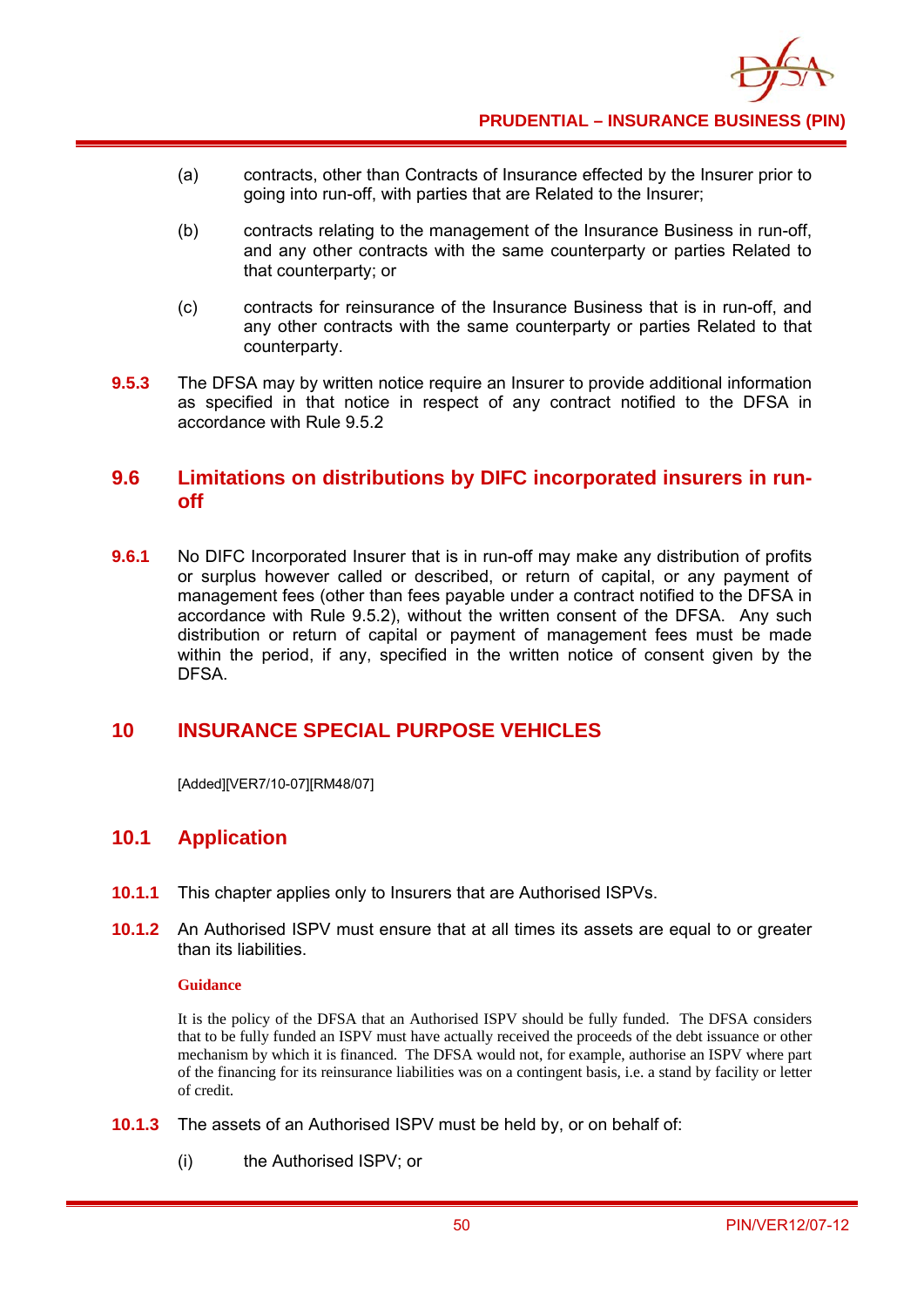

- (ii) the insurer which cedes to the Authorised ISPV the risks in respect of which the relevant assets are held.
- **10.1.4** An Authorised ISPV must develop, implement and maintain a risk management system to address all material risks to which it is subject. In particular, it must have regard to the Guidance on managing investment risk set out in section A.2.6.

### **Guidance**

In developing, implementing and maintaining a risk management system as required under Rule 10.1.4 an Authorised ISPV should have proper regard to the Guidance on investment risk set out in section A<sub>2.6</sub>.

- **10.1.5** An Authorised ISPV must include in each of its contracts of reinsurance terms which ensure that its aggregate maximum liability at any time under those contracts of reinsurance does not exceed the amount of its assets at that time.
- **10.1.6** An Authorised ISPV must ensure that under the terms of any debt issuance or other financing arrangements used to fund its reinsurance liabilities the rights of the providers of that debt or other financing are fully subordinated to the claims of creditors under its contracts of reinsurance.
- **10.1.7** An Authorised ISPV must only enter into contracts or otherwise assume obligations which are necessary for it to give effect to the reinsurance arrangements which represent the special purpose for which it has been established.
- **10.1.8** Where the Authorised ISPV is a Protected Cell Company, Rules 10.1.2 to 10.1.7 should be read as applying to each Cell individually.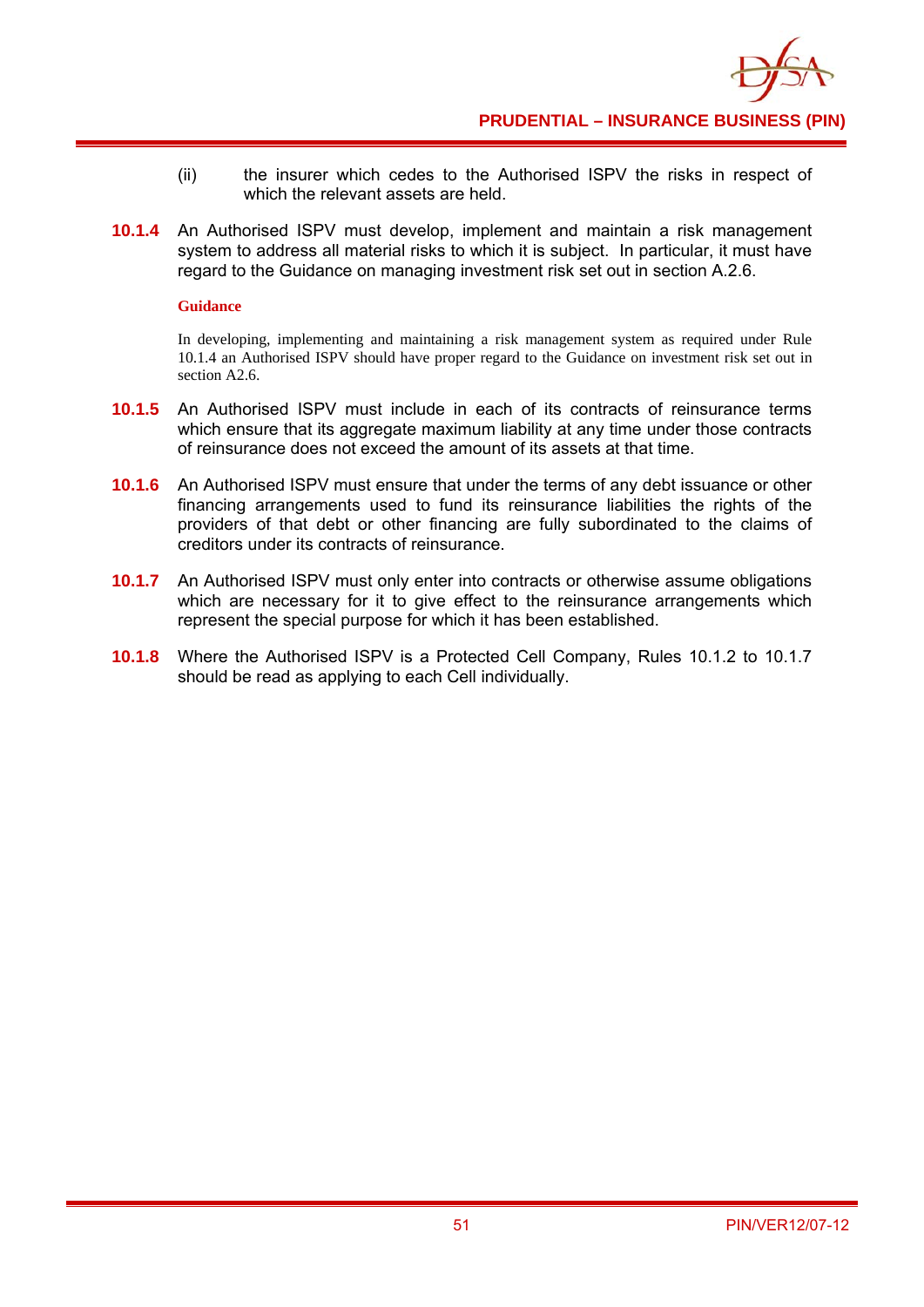

## **APP1 GUIDE TO THE APPENDICES**

## **A1.1 Guide to the appendices**

### **Guidance**

- 1. In PIN, appendices have been used to present detailed material which would otherwise break up the flow of the main text.
- 2. App2 presents detailed guidance on systems and controls issues particularly relevant to Insurers.
- 3. The remaining appendices are all concerned with capital adequacy calculations and reporting.
- 4. A fundamental requirement of chapter 4 of the Rules is that an Insurer's capital resources should be at least equal to its capital requirement.
- 5. App3 contains the Rules for the calculation of an Insurer's capital resources, for a normally structured Insurer. App5 and App7 contain the corresponding rules for a Protected Cell Company and a segregated Long-Term Insurance Fund respectively.
- 6. App4 contains the Rules for the calculation of an Insurer's capital requirement, for a normally structured insurer. App6 and App8 contain the corresponding rules for a Protected Cell Company and a segregated Long-Term Insurance Fund respectively. They make frequent reference to App4.
- 7. App9 contains the rules for the calculation of the DIFC Business Risk Capital Requirement referred to in Rule 4.7.2(d). It is only applicable to Insurers incorporated outside the DIFC.
- 8. PRU and App10 contains financial reporting forms, and specifies how they must be completed. [Amended] [VER5/06/07] [RM44/07]

# **APP2 MANAGEMENT AND CONTROL OF RISK**

## **A2.1 Introduction**

- 1. This Guidance relates to the Rules on management and control of risk contained in chapter 2. It has been prepared to assist directors of Insurers, their Auditors, and others concerned in applying those Rules.
- 2. The Rules in chapter 2 require an Insurer to address specific areas of risk, as well as maintain a generally sound risk management system. Insurers have some flexibility in their approach to these requirements.
- 3. This appendix provides some general comment on the objectives of the Rules, risk management and control mechanisms. It also provides specific comment on the following selected aspects of the five broad areas of risk identified in section 2.3, that are considered to be of particular relevance to Insurers:
	- a. Balance sheet and market risk components: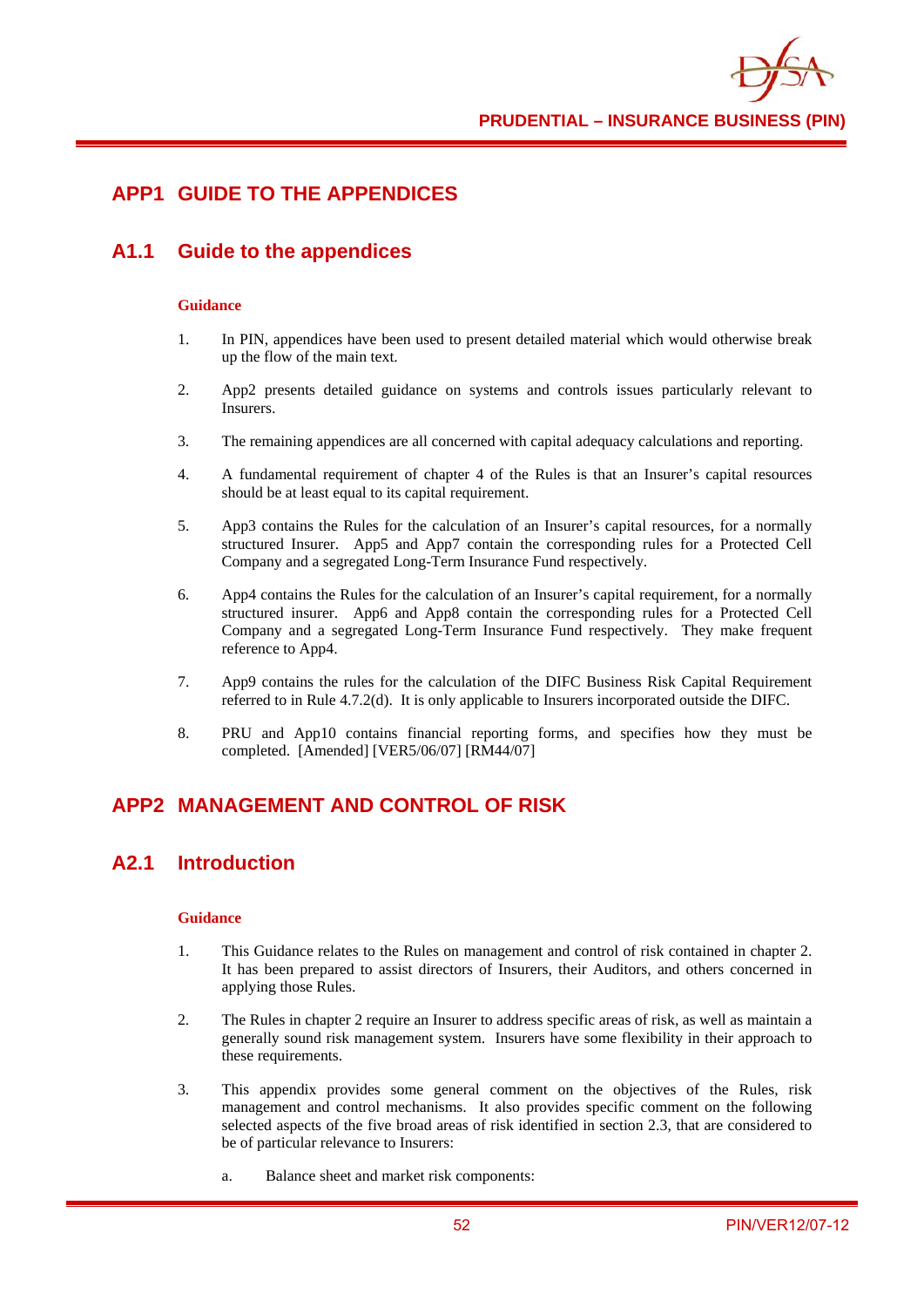**PRUDENTIAL – INSURANCE BUSINESS (PIN)**

- i. reserving risk;
- ii. investment risk (including risks associated with the use of derivatives);
- iii. underwriting risk;
- iv. claims management risk;
- v. product design and pricing risk; and
- vi. liquidity management risk;
- b. Credit quality risk;
- c. Non-financial or operational risk components:
	- i. business continuity planning risk; and
	- ii. outsourcing risk;
- d. Reinsurance risk; and
- e. Group risk.
- 4. It is not the purpose of this appendix to provide guidance in areas that are common to all or many Authorised Firms other than Insurers. The principal objective is to address areas that are of specific relevance to Insurers.
- 5. The procedures set out in this appendix do not constitute a checklist of necessary procedures. An Insurer cannot assume that implementing all of the procedures set out in this appendix will guarantee that the Insurer complies with the requirements to which it is subject.
- 6. Since this appendix is not intended to be prescriptive or exhaustive, it cannot be regarded as a substitute for reading the Rules themselves and taking professional advice. An Insurer should contact the DFSA if there are any areas which it would like to discuss further.

## **A2.2 Objectives of the rules**

- 1. The objective of the Rules contained in chapter 2 is that Insurers should control their own risks through sound and prudent risk management systems, such as to minimise the likelihood that events, internal or external to the Insurer, cause the Insurer to fail financially or operationally.
- 2. The risk management systems required by the Rules should be integrated with the operational processes of a business. Insurers are expected to instil a strong risk control culture throughout their operations, so that material risks and potential problems that emerge can be identified, managed and promptly resolved in the normal course of business operations. The absence of such a control culture is likely to be taken as evidence that more specific control objectives are unlikely to be attained.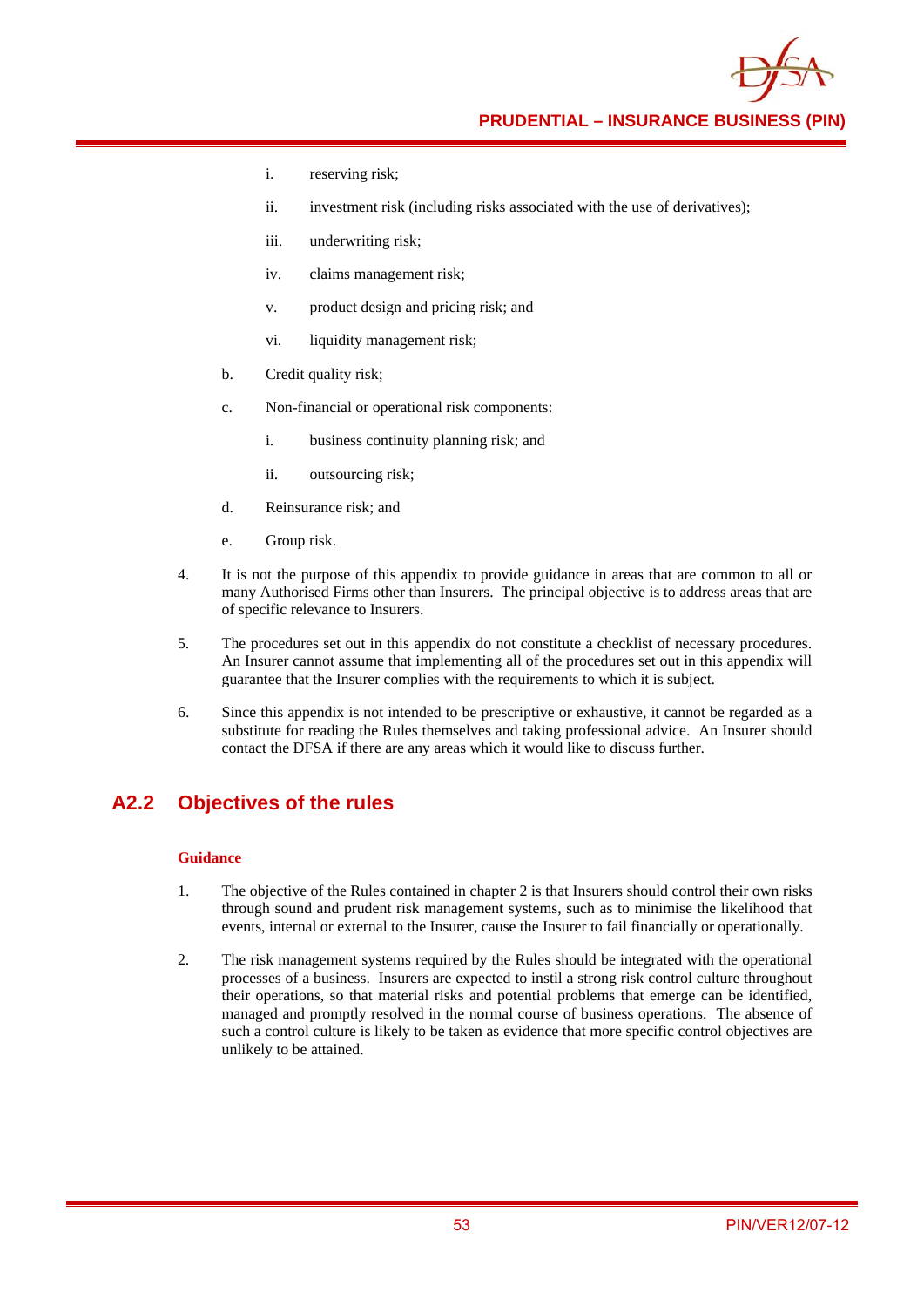

## **A2.3 Risk management systems**

#### **Guidance**

- 1. The Rules require an Insurer to develop, implement and maintain sound and prudent risk management systems, appropriate to the size, business mix and complexity of the Insurer's operations. The responsibility for ensuring compliance lies with the Governing Body and senior management of the Insurer.
- 2. The nature and extent of the systems and controls which an Insurer will need to maintain will depend upon a variety of factors including:
	- a. the nature, size and complexity of its business;
	- b. the diversity of its operations, including geographical diversity;
	- c. the volume and size of its transactions; and
	- d. the degree of risk associated with each area of its operations.
- 3. To enable it to comply with its obligation to maintain appropriate systems and controls, an Insurer should regularly review its management of risk in the context of relevant environmental and operational factors and changes in those factors.
- 4. The Rules lay down certain minimum processes and procedures that must be maintained by Insurers. These include a written risk management strategy, risk management policies and procedures, and allocated responsibilities and controls.
- 5. The risk management strategy should cover not only the identification, assessment, control and monitoring of risks but also contingency plans to deal with the crystallisation of risks or adverse developments in important areas of risk. This will be assisted by stress and scenario testing tailored to the risk characteristics of the Insurer.

#### [Added][VER5/06/07][RM43/07]

6. While the risk management systems of an Insurer must address all material risks, section 2.3 lays down specific requirements for an Insurer to maintain risk management systems in respect of the following areas:

[Renumbered][VER5/06/07][RM43/07]

- a. balance sheet and market risk;
- b. credit quality risk;
- c. non-financial or operational risk;
- d. reinsurance risk; and
- e. Group risk.
- 7. An Insurer should have regard to the need for adequate risk management systems at the level of any Group the Insurer is a member of (subject to exemptions for Groups that are intermediate Groups or Groups that are headed by Insurers, in which case the holding company is already subject to the risk management requirements in its own right). The Insurer bears a responsibility to take reasonable actions to ensure that the Group as a whole complies with the risk management requirements of the Rules. Although an Insurer may not be in a position to control the risk management systems of the Group, Group risk management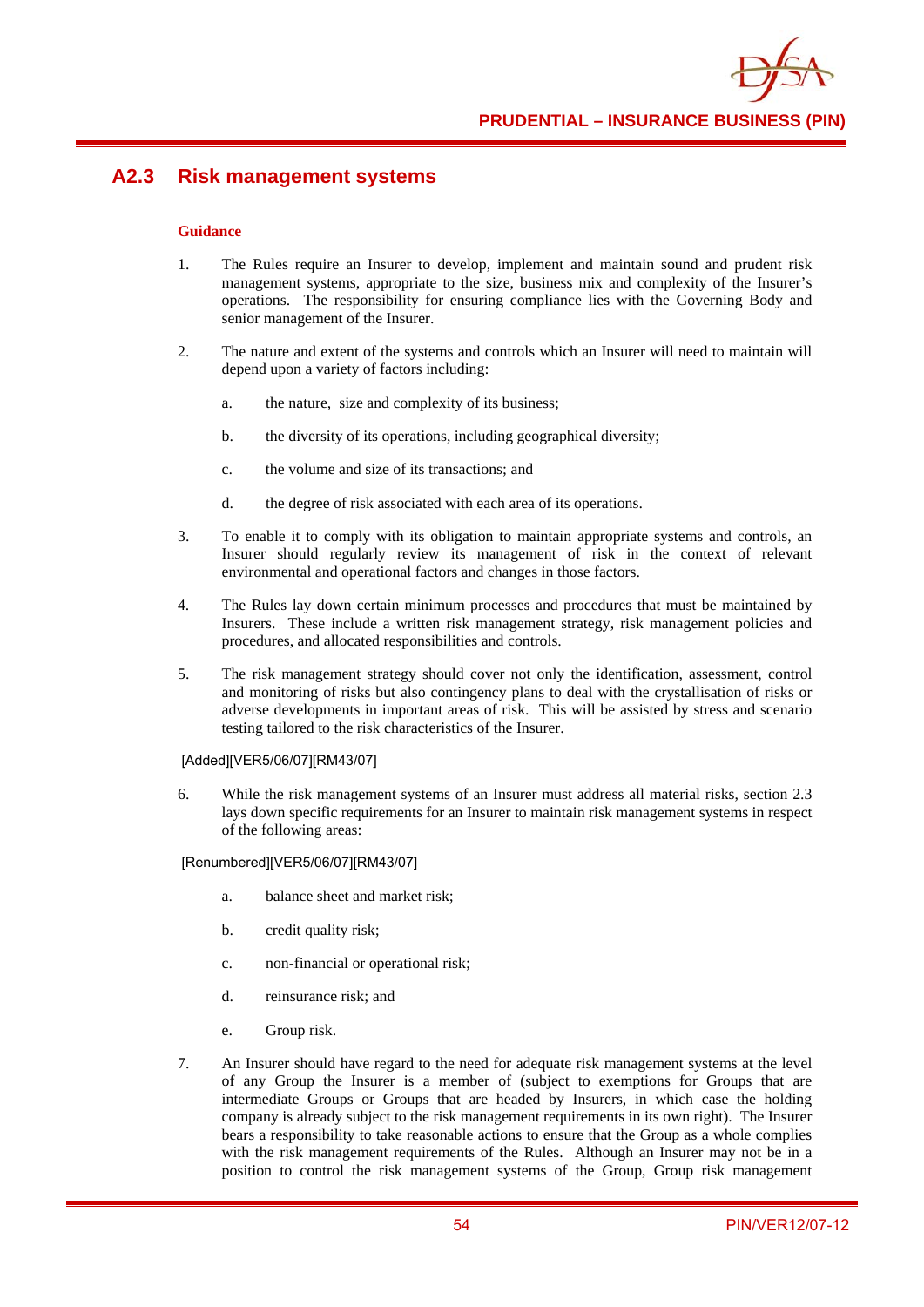systems are likely to have a material impact on the exposure of the Insurer to risks arising from its membership of the Group.

[Renumbered][VER5/06/07][RM43/07]

8. Further considerations in respect of Group risk generally are contained in section A2.5.

[Renumbered][VER5/06/07][RM43/07]

9. The Rules do not prohibit an Insurer from outsourcing its risk management systems. Where the Insurer is a member of a Group, it may be practicable for some processes to be performed on a Group-wide basis. An Insurer would not normally outsource risk management systems outside the Group. However the Insurer remains responsible under the Rules for the adequacy of its risk management systems, whether or not those processes are outsourced. Senior management cannot delegate their regulatory responsibility for ensuring that the Insurer's risk management systems are adequate. The fact that a system is partially or wholly outsourced would be a factor in the Insurer's assessment of whether the system was adequate. To decide whether any system is adequate, senior management would be expected to have assessed the design and operation of the system, including the design and the operations of controls over outsourcing decisions and monitoring. Because an Insurer must be in a position to demonstrate that it has complied with its regulatory requirements, adequate documentary evidence of these assessments should be maintained.

[Renumbered][VER5/06/07][RM43/07]

10. Further considerations in respect of outsourcing generally are contained in A2.13.

[Renumbered][VER5/06/07][RM43/07]

# **A2.4 Control mechanisms**

- 1. An Insurer should have appropriate control mechanisms in place to ensure that the policies and procedures established for risk management are adhered to at all times.
- 2. Control mechanisms would normally include:
	- a. clearly defined management responsibilities;
	- b. adequate segregation of duties;
	- c. a risk committee or audit function to establish and maintain the control processes;
	- d. a system of approvals, limits, authorisations and reporting lines;
	- e. policies to document the Insurer's procedural controls;
	- f. activity controls for each division or department;
	- g. verifications of activities such as underwriting, pricing and claims management, and reconciliations of relevant data;
	- h. reviews by Governing Body, senior management and internal audit; and
	- i. physical controls.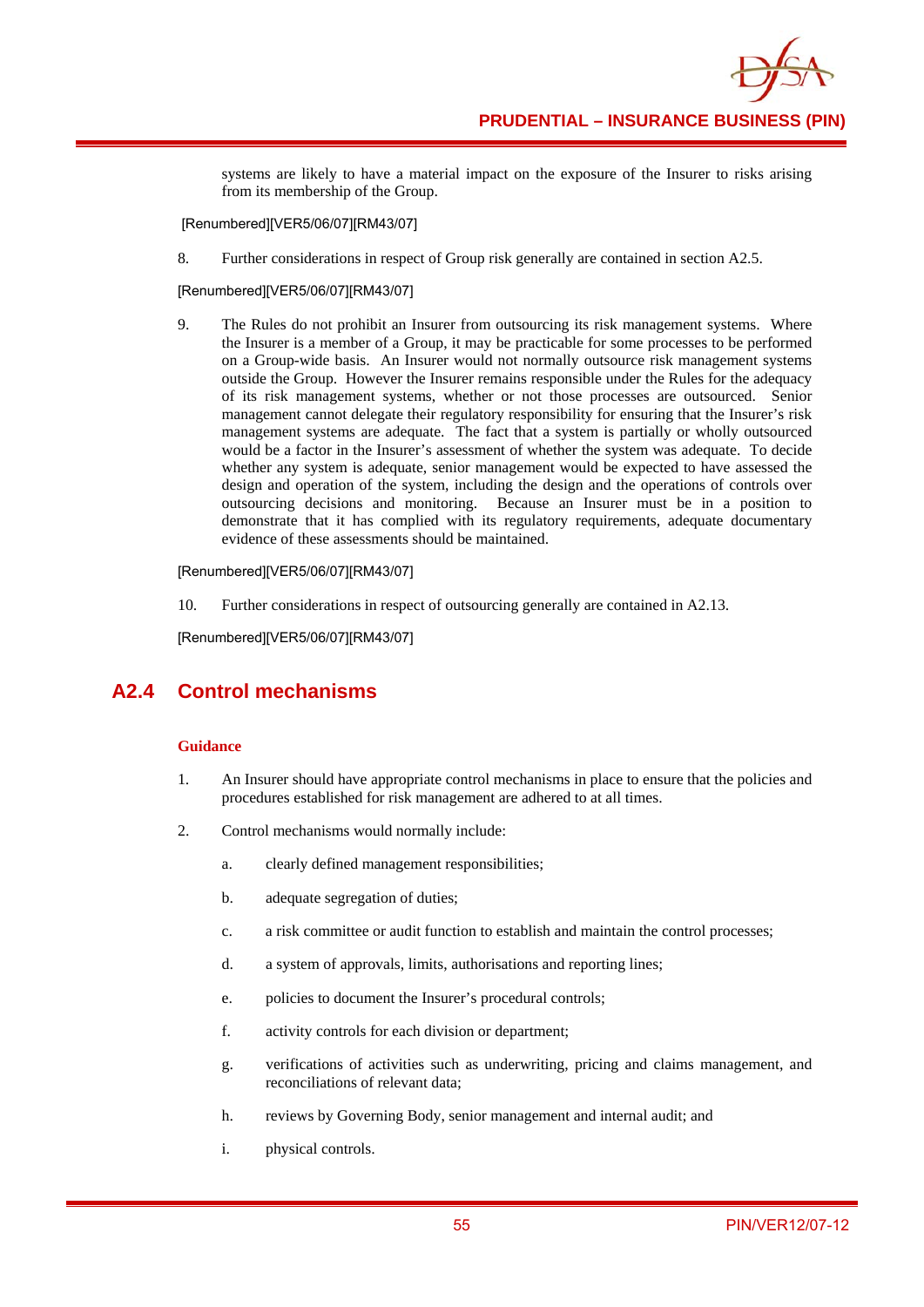- 3. The directors should monitor the overall effectiveness of the Insurer's risk management systems. Depending on the size and complexity of operations of an Insurer, risk management systems may be monitored on an ongoing or periodic basis. At a minimum there should be periodic internal audits with results being reported directly to the Governing Body and senior management.
- 4. Where deficiencies are identified as part of the monitoring process or internal audit, these should be reported in a timely manner to the appropriate management and addressed. Material deficiencies should be reported to the Governing Body and senior management. A material deficiency can result not only from a single deficiency, but also from a number of small deficiencies that, when considered together, amount to a material deficiency.

# **A2.5 Reserving risk**

- 1. Reserving risk is the risk that Insurance Liabilities recorded by the Insurer, net of reinsurance and other recoveries in respect of those liabilities, will be inadequate to meet the net amount payable when the Insurance Liabilities crystallise. Insurance Liabilities include the liability for claims incurred up to the reporting date, as well as the Premium Liability. In the case of General Insurance, reinsurance recoveries anticipated in respect of those liabilities are generally recognised as a separate asset. In the case of Long-Term Insurance, Insurance Liabilities include also the net value of future Policy Benefits and the effects of reinsurance arrangements are taken into account when these are estimated.
- 2. An Insurer's risk management system should therefore include a process for ongoing review and appraisal of the Insurance Liability valuation framework (i.e. assumptions made, reinsurance recoveries estimated etc). In conducting this review, consideration should be given to emerging pricing and claim payment trends.
- 3. An Insurer should maintain appropriate systems, controls and procedures to ensure that the provision for Insurance Liabilities is, at all times, sufficient to cover any liabilities that have been incurred, or are yet to be incurred on Contracts of Insurance accepted by the Insurer, as far as can be reasonably estimated.
- 4. Appropriate methods should be applied in estimating the provision for Insurance Liabilities, including provisions in respect of individual notified incurred claims. In determining a provision estimation method, managers may consider using alternative approaches before selecting those which may be regarded as most appropriate to the nature of the business.
- 5. Appropriate methods should be applied in estimating the amount of the asset in respect of reinsurance recoveries that are expected to arise on crystallisation of the gross Insurance Liabilities. The manner of estimating those assets should be consistent with the manner estimating the gross liabilities, except where there is a sound justification for doing otherwise.
- 6. Suitable systems and controls should be put in place to ensure that the selected approaches are applied accurately and on a consistent basis.
- 7. Procedures should be in place to review and monitor, on a regular basis, the out-turn of provisions made in previous years for Insurance Liabilities, both gross and net of reinsurance recoveries.
- 8. An Insurer is required by chapter 7 to obtain an annual report by an Actuary on the valuation of its Insurance Liabilities and associated assets. The Rules do not require the performance of an actuarial valuation at other times, however an Insurer should consider the use of actuaries or other appropriately qualified and experienced loss reserving specialists to estimate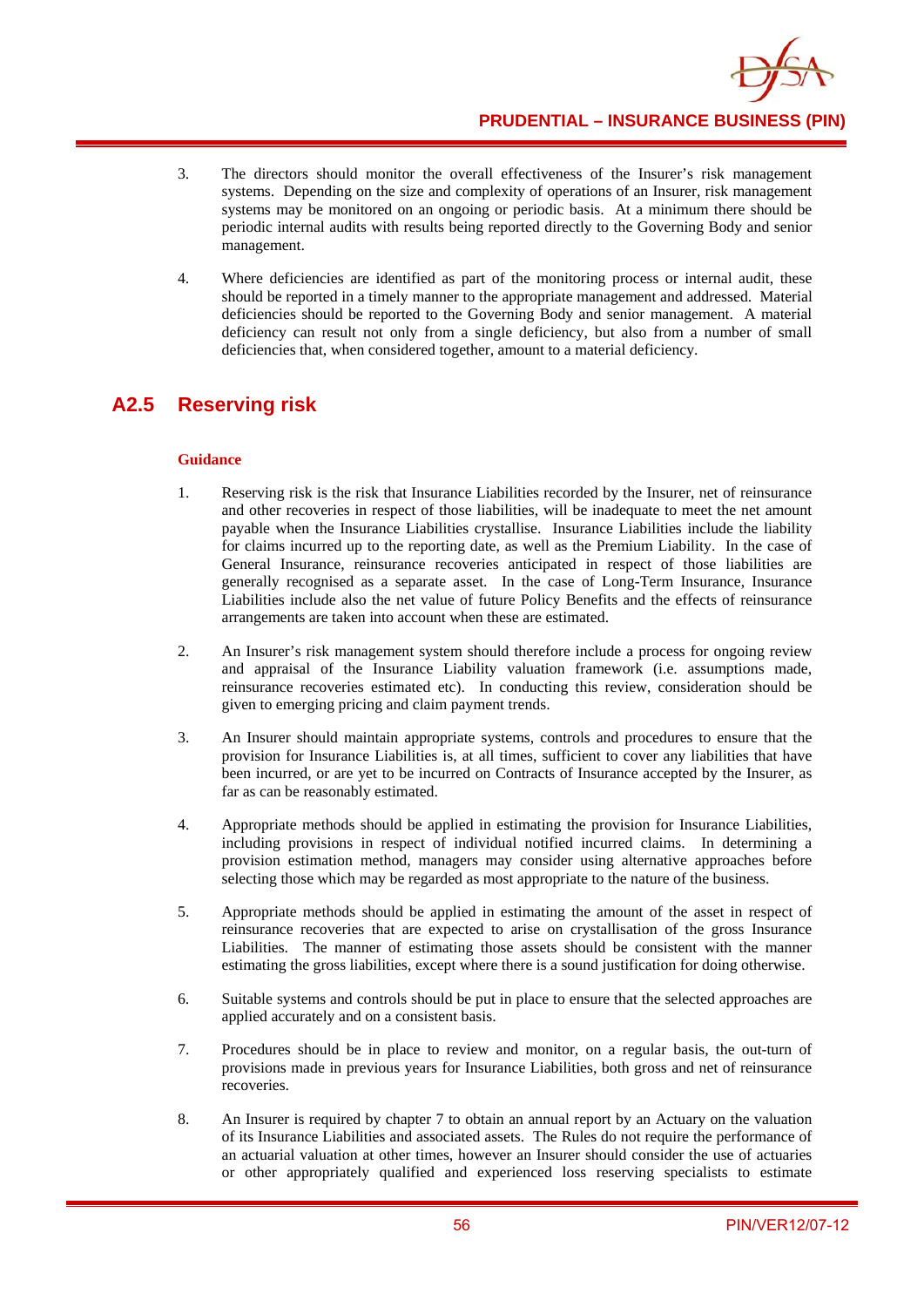

**PRUDENTIAL – INSURANCE BUSINESS (PIN)**

Insurance Liabilities periodically through the year. The Insurer should in any case undertake periodic testing of its reserving processes and the level of its reserves, including continual reassessment of assumptions used, and testing the sensitivity of the valuation of Insurance Liabilities to stress arising from realistic scenarios relevant to the circumstances of the Insurer. Whether in-house or outside experts are used, appropriate procedures should be in place to ensure that the specialist selected possesses the appropriate level of skill and experience and has available the necessary information to carry out the estimation required.

- 9. Suitable controls should be in place to ensure that the data used in determining the Insurance Liabilities are extracted from the underlying records accurately and to the necessary level of detail. The level of detail should be sufficient to ensure that the data available to managers in their assessment of Insurance Liabilities covers the whole of its liabilities and exposures under insurance contracts.
- 10. Scenario testing should cover a period of several years into the future, particularly in the case of an Insurer carrying on Long-Term Insurance Business.

### **A2.6 Investment risk**

- 1. Investment risk refers to the possibility of an adverse movement in the value of an Insurer's on-balance sheet assets or certain off-balance sheet obligations. Investment risk derives from a number of sources including market risk (e.g. equity, interest rate and foreign exchange risk), credit quality risk (dealt with separately in this appendix), investment concentration risk and asset and liability mismatch risk (e.g. in terms of currency, maturity, and location). Associated risks include political risk, e.g. the risk of inability to realise assets in a particular location, and the risk of correlation such that a single event has adverse impacts on both assets and liabilities. Investment risk includes risk associated with the use of derivatives and other complex investment instruments, including asset backed securities, credit linked notes and insurance linked notes.
- 2. Suitable controls and management information systems should be in place to enable an Insurer to implement an appropriate investment strategy.
- 3. Appropriate procedures should be in place to enable an Insurer to monitor the interaction of its assets and liabilities so as to ensure that exposure to equity, interest rate and foreign exchange risk is contained within limits approved by the Insurer. Procedures should include testing of sensitivity to realistic scenarios that are relevant to the circumstances of the Insurer.
- 4. Appropriate procedures should be in place to enable an Insurer to monitor the location of its assets and liabilities, so as to ensure that risk of localisation mismatch is contained within limits approved by the Insurer. Procedures should include testing of sensitivity to realistic scenarios, including political risk scenarios that are relevant to the circumstances of the Insurer.
- 5. Insurers should remain alert to the need to consider asset and liability risks on an integrated basis. Systems should not consider only risks taken in isolation, but should consider how even when individual risks are addressed, combinations of circumstances may still expose an Insurer to loss. This is of particular relevance where a single outcome is exposed to more than one risk, for example where assets need to be available not only in a particular location but also in a specific currency.
- 6. Appropriate procedures should be in place for assessing the credit-worthiness of counterparties to whom the Insurer is significantly exposed. Further guidance in this area is provided in A2.11.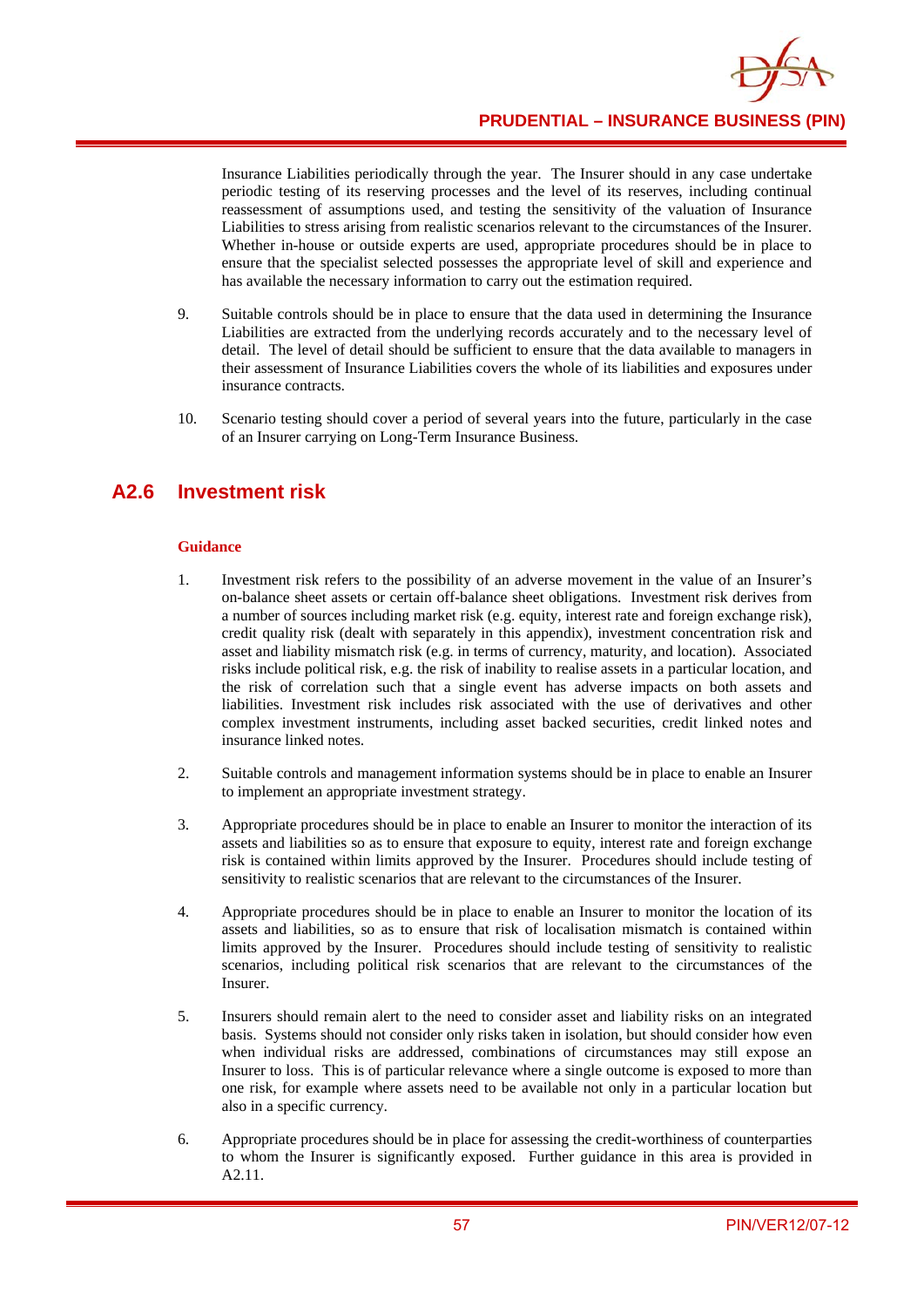- 7. Appropriate procedures should be in place for setting prudent limits for the Insurer's aggregate exposure to certain categories of asset. Such limits should take account of the suitability of assets covering Insurance Liabilities. They may take account of the Insurer's other assets bearing in mind the possibility that such assets might in future be needed to meet Insurance Liabilities.
- 8. The investment strategy should be reflected in clear terms of reference from the Insurer to its investment managers, who should be qualified and competent to carry out their assigned task. The work of the investment managers should be monitored sufficiently closely by management to ensure that the Insurer's strategy is being followed and that the systems are effective.
- 9. Insurers should ensure that controls over derivatives and other complex investment instruments have been implemented and are adequate to ensure that risks are properly assessed, regularly reviewed in the light of changing market conditions and experience, and consistent with the overall investment strategy decided upon and approved by the Insurer. In particular senior management and directors of Insurers should:
	- a. fully understand the nature of derivatives trading and trading in any other complex investment instruments being undertaken by the organisation and the related risks, and where relevant, are suitably qualified and competent to transact the range and type of transactions being undertaken and understand the nature of the exposures (including both counterparty and market risk) which their use will create;
	- b. have documented clearly the objectives and policies for the use of derivatives contracts, and other complex investment instruments and monitor their use (including by way of compliance audits of investment managers) to ensure their use is in line with those objectives and policies. Insurers should ensure that policies are sufficiently clear and precise to ensure that new types of instrument are not dealt in without due prior consideration. They should also define any associated limits on exposures or volumes that are considered appropriate;
	- c. have due regard to uncovered transactions in the context of the above controls so that in no circumstances is the Insurer's capital adequacy endangered. Systems should be adequate to prevent exposure to unacceptable, exceptionally volatile risks and to monitor transactions with a frequency commensurate with volatility and risk. The systems should trigger a hedge or close out a transaction whenever adverse movements or events threaten a significant worsening of the Insurer's capital adequacy position;
	- d. have ensured that those who have responsibility for the control of investments in derivatives and other complex instruments, are sufficiently independent of the day-today operators to ensure effective control;
	- e. be capable of analysing and monitoring the risk of all transactions undertaken by the Insurer individually and in aggregate (including interest rate risk, foreign exchange risk, fraud, error, unauthorised access to information and other operational risks);
	- f. be provided regularly with appropriate statistics and information on the trading volumes of derivatives contracts by type of product including regular reports of all offbalance sheet transactions, contingencies and commitments;
	- g. be satisfied that sufficient systems and controls relevant to derivative products and other complex investment instruments have been put in place, including independent agreement and reconciliation of positions, independent checking of prices, appropriate authorisation where dealing limits have been exceeded, etc; and
	- h. have tested adequately and approved valuation models which are used to value open positions and derivative contracts, and other complex investment instruments, including controls preventing unauthorised programme amendments. Such models should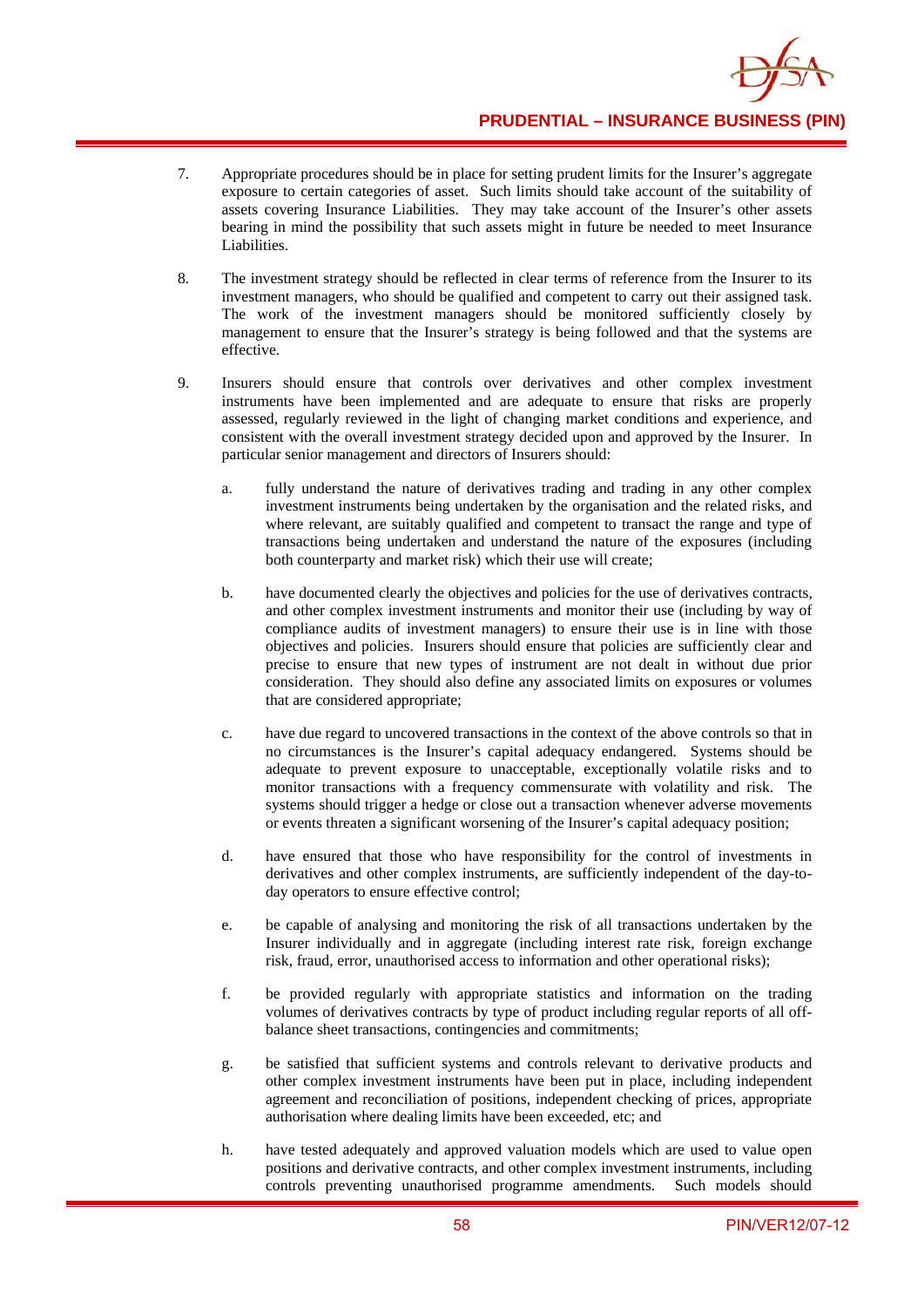include appropriate testing of the robustness of the portfolio in changing investment conditions, using realistic scenarios relevant to the circumstances of the Insurer.

10. Stress and scenario testing should consider the impact of possible deteriorations in investment conditions, including where relevant the impact of simultaneous deteriorations in more than one market. It should also consider effects on liquidity, including where relevant those from an inability to repatriate assets from elsewhere. Where the insurance industry's holdings are large in relation to the turnover of the domestic market, scenario modelling should take account of the possible effect on the market of simultaneous liquidation of assets.

[Added][VER5/06/07] [RM43/07]

# **A2.7 Underwriting risk**

- 1. Underwriting is the process by which an Insurer determines whether and under what conditions to accept a risk. Weaknesses in the systems and controls surrounding the underwriting process can expose an Insurer to the risk of unexpected losses which may threaten the capital adequacy of the Insurer.
- 2. The risk management system for underwriting risk should normally include at least the following policies and procedures:
	- a. clear identification and quantification of the Insurer's willingness and capacity to accept risk;
	- b. clear identification of the classes and characteristics of insurance business that the Insurer is prepared to underwrite including:
		- i. geographical areas;
		- ii. the types of risk that may be underwritten; and
		- iii. criteria for the use of policy exclusions and reinsurance;
	- c. formal evaluation processes for the effective assessment of risks underwritten including:
		- i. criteria for assessing risk;
		- ii. methods for monitoring emerging experience; and
		- iii. methods by which emerging experience is taken into account in updating the underwriting process;
	- d. appropriate approval authorities and limits to those authorities that are definitive and specific (including controls surrounding any delegations that are given to intermediaries of the Insurer);
	- e. concentration limits; and
	- f. methods for monitoring compliance with underwriting policies and procedures such as:
		- i. minimum standards of documentation;
		- ii. internal audit;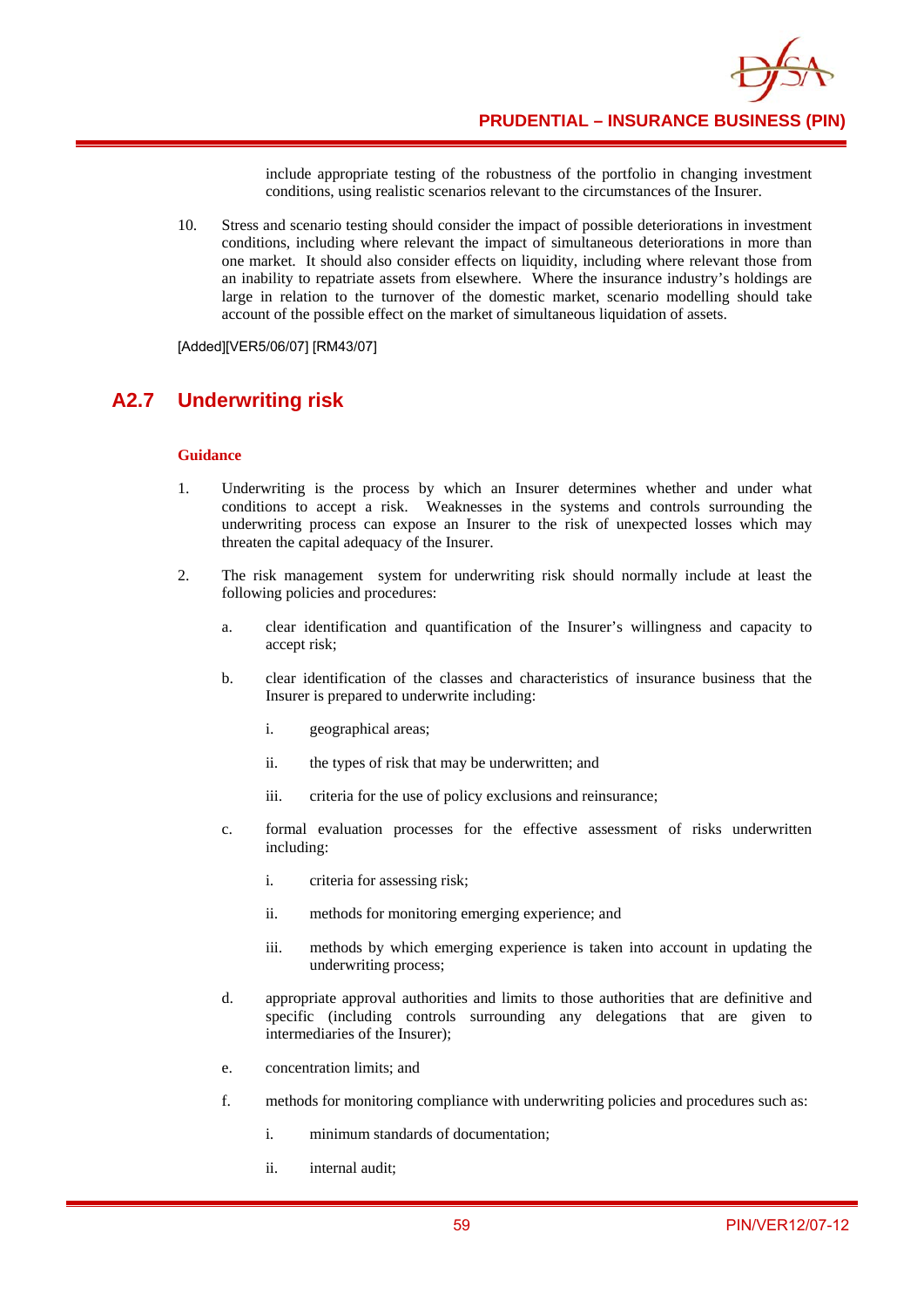

**PRUDENTIAL – INSURANCE BUSINESS (PIN)**

- iii. peer review of policies underwritten;
- iv. assessments of brokers' procedures and systems to ensure the quality of information provided to the Insurer is of a suitable standard; and
- v. in the case of reinsurers, audits of ceding companies to ensure that reinsurance assumed is in accordance with treaties in place.

### **A2.8 Claims management risk**

- 1. Claims management is the process by which Insurers fulfil their contractual obligation to policyholders. An Insurer's duties when a claim is made under a Contract of Insurance may be summarised as:
	- a. verify the contractual obligation to pay the claim;
	- b. make an assessment of the amount and incidence of the claim liability, including loss adjustment expenses; and
	- c. manage the claim settlement process.
- 2. The risk management system for claims management risk should normally include at least the following policies and procedures:
	- a. clear definition and appropriate levels of delegations of authority;
	- b. clear claim settlement procedures, including claim determination and investigation procedures and the criteria for accepting or rejecting claims;
	- c. clear and objective loss estimation procedures (including estimation of reinsurance recoveries); and
	- d. methods for monitoring compliance with claims management processes and procedures such as:
		- i. minimum documentation standards;
		- ii. internal audit;
		- iii. peer review of claims paid;
		- vi. assessment of brokers' procedures and systems to ensure the quality of information provided to the Insurer is of a suitable standard; and
		- vii. audits of ceding companies to ensure that the value of claims paid is in accordance with treaties in place.
- 3. In establishing and maintaining effective claims handling systems and procedures, senior management of Insurers should consider factors including the following:
	- a. appropriate systems and controls should be in place to ensure that all liabilities or potential liabilities notified to the Insurer are recorded promptly and accurately. Accordingly, the systems and controls in place should ensure that a proper record is established for each notified claim;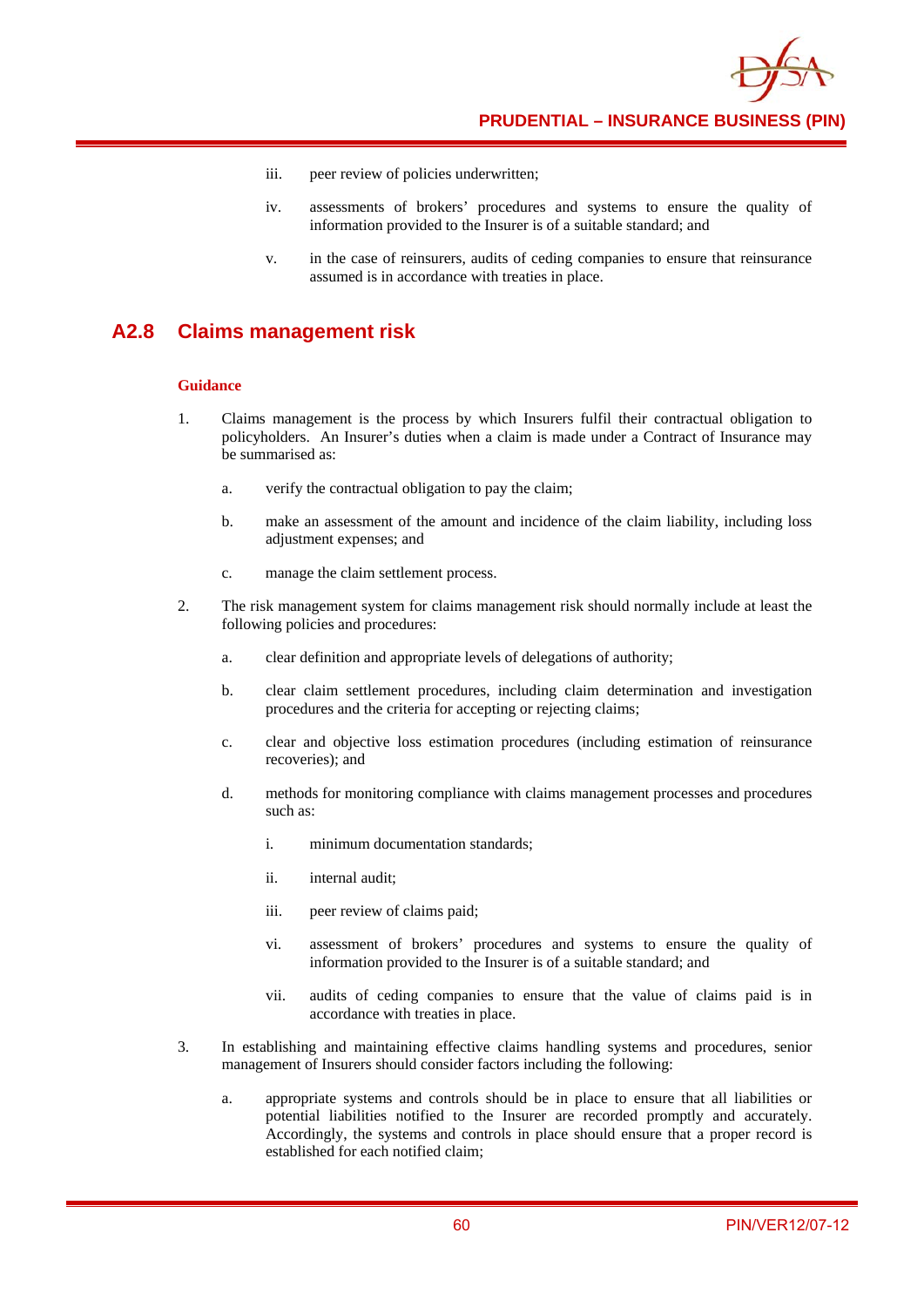

- b. suitable systems should be in place to identify and quantify, for the key claims handling procedures, timeliness of processing, the effects of processing backlogs and the need for any corrective action;
- c. suitable controls should be maintained to ensure that estimates for reported claims and additional estimates based on statistical evidence are appropriately made on a consistent basis and are properly categorised;
- d. regular reviews of the actual outcome of the estimates made should be carried out to check for inconsistencies and to ensure that procedures remain appropriate. The reviews should include the use of statistical techniques to compare the estimates with the eventual cost of settling the claims, after deducting the amounts already paid at the time the estimates were made;
- e. appropriate systems and procedures should be in place to ensure that claim files without activity are reviewed on a regular basis;
- f. appropriate systems and procedures should be in place to assess the validity of notified claims by reference to the underlying Contracts of Insurance and reinsurance treaties;
- g. suitable systems and procedures should be in place to accommodate the use of suitable experts such as loss adjusters, lawyers, actuaries, accountants etc. as and when appropriate, and to monitor their use; and
- h. there should be suitable systems and procedures in place to identify and handle large or unusual claims, including systems to ensure that senior management are involved from the outset in the processing of claims that are significant because of their size or nature.

# **A2.9 Product design and pricing risk**

- 1. The pricing of an insurance product involves the estimation of claims and costs arising from that product and the estimation of investment income arising from the investment of premium income attaching to the product. An Insurer may be exposed to significant loss where the claims, costs or investment returns arising from the sale of a product are inaccurately calculated. This risk is particularly acute in the case of Long-Term Insurance, where the Insurer does not have the option to cancel an unprofitable policy, but is also relevant to General Insurance.
- 2. The risk management system for product design and pricing should normally include at least the following policies and procedures:
	- a. minimum requirements for documentation of pricing and design decisions;
	- b. clear identification of product lines that the Insurer is prepared to engage in or has chosen not to engage in;
	- c. clearly defined and appropriate levels of delegation for approval of all material aspects of product design and pricing;
	- d. processes for assessing specific risks, including risks arising from:
		- i. inflation;
		- ii. anti-selection (the tendency of poorer risks in a population to seek insurance while better risks self-insure);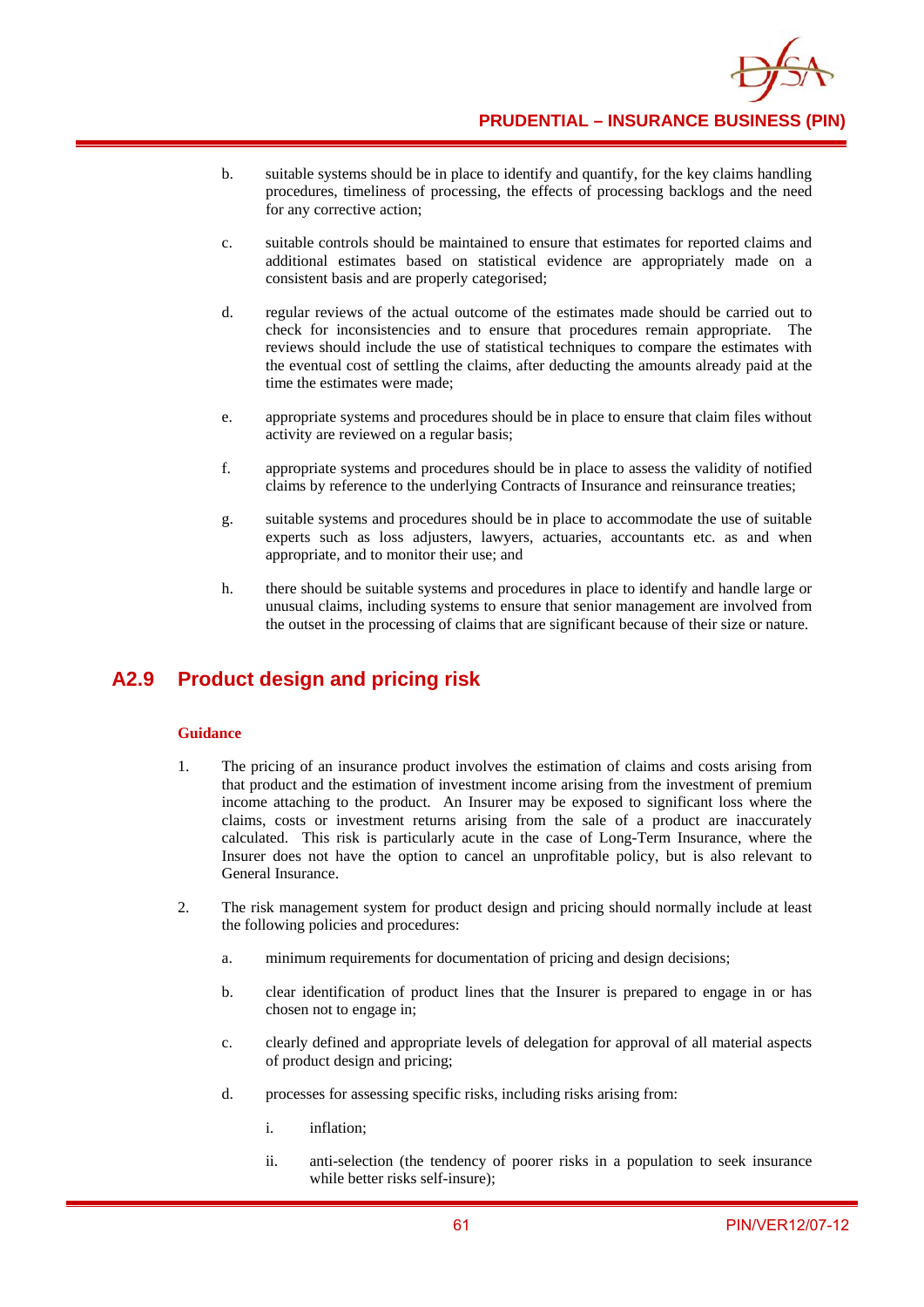

- iii. moral hazard (the tendency of insured persons to manage their own risk less effectively, in the knowledge that they are insured);
- iv. changes in mortality and morbidity patterns;
- v. technology changes;
- vi. catastrophes, natural or man-made;
- vii. legal decisions;
- viii. changes in government policy; and
- ix. investment returns;
- e. procedures for limiting risk through, for example, diversification, exclusions and reinsurance;
- f. processes to ensure that policy documentation is adequately drafted to give effect to the proposed level of coverage under the product;
- g. how emerging experience is to be reflected in price adjustments;
- h. how the Insurer's product pricing responds to competitive pressures; and
- i. methods for monitoring compliance with product design and pricing policies and procedures.

## **A2.10 Liquidity management risk**

- 1. An Insurer should have access to sufficient liquidity to meet all cash outflow commitments to policyholders (and other creditors) as and when they fall due. The nature of insurance activities means that the timing and amount of cash outflows are uncertain. This uncertainty may affect the ability of an Insurer to meet its obligations to policyholders or may require Insurers to incur additional costs through, for example, raising additional funds at a premium on the market or through the sale of assets.
- 2. The risk management system for liquidity should normally include at least the following policies and procedures:
	- a. procedures to identify and control the level of mismatch between expected asset and liability cash flows under normal and stressed operating conditions (using realistic scenarios relevant to the circumstances of the Insurer);
	- b. procedures to monitor the liquidity and realisability of assets;
	- c. procedures to identify and monitor commitments to meet liabilities including Insurance Liabilities;
	- d. procedures to monitor the uncertainty of incidence, timing and magnitude of Insurance Liabilities;
	- e. procedures to identify and monitor the level of liquid assets held by the Insurer; and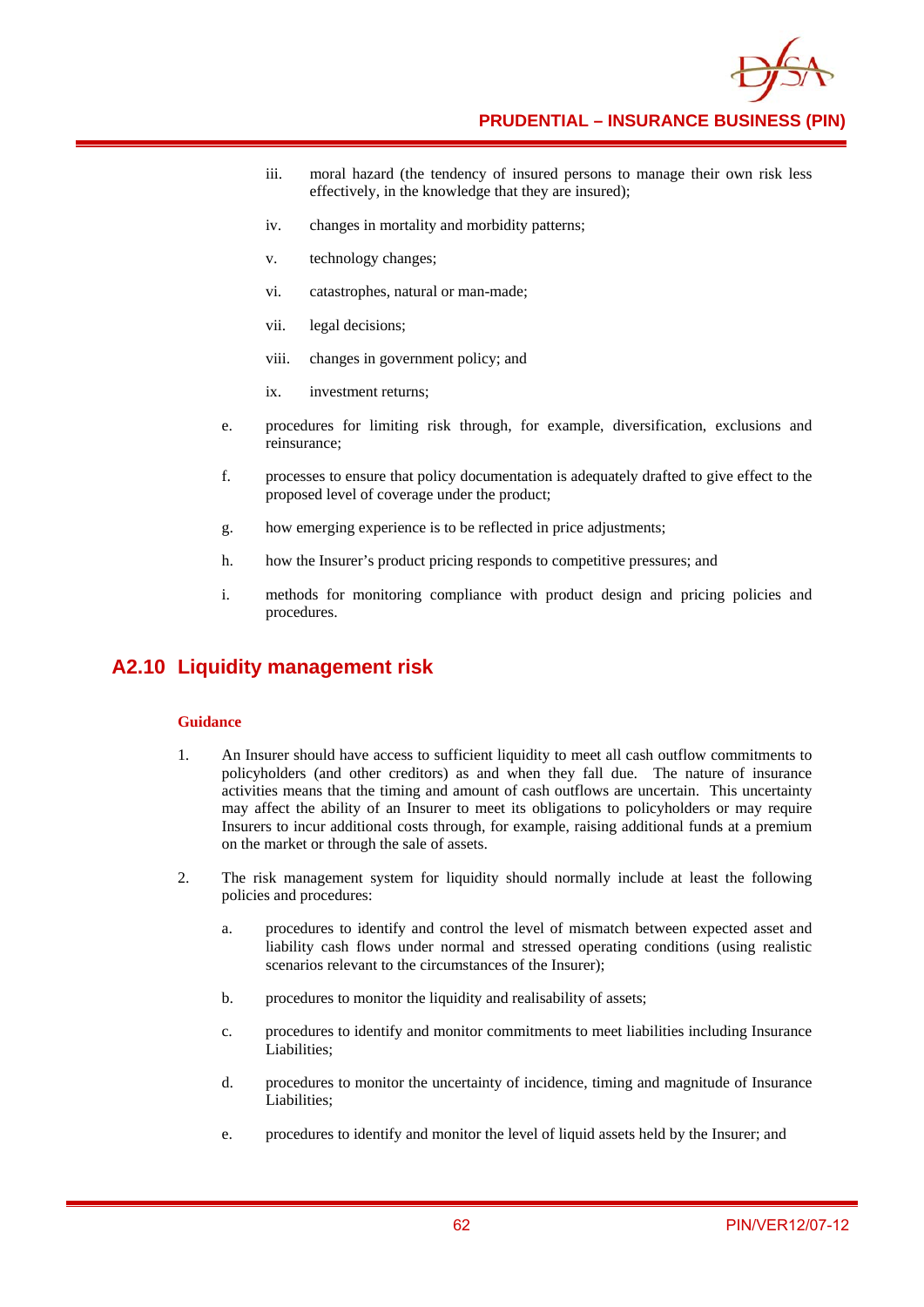

- f. procedures to identify and monitor other sources of funding including reinsurance, borrowing capacity, lines of credit and the availability of intra-group funding, and to identify the need for such sources to be made available.
- 3. When assessing its liquidity requirements an Insurer should also consider the currency in which the assets and liabilities are denominated, and the locations in which those assets and liabilities are situated or payable.

# **A2.11 Credit quality risk**

- 1. Credit exposures can increase the risk profile of an Insurer and adversely affect financial viability. Credit exposure includes both on-balance sheet and off-balance sheet exposures (including guarantees, derivative financial instruments and performance related obligations) to single and Related counterparties.
- 2. An Insurer's risk management system in respect of credit quality risk will normally be expected to include at least the following policies and procedures:
	- a. limits (where relevant, at both an individual and consolidated level) for credit exposures to:
		- i. single counterparties and groupings of counterparties that are related to each other;
		- ii. entities to which the Insurer is Related;
		- iii. single industries; and
		- iv. single geographical locations;
	- b. processes to monitor and control credit exposures against pre-approved limits;
	- c. processes for identifying breaches of limits and for ensuring that breaches of limits are brought within the pre-approved limits within a set timeframe;
	- d. processes for reducing or cancelling limits to a particular counterparty where the counterparty is known to be experiencing problems;
	- e. processes for approving requests for temporary increases in limits;
	- f. processes to review credit exposures (at least annually but more frequently in cases where there is evidence of a deterioration in credit quality);
	- g. a management information system that is capable of aggregating exposures to any one counterparty (or group of Related counterparties), asset class, industry or region in a timely manner; and
	- h. a process for reporting to the Governing Body and senior management:
		- i. significant breaches of limits; and
		- ii. large exposures and other credit risk concentrations.
- 3. Further guidance in respect of credit quality risk in respect of reinsurance counterparties is contained at A2.14.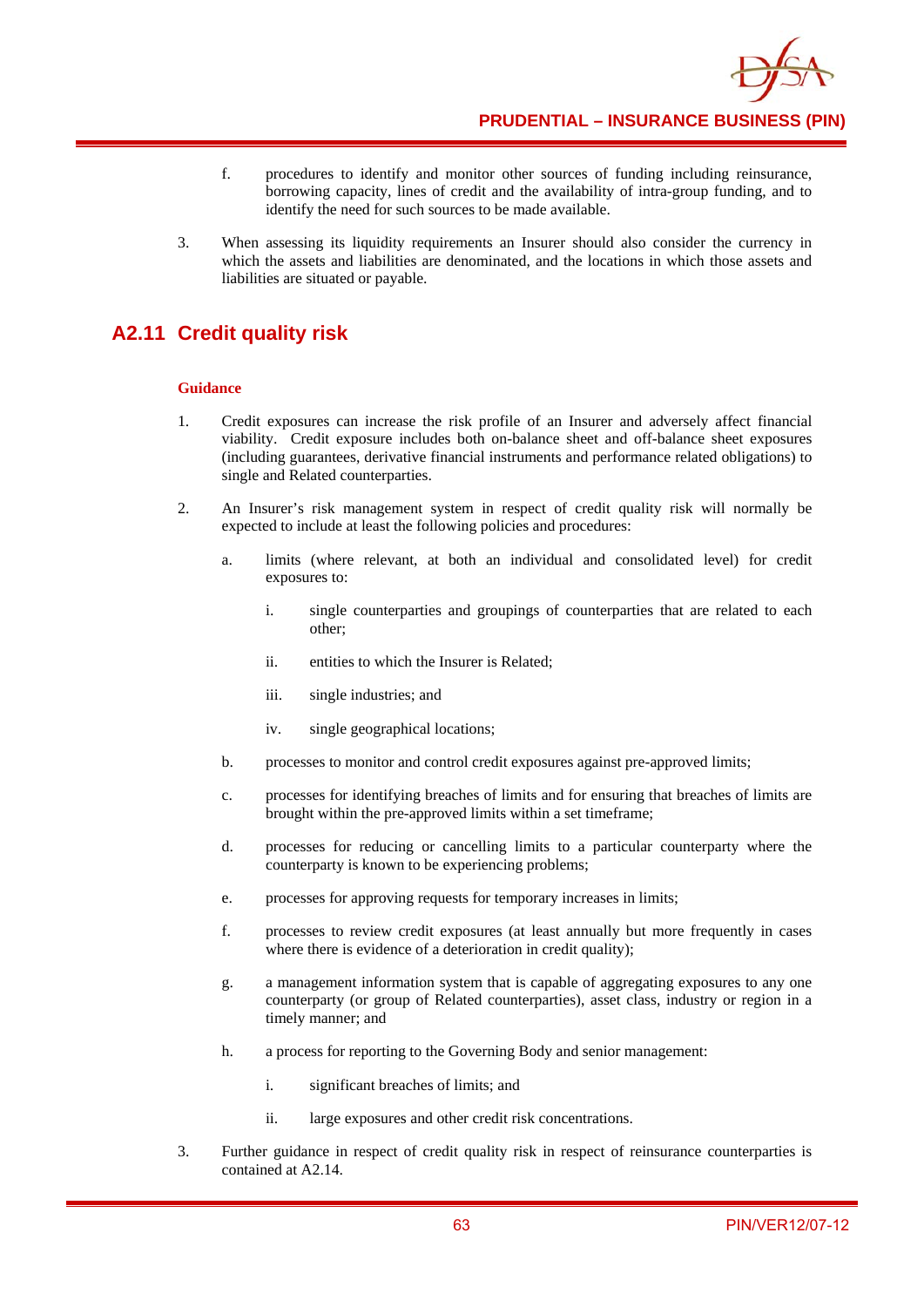

**PRUDENTIAL – INSURANCE BUSINESS (PIN)**

# **A2.12 Business continuity planning risk**

#### **Guidance**

- 1. Disruptions in an Insurer's business can lead to unexpected losses of both a financial and nonfinancial nature (e.g. data, premises, reputation etc). Disruptions may occur as a result of events such as power failure, denial of access to premises or work areas, systems failure (computers, data, building equipment), fire, fraud and loss of key staff.
- 2. An Insurer's risk management system in respect of business continuity planning risk will normally be expected to include at least the following policies and procedures:
	- a. processes for identifying:
		- i. events that may lead to a disruption in business continuity;
		- ii. the likelihood of those events occurring;
		- iii. the processes most at risk; and
		- iv. the consequences of those events.
	- b. a business continuity plan (BCP) describing:
		- i. procedures to be followed if business continuity problems arise;
		- ii. detailed procedures for enacting the BCP, including manual processes, the activation of an off-site recovery site (if needed) and the person(s) responsible for activating the BCP;
		- iii. a communications strategy and contact information for relevant staff, suppliers, regulators, market authorities (including exchanges), major clients, the media and other key people;
		- iv. a schedule of critical systems covered by the BCP and the timeframe for restoring these systems;
		- v. the pre-assigned responsibilities of staff and procedures for training staff on all aspects of the BCP; and
		- vi. procedures for regular testing and review of the BCP; and
	- c. procedures for backing up important data on a regular basis and storing the information off site.

## **A2.13 Outsourcing risk**

#### **Guidance**

1. Financial firms frequently decide to outsource aspects of their operations to other parties, Related or not. Outsourcing can bring significant benefits to a firm in terms of efficiency, cost reduction and risk management. However, both the process of implementing outsourcing arrangements and the outsourcing relationship itself may expose a firm to additional risk. It is therefore important that firms take care to supervise the conduct of activities that are outsourced. GEN Rule 5.3.requires an Authorised Firm to inform the DFSA about any material outsourcing arrangement.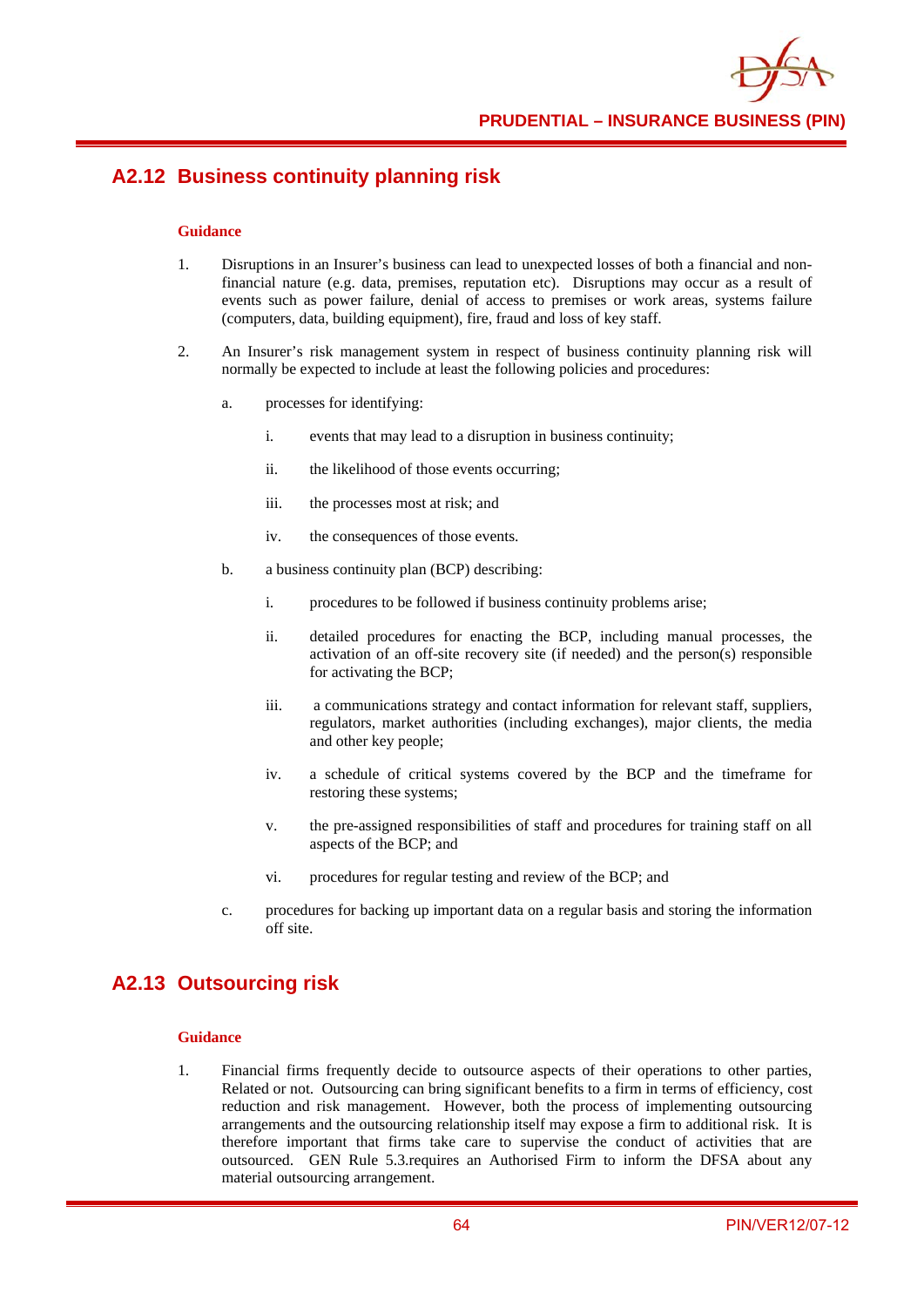

**PRUDENTIAL – INSURANCE BUSINESS (PIN)**

- 2. The activities of outsource contractors have the ability to undermine the risk management activities of Insurers. Insurers should take particular care if outsourcing activities such as underwriting and claims management, where inappropriate performance of the functions can expose the Insurer to serious financial loss, for example through acceptance of inappropriate insurance risks, mis-pricing, failure to obtain appropriate reinsurance cover, or failure to detect invalid claims. These considerations apply to such arrangements as binding authorities and other agencies appointed by Insurers.
- 3. In negotiating a contract with an outsource contractor or in assessing an existing agreement, an Insurer should give consideration to matters relevant to risk management, including the following:
	- a. setting and monitoring of authority limits and referral requirements;
	- b. the identification and assessment of performance targets;
	- c. procedures for evaluation of performance against targets;
	- d. provisions for remedial action;
	- e. reporting requirements imposed on the outsource contractors (including both content and frequency of reports);
	- f. the ability of the Insurer and its risk management functions (for example, internal auditors), and its external auditors, to obtain access to the outsource contractors and their records;
	- g. protection of intellectual property rights;
	- h. protection of customer and firm confidentiality;
	- i. the adequacy of any guarantees, indemnities or insurance cover that the outsource contractor agrees to put in place;
	- j. the ability of the outsource contractor to provide continuity of business; and
	- k. arrangements for change to the outsource contract or termination of the contract.
- 4. Insurers should take care to manage the risk that the sound and prudent management of the Insurer's business may be compromised by conflicting incentives in the outsource agreement. In particular, Insurers should consider whether the remuneration structure creates any perverse incentives. For example, an outsource contractor with underwriting authority may have an incentive to accept poorer quality business if remuneration is based on commission (especially if bonuses are given for volume) and remuneration is not affected by the performance of the insurance contracts accepted.
- 5. Intra-group outsourcing may be perceived as subject to lower risks than using outsource contractors from outside a Group. However it is not risk-free and an Insurer must still assess the associated risks and make appropriate arrangements for their management.

## **A2.14 Reinsurance risk**

### **Guidance**

1. Management of reinsurance risk relates to the selection, monitoring, review and control of reinsurance arrangements – that is, where some part of an Insurer's individual or aggregate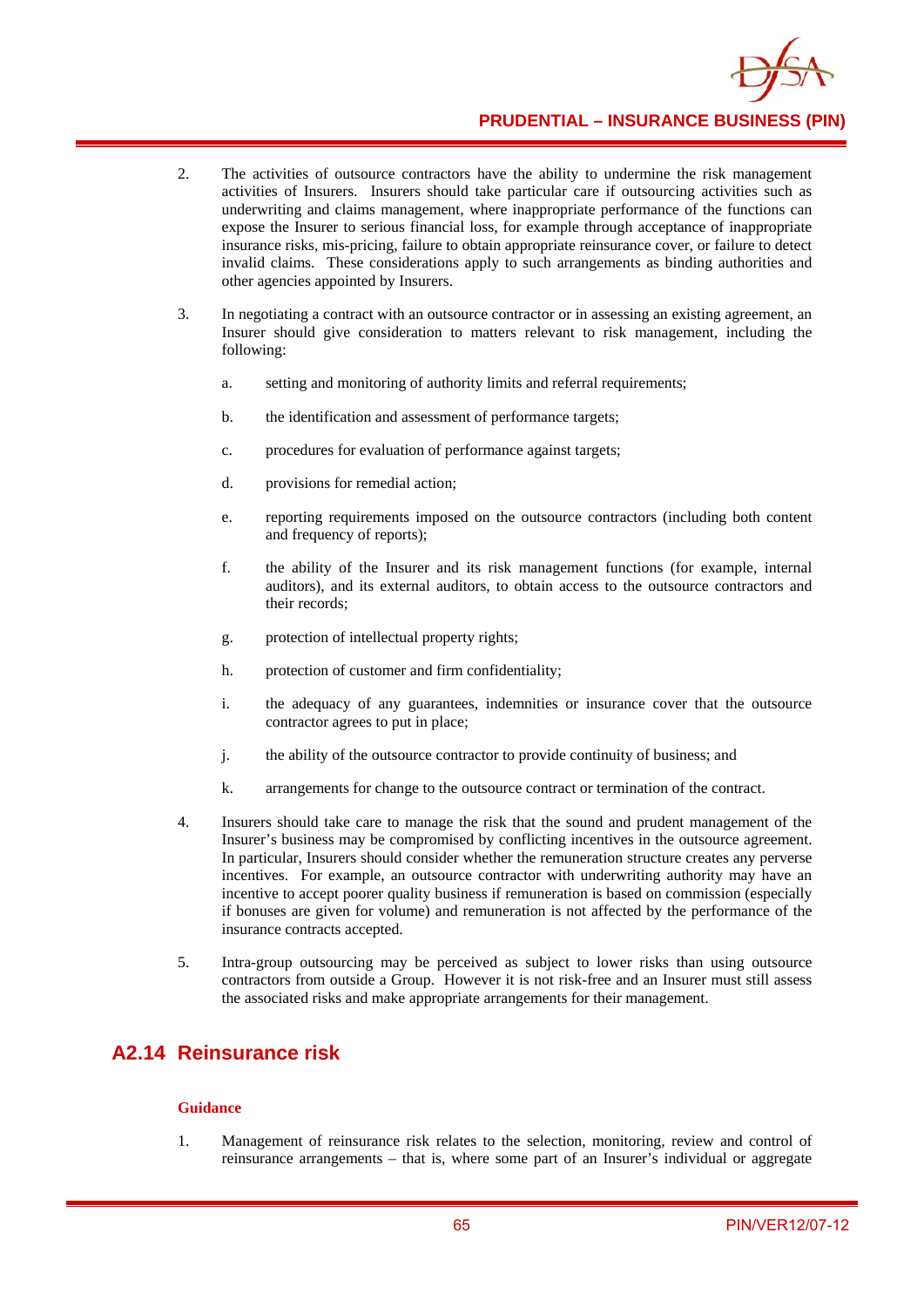insurance risks is ceded to other Insurers, whether by a direct Insurer to a reinsurer or by a reinsurer to other reinsurers.

- 2. An Insurer should inform the DFSA immediately if there is a likelihood of a problem arising with its reinsurance arrangements that is likely to materially detract from its current or future capacity to meet its obligations, and discuss with the DFSA its plans to redress this situation. Problems that might trigger such a situation could include the insolvency of a reinsurer with a significant share in the Insurer's programme, discovery of exposures without current reinsurance coverage, or exhaustion of reinsurance covers through multiple losses.
- 3. Each Insurer is required (by Rule 2.3.5) to maintain a written reinsurance management strategy which must be appropriate to the size and complexity of operations of the Insurer and must define and document the Insurer's objectives and strategy for reinsurance management.
- 4. An Insurer' s reinsurance management strategy should, at a minimum, include the following elements:
	- a. systems for the selection of reinsurance brokers and other reinsurance advisers;
	- b. systems for selecting and monitoring reinsurance programmes;
	- c. clearly defined managerial responsibilities and controls;
	- d. clear methodologies for determining all aspects of a reinsurance programme, including:
		- i. identification and management of aggregations of risk exposure;
		- ii. selection of maximum probable loss factors;
		- iii. selection of realistic disaster scenarios, return periods and geographical aggregation areas; and
		- iv. identification and management of vertical and horizontal coverage of the reinsurance programme;
	- e. selection of participants on reinsurance contracts, including consideration of diversification and credit worthiness; and
	- f. systems for identifying credit exposures (actual and potential) to individual reinsurers or Groups of connected reinsurers on programmes that are already in place.
- 5. Senior management should review an Insurer's reinsurance management systems on a regular basis. The review should cover:
	- a. the identification and recording of policies underwritten to which reinsurance is attached;
	- b. the identification of the dates when an obligation to pay reinsurance premiums arises;
	- c. the identification of losses triggering recoveries under reinsurance contracts;
	- d. management of the timing of payments to, and collections from, reinsurance counterparties;
	- e. the credit standing and capacity of reinsurance counterparties to meet obligations to which they are subject as a result of claims incurred or to which they would become subject in the event of occurrence of losses;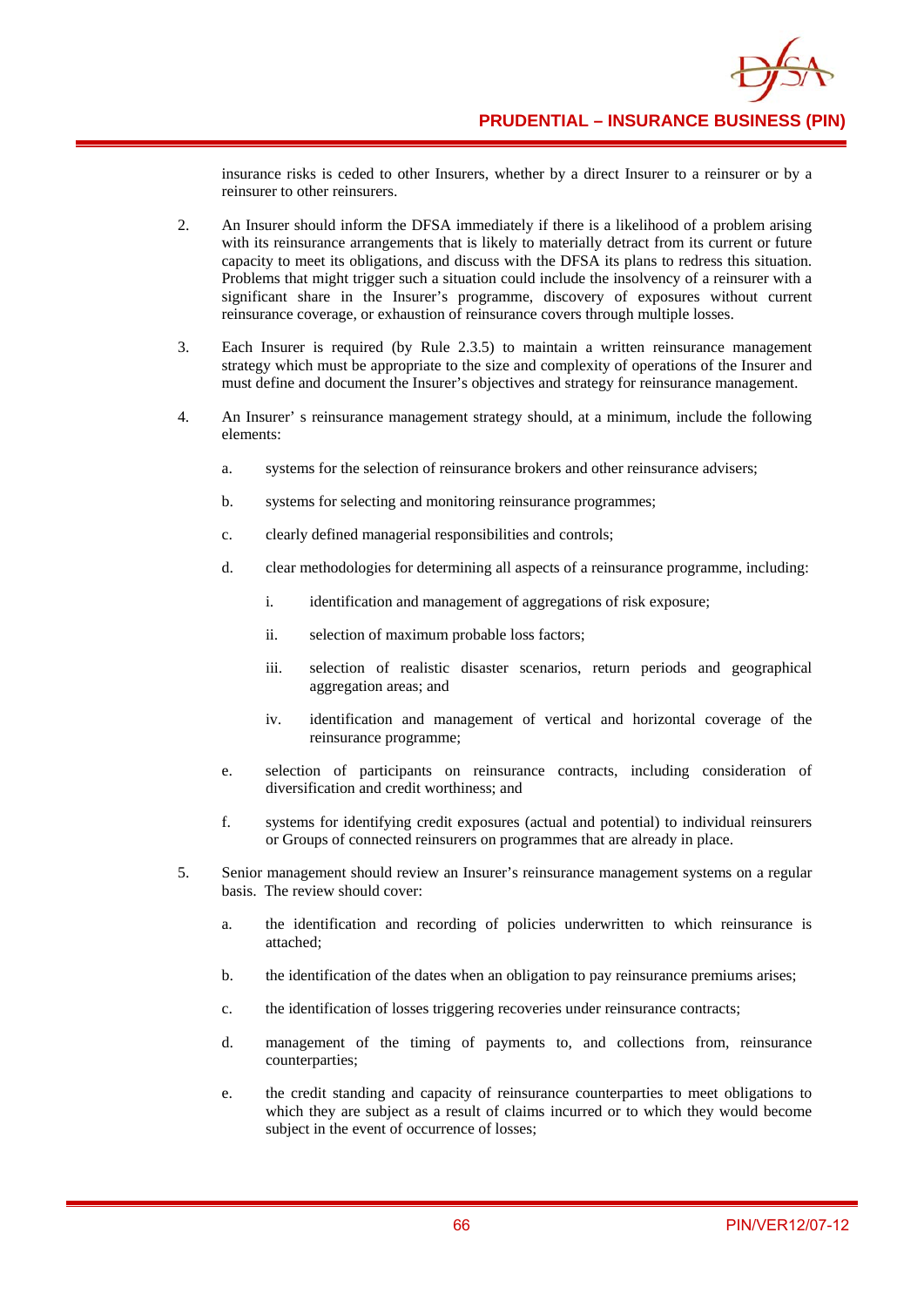

**PRUDENTIAL – INSURANCE BUSINESS (PIN)**

- f. any concentration of reinsurance arrangements with reinsurance counterparties which would create large exposures or detract from diversification benefits in the event of occurrence of losses;
- g. the extent of reliance on reinsurance with related parties, and the accessibility of intragroup funding under a range of realistic conditions; and
- h. the impact of any adverse trends in estimated Insurance Liabilities on the adequacy of the Insurer's reinsurance arrangements, and any implications for the capacity of the Insurer to meet its future policyholder obligations.
- 6. Procedures for assessing the credit standing of reinsurance counterparties may include the following:
	- a. establishment of a security committee with a specific brief to undertake the procedures;
	- b. obtaining appropriate advice from reinsurance brokers;
	- c. review of ratings published by ratings agencies;
	- d. monitoring of key performance indicators in reinsurers' published reports; and
	- e. consideration of general conditions in the relevant reinsurance market.

### **A2.15 Group risk**

- 1. The senior management of an Insurer remain responsible for its regulatory compliance, including in any areas that are delegated or outsourced to other Group members.
- 2. The overall governance, high-level controls and reporting lines within the Group should be clear so far as they affect the Insurer. An Insurer should not, for example, be subject to material control or influence from other Group members that is exercised through informal or undocumented channels.
- 3. Reliance upon functions performed at a Group level (for example, Group risk management, capital planning, liquidity and compliance) should be subject to approval and monitoring by senior management of the Insurer.
- 4. Where an Insurer relies upon functions that are performed at a Group level the protocols for the performance of those functions should be clear.
- 5. Senior management should establish and maintain systems and controls to identify and monitor the effect on the Insurer of its relationship with other members of the Group and the activities of other members of its Group. These systems and controls should include procedures to monitor the following matters:
	- a. changes in relationships between Group members;
	- b. changes in the activities of Group members;
	- c. conflicts of interest arising within the Group; and
	- d. events in the Group, particularly those that may affect the Insurer's own regulatory compliance (for example, failures of control or compliance in other Group members).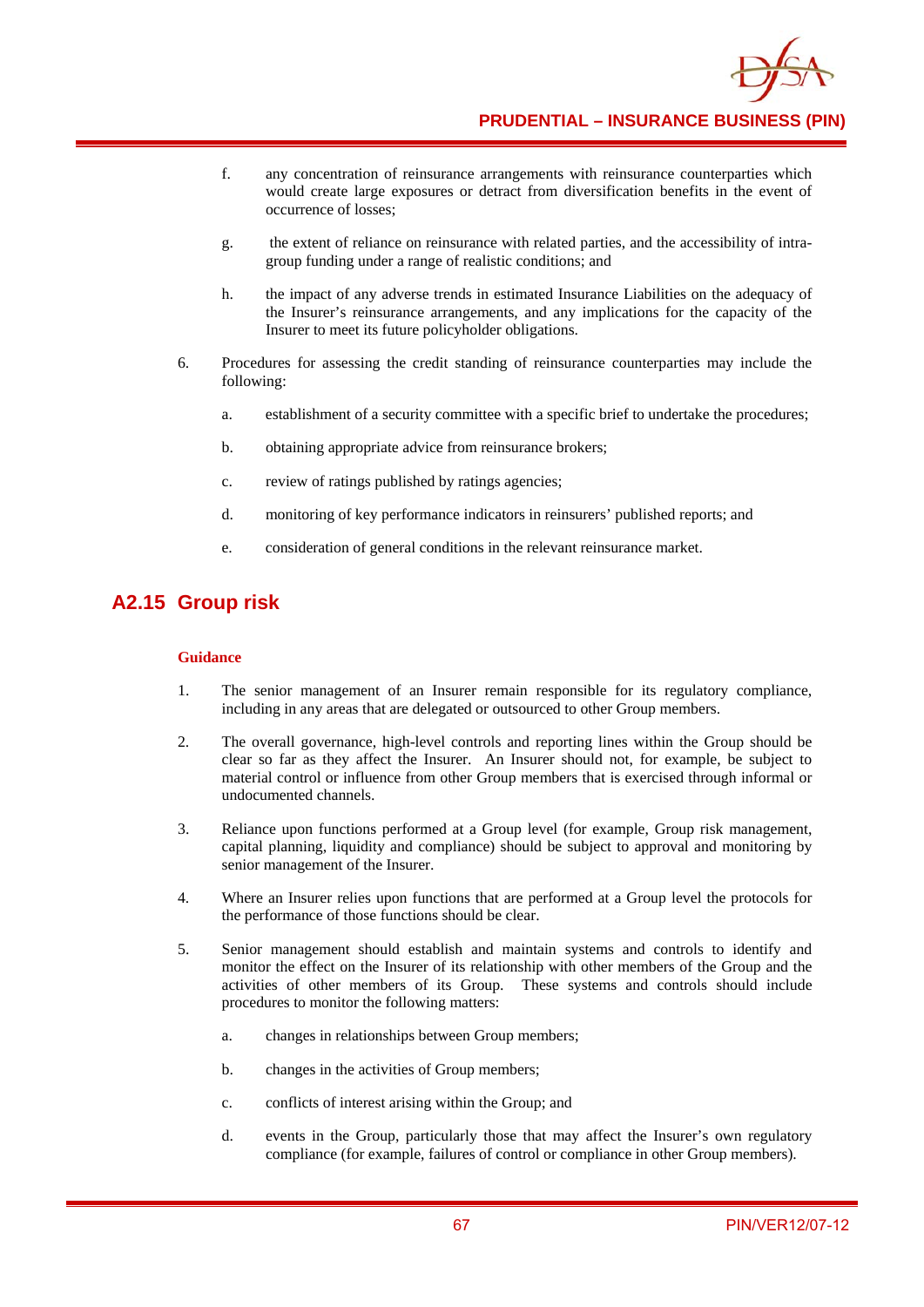

- 6. The Insurer should have in place procedures to insulate the Insurer, so far as practicable, from potentially adverse effects of Group activities (for example, transfer pricing or fronting) or Group events that may expose the Insurer to risk. Such procedures could include requirements for transactions with Group members to be at arm's length, and for maintenance of 'Chinese walls', and development of contingency plans.
- 7. Senior management should take reasonable steps to ensure that:
	- a. relevant Group members are aware of the Insurer's Group risk management and reporting obligations;
	- b. Group capital and Group risk reporting requirements are complied with; and
	- c. information in respect of the Group provided to the DFSA is of appropriate quality.

# **APP3 CALCULATION OF ADJUSTED CAPITAL RESOURCES**

### **A3.1 Purpose and general provisions**

**A3.1.1** This appendix applies to all Insurers to which section 4.3 applies.

#### **Guidance**

- 1. This appendix sets out the manner in which an Insurer that is not a Protected Cell Company is required to calculate its Adjusted Capital Resources. The equivalent provisions for Insurers that are Protected Cell Companies are set out in App5.
- 2. The Adjusted Capital Resources are calculated by making adjustments to the Insurer's equity as at the Solvency Reference Date.

## **A3.2 Adjusted capital resources**

**A3.2.1** An Insurer must calculate its Adjusted Capital Resources according to the formula:

 $ACR = AE - HCA$ 

where:

ACR means the Insurer's Adjusted Capital Resources;

AE means the Insurer's adjusted equity; and

HCA means the Insurer's hybrid capital adjustment.

**A3.2.2** Adjusted equity is calculated as set out in section A3.4. The hybrid capital adjustment is set out in section A3.5.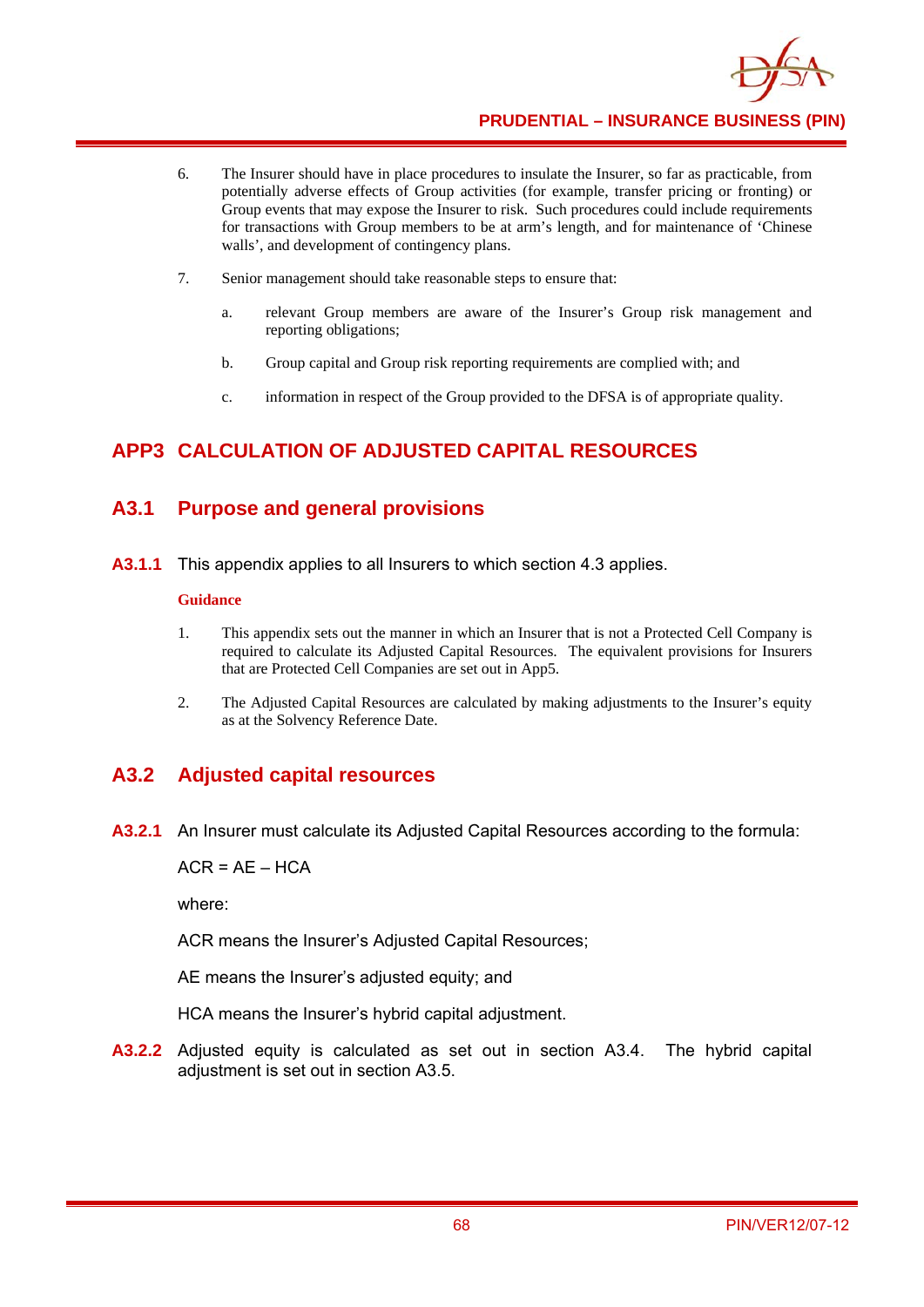## **A3.3 Base capital**

#### **Guidance**

The commencement point for calculating an Insurer's adjusted equity is the Insurer's base capital.

**A3.3.1** Subject to Rules A3.3.2, A3.3.3 and A3.3.4, an Insurer's base capital consists of the following capital instruments and equity reserves of the Insurer:

[Amended][VER7/10-07][RM50/07]

- (a) paid-up ordinary shares, except for shares referred to in Rule A3.5.1(d);
- (b) general reserves;
- (c) in the Insurance Fund of a Takaful Insurer, amounts provided from the Owners' Equity by loan to the Insurance Fund and not repaid as at the Solvency Reference Date;
- (d) retained earnings;
- (e) current year's earnings after tax; and
- (f) hybrid capital, as defined in Rule A3.5.1.
- **A3.3.2** Where an Insurer is not a DIFC Incorporated Insurer, base capital may include capital instruments and equity reserves that are approved in writing by the DFSA as equivalent to the capital instruments and equity reserves described in Rule A3.3.1.
- **A3.3.3** Owner's Equity in a Takaful Insurer other than amounts referred to in Rule A3.3.1(c) must be classified as hybrid capital for the purposes of this section if:
	- (a) under the constitutional documents of the Insurer or the terms of insurance contracts or both, participation in the surpluses and losses of Takaful business is limited to the policyholders of the Insurer; and
	- (b) the Owners' Equity is available for loan to the Insurance Fund of the Insurer.
- **A3.3.4** Hybrid capital having a term to maturity of less than five years may only be included in base capital with the written consent of the DFSA.

### **A3.4 Adjusted equity**

**A3.4.1** An Insurer must calculate its adjusted equity by adding items to and deducting them from its base capital, as set out in this section.

#### **Guidance**

The purpose of these adjustments is to provide a consistent basis for the determination of the Insurer's Adjusted Capital Resources and to exclude from those resources assets that may not be readily realisable for the purposes of meeting Insurance Liabilities of the Insurer.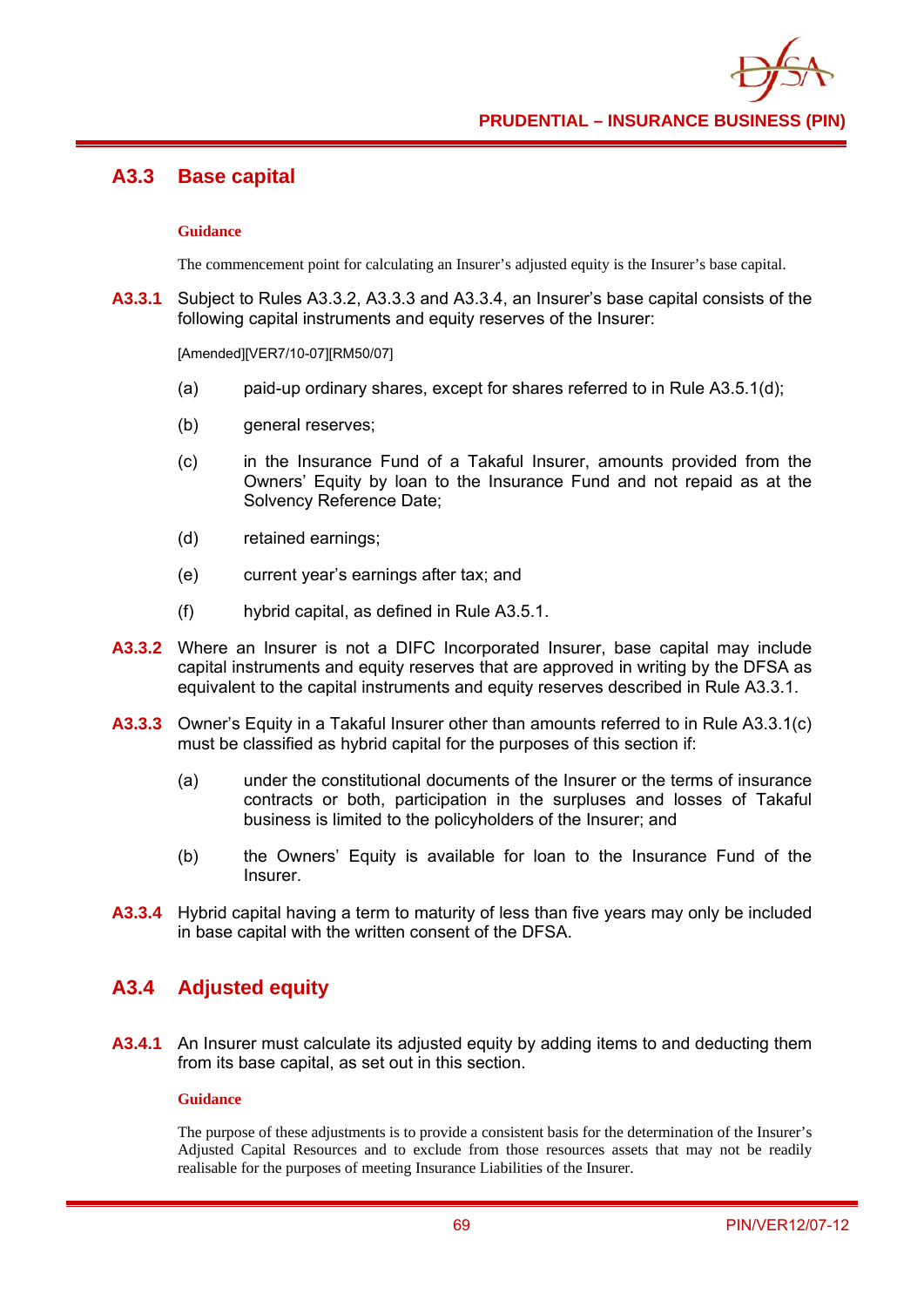

- **A3.4.2** The following items must be added to base capital, to the extent that the Insurer has excluded them in determining its base capital:
	- (a) any minority interests in companies that are Subsidiaries of the Insurer; and
	- (b) any amount in respect of dividends to be paid by the Insurer in the form of shares.
- **A3.4.3** The following items must be deducted from base capital, to the extent that the Insurer has not excluded them in determining its base capital, or has added them to base capital under Rule A3.4.2:
	- (a) any amounts in respect of appropriations to be made from profit in respect of the reporting period most recently ended, including dividends, distributions by Takaful Insurers of surplus, bonuses, pensions and welfare charges that are determined on the basis of the profit of that reporting period, whether or not the amounts have been approved by the Insurer for payment;
	- (b) Owners' Equity in a Takaful Insurer that does not, under the constitutional documents of the Insurer or the terms of insurance contracts or both, participate in the surpluses and losses of Takaful business;
	- (c) the amount of any investment by the Insurer or by a Subsidiary of the Insurer, in the Insurer's own shares;
	- (d) the amount of any tax liability that would be attributable to unrealised gains on investments, if those gains were realised;
	- (e) the amount of deferred acquisition costs;
	- (f) the amount of any deferred tax asset;
	- (g) the amount of any asset representing the value of in-force Long-Term Insurance Business of the Insurer;
	- (h) the amount of any goodwill, patents, service rights, brands and any other intangible items;
	- (i) the amount of any Zakah or charity fund of a Takaful Insurer;
	- (j) the amount of any operating assets, including inventories, plant and equipment, and vehicles; and
	- (k) the amount of any other assets that may not be applied to meet Insurance Liabilities of the Insurer.

[Amended] [VER6/07-07] [RM46/07]

**A3.4.4** Rule A3.4.3(l) does not require an Insurer to exclude assets attributable to a Long-Term Insurance Fund maintained by the Insurer.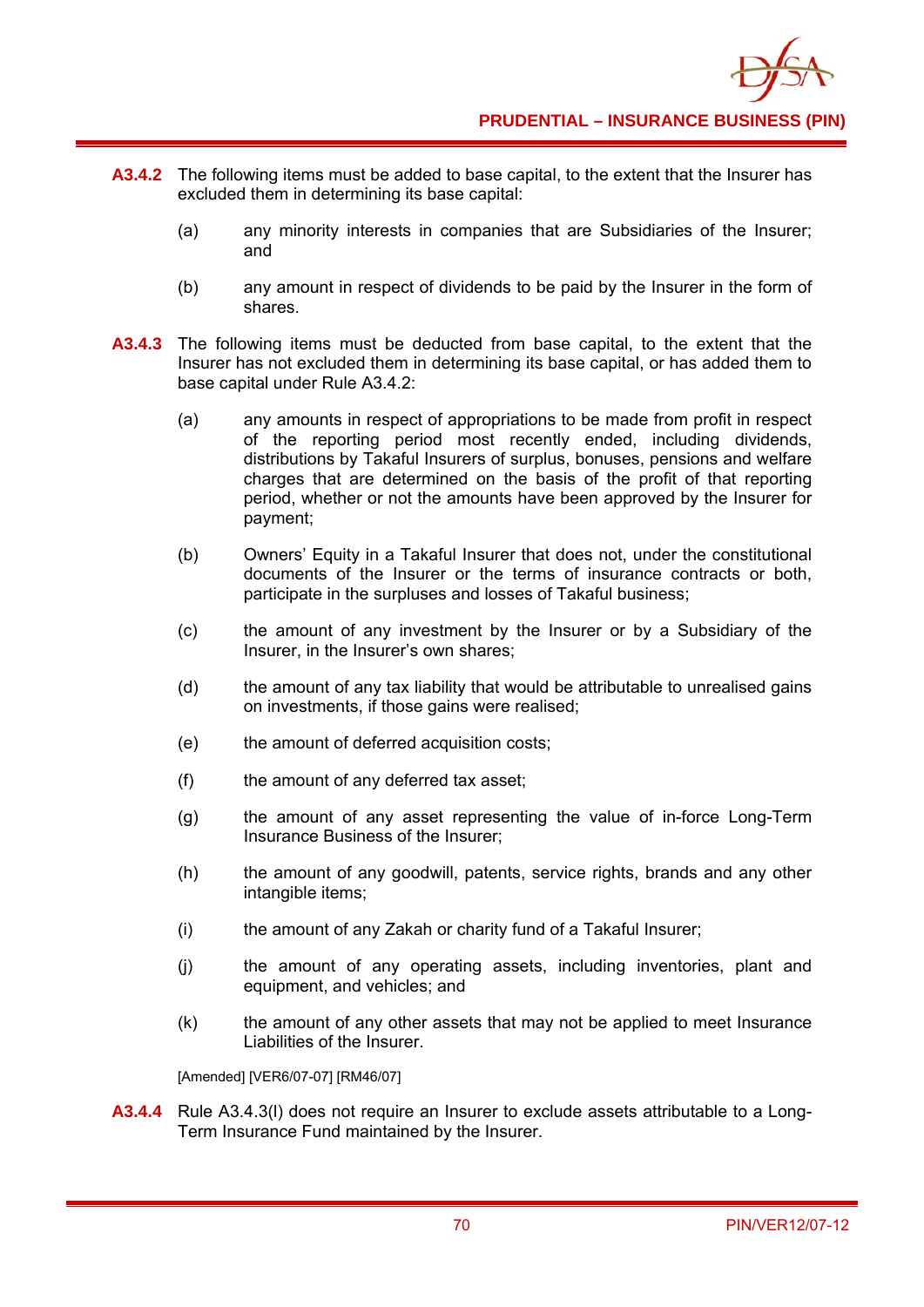

# **A3.5 Hybrid capital adjustment**

#### **Guidance**

- 1. This section acts to limit hybrid capital to 15% of an Insurer's adjusted equity.
- 2. The purpose of the hybrid capital adjustment is to limit the extent to which an Insurer may rely for its Adjusted Capital Resources on instruments that do not or may not constitute permanent capital of the Insurer. Such instruments include share capital contributed by a Holding Company, where the Holding Company's investment is financed by debt rather than by its own capital.
- **A3.5.1** Hybrid capital includes the following items:
	- (a) subordinated debt;
	- (b) preference shares;
	- (c) Owners' Equity in a Takaful Insurer, of the type described in Rule A3.3.3; and
	- (d) ordinary shares issued by an Insurer to a Holding Company whose own paid-up ordinary share capital, taken together with its general reserves, is lower than that of the Insurer.
- **A3.5.2** Subject to Rule A3.5.3, an Insurer must calculate its hybrid capital adjustment as the amount by which the total amount of hybrid capital exceeds 15% of adjusted equity.
- **A3.5.3** The DFSA may at its discretion and on the application of an Insurer, permit that Insurer to apply Rule A3.5.2 as though the figure of 15% was replaced with a higher figure approved in writing by the DFSA. The approved figure may not be more than the actual percentage which the hybrid capital represents of adjusted equity, and may not in any case exceed 30%.

## **APP4 CALCULATION OF MINIMUM CAPITAL REQUIREMENT**

### **A4.1 Purpose and general provisions**

**A4.1.1** This appendix applies to all Insurers to which section 4.3 applies.

- 1. This appendix sets out the manner in which an Insurer that is not a Protected Cell Company is required to calculate its Minimum Capital Requirement. The equivalent provisions for Insurers that are Protected Cell Companies are set out in App6.
- 2. The Minimum Capital Requirement is calculated by determining individual components in respect of various specific risks that the Insurer is exposed to, and adding those components together to arrive at the Minimum Capital Requirement.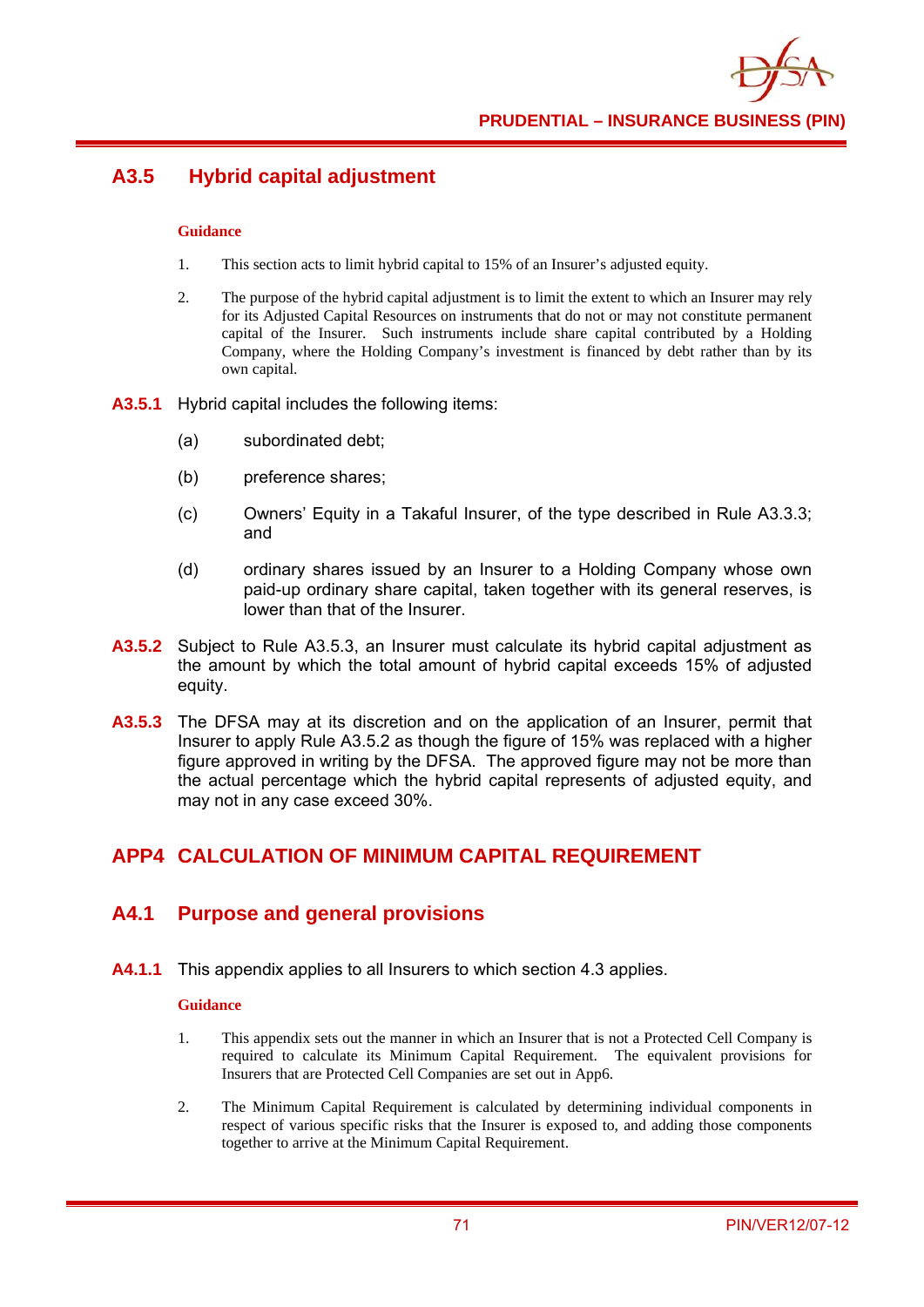

### **A4.2 Minimum capital requirement**

**A4.2.1** Subject to Rule A4.2.2, an Insurer must calculate its Minimum Capital Requirement according to the formula:

MCR = DRC + IVRC + OARC + OLRC + CRC + SFAC + URC + RRC + LIRC + AMRC

Where the following definitions apply:

| Term        | <b>Definition</b>                                     |
|-------------|-------------------------------------------------------|
| <b>MCR</b>  | Insurer's Minimum Capital Requirement;                |
| <b>DRC</b>  | Insurer's default risk component;                     |
| <b>IVRC</b> | Insurer's investment volatility risk component;       |
| <b>OARC</b> | Insurer's off-balance sheet asset risk component;     |
| <b>OLRC</b> | Insurer's off-balance sheet liability risk component; |
| <b>CRC</b>  | Insurer's concentration risk component;               |
| <b>SFAC</b> | Insurer's size factor adjustment component;           |
| <b>URC</b>  | Insurer's underwriting risk component;                |
| <b>RRC</b>  | Insurer's reserving risk component;                   |
| <b>LIRC</b> | Insurer's Long-Term Insurance risk component; and     |
| <b>AMRC</b> | Insurer's asset management risk component.            |

- **A4.2.2** The methods of calculation of the components referred to in Rule A4.2.1 are set out in sections A4.4, A4.5, A4.6, A4.7, A4.8, A4.9, A4.10, A4.11, A4.12 and A4.13.
- **A4.2.3** An Insurer's Minimum Capital Requirement must always be equal to or higher than:
	- (a) in the case of a Class 1 Captive Insurer, \$ 150,000;
	- (b) in the case of a Class 2 Captive Insurer, \$ 250,000;
	- (c) in the case of a Class 3 Captive Insurer, \$ 1,000,000; and
	- (d) in the case of all other Insurers, \$ 10,000,000.

[Amended] [VER6/07-07] [RM46/07]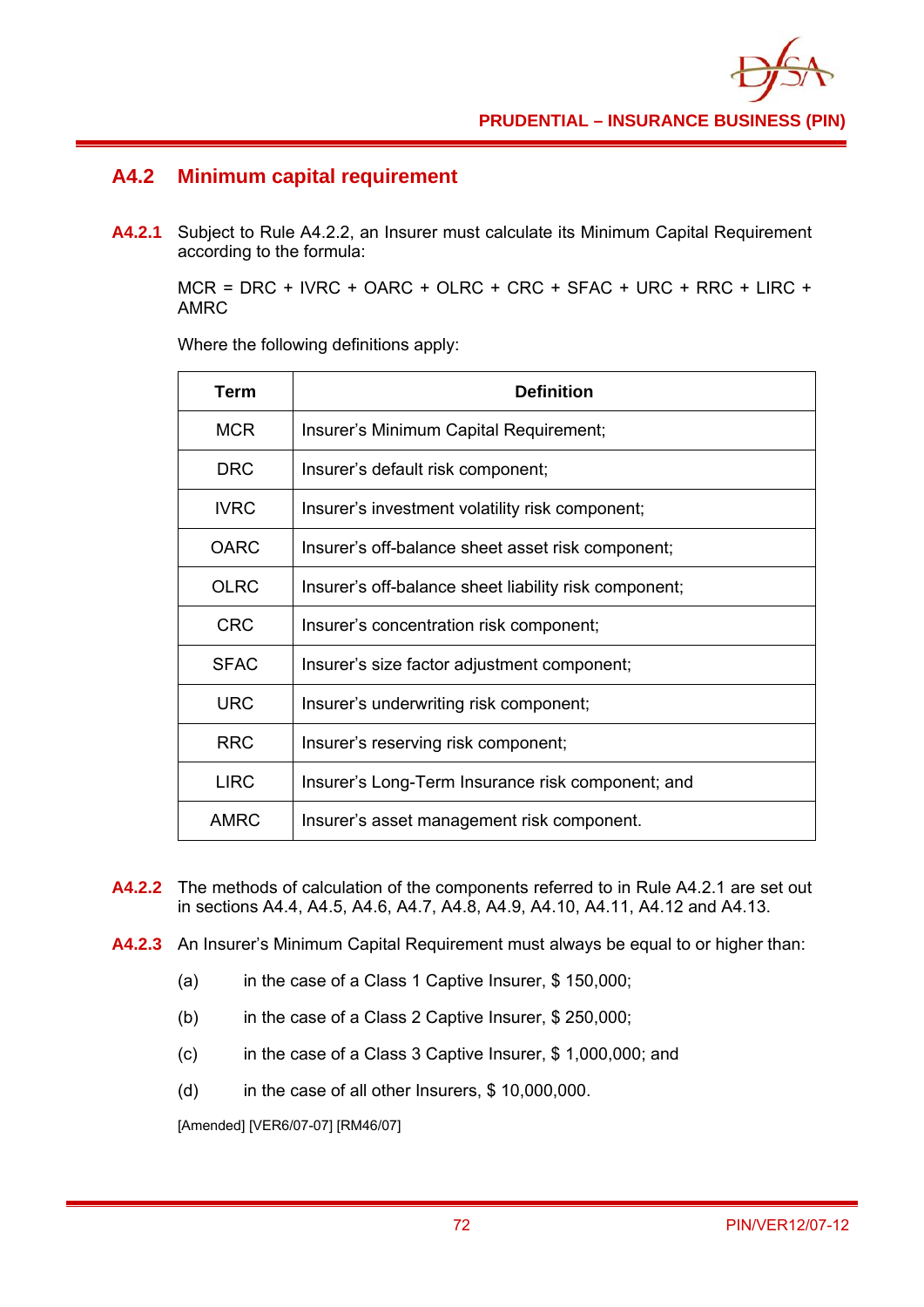

### **A4.3 Applicability of components to assets of the insurer**

- **A4.3.1** Subject to Rule A4.3.2, an Insurer must calculate those components of its Minimum Capital Requirement that are relevant to assets, in respect of every asset that is owned by the Insurer and that is available to meet the liabilities of the Insurer.
- **A4.3.2** Where an Insurer arranges its affairs such that its Invested Assets are held in a related entity, the Insurer may, with the written approval of the DFSA, calculate components of its Minimum Capital Requirement by reference to the Insurer's interest in the assets that are held by the related entity, instead of by reference to the interest that the Insurer has in that related entity. In that case this appendix shall be interpreted as though the assets (representing the Insurer's interest) held by the related entity were held directly by the Insurer.

#### **Guidance**

The effect of Rule A4.3.2 is to provide flexibility for Insurers whose investments are managed on a pooled basis within a Group, or which establish specialist Subsidiaries to manage their investments. While the Insurer's asset in such cases is a balance with, or investment in, a related entity, this Rule permits the Insurer to 'look through' the corporate arrangement and apply this appendix to the assets of the related entity as though they were the Insurer's own.

### **A4.4 Default risk component**

#### **Guidance**

The purpose of the default risk component is to require an Insurer to set aside capital to cover the risk that amounts receivable from counterparties will not be received. The basic calculation model for this component, set out in A4.4.1, is modified by additional provisions that permit an Insurer to take account of the reduced default risk where an asset is covered by guarantees or collateral, and impose additional capital charges on assets that are encumbered. In addition, certain assets that are left out of account in calculating an Insurer's Adjusted Capital Resources are exempt from the default risk component calculation. Excluding these assets from Adjusted Capital Resources already effectively imposes a 100% capital requirement.

- **A4.4.1** An Insurer must calculate its default risk component as the sum of the amounts obtained by multiplying the value of each asset of the Insurer with the percentage applicable to that asset, as set out in the tables contained in this Rule and subject to the provisions of Rules A4.4.2, A4.4.5, A4.4.6 and A4.4.7.
	- (a) Assets that are Invested Assets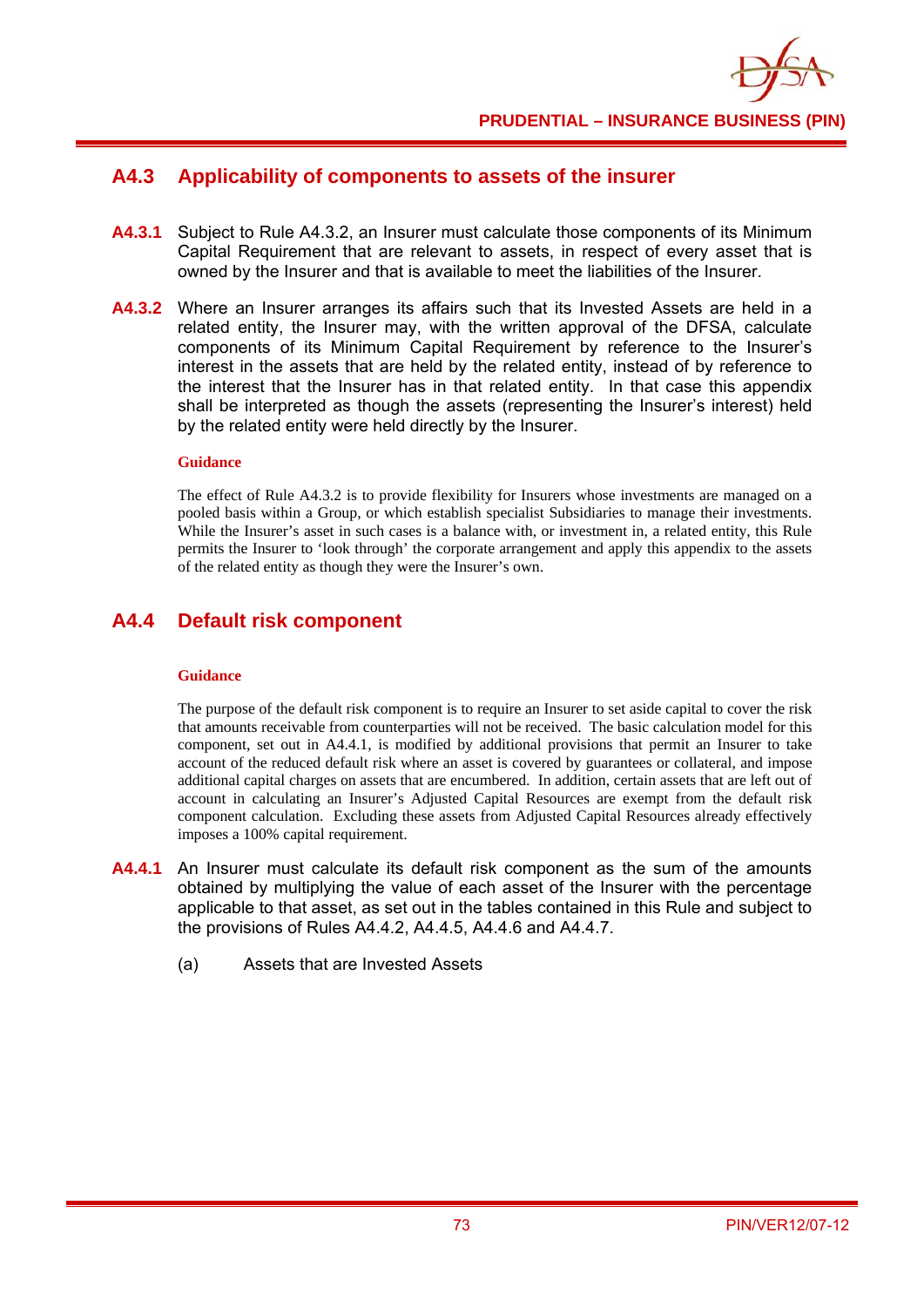

# **PRUDENTIAL – INSURANCE BUSINESS (PIN)**

|     | Asset                                                                                                                    | %     |
|-----|--------------------------------------------------------------------------------------------------------------------------|-------|
| (a) | Bonds Rated 'AAA', issued by a Government or Government<br>agency                                                        | 0.0   |
| (b) | Bonds not included in (a), Rated 'A' or better                                                                           | 0.4   |
| (c) | Bonds Rated 'BBB'                                                                                                        | 3.3   |
| (d) | Bonds Rated 'BB'                                                                                                         | 7.5   |
| (e) | Bonds Rated 'B'                                                                                                          | 13.7  |
| (f) | <b>Bonds Rated 'CCC'</b>                                                                                                 | 20.2  |
| (g) | <b>Other Rated bonds</b>                                                                                                 | 30.0  |
| (h) | Secured loans - performing                                                                                               | 2.0   |
| (i) | Secured Ioans - Non-Performing                                                                                           | 14.0  |
| (j) | Loans to directors of the Insurer or to directors of Related parties,<br>or to the dependent relatives of such directors | 100.0 |
| (k) | Unsecured loans to employees (except loans of less than \$1,000)                                                         | 100.0 |
| (1) | Other bonds and loans                                                                                                    | 50.0  |

(b) Assets that are not Invested Assets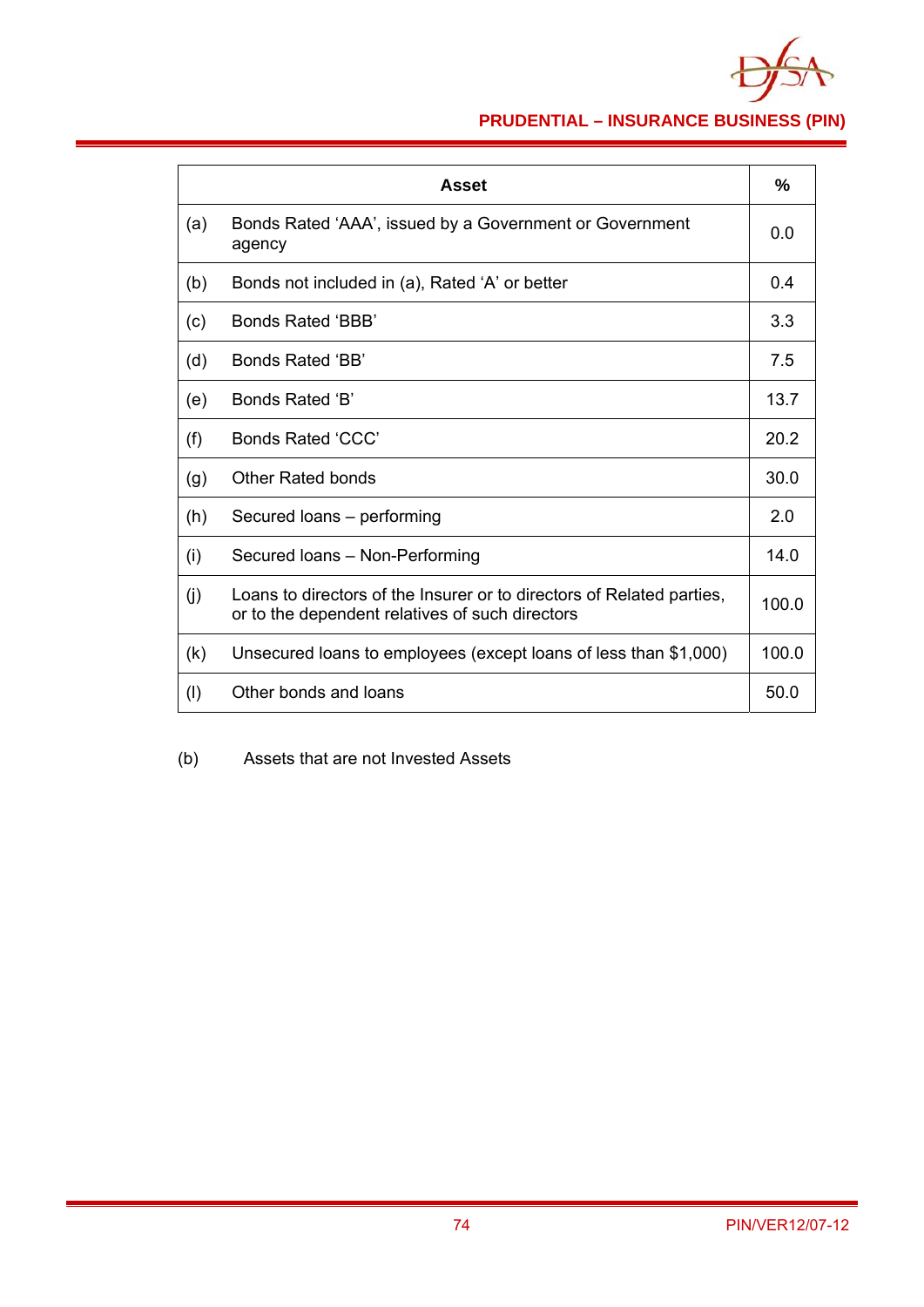

### **PRUDENTIAL – INSURANCE BUSINESS (PIN)**

|     |       | <b>Asset</b>                  | %    |
|-----|-------|-------------------------------|------|
| (a) |       | Reinsurance recoverable from: |      |
|     | (i)   | reinsurers Rated 'AAA'        | 0.5  |
|     | (ii)  | reinsurers Rated 'AA'         | 1.2  |
|     | (iii) | reinsurers Rated 'A'          | 1.9  |
|     | (iv)  | reinsurers Rated 'BBB'        | 4.7  |
|     | (V)   | reinsurers Rated 'BB'         | 9.6  |
|     | (vi)  | reinsurers Rated 'B'          | 23.8 |
|     | (vii) | reinsurers Rated 'CCC'        | 49.7 |
|     |       | (viii) reinsurers Rated 'R'   | 50.0 |
|     | (ix)  | other reinsurers              | 25.0 |
| (b) |       | Other assets                  | 3.0  |

- **A4.4.2** Reinsurance recoverable includes amounts recoverable in respect of outstanding claims and in respect of Premium Liabilities. Insurers may make reasonable approximations where it is not possible to identify exactly the reinsurers to which amounts recoverable relate (for example, in the case of recoveries in respect of Premium Liabilities and in respect of claims incurred but not reported).
- **A4.4.3** Where an asset falls within more than one category in the table in Rules A4.4.1(a) or A4.4.1(b), the highest of the percentages applicable to that asset must be applied.
- **A4.4.4** Where an asset has been explicitly, unconditionally and irrevocably guaranteed for its remaining term, by a guarantor with a rating of 'A' or better who is not Related to the Insurer, the Insurer may at its option use, in place of the relevant percentage in the table in Rules A4.4.1(a) or A4.4.1(b), the percentage in those tables that would apply to a debt due from the guarantor.
- **A4.4.5** Where an Insurer holds collateral against an asset, and the collateral consists of a charge, mortgage or other security interest in cash or in debt securities whose issuer has a rating of 'A' or above, the Insurer may at its option use, in place of the relevant percentage in the table A4.4.1 (a) or in Rule A4.4.1(b), the percentage in those tables that would apply to the collateral.
- **A4.4.6** The provisions of Rules A4.4.4 and A4.4.5 apply only to so much of the asset that is covered by the guarantee or the collateral.
- **A4.4.7** Notwithstanding anything else in this section: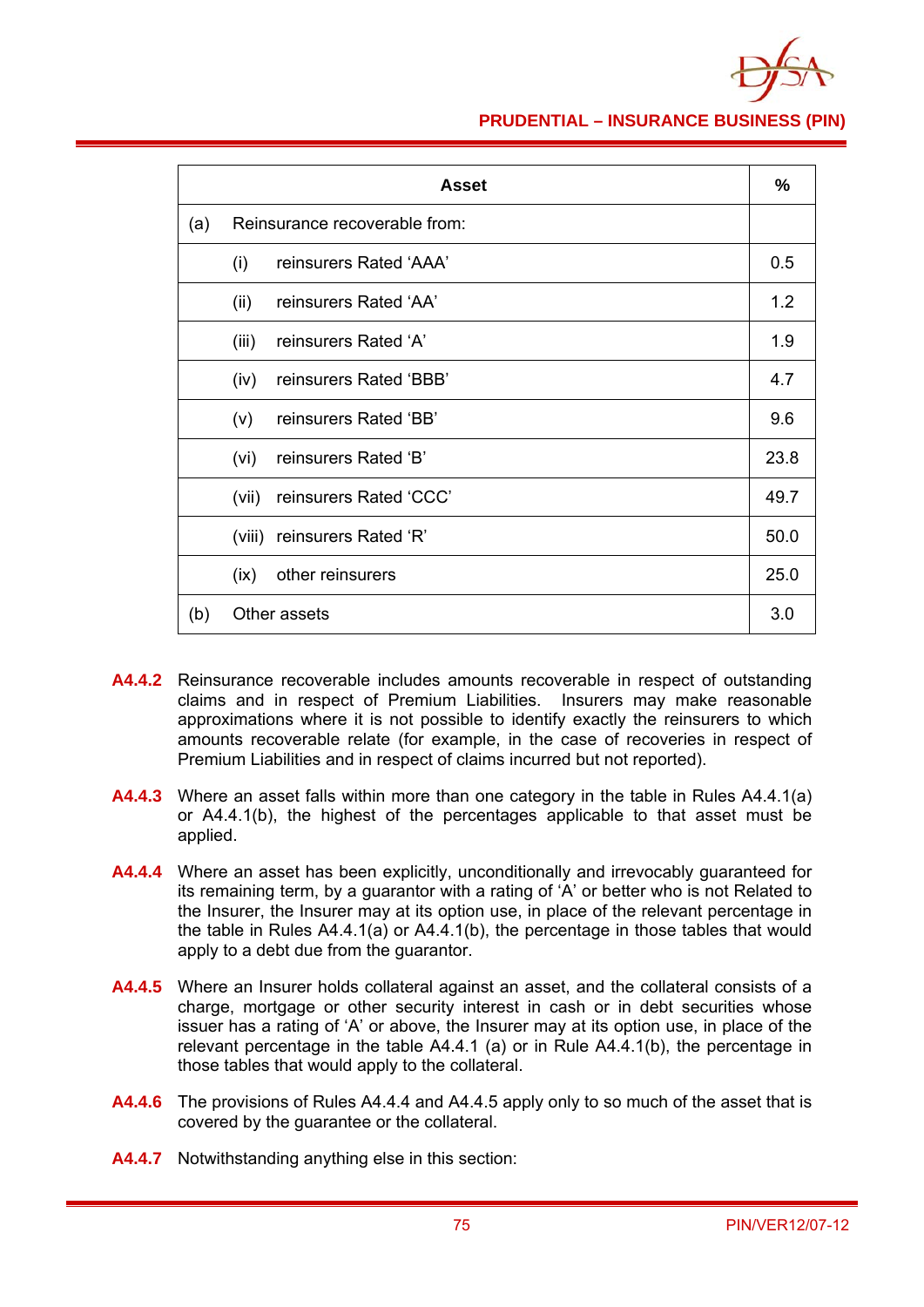

- (a) the amount included in the default risk component in respect of any asset that is subject to a fixed or floating charge, mortgage or other encumbrance must be 100% of the value of the asset to the extent of that charge, mortgage or encumbrance. In the case of such assets, the percentages set out in the tables above must be applied only to the amount, if any, by which the value of the asset exceeds the amount of the charge, mortgage or encumbrance; and
- (b) no amount must be included in the default risk component in respect of assets excluded from Adjusted Capital Resources in accordance with Rules A3.4.3(e), A3.4.3(f), A3.4.3(g), A3.4.3(h), A3.4.3(k) or A3.4.3(l).

# **A4.5 Investment volatility risk component**

#### **Guidance**

The purpose of the investment volatility risk component is to require an Insurer to set aside capital to cover the risk of deterioration in the values of Invested Assets. Invested Assets that are linked to liabilities of Investment-Linked Insurance contracts are exempted from the calculation, since there is a direct correlation between the values of the assets and the values of the liabilities to which they are linked.

**A4.5.1** Subject to Rule A4.5.2, an Insurer must calculate its investment volatility risk component as the sum of the amounts obtained by multiplying the value of each Invested Asset with the relevant percentage applicable to that asset as set out in the following table.

|     | Asset                                                                           | $\frac{9}{6}$ |  |
|-----|---------------------------------------------------------------------------------|---------------|--|
| (a) | All bonds up to 1 year to maturity                                              | 1.0           |  |
| (b) | Bonds between 1 and 2 years to maturity                                         | 2.0           |  |
| (c) | Bonds between 2 and 5 years to maturity                                         | 4.0           |  |
| (d) | Bonds between 5 and 10 years to maturity                                        | 6.0           |  |
| (e) | All other bonds                                                                 | 8.0           |  |
| (f) | Equity investments*                                                             | 15.0          |  |
| (g) | Preference shares                                                               | 6.0           |  |
| (h) | Land and buildings                                                              | 18.0          |  |
|     | *Note: Item (f) includes equity shares, participations in collective investment |               |  |

schemes (whether or not the underlying investments are themselves equity investments), participations in joint ventures, and certificates of Mudaraba and Musharaka.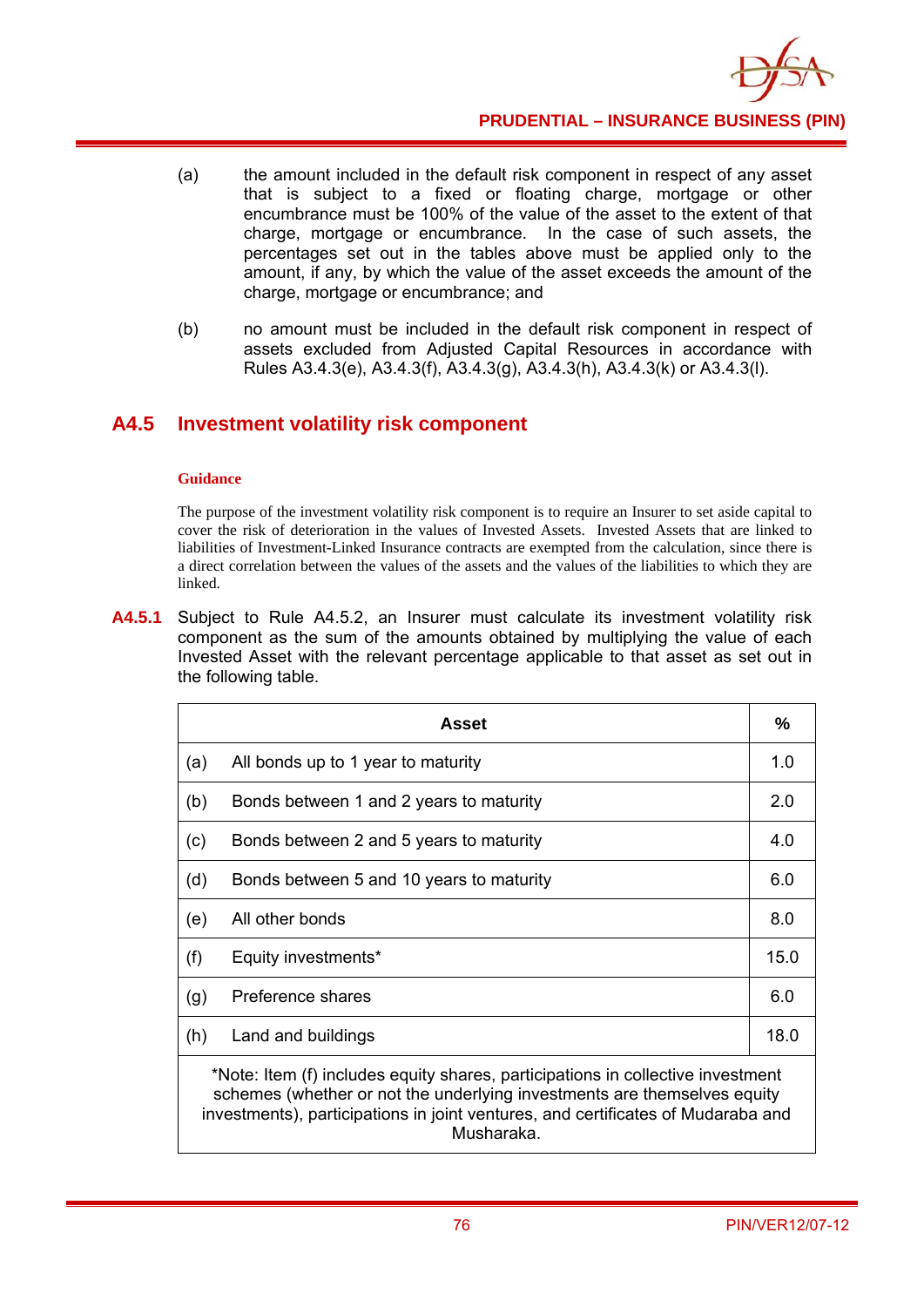

- **A4.5.2** No amount must be included in the calculation of the investment volatility risk component in respect of:
	- (a) investments that are linked to liabilities of Investment-Linked Insurance contracts; or
	- (b) assets referred to in Rule A4.4.7(b).

## **A4.6 Off-balance sheet asset risk component**

#### **Guidance**

The purpose of the off-balance sheet asset risk component is to require an Insurer to set aside capital to cover the risk of default and deterioration in value in respect of exposures that the Insurer has because it is a party to a derivative contract.

- **A4.6.1** An Insurer is required to calculate an off-balance sheet asset risk component, if the Insurer is, as at the Solvency Reference Date, a party to a derivative contract, including a forward, future, swap, option or other similar contract, but not including:
	- (a) a put option serving as a guarantee;
	- (b) a foreign exchange contract having an original maturity of 14 days or less; or
	- (c) an instrument traded on a futures or options exchange, which is subject to daily mark-to-market and margin payments.
- **A4.6.2** An Insurer must calculate its off-balance sheet asset risk component as the sum of the amounts obtained by applying the calculations set out in Rule A4.6.3 in respect of each derivative contract entered into by the Insurer that meets the description in Rule A4.6.1.
- **A4.6.3** The amount in respect of a derivative contract is obtained by calculating, for an asset equivalent amount as determined in Rule A4.6.4, a default risk component as set out in section A4.4 and an investment volatility risk component as set out in section A4.5, as though the asset equivalent amount were a debt obligation due from the derivative counterparty.
- **A4.6.4** The asset equivalent amount in respect of a derivative is calculated as the sum of the current mark-to-market exposure of the derivative (where this is positive) and the amount obtained by multiplying the notional principal amount of the derivative by the factors specified in the following table, according to the nature and residual maturity of the derivative.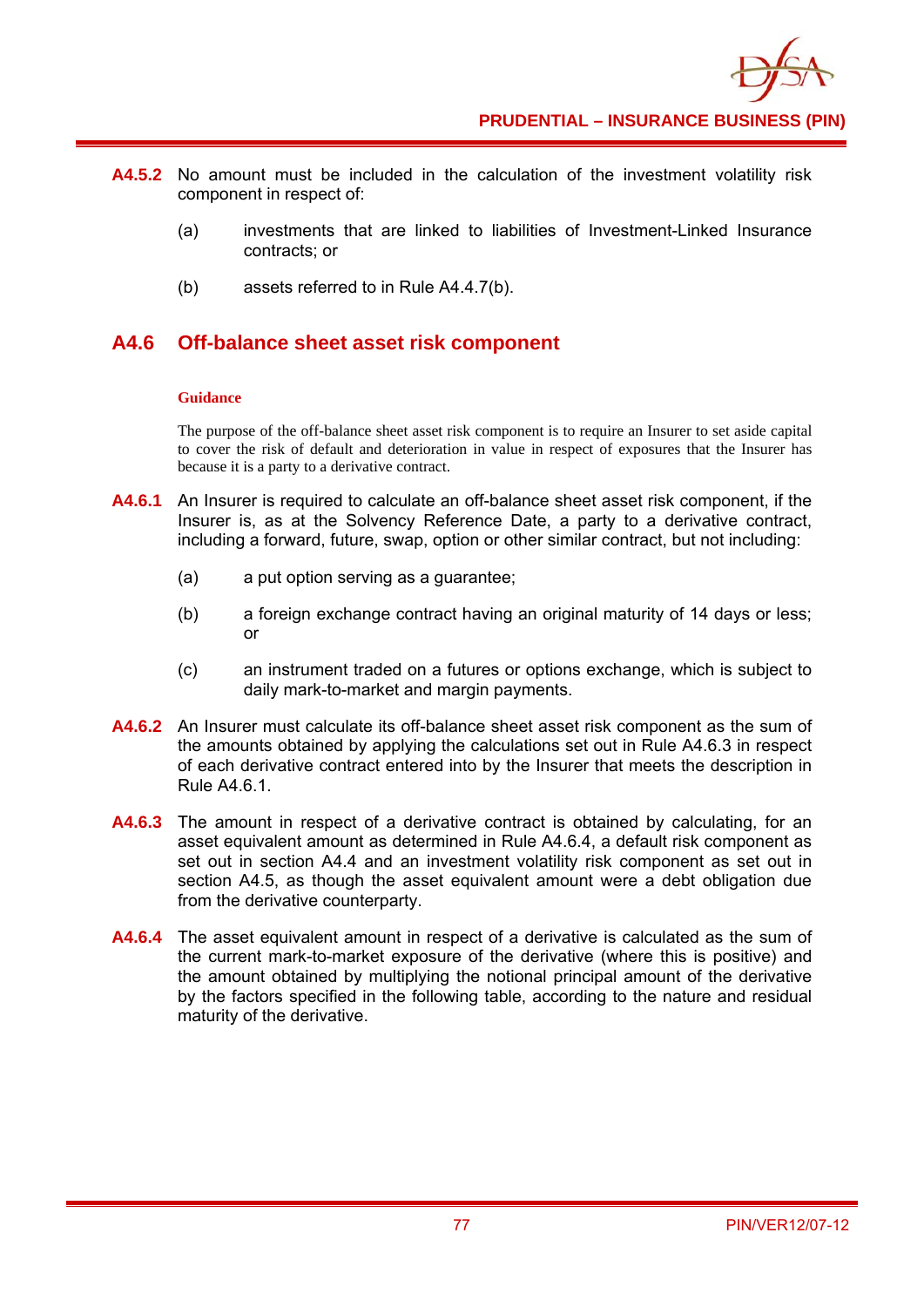

### **PRUDENTIAL – INSURANCE BUSINESS (PIN)**

| <b>Residual maturity</b> |                                          | A          | в    | C     |      | E.    |
|--------------------------|------------------------------------------|------------|------|-------|------|-------|
| (a)                      | Less than 1 year                         | <b>NIL</b> | 1.0% | 6.0%  | 7.0% | 10.0% |
| (b)                      | 1 year or more, but<br>less than 5 years | 0.5%       | 5.0% | 8.0%  | 7.0% | 12.0% |
| (c)                      | 5 years or more                          | 1.5%       | 7.0% | 10.0% | 8.0% | 15.0% |

#### Where:

**A** means interest rate contracts;

**B** means foreign exchange and gold contracts;

**C** means equity contracts;

**D** means precious metal contracts (other than gold); and

**E** means other contracts.

### **A4.7 Off-balance sheet liability risk component**

- 1. The purpose of the off-balance sheet liability risk component is to require an Insurer to set aside capital to cover the risk that it will be required to perform on a guarantee, letter of credit or other credit substitute that it has entered into. Although such items are not liabilities of the Insurer as at the Solvency Reference Date, they have the capacity to crystallise as liabilities at a subsequent date and therefore to affect the Insurer's capital position.
- 2. Credit substitutes that are Contracts of Insurance are excluded from the calculation of this component, as they are subject to a separate capital requirement under section 4.5.
- **A4.7.1** An Insurer must calculate an off-balance sheet liability risk component if the Insurer has issued guarantees, including put options serving as guarantees, letters of credit or any other credit substitute (other than an insurance contract) in favour of another party, so that the Insurer is exposed to the risk of having to make payment on those instruments should the guaranteed party default.
- **A4.7.2** An Insurer must calculate its off-balance sheet liability risk component as the sum of the amounts obtained by applying the calculations set out in Rule A4.7.3 in respect of each guarantee, letter of credit or other credit substitute.
- A4.7.3 The amount in respect of a guarantee, letter of credit or other credit substitute (other than an insurance contract) is obtained by calculating, for the nominal amount of the guarantee, letter of credit or other credit substitute, a default risk component as set out in section A4.4 and an investment volatility risk component as set out in section A4.5, in respect of the obligation or asset over which the guarantee, letter of credit or other credit substitute is written, as though that obligation or asset were an obligation or asset of the Insurer.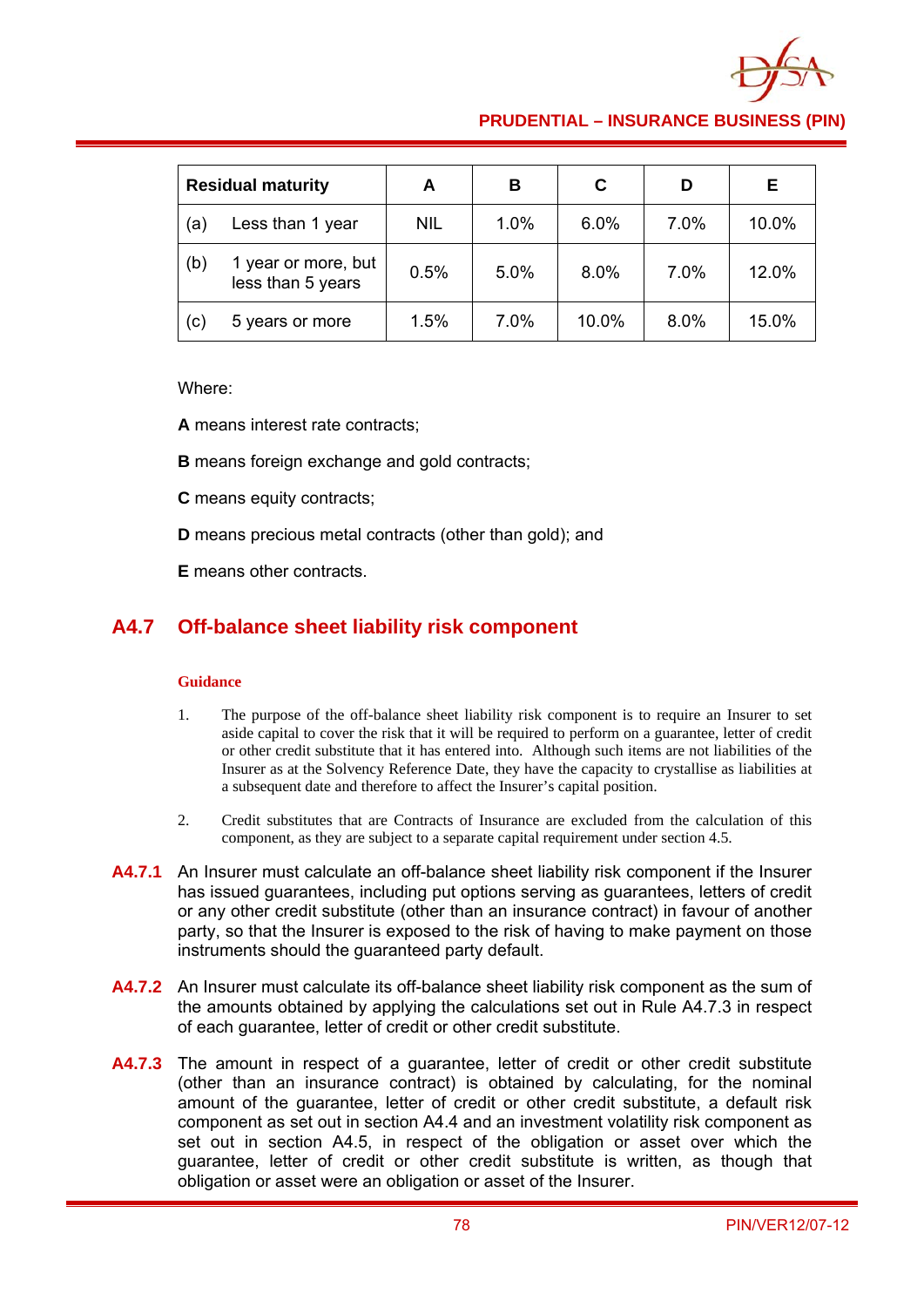

# **A4.8 Concentration risk component**

#### **Guidance**

The purpose of the concentration risk component is to require an Insurer to set aside capital to cover the sensitivity that it has to default or volatility in respect of assets and exposures to single counterparties or groupings of connected counterparties, or single properties. The additional capital requirement applies to investment exposures, including off-balance sheet exposures, and amounts outstanding under finite risk reinsurance contracts in respect of Long-Term Insurance. It is calculated on the basis of the Insurer's total exposure to the counterparty, grouping of connected counterparties or property, and operates on a sliding scale depending on the size of that exposure relative to the Insurer's Adjusted Capital Resources. The total amount of the concentration risk component in respect of any asset is limited to 100% of the value of the asset, and certain assets that are left out of account in calculating an Insurer's Adjusted Capital Resources are excluded from the calculation.

- **A4.8.1** An Insurer must calculate a concentration risk component if the Insurer has, as at the Solvency Reference Date, an investment exposure to a single counterparty or (taken in the aggregate) to a grouping of two or more counterparties who are Related to each other, or to a single property, that exceeds 10% of the Insurer's Adjusted Capital Resources.
- **A4.8.2** For the purposes of the calculation referred to in Rule A4.8.1:
	- (a) 'investment exposure' means the aggregate value of all equity, bond or other investments in or in respect of the counterparty or grouping of Related counterparties or property in question, together with off-balance sheet exposures to the same counterparty or grouping of Related counterparties or property that the Insurer has because it has issued guarantees, letters of credit or other credit substitutes (other than insurance contracts), or because it has entered into derivative contracts, and any amounts referred to in Rule A4.12.6 in respect of that counterparty or grouping of Related counterparties, but excluding any assets excluded from base capital by reason of any of the Rules referred to in Rule A4.4.7(2); and
	- (b) 'AAA'-Rated Governments and Government agencies are not counterparties.
- **A4.8.3** An Insurer must calculate its concentration risk component as the sum of the amounts obtained by applying to each investment exposure that exceeds 10% of the Insurer's Adjusted Capital Resources the relevant formula set out in the following table, subject to Rule A4.8.4.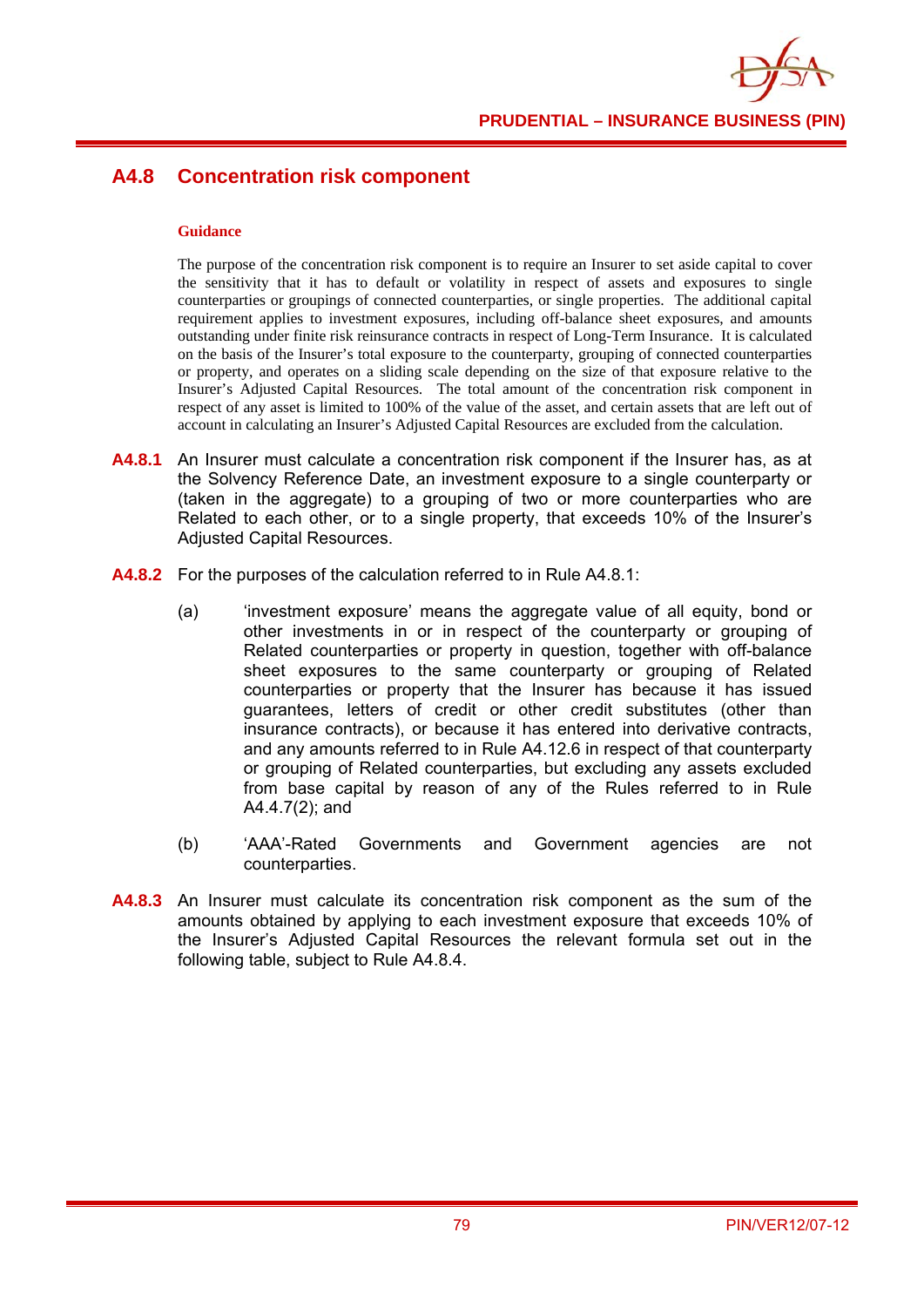

### **PRUDENTIAL – INSURANCE BUSINESS (PIN)**

| <b>Exposure expressed as a</b><br>percentage of adjusted<br>capital resources |                   |     | Formula to determine concentration risk<br>component                                                                                                                                                                                                  |
|-------------------------------------------------------------------------------|-------------------|-----|-------------------------------------------------------------------------------------------------------------------------------------------------------------------------------------------------------------------------------------------------------|
| (a)                                                                           | Over 10 up to 25  | 20% | of the amount by which the investment<br>exposure exceeds 10% of Adjusted Capital<br>Resources, up to a limit equivalent to 3% of<br><b>Adjusted Capital Resources.</b>                                                                               |
| (b)                                                                           | Over 25 up to 50  | 3%  | amount of Adjusted<br>οf<br>the<br>Capital<br>Resources, plus 40% of the amount by<br>which the investment exposure exceeds<br>25% of Adjusted Capital Resources, up to a<br>limit in total equivalent to 13% of Adjusted<br>Capital Resources.       |
| (c)                                                                           | Over 50 up to 75  | 13% | the<br>Adjusted<br>Capital<br>οf<br>of<br>amount<br>Resources, plus 60% of the amount by<br>which the investment exposure exceeds<br>50% of Adjusted Capital Resources, up to a<br>limit in total equivalent to 28% of Adjusted<br>Capital Resources. |
| (d)                                                                           | Over 75 up to 100 | 28% | the<br>Adjusted<br>Capital<br>οf<br>amount<br>of<br>Resources, plus 80% of the amount by<br>which the investment exposure exceeds<br>75% of Adjusted Capital Resources, up to a<br>limit in total equivalent to 48% of Adjusted<br>Capital Resources. |
| (e)                                                                           | Over 100          | 48% | Adjusted<br>οf<br>the<br>amount<br>of<br>Capital<br>Resources, plus 100% of the amount by<br>which the investment exposure exceeds<br>100% of Adjusted Capital Resources.                                                                             |

**A4.8.4** If the amount included in the concentration risk component in respect of an investment exposure, aggregated with the sum of the amounts included in the default risk component, investment volatility risk component and off-balance sheet asset risk component in respect of the assets and off-balance sheet exposures comprising that investment exposure, exceeds 100% of that investment exposure, the concentration risk component in respect of that investment exposure must be reduced so that the total of the four components in respect of that investment exposure is equal to 100% of that investment exposure.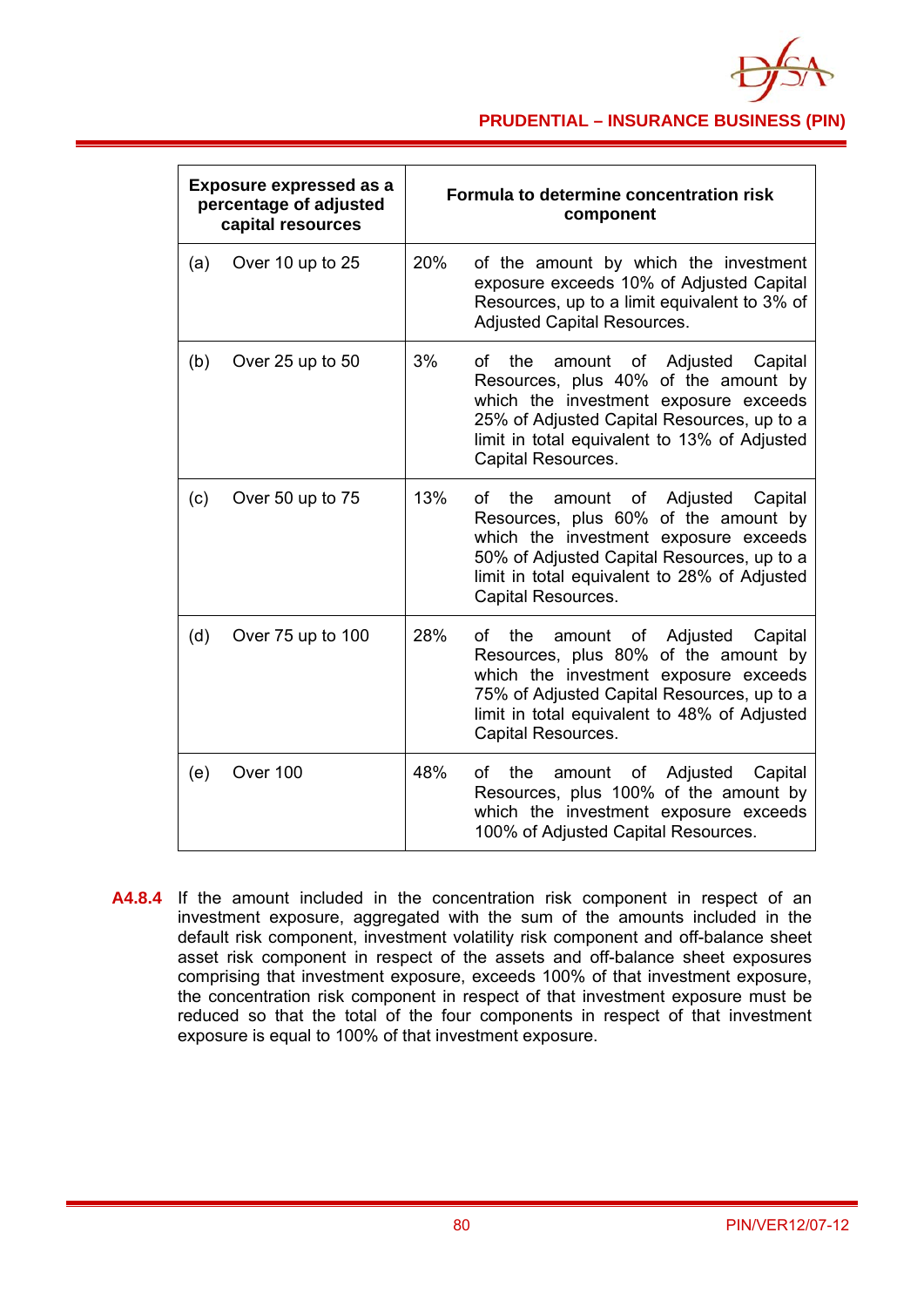

## **A4.9 Size factor component**

#### **Guidance**

The effect of the size factor component is to provide a relatively higher capital requirement in respect of Insurers with smaller portfolios of Invested Assets. The calculation adjusts the aggregate of the default risk component, investment volatility risk component and concentration risk component in respect of Invested Assets, by a factor that varies according to the total size of Invested Assets.

- **A4.9.1** The base figure for the size factor component is determined by aggregating the following components:
	- (a) the default risk component determined in accordance with section A4.4, so far only as concerns the Insurer's Invested Assets;
	- (b) the investment volatility risk component determined in accordance with section A4.5; and
	- (c) the concentration risk component determined in accordance with section A4.8, so far only as concerns the Insurer's Invested Assets.
- **A4.9.2** An Insurer must calculate its size factor component by multiplying the base figure determined in accordance with Rule A4.9.1 by the factor derived by applying the following formula, where x represents the total Invested Assets expressed in millions of dollars:
	- (a) If  $x \le 100$ , the factor is 1.5.
	- (b) If  $100 < x \le 200$ , the factor is  $(150 + 0.5(x-100))/x$ .
	- (c) If  $200 < x \le 1,200$ , the factor is  $(200 0.2(x-200))/x$ .
	- (d) If  $x > 1,200$ , the factor is zero.

### **A4.10 Underwriting risk component**

#### **Guidance**

The purpose of the underwriting risk component of the Minimum Capital Requirement is to require an Insurer to set aside capital to address the risk that the cost of claims in respect of General Insurance Business will vary from the cost implicit in the premiums being charged. The basic calculation model set out in Rule A4.10.2 applies different factors to the premium in respect of different Classes of Business, based on the different perceived risk of variability associated with each. The model is modified by additional provisions dealing with certain Classes of Business. This section also restricts the extent to which reinsurance may be taken into account when calculating the underwriting risk component.

**A4.10.1** Subject to the other provisions of this section, an Insurer must calculate its underwriting risk component as the sum of the amounts obtained by multiplying the Insurer's base premium, for each Class of Business, by the percentage factors set out in the following table.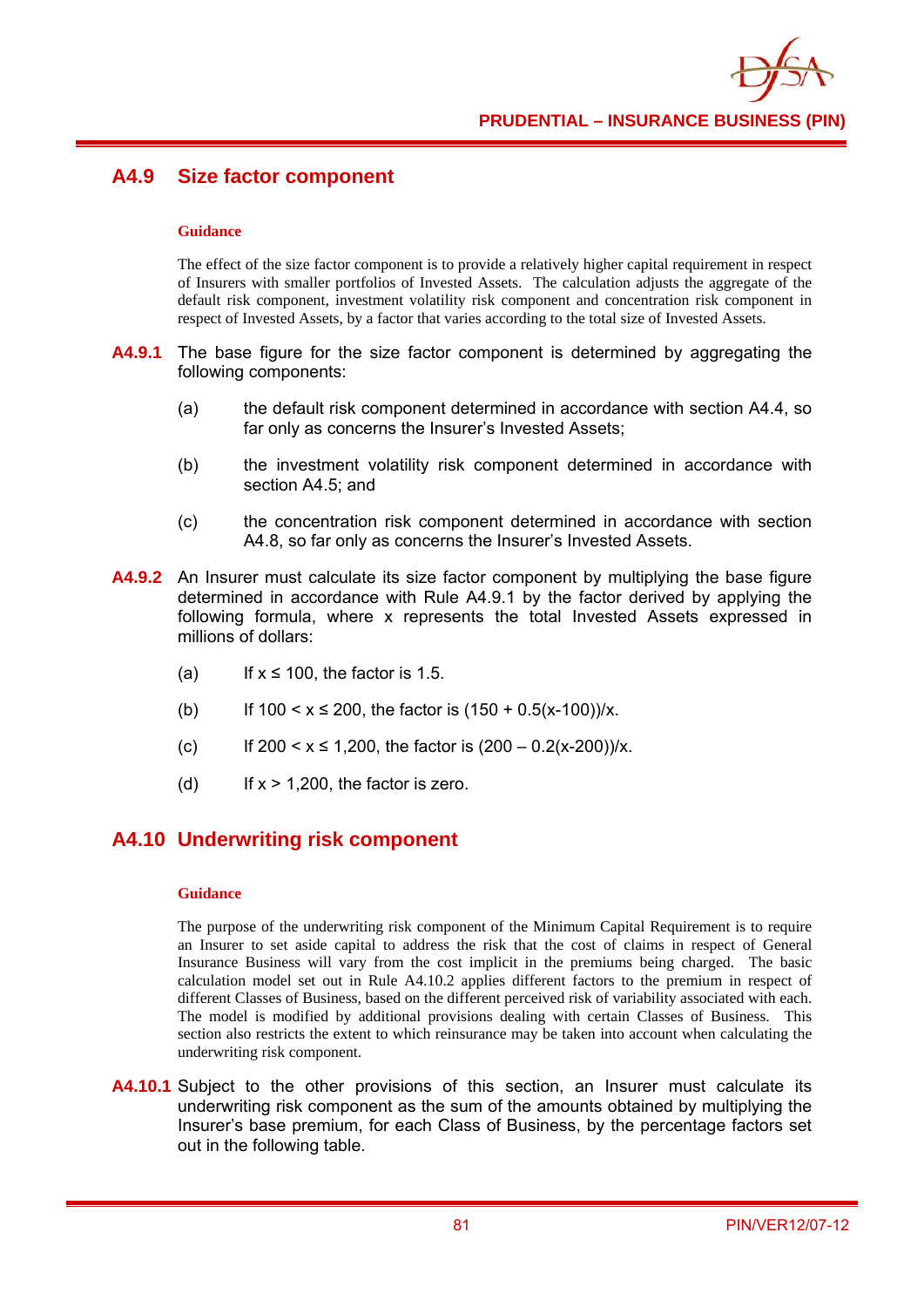

### **PRUDENTIAL – INSURANCE BUSINESS (PIN)**

| <b>Class of Business</b> |                          | <b>Percentage factor</b>   |                             |                                                    |  |
|--------------------------|--------------------------|----------------------------|-----------------------------|----------------------------------------------------|--|
|                          |                          | <b>Direct</b><br>insurance | Proportional<br>reinsurance | Non-proportional<br>and facultative<br>reinsurance |  |
| (a)                      | Classes 1 and 2          | 18                         | 18                          | 27                                                 |  |
| (b)                      | Class 3                  | 12                         | 12                          | 18                                                 |  |
| (c)                      | Class 4                  | 17                         | 17                          | 26                                                 |  |
| (d)                      | Class 5                  | 19                         | 19                          | 30                                                 |  |
| (e)                      | Class 6                  | 27                         | 27                          | 29                                                 |  |
| (f)                      | Classes 7(a) and<br>7(b) | 90                         | 90                          | 140                                                |  |
| (g)                      | Class 8                  | 18                         | 18                          | 27                                                 |  |

[Amended] [VER6/07-07] [RM46/07]

- **A4.10.2** Where an Insurer underwrites Contracts of Insurance in Class 1 or Class 2, and those contracts constitute Long-Term Insurance contracts, the Insurer must not calculate an underwriting risk component in respect of those contracts but must instead calculate a Long-Term Insurance risk component as set out in section 4.12.
- **A4.10.3** The DFSA may, on written application by an Insurer undertaking business in Class 2, give consent in writing to the use of percentages other than those stated in item A4.10.1(a), if the DFSA is satisfied that adequate mortality and morbidity information exists in respect of that business, to provide a reasonable basis for reliance on actuarial principles. The percentages that may be used must be those stated in the notice giving consent, but may not be lower than 12% in the case of direct insurance and proportional reinsurance, and 18% in the case of nonproportional or facultative reinsurance.
- **A4.10.4** Where the Insurer's estimated net retention as at the Solvency Reference Date in respect of a property catastrophe exceeds the sum of the amounts calculated in accordance with Rule A4.10.1 in respect of Class 5, before taking account of this Rule, the sum of those amounts must be replaced by the Insurer's estimated net retention in respect of a property catastrophe when calculating the underwriting risk component.
- **A4.10.5** For the purposes of Rule A4.10.4, the Insurer's net retention means the sum of claims expected to be paid, associated direct and indirect settlement costs and reinstatement premiums expected to be paid in respect of reinsurance recoveries resulting from those claims, less the sum of reinstatement premiums expected to be received and reinsurance and other recoveries expected to be received resulting from those claims, in the event of a property catastrophe representing a return period of not less than 100 years.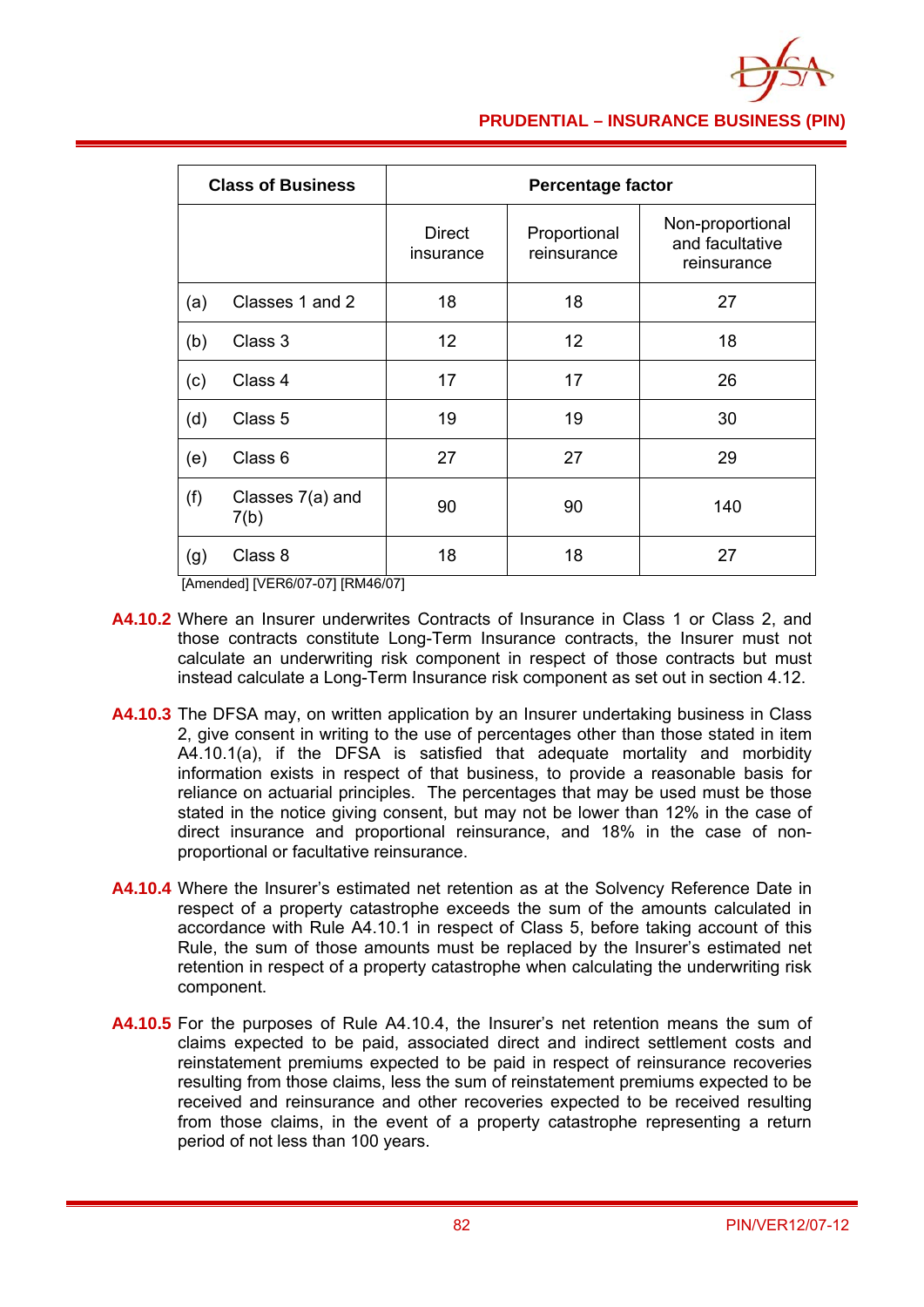

- **A4.10.6** For the purposes of this section, and subject to Rule A4.10.8, the Insurer's base premium means the higher of the two following amounts:
	- (a) the amount of the Insurer's Net Written Premium during the reference period; and
	- (b) 50% of the amount of the Insurer's Gross Written Premium during the reference period.
- **A4.10.7** In Rule A4.10.6, the reference period means the reporting period ending next before the Solvency Reference Date, except where the Insurer's forecast Net Written Premium, according to its business plan, for the reporting period next after that reporting period, is higher, in which case the reference period will be the second of the two reporting periods and the Net Written Premium and Gross Written Premium used for the purposes of Rule A4.10.6 must be the forecast Net Written Premium and Gross Written Premium for that second reporting period.
- **A4.10.8** Where an Insurer enters, as Insurer or cedant, into a General Insurance contract of longer than twelve months' duration, the premium or reinsurance premium on that contract must not be included fully in the calculation of base premium in the reporting period in which the contract was effected, but must be apportioned over the duration of the contract by allocating to each reporting period a fraction of the premium proportionate to the fraction of the contract period that falls into that reporting period, or on a different basis approved in writing by the DFSA.
- **A4.10.9** Where an Insurer enters as reinsurer into a finite risk reinsurance contract in respect of General Insurance Business, the underwriting risk component in respect of that contract, regardless of the Class of Business it relates to, must be 4% of the base premium on the contract.

#### **Guidance**

[Deleted] [VER6/07-07] [RM46/07]

## **A4.11 Reserving risk component**

#### **Guidance**

The purpose of the reserving risk component of the Minimum Capital Requirement is to require an Insurer to set aside capital to address the risk that the cost of claims in respect of General Insurance Business will vary from the amounts recorded as liabilities in the Insurer's balance sheet. This calculation applies only to liabilities in respect of outstanding claims (the risk of deterioration in Premium Liability is addressed in the underwriting risk component in section A4.10). The principles of the calculation are similar to those in section A4.10.

**A4.11.1** Subject to the other provisions of this section, an Insurer must calculate its reserving risk component as the sum of the amounts obtained by multiplying the Insurer's base claims reserve under Contracts of Insurance and reinsurance effected by it, for each Class of Business, by the percentage factors set out in the following table.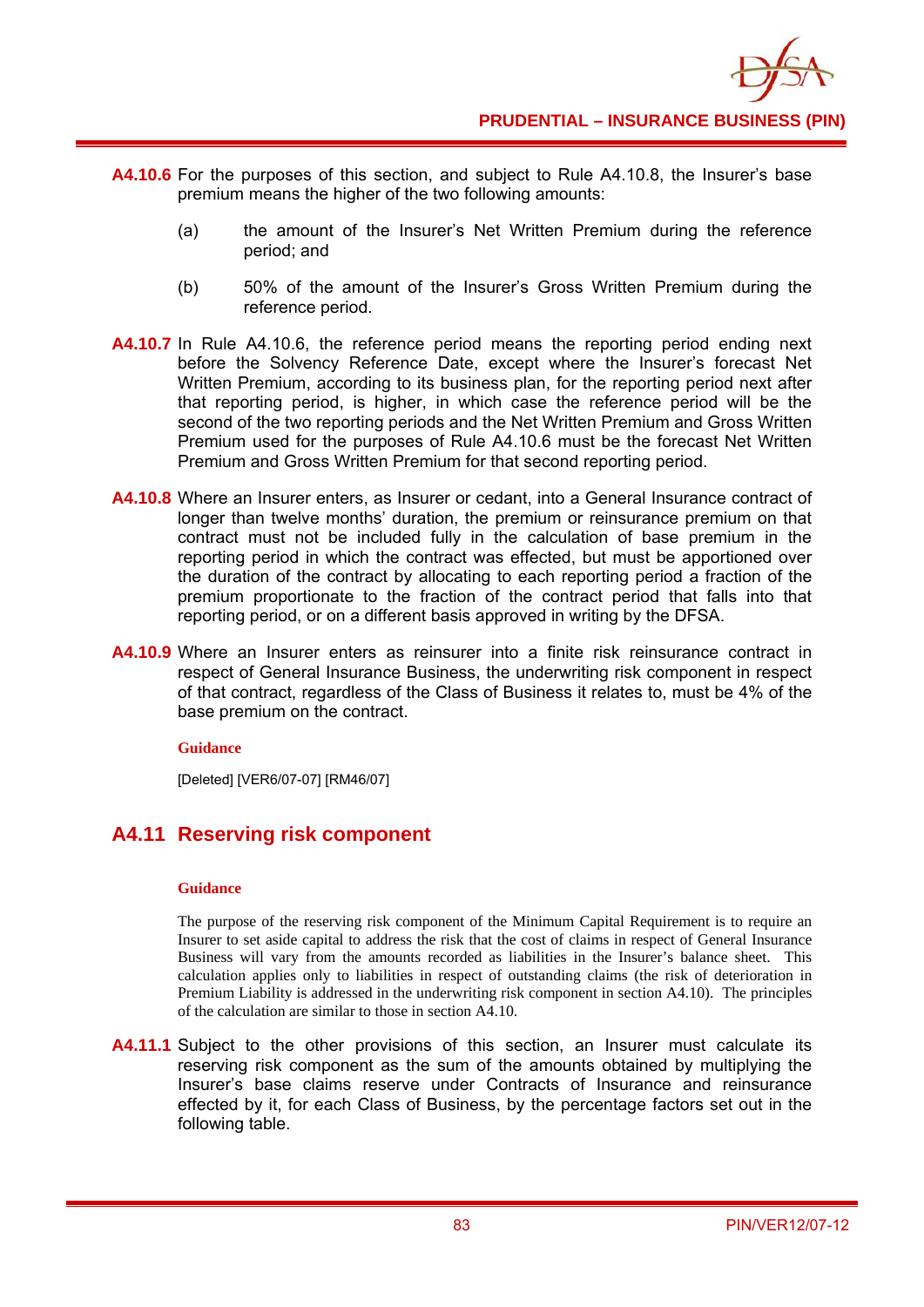

### **PRUDENTIAL – INSURANCE BUSINESS (PIN)**

| <b>Class of business</b> |                            | <b>Percentage factor</b>   |                             |                                                    |  |
|--------------------------|----------------------------|----------------------------|-----------------------------|----------------------------------------------------|--|
|                          |                            | <b>Direct</b><br>insurance | Proportional<br>reinsurance | Non-proportional and<br>facultative<br>reinsurance |  |
| (a)                      | Classes 1 and<br>2         | 28                         | 28                          | 28                                                 |  |
| (b)                      | Class 3                    | 12                         | 12 <sub>2</sub>             | 12                                                 |  |
| (c)                      | Class 4                    | 16                         | 16                          | 16                                                 |  |
| (d)                      | Class 5                    | 22                         | 22                          | 22                                                 |  |
| (e)                      | Class 6                    | 10                         | 10                          | 10                                                 |  |
| (f)                      | Classes 7(a)<br>and $7(b)$ | 31.25                      | 31.25                       | 31.25                                              |  |
| (g)                      | Class 8                    | 28                         | 28                          | 28                                                 |  |

[Amended] [VER6/07-07] [RM46/07]

- **A4.11.2** Where an Insurer underwrites Contracts of Insurance in Class 1 or Class 2, and those contracts constitute Long-Term Insurance contracts, the Insurer must not calculate a reserving risk component in respect of those contracts but must instead calculate a Long-Term Insurance risk component as set out in section A4.12.
- **A4.11.3** The DFSA may, on written application by an Insurer undertaking Insurance Business in Class 2, give consent in writing to the use of percentages other than those stated in Rule A4.11.1(a), if the DFSA is satisfied that adequate mortality and morbidity information exists in respect of that business, to provide a reasonable basis for reliance on actuarial principles. The percentages that may be used must be those stated in the notice giving consent, but may not be lower than 5%.
- **A4.11.4** For the purposes of Rule A4.11.1, the Insurer's base claims reserve means the higher of the following two amounts:
	- (a) the amount of the Insurer's provision for Gross Outstanding Claims, less the amount of reinsurance and other recoveries expected to be received in respect of that liability; and
	- (b) 50% of the amount of the Insurer's provision for Gross Outstanding Claims.
- **A4.11.5** Where an Insurer has entered as reinsurer into a finite risk reinsurance contract, the reserving risk component in respect of that contract, regardless of the class of business it relates to, must be 6% of the base claims reserve on the contract.

### **Guidance**

[Deleted] [VER6/07-07] [RM46/07]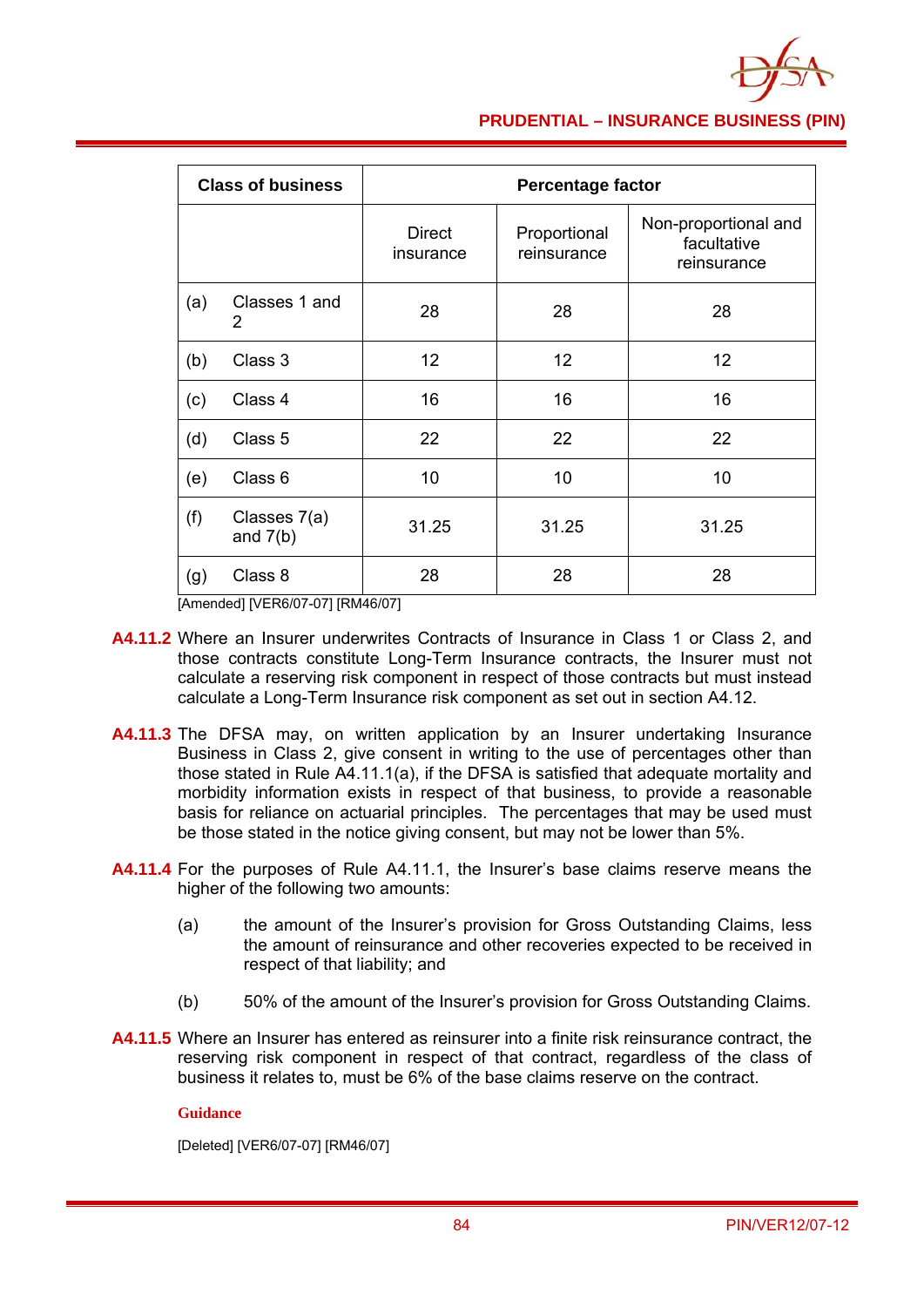

## **A4.12 Long-term insurance risk component**

#### **Guidance**

- 1. The purpose of the Long-Term Insurance risk component of the Minimum Capital Requirement is to require an Insurer to set aside capital to address the risk that the net present value of future Policy Benefits will vary from the amounts recorded as Long-Term Insurance Liabilities in the Insurer's balance sheet.
- 2. The calculation model set out in Rule A4.12.1 deals separately with Direct Long-Term Insurance Business, with proportional and non-proportional reinsurance of Long-Term Insurance Business, and with finite risk reinsurance of Long-Term Insurance Business.

[Amended] [RM56][VER10/07-08]

3. To determine the amount for proportional reinsurance business, the calculation model applies ratios to the Insurer's premium, to its liability and to the capital at risk in respect of such business. To determine the amount for non-proportional reinsurance, a ratio is applied to the Insurer's non-proportional reinsurance premium. To determine the amount for finite risk reinsurance, ratios are applied to the balance outstanding on contracts, depending on the rating of the Insurer and the term to completion. To determine the amount for Direct Long-Term Insurance Business, the calculation model applies ratios to the Insurer's liability and to its capital at risk in respect of such business. Additional or alternative charges are made in respect of particular Classes of Business.

[Amended] [VER6/07-07] [RM46/07]

**A4.12.1** An Insurer must calculate its Long-Term Insurance risk component as the sum of the proportional reinsurance element determined in accordance with Rule A4.12.3, the non-proportional reinsurance element determined in accordance with Rule A4.12.4, the finite risk reinsurance element determined in accordance with Rule A4.12.5 and the Direct Long-Term Insurance element determined in accordance with Rule A4.12.8.

[Amended] [VER6/07-07] [RM46/07]

**A4.12.2** In Rules A4.12.3, A4.12.4 and A4.12.8:

[Amended] [VER6/07-07] [RM46/07]

- (a) contracts of finite risk reinsurance must be excluded from the calculation of the proportional reinsurance element and the non-proportional reinsurance element;
- (b) 'provisions in respect of Long-Term Insurance Business' means the amount of Long-Term Insurance Liability in respect of the contracts concerned, except that the amount may not be less than 85% of the liability determined without taking reinsurance into account; and
- (c) 'capital at risk' means the aggregate amount of sums assured on contracts of Long-Term Insurance issued by an Insurer, minus the aggregate amount of provisions in respect of those contracts. Where the contract is an annuity, the sum assured must be taken to be the present value of the annuity payments. The capital at risk must be determined separately for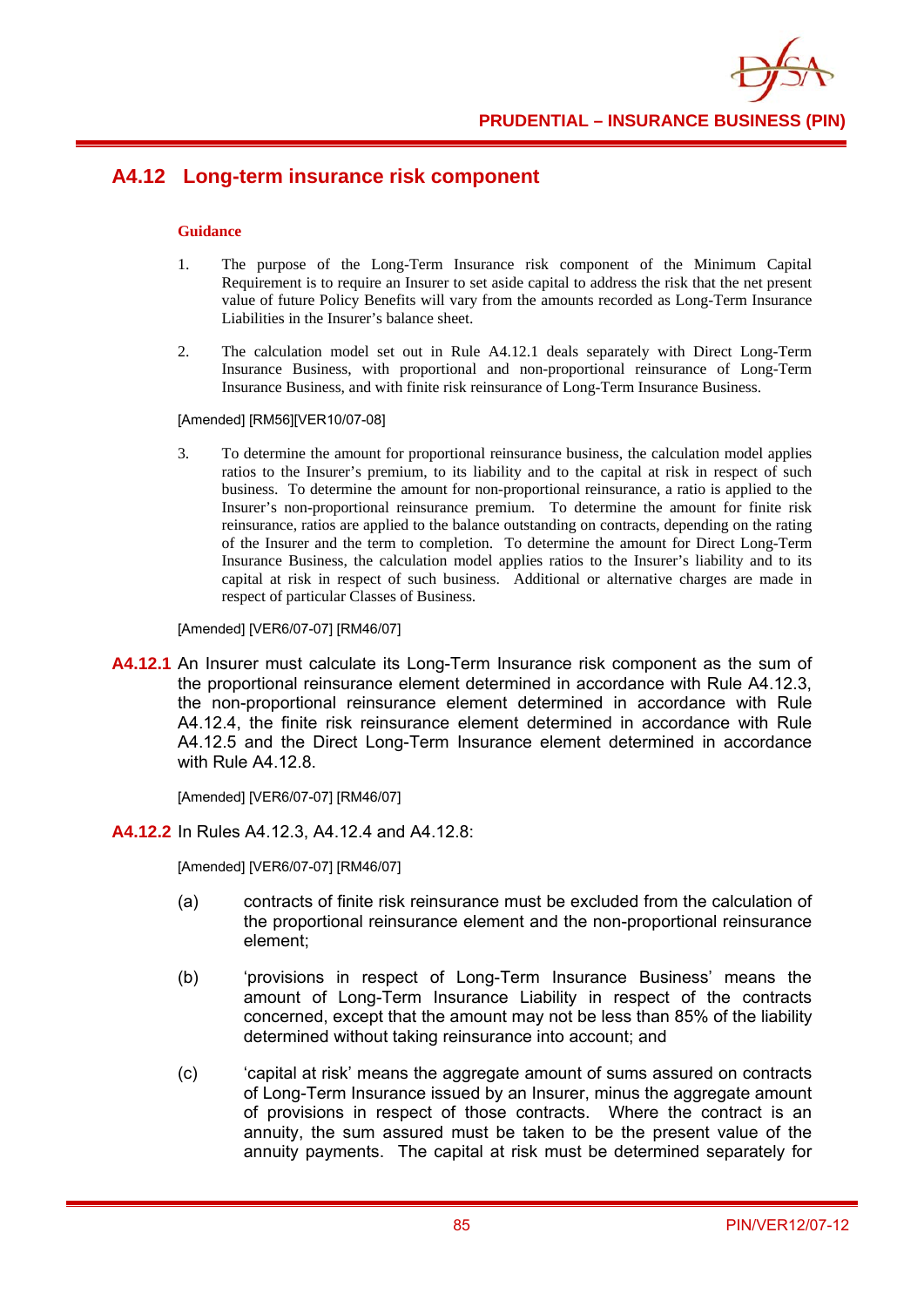each contract, and where the capital at risk calculated for a contract is less than zero, the capital at risk for that contract must be taken as zero.

- **A4.12.3** The proportional reinsurance element is calculated as the sum of the following six amounts, so far only as they relate to proportional reinsurance business of the Insurer:
	- (a) 2% of the amount of the Insurer's Net Written Premium;
	- (b) 3% of the amount of provisions in respect of Long-Term Insurance Business that is annuity and pensions business and is not Investment-Linked Insurance;
	- (c) 1.25% of the amount of provisions in respect of Long-Term Insurance Business that is Investment-Linked Insurance, where the contracts are subject to a capital guarantee;
	- (d) 0.5% of the amount of provisions in respect of Long-Term Insurance Business that is Investment-Linked Insurance, where the contracts are not subject to a capital guarantee;
	- (e) 0.5% of the amount of provisions in respect of Long-Term Insurance Business other than business described in Rules (b), (c), and (d); and
	- (f) the amount obtained by applying to the aggregate amount of capital at risk in respect of Long-Term Insurance contracts the formulae set out in the following table:

| Amount of capital at risk<br>expressed in dollars |                                         | <b>Formula to determine the</b><br>amount referred to in Rule (5) |
|---------------------------------------------------|-----------------------------------------|-------------------------------------------------------------------|
| (a)                                               | less than \$500 million                 | 0.20% of the amount of capital at<br>risk                         |
| (b)                                               | over \$500 million up to \$5<br>billion | 0.13% of the amount of capital at<br>risk, plus \$350,000         |
| (c)                                               | over \$5 billion up to \$25<br>billion  | 0.10% of the amount of capital at<br>risk, plus \$1,850,000       |
| d)                                                | over \$25 billion                       | 0.08% of the amount of capital at<br>risk, plus \$6,850,000.      |

- **A4.12.4** The non-proportional reinsurance element is calculated as 52% of the Insurer's Net Written Premium.
- **A4.12.5** The finite risk reinsurance element is determined as the sum of the following three amounts:
	- (a) subject to Rule A4.12.7, the sum of the amounts obtained by applying, to the amount outstanding in respect of each cedant, the percentages set out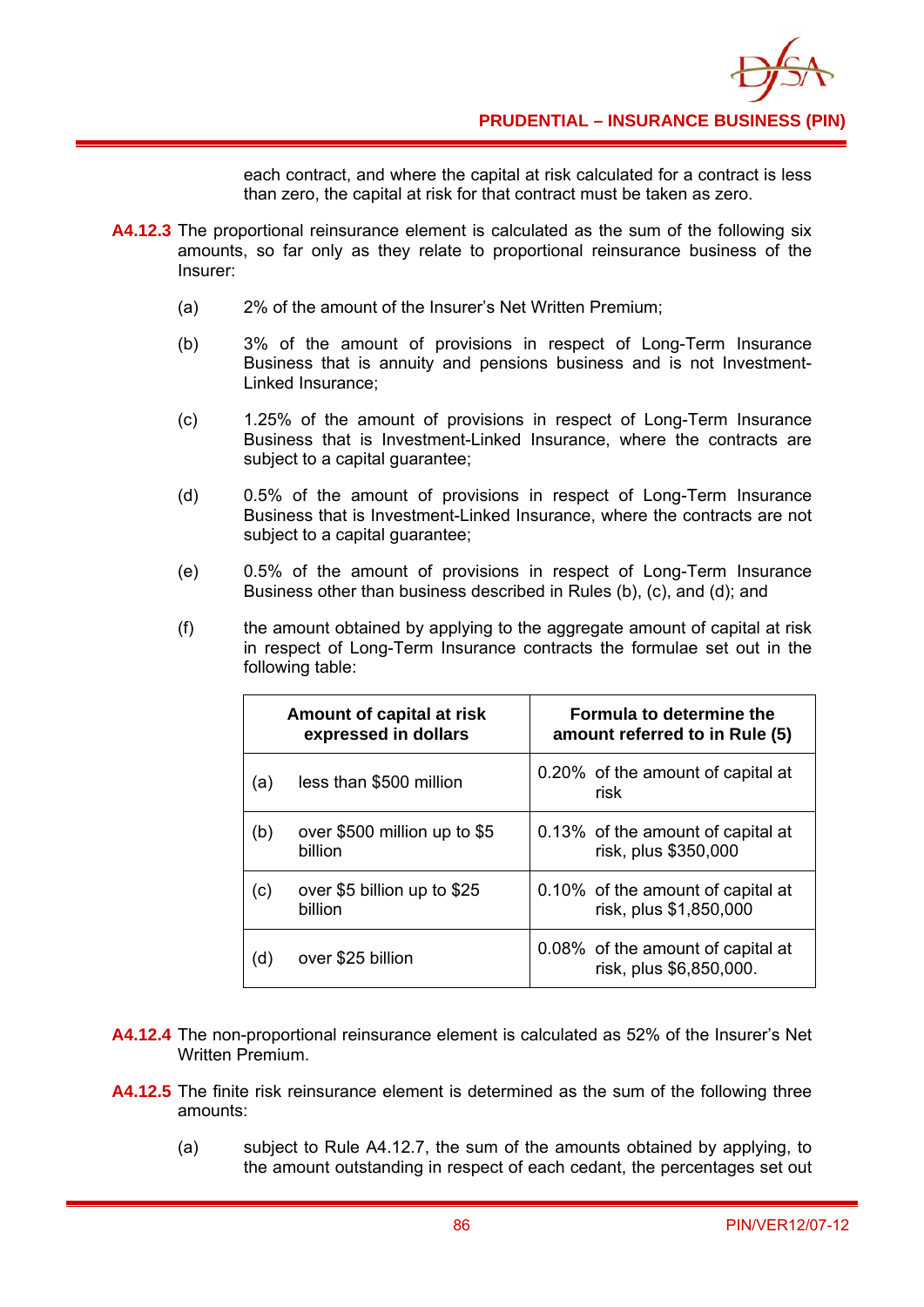in Rule  $A4.4.1(a)(i)$  as though the cedant were a reinsurer and the amount outstanding were reinsurance recoverable;

- (b) the sum of the amounts obtained by applying, to the amount outstanding under each contract, the percentages set out in Rule A4.5.1, as though the amount outstanding were a bond; and
- (c) 2.25% of the amount outstanding.
- **A4.12.6** In Rule A4.12.5, the amount outstanding means the amount of any experience account or advance, however called or described, that, under the terms of the contract, will be paid to the Insurer on or before the termination of the contract.
- **A4.12.7** For the purposes of Rule A4.12.5 (b), Rules A4.4.4, A4.4.5 and A4.4.6 apply mutatis mutandis to the amount outstanding.
- **A4.12.8** An Insurer who carries on Direct Long-Term Insurance Business through a branch located outside the DIFC must calculate the Direct Long-Term Insurance Business element of its Long-Term Insurance risk component as the aggregate of the following, in respect of those contracts:
	- (a) the following proportions of provisions in respect of Long-Term Insurance Business:
		- (i) in the case of Class I, Class II, and Class VI,  $4\%$ ;
		- (ii) in the case of Class III and Class VII, where the Insurer bears investment risk, 4%; and
		- (iii) in the case of Class III, where the Insurer bears no investment risk but the allocation to cover management expenses is fixed for more than five years, 1%;
	- (b) in the case of all contracts where the Insurer bears a death risk under the contract, the following percentage of capital at risk, subject to a maximum reduction for reinsurance of 50%:
		- (i) where the contract is term assurance of not more than three years, 0.1%;
		- (ii) where the contract is term assurance of between three and five years, 0.15%; and
		- (iii) in all other cases,  $0.3\%$ ;
	- (c) in the case of Class III, where the Insurer bears no investment risk and the allocation to cover management expenses is not fixed for more than five years, 25% of the Insurer's net administrative expenses in the past financial year pertaining to such business;
	- (d) in the case of Class IV, the higher of: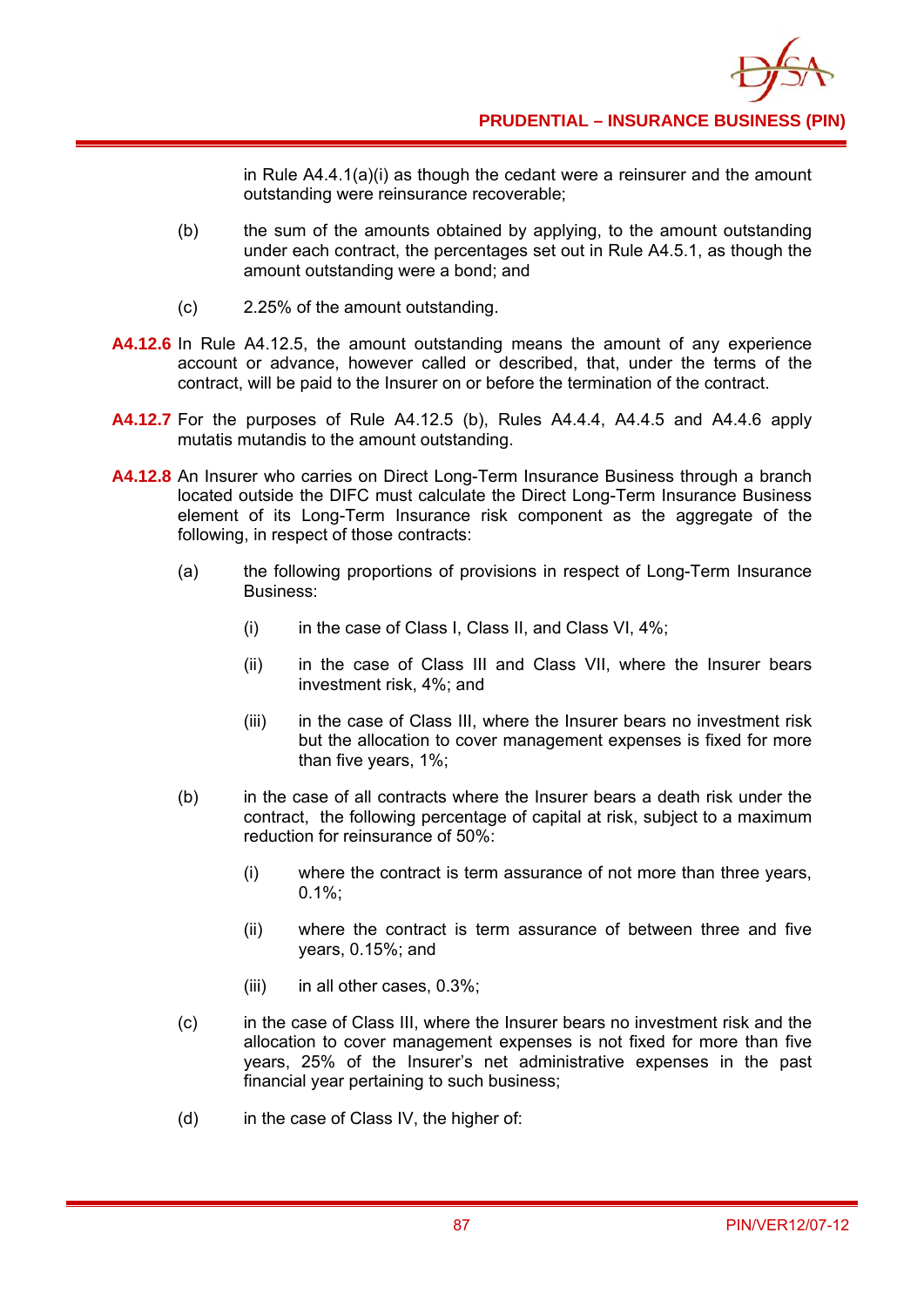

- (i) 18% of Gross Written Premium, reducing to 16% for the amount of Gross Written Premium in excess of \$50 million, and subject to a maximum reduction for reinsurance of 50%; and
- (ii) 26% of the average gross claims incurred over the three preceding financial years, reducing to 23% for the amount of that average in excess of \$35 million, and subject to a maximum reduction for reinsurance of 50%; and
- (e) in the case of Class V, 1% of the assets of the tontine;

[Added] [VER6/07-07] [RM46/07]

## **A4.13 Asset management risk component**

#### **Guidance**

This section requires an Insurer to set aside capital in respect of assets that it manages. The circumstances under which an Insurer may conduct asset management activities are restricted by COB.

- **A4.13.1** An Insurer must calculate its asset management risk component as 0.5% of the market value of assets managed by it.
- **A4.13.2** Assets that are recognised as assets of the Insurer in accordance with generally accepted accounting principles are not assets managed by it.

## **APP5 CALCULATION OF ADJUSTED NON-CELLULAR CAPITAL RESOURCES AND ADJUSTED CELLULAR CAPITAL RESOURCES**

### **A5.1 Purpose and general provisions**

**A5.1.1** This appendix applies to all Insurers to which section 4.4 applies.

- 1. This appendix sets out the manner in which an Insurer that is a Protected Cell Company is required to calculate its Adjusted Non-Cellular Capital Resources and the Adjusted Cellular Capital Resources applicable to each Cell. The calculation is in each case analogous to that applicable to Insurers that are not Protected Cell Companies, so that (except where changes are necessary to reflect structural differences) the capital of each Cell, and of the non-cellular portion of the Insurer, is determined as though it was an Insurer subject to App3.
- 2. The Adjusted Non-Cellular Capital Resources and Adjusted Cellular Capital Resources are calculated by making adjustments to the non-cellular equity of the Insurer or cellular equity of the Cell, as at the Solvency Reference Date.
- 3. Provisions in respect of adjusted non-cellular capital resources are set out in sections A5.2 to A5.5. Provisions in respect of adjusted cellular capital resources are set out in sections A5.6 to A5.10.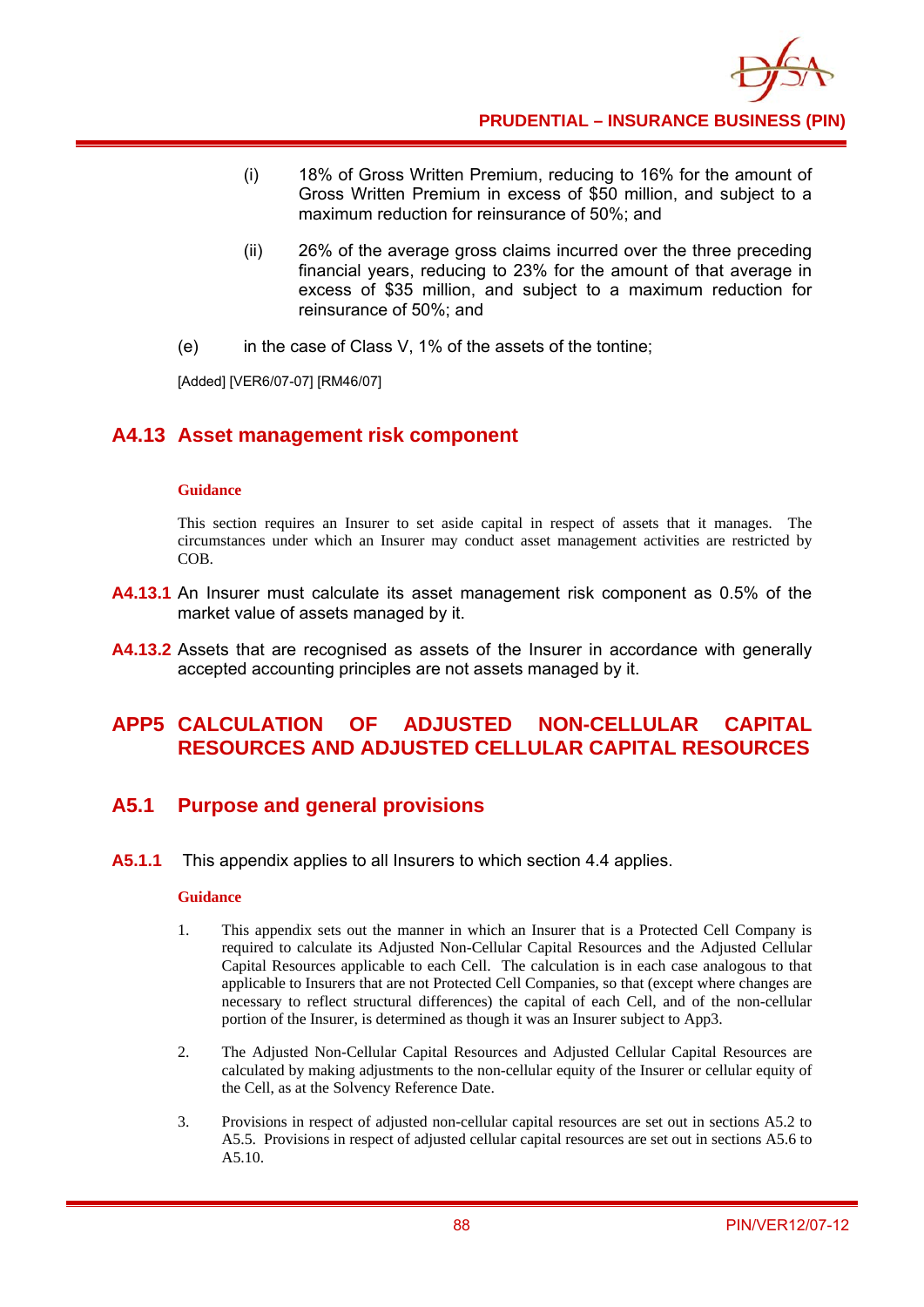## **A5.2 Adjusted non-cellular capital resources**

**A5.2.1** An Insurer must calculate its Adjusted Non-Cellular Capital Resources according to the formula:

 $ANCE = ANF - HNCA$ 

where:

ANCR means the Insurer's Adjusted Non-Cellular Capital Resources;

ANE means the Insurer's adjusted non-cellular equity; and

HNCA means the Insurer's hybrid non-cellular capital adjustment.

**A5.2.2** Adjusted non-cellular equity is calculated as set out in section A5.4. The hybrid non-cellular capital adjustment is set out in section A5.5

### **A5.3 Base non-cellular capital**

#### **Guidance**

The commencement point for calculating an Insurer's adjusted non-cellular equity is the Insurer's base non-cellular capital.

- **A5.3.1** Subject to Rules A5.3.2 and A5.3.3, an Insurer's base non-cellular capital consists of the following capital instruments and equity reserves of the Insurer:
	- (a) paid-up ordinary shares, except for shares referred to in Rule A5.5.1(3);
	- (b) general reserves;
	- (c) retained earnings;
	- (d) current year's earnings after tax; and
	- (e) hybrid non-cellular capital (as defined in Rule A5.5.1).
- **A5.3.2** All Cell Share Capital and any capital instruments or equity reserves of the Insurer that are attributable to a Cell must be excluded from base non-cellular capital.
- **A5.3.3** Hybrid non-cellular capital having a term to maturity of less than five years may only be included in base non-cellular capital with the written consent of the DFSA.

## **A5.4 Adjusted non-cellular equity**

**A5.4.1** An Insurer must calculate its adjusted non-cellular equity by adding items to and deducting them from its base non-cellular capital, as set out in this section.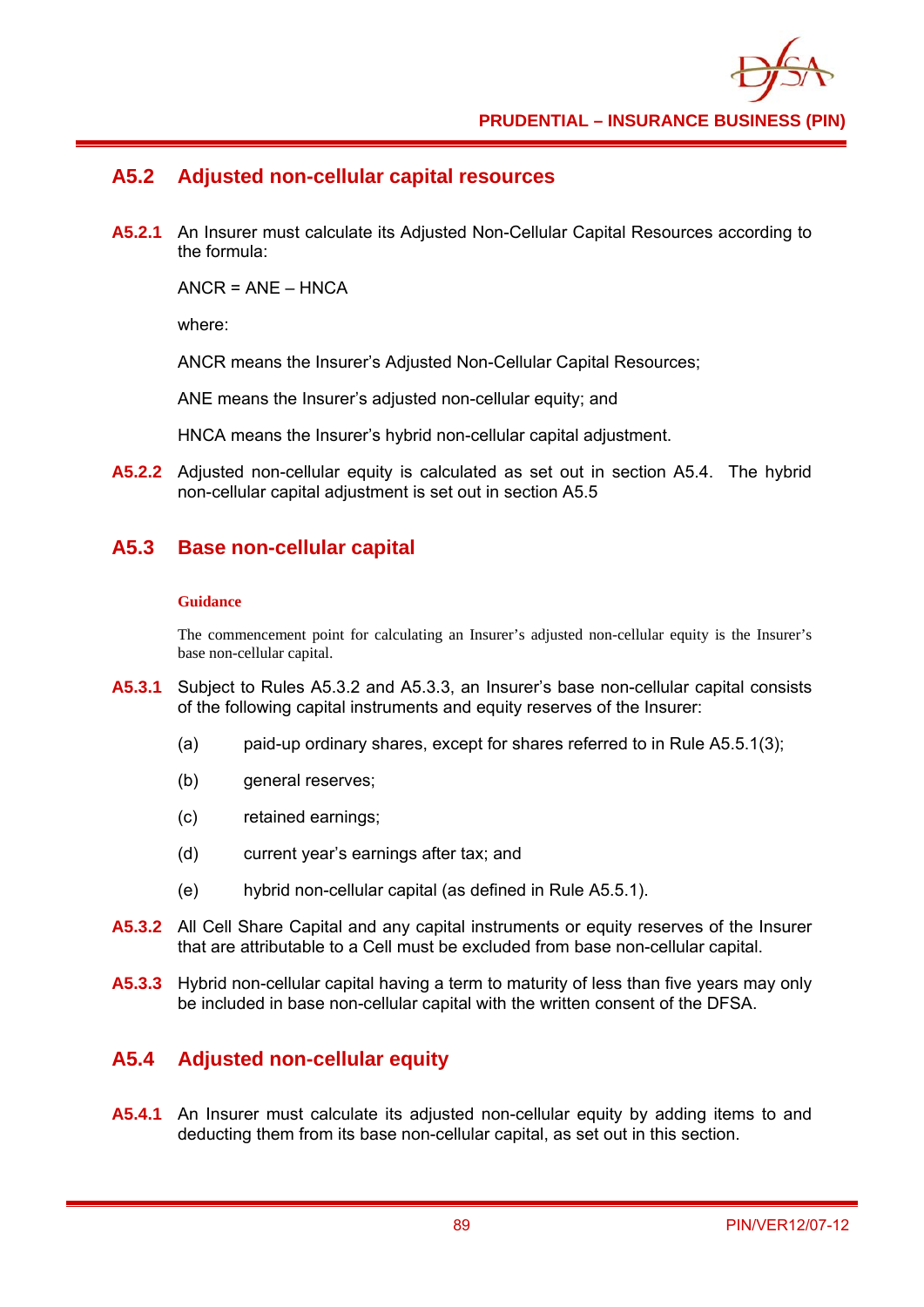- 1. The purpose of these adjustments is to provide a consistent basis for the determination of the Insurer's Adjusted Non-Cellular Capital Resources and to exclude from those resources assets that may not be readily realisable for the purposes of meeting any Non-Cellular Liabilities of the Insurer.
- 2. A Takaful Insurer may not count as non-cellular capital amounts loaned to Insurance Funds that are attributable to Cells, as those amounts will be counted towards base cellular capital of the Cells concerned.
- **A5.4.2** The following items must be added to base non-cellular capital, to the extent that the Insurer has excluded them in determining its base non-cellular capital:
	- (a) any minority interests in companies that are Subsidiaries of the Insurer, where the Insurer's interest in those companies constitutes a Non-Cellular Asset of the Insurer; and
	- (b) any amount in respect of dividends to be paid by the Insurer in the form of shares other than Cell Shares.
- **A5.4.3** The following items must be deducted from base non-cellular capital, to the extent that the Insurer has not excluded them in determining its base non-cellular capital, or has added them to base non-cellular capital under Rule A5.4.2:
	- (a) any amounts in respect of appropriations to be made from profit in respect of the reporting period most recently ended, including dividends, bonuses, pensions and welfare charges that are determined on the basis of the profit of that reporting period, whether or not the amounts have been approved by the Insurer for payment;
	- (b) Owners' Equity in a Takaful Insurer that does not, under the constitutional documents of the Insurer or the terms of insurance contracts or both, participate in the surpluses and losses of Takaful business;
	- (c) the amount of any investment by the Insurer or by a Subsidiary of the Insurer, in the Insurer's own shares;
	- (d) the amount of any tax liability that would be attributable to unrealised gains on investments, if those gains were realised;
	- (e) the amount of any deferred tax asset;
	- (f) the amount of any goodwill, patents, service rights, brands and any other intangible items;
	- (g) in a Takaful Insurer, the amount of any loan made from the Owners' Equity to an Insurance Fund that is attributable to a Cell, that has not been repaid as at the Solvency Reference Date;
	- (h) the amount of any Zakah or charity fund of a Takaful Insurer;
	- (i) the amount of any operating assets, including inventories, plant and equipment, and vehicles; and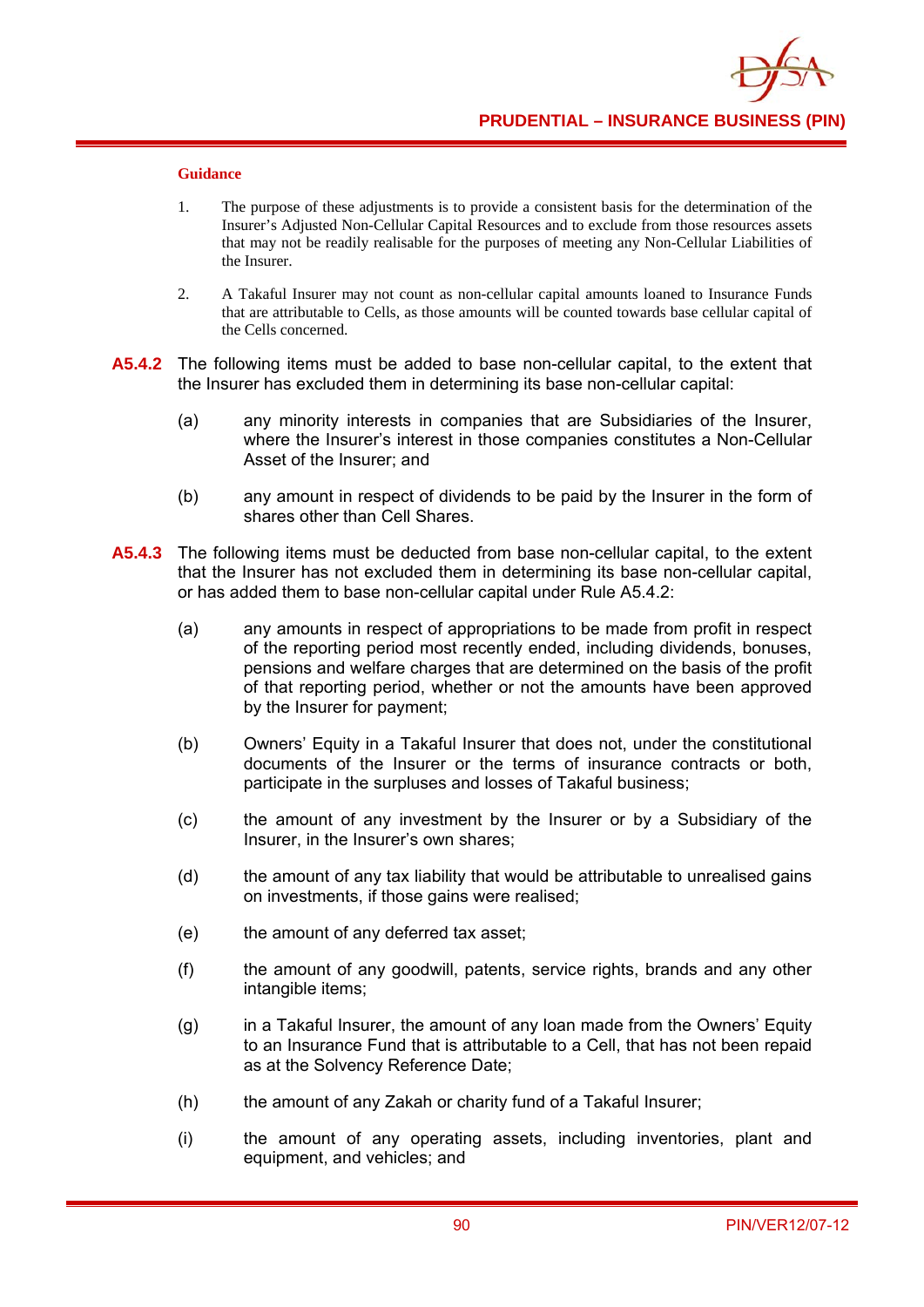

(j) the amount of any other assets that may not be applied to meet Non-Cellular Liabilities of the Insurer.

# **A5.5 Hybrid non-cellular capital adjustment**

#### **Guidance**

- 1. This section acts to limit hybrid non-cellular capital to 15% of an Insurer's adjusted noncellular equity.
- 2. The purpose of the hybrid non-cellular capital adjustment is to limit the extent to which an Insurer may rely for its Adjusted Non-Cellular Capital Resources on instruments that do not or may not constitute permanent capital of the Insurer. Such instruments include share capital contributed by a Holding Company, where the Holding Company's investment is financed by debt rather than by its own capital.
- **A5.5.1** Subject to Rule A5.5.2, hybrid non-cellular capital includes the following items:
	- (a) subordinated debt;
	- (b) preference shares; and
	- (c) ordinary shares issued by an Insurer to a Holding Company whose own paid-up ordinary share capital, taken together with its general reserves, is lower than that of the Insurer.
- **A5.5.2** Hybrid non-cellular capital excludes any instrument that is attributable to a Cell.
- **A5.5.3** Subject to Rule A5.5.4, an Insurer must calculate its hybrid non-cellular capital adjustment as the amount by which the total amount of hybrid non-cellular capital exceeds 15% of adjusted non-cellular equity.
- **A5.5.4** The DFSA may at its discretion and on the application of an Insurer, permit that Insurer to apply Rule A5.5.3 as though the figure of 15% was replaced with a higher figure approved in writing by the DFSA. The approved figure may not be more than the actual percentage which the hybrid non-cellular capital represents of adjusted non-cellular equity, and may not in any case exceed 30%.

### **A5.6 Adjusted cellular capital resources**

**A5.6.1** An Insurer must calculate the Adjusted Cellular Capital Resources in respect of a Cell according to the formula:

 $ACCR = ACE + CCA - HCCA$ 

where, in respect of that Cell:

ACCR means the Adjusted Cellular Capital Resources;

ACE means the adjusted cellular equity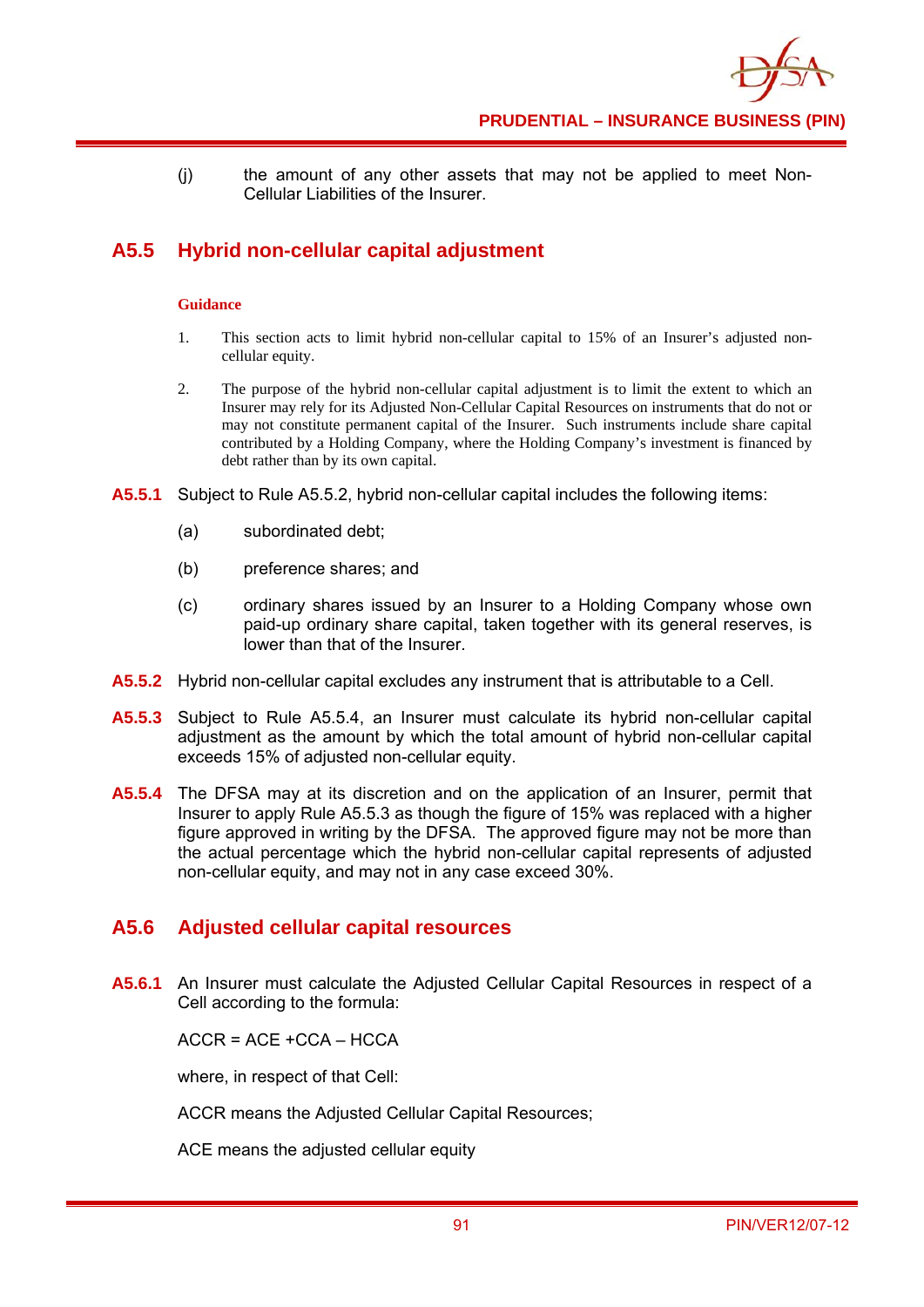CCA means the non-cellular capital adjustment; and

HCCA means the hybrid cellular capital adjustment.

**A5.6.2** Adjusted cellular equity is calculated as set out in section A5.8. The non-cellular capital adjustment is determined as set out in section A5.9. The hybrid non-cellular capital adjustment is set out in section A5.10.

## **A5.7 Base cellular capital**

#### **Guidance**

The commencement point for calculating the adjusted cellular equity in respect of a Cell is the base cellular capital in respect of that Cell.

- **A5.7.1** Subject to Rules A5.7.3 and A5.7.4, the base cellular capital in respect of a Cell consists of the following capital instruments and equity reserves that are attributable to that Cell:
	- (a) paid-up Cell Shares, except for shares referred to in Rule A5.10.1(d);
	- (b) general reserves;
	- (c) in the Insurance Fund of a Takaful Insurer, where the Insurance Fund is attributable to the Cell, amounts provided from the Owners' Equity by loan to the Insurance Fund and not repaid as at the Solvency Reference Date;
	- (d) retained earnings;
	- (e) current year's earnings after tax; and
	- (f) hybrid cellular capital (as defined in Rule A5.10.1).
- **A5.7.2** Owners' Equity in a Takaful Insurer other than amounts referred to in Rule A5.7.1(c) must be classified as hybrid capital for the purposes of this section if:
	- (a) under the constitutional documents of the Insurer or the terms of insurance contracts or both, participation in the surpluses and losses of Takaful business is limited to the policyholders of the Insurer; and
	- (b) the Owners' Equity is available for loan to the Insurance Fund of the Insurer.
- **A5.7.3** Hybrid cellular capital having a term to maturity of less than five years may only be included in base cellular capital with the consent of the DFSA.

## **A5.8 Adjusted cellular equity**

**A5.8.1** An Insurer must calculate its adjusted cellular equity in respect of each Cell by adding items to and deducting them from the base cellular capital of that Cell, as set out in this section.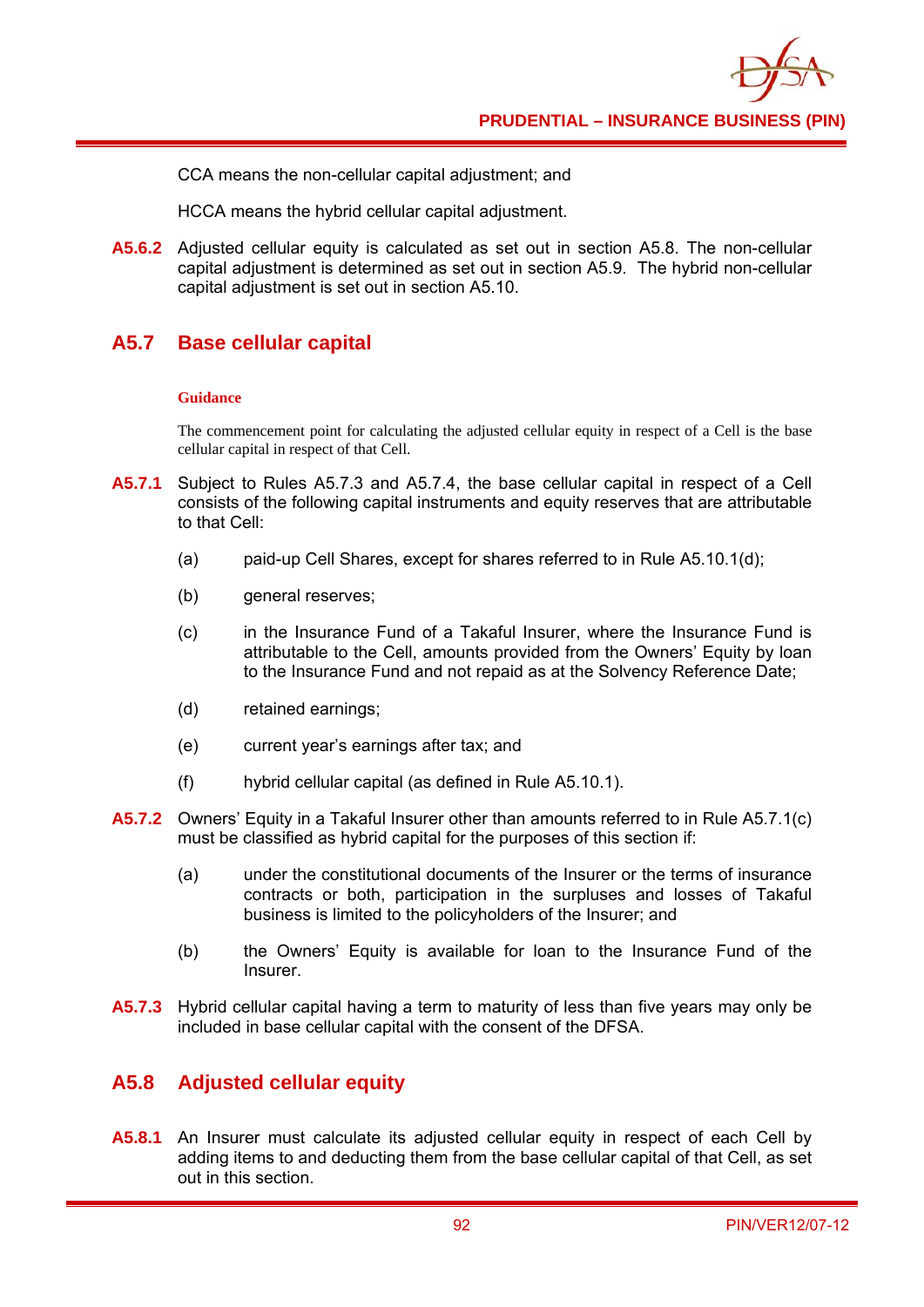#### **Guidance**

The purpose of these adjustments is to provide a consistent basis for the determination of the Adjusted Cellular Capital Resources in respect of a Cell and to exclude from those resources assets that may not be readily realisable for the purposes of meeting any Cellular Liabilities of that Cell.

- **A5.8.2** The following items must be added to base cellular capital, to the extent that the Insurer has excluded them in determining base cellular capital:
	- (a) any minority interests in companies that are Subsidiaries of the Insurer, where the Insurer's interest in those companies constitutes a Cellular Asset of that Cell; and
	- (b) any amount in respect of dividends to be paid by the Insurer in the form of Cell Shares of that Cell.
- **A5.8.3** The following items must be deducted from base cellular capital, to the extent that the Insurer has not excluded them in determining base cellular capital, or has added them to base cellular capital under Rule A5.8.2:
	- (a) any amounts in respect of appropriations to be made from profit of the Cell in respect of the reporting period most recently ended, including dividends, bonuses, pensions and welfare charges that are determined on the basis of the profit of that reporting period, whether or not the amounts have been approved by the Insurer for payment;
	- (b) Owners' Equity in a Takaful Insurer that does not, under the constitutional documents of the Insurer or the terms of insurance contracts or both, participate in the surpluses and losses of Takaful business;
	- (c) the amount of any investment by the Insurer or by a Subsidiary of the Insurer, in the Insurer's own shares, where that investment or the Subsidiary concerned is a Cellular Asset;
	- (d) the amount of any tax liability that would be attributable to unrealised gains on investments that are Cellular Assets, if those gains were realised;
	- (e) the amount of deferred acquisition costs that are Cellular Assets;
	- (f) the amount of any deferred tax asset that is a Cellular Asset;
	- (g) the amount of any Cellular Asset representing the value of in-force Long-Term Insurance Business of the Insurer;
	- (h) the amount of any goodwill, patents, service rights, brands and any other intangible items that are Cellular Assets;
	- (i) the amount of any Zakah or charity fund of a Takaful Insurer;
	- (j) the amount of any operating assets, including inventories, plant and equipment, and vehicles, that are Cellular Assets; and
	- (k) the amount of any other Cellular Assets that may not be applied to meet Cellular Liabilities of that Cell.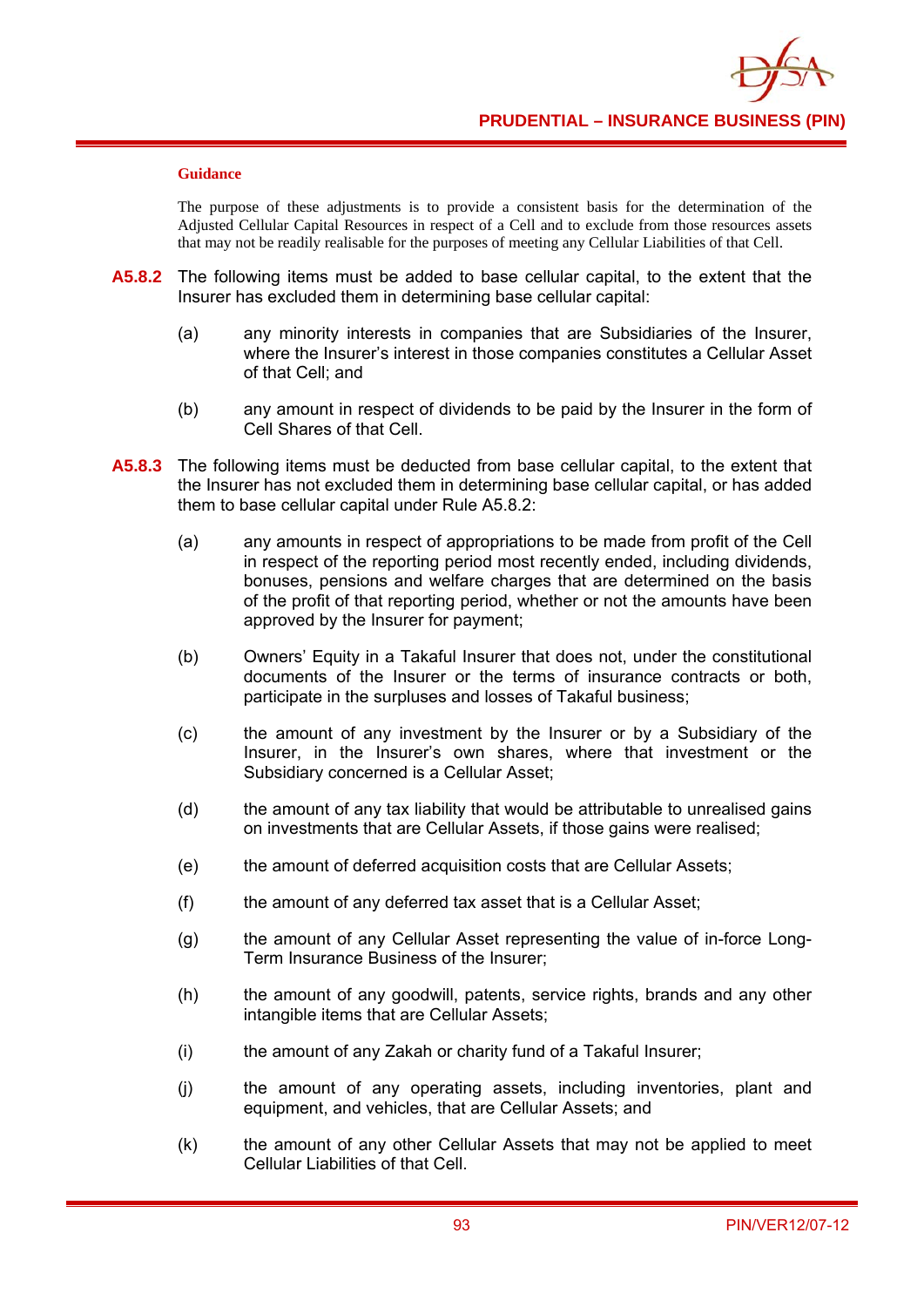[Amended] [VER6/07-07] [RM46/07]

**A5.8.4** Rule A5.8.3(l) does not require an Insurer to exclude Cellular Assets attributable to a Long-Term Insurance Fund maintained by the Insurer.

### **A5.9 Non-cellular capital adjustment**

**A5.9.1** Where an Insurer that is a Protected Cell Company is organised such that Non-Cellular Assets may be used to meet Cellular Liabilities of a Cell, the Insurer may determine a non-cellular capital adjustment in respect of that Cell.

#### **Guidance**

The purpose of the non-cellular capital adjustment is to permit an Insurer to allocate all or part of its Adjusted Non-Cellular Capital Resources to support the Adjusted Cellular Capital Resources of its Cells. The adjustment is limited to the amount of Adjusted Non-Cellular Capital Resources that could be made available to meet Cellular Liabilities.

- **A5.9.2** The amount of the non-cellular capital adjustment in respect of a Cell is an amount selected by the Insurer, subject to the following constraints:
	- (a) the non-cellular capital adjustment in respect of a Cell must not be negative;
	- (b) the non-cellular capital adjustment in respect of a Cell must not exceed the amount that could be made available to meet the liabilities of that Cell in the event of insolvency of the Insurer, after taking into consideration all other potential calls on the Insurer's Adjusted Non-Cellular Capital Resources; and
	- (c) the sum of the non-cellular capital adjustments in respect of all Cells must not exceed the amount that could be made available to meet the Cellular Liabilities in the event of insolvency of the Insurer, after taking into consideration all other potential calls on the Insurer's Adjusted Non-Cellular Capital Resources.

### **A5.10 Hybrid cellular capital adjustment**

- 1. This section acts to limit hybrid cellular capital to 15% of an Insurer's adjusted cellular equity in respect of a Cell.
- 2. The purpose of the hybrid cellular capital adjustment is to limit the extent to which an Insurer may rely for its Adjusted Cellular Capital Resources in respect of a Cell on instruments that do not or may not constitute permanent capital of that Cell. Such instruments include share capital contributed by an investor where the investor's investment in the Cell is financed by debt rather than by the investor's own capital.
- **A5.10.1** Subject to Rule A5.10.2, hybrid cellular capital includes the following items:
	- (a) subordinated debt;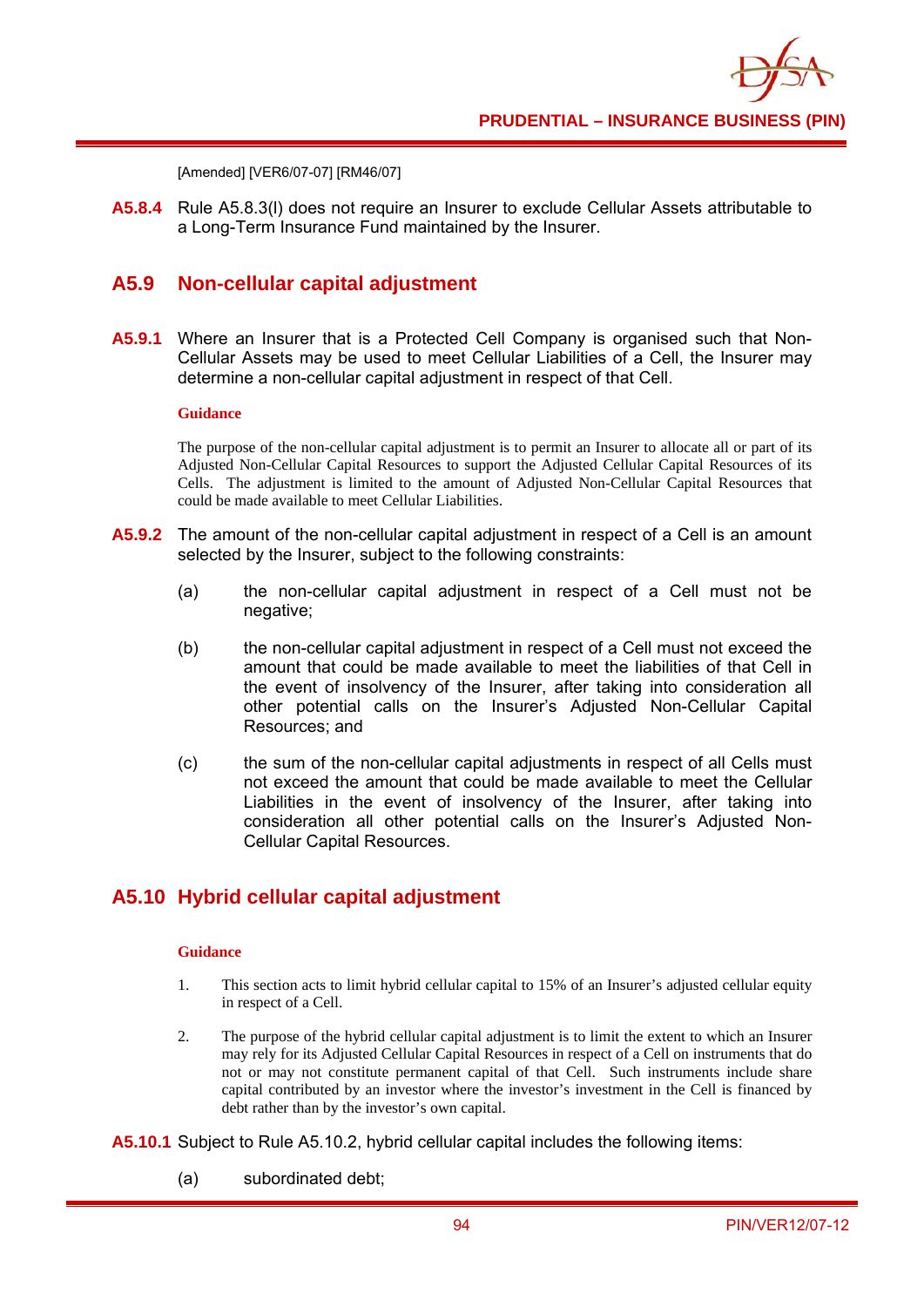- (b) preference shares;
- (c) Owners' Equity in a Takaful Insurer, of the type described in Rule A5.7.2; and
- (d) Cell shares issued by a Cell to an investor who stands in the position of a Holding Company in relation to the Cell, and whose own paid-up ordinary share capital, taken together with its general reserves, is lower than that of the Cell.
- **A5.10.2** Hybrid cellular capital excludes any instrument that is not attributable to a Cell.
- **A5.10.3** Subject to Rule A5.10.4, an Insurer must calculate the hybrid cellular capital adjustment in respect of a Cell as the amount by which the total amount of hybrid cellular capital exceeds 15% of adjusted non-cellular equity.
- **A5.10.4** The DFSA may at its discretion and on the application of an Insurer, permit that Insurer to apply Rule A5.10.3 as though the figure of 15% was replaced with a higher figure approved in writing by the DFSA. The approved figure may not be more than the actual percentage which the hybrid cellular capital represents of adjusted cellular equity, and may not in any case exceed 30%.

## **APP6 CALCULATION OF MINIMUM NON-CELLULAR CAPITAL REQUIREMENT AND MINIMUM CELLULAR CAPITAL REQUIREMENT**

### **A6.1 Purpose and general provisions**

- **A6.1.1** This appendix applies to all Insurers to which section 4.4 applies.
- **A6.1.2** In this appendix, the term 'segment' includes both:
	- (a) a Cell of a Protected Cell Company; and
	- (b) the portion of a Protected Cell Company that is not a Cell; and the term 'segmental' is construed accordingly.

- 1. This appendix sets out how an Insurer that is a Protected Cell Company is required to calculate its Minimum Non-Cellular Capital Requirement and the Minimum Cellular Capital Requirement applicable to each Cell.
- 2. The Minimum Non-Cellular Capital Requirement and the Minimum Cellular Capital Requirement are calculated on a basis that is analogous to the basis of calculation of the Minimum Capital Requirement for Insurers that are not Protected Cell Companies, as set out in App4. This appendix therefore incorporates references to the provisions of App4.
- 3. The calculation of the Minimum Non-Cellular Capital Requirement takes into account only Non-Cellular Assets and Non-Cellular liabilities, while the Minimum Cellular Capital Requirement in respect of a Cell takes into account only Cellular Assets of that Cell and Cellular Liabilities of the same Cell.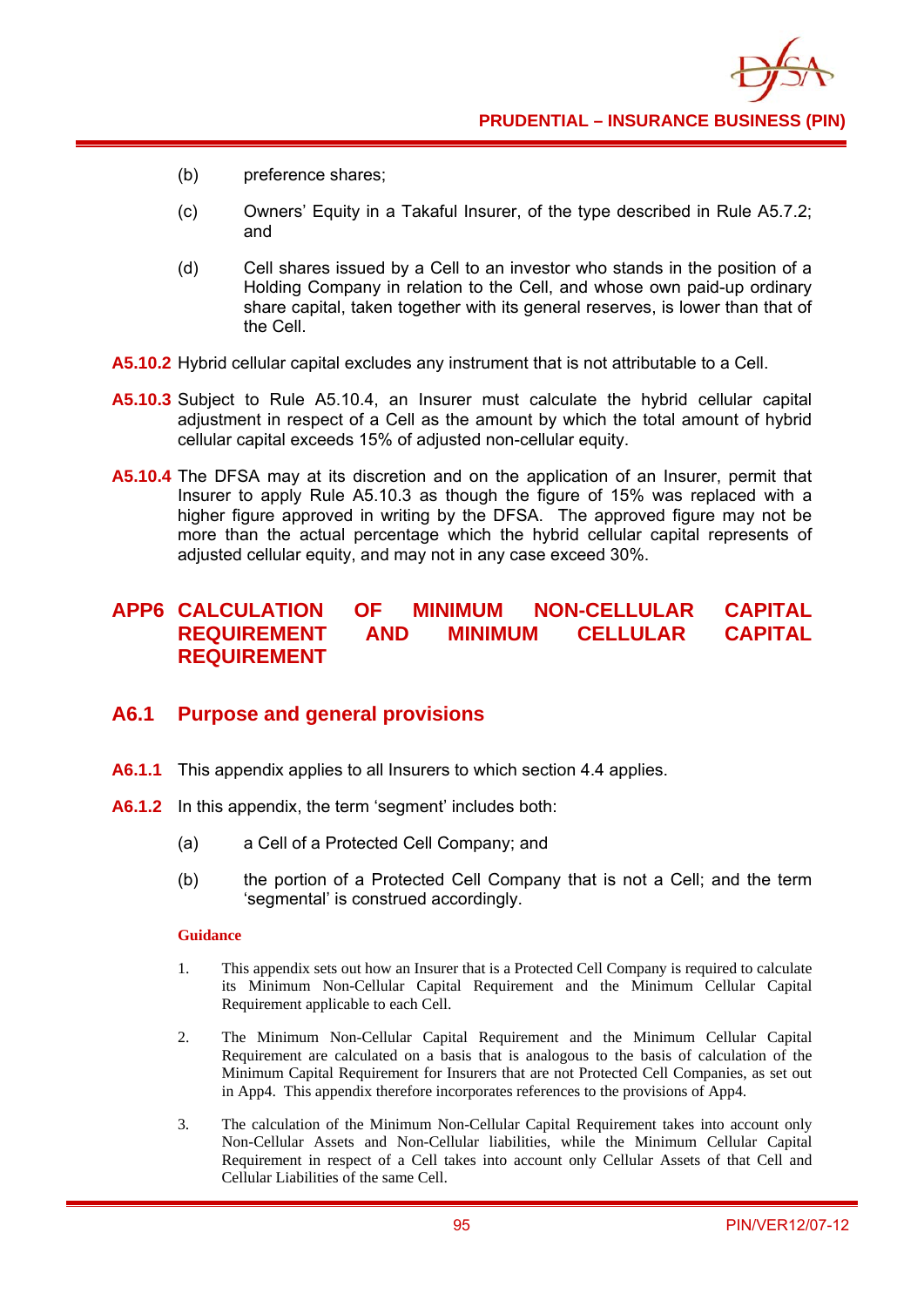

4. The methods of calculation for the Minimum Non-Cellular Capital Requirement and the Minimum Cellular Capital Requirement in respect of a Cell are identical, so the term Minimum Segmental Capital Requirement is used to refer to both. Similarly, the term 'segment' is used in this appendix to refer to both a Cell and the non-cellular part of an Insurer.

# **A6.2 Minimum segmental capital requirement**

- **A6.2.1** Every Insurer must calculate its Minimum Non-Cellular Capital Requirement and the Minimum Cellular Capital Requirement applicable to each Cell, in accordance with this appendix.
- **A6.2.2** Subject to Rules A6.2.4, A6.2.5, and A6.2.6, an Insurer must calculate its Minimum Segmental Capital Requirement according to the formula:

MSCR = DRC + IVRC + OARC + OLRC + CRC + SFAC + URC + RRC + LIRC + AMRC

where:

| Term        | <b>Definition</b>                                                                   |
|-------------|-------------------------------------------------------------------------------------|
| <b>MSCR</b> | Insurer's Minimum Segmental Capital Requirement;                                    |
| <b>DRC</b>  | Insurer's default risk component in respect of that segment;                        |
| <b>IVRC</b> | Insurer's investment volatility risk component in respect of that<br>segment;       |
| <b>OARC</b> | Insurer's off-balance sheet asset risk component in respect of that<br>segment;     |
| <b>OLRC</b> | Insurer's off-balance sheet liability risk component in respect of that<br>segment; |
| <b>CRC</b>  | Insurer's concentration risk component in respect of that segment;                  |
| <b>SFAC</b> | Insurer's size factor adjustment component in respect of that<br>segment;           |
| <b>URC</b>  | Insurer's underwriting risk component in respect of that segment;                   |
| <b>RRC</b>  | Insurer's reserving risk component in respect of that segment;                      |
| <b>LIRC</b> | Insurer's Long-Term Insurance risk component in respect of that<br>segment;         |
| <b>AMRC</b> | Insurer's asset management risk component in respect of that<br>segment.            |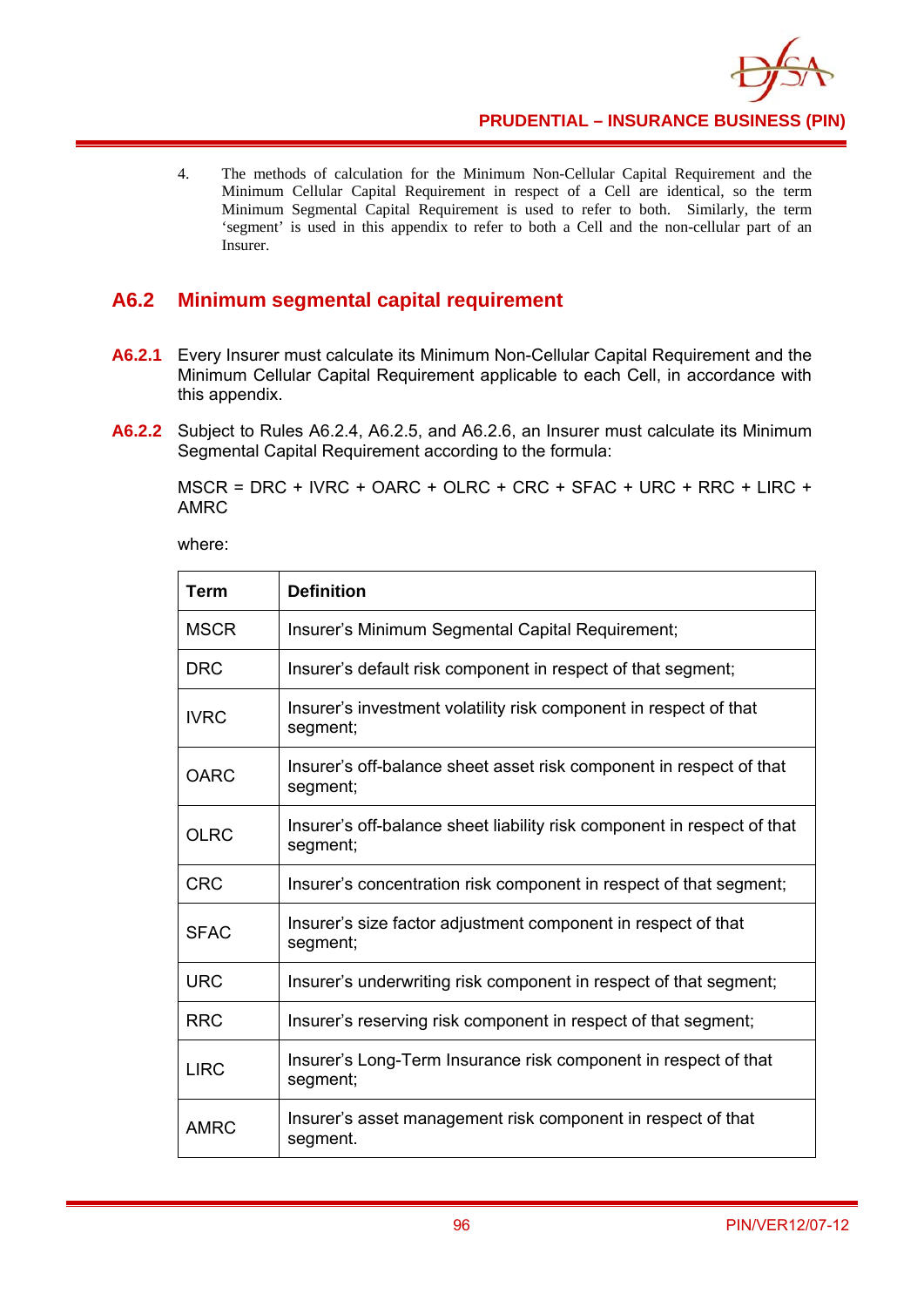#### **Guidance**

Because of the provision in chapter 1 that all Insurance Business of an Insurer that is a Protected Cell Company must be conducted through its Cells, the URC, RRC and LIRC components will apply only to Cells.

- **A6.2.3** The methods of calculation of the components referred to in Rule A6.2.2 are set out in sections A6.4, A6.5, A6.6, A6.7, A6.8, A6.9, A6.10, A6.11, A6.12 and A6.13.
- **A6.2.4** An Insurer's Minimum Non-Cellular Capital Requirement must always be equal to or higher than US\$ 50,000.
- **A6.2.5** The Minimum Cellular Capital Requirement in respect of a Cell must always be equal to or higher than US\$ 50,000.
- **A6.2.6** Where the aggregate of the Minimum Segmental Capital Requirements of the segments of an Insurer, calculated in accordance with the formula set out in Rule A6.2.2 is less than US\$ 250,000, the difference between that aggregate and US\$ 250,000 must be added to the Minimum Non-Cellular Capital Requirement.

### **A6.3 Applicability of components to assets of the insurer**

- **A6.3.1** Subject to Rules A6.3.2 and A6.3.3, an Insurer must calculate those components of a Minimum Segmental Capital Requirement that are relevant to assets, in respect of every asset that is attributable to that segment and that is available to meet liabilities attributable to that segment.
- **A6.3.2** Where an Insurer arranges its affairs such that Invested Assets attributable to a segment are held in a Related entity, the Insurer may, with the written approval of the DFSA, calculate components of the relevant Minimum Segmental Capital Requirement by reference to the Insurer's interest in the assets that are held by the Related entity, instead of by reference to the interest that the Insurer has in that Related entity. In that case this appendix shall be interpreted as though the assets (representing the Insurer's interest) held by the Related entity were held directly by the Insurer.

#### **Guidance**

The effect of Rule A6.3.2 is to provide flexibility for Insurers whose investments are managed on a pooled basis within a Group, or which establish specialist Subsidiaries to manage their investments. While the Insurer's asset in such cases is a balance with, or investment in, a Related entity, this Rule permits the Insurer to 'look through' the corporate arrangement and apply this appendix to the assets of the Related entity as though they were the Insurer's own.

**A6.3.3** Where an Insurer that is a Protected Cell Company arranges its affairs such that the Invested Assets of a segment are held in another segment of the same Insurer, the Insurer may, with the written approval of the DFSA, calculate relevant components of its Minimum Segmental Capital Requirement in respect of the first segment, by reference to the segment's interest in the assets that are held by the second segment, instead of by reference to the interest that the first segment has in the second segment. In that case this appendix shall be interpreted as though the assets (representing the first segment's interest) held by the second segment were held directly by the first segment.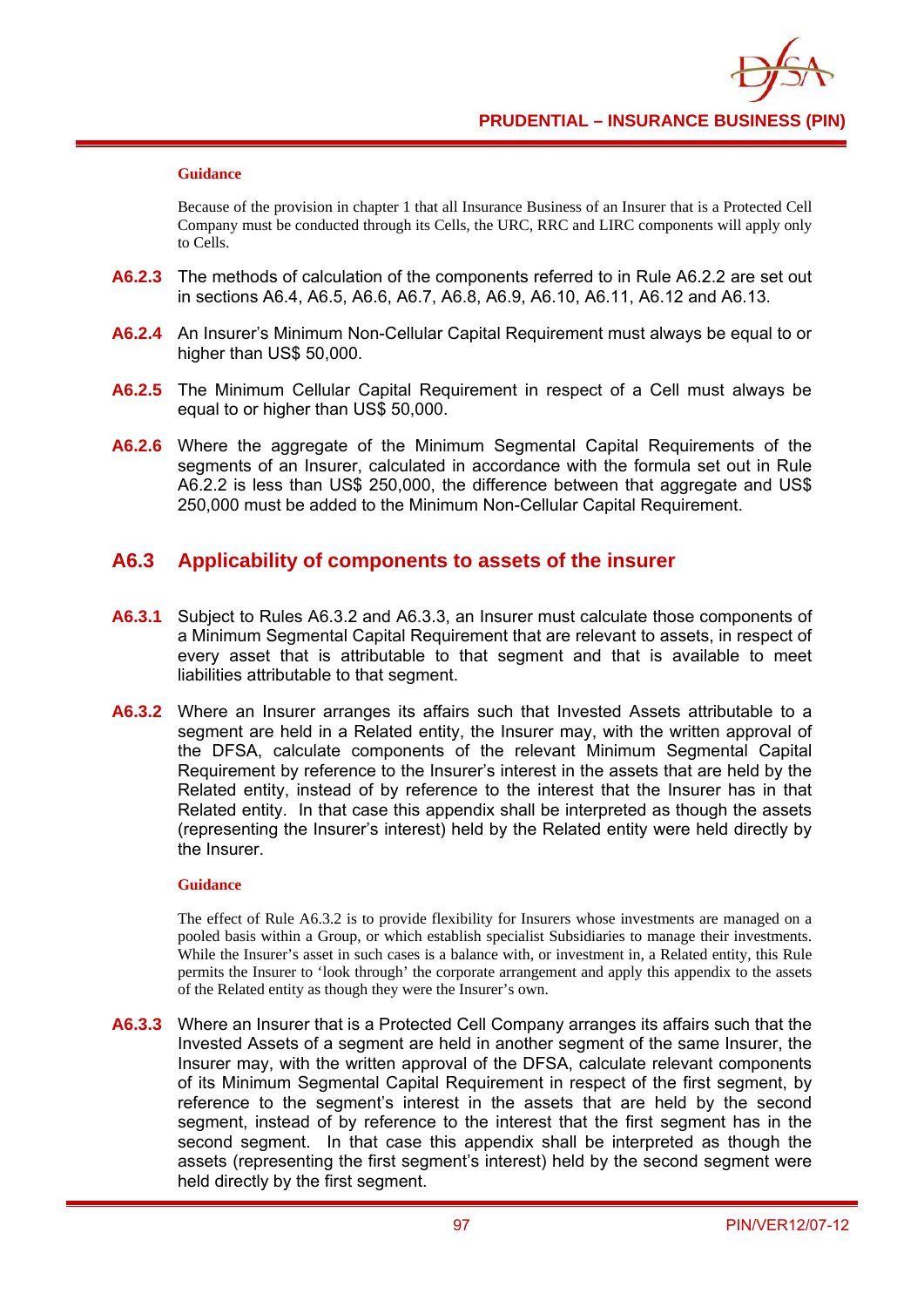#### **Guidance**

- 1. The effect of Rule A6.3.3 is to extend the flexibility given by A6.3.2 to cover situations where one segment of an Insurer uses another segment of the same Insurer as a specialist investment entity.
- 2. Where Rule A6.3.3 is applied, the Insurer still needs to calculate the Minimum Segmental Capital Requirement for the specialist investment segment, in respect of the Invested Assets which the specialist investment segment owns. Two segments would therefore be required to hold capital in respect of those Invested Assets.

### **A6.4 Default risk component**

#### **Guidance**

The purpose of the default risk component is to require an Insurer to set aside capital to cover the risk that amounts receivable from counterparties will not be received. The basic calculation model for this component, as it applies to Insurers that are not Protected Cell Companies, is set out in section A4.4. The provisions in this section apply this basic model to the segments of a Protected Cell Company.

- **A6.4.1** An Insurer must calculate the default risk component in respect of a segment as the sum of the amounts obtained by multiplying the value of each asset of the segment with the relevant percentage, in accordance with the following tables and subject to the provisions of Rules A6.4.2 and A6.4.3:
	- (a) assets that are Invested Assets: the table set out in Rule A4.4.1(a); and
	- (b) assets that are not Invested Assets: the table set out in Rule A4.4.1(b).
- **A6.4.2** The provisions of Rules A4.4.2, A4.4.3, A4.4.4, A4.4.5, and A4.4.6 must be applied, mutatis mutandis, to assets of a segment as though references in those Rules to an Insurer were instead references to a segment.
- **A6.4.3** Notwithstanding anything else in this section:
	- (a) the default risk component in respect of any asset that is subject to a fixed or floating charge, mortgage or other encumbrance must be 100% of the value of the asset to the extent of that charge, mortgage or encumbrance. In the case of such assets, the percentages set out in the tables referred to above must be applied only to the amount, if any, by which the value of the asset exceeds the amount of the charge, mortgage or encumbrance; and
	- (b) no default risk component must be calculated in respect of assets excluded from Adjusted Cellular Capital Resources or Adjusted Non-Cellular Capital Resources in accordance with Rules A5.4.3(e), A5.4.3(f), A5.4.3(i), A5.4.3(j), A5.8.3(e), A5.8.3(f), A5.8.3(g), A5.8.3(h), A5.8.3(k) or A5.8.3(l).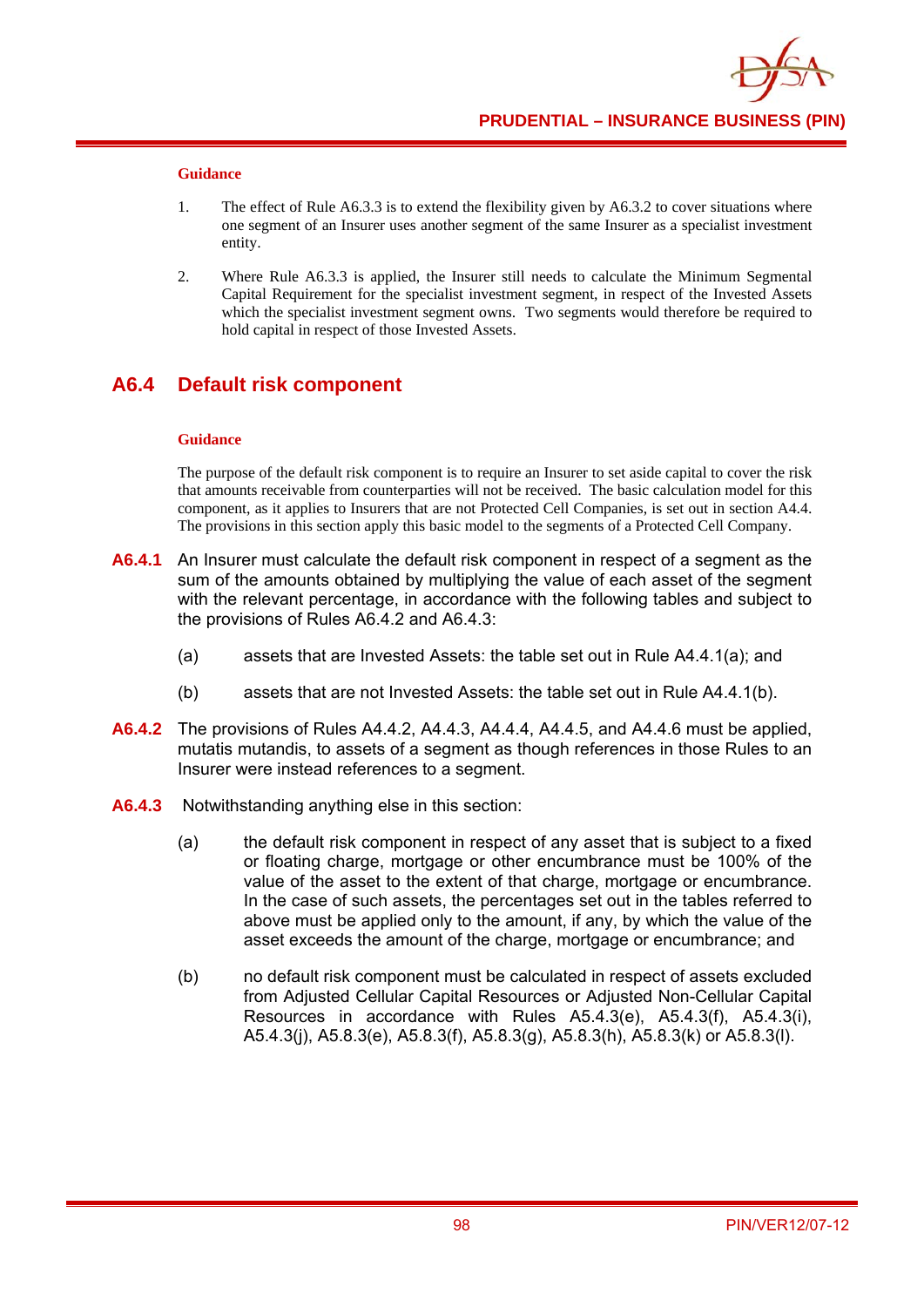

## **A6.5 Investment volatility risk component**

#### **Guidance**

The purpose of the investment volatility risk component is to require an Insurer to set aside capital to cover the risk of deterioration in the values of Invested Assets. The basic calculation model for this component, as it applies to Insurers that are not Protected Cell Companies, is set out in section A4.5. The provisions in this section apply this basic model to the segments of a Protected Cell Company.

**A6.5.1** An Insurer must calculate the investment volatility risk component in respect of a segment as the sum of the amounts obtained by multiplying the value of each Invested Asset attributable to the segment with the relevant percentage, in accordance with the table set out in Rule A4.5.1, but subject to the provisions of Rule A4.5.2.

### **A6.6 Off-balance sheet asset risk component**

#### **Guidance**

The purpose of the off-balance sheet asset risk component is to require an Insurer to set aside capital to cover the risk of default and deterioration in value in respect of exposures that the Insurer has because it is a party to a derivative contract. The provisions in this section apply the basic provisions of section A4.6 to the segments of a Protected Cell Company.

- **A6.6.1** An Insurer is required to calculate an off-balance sheet asset risk component, if the Insurer is, as at the Solvency Reference Date, a party to a derivative contract, including a forward, future, swap, option or other similar contract, but not including:
	- (a) a put option serving as a guarantee;
	- (b) a foreign exchange contract having an original maturity of 14 days or less; or
	- (c) an instrument traded on a futures or options exchange, which is subject to daily mark-to-market and margin payments.
- **A6.6.2** An Insurer must calculate the off-balance sheet asset risk component in respect of a segment as the sum of the amounts obtained by applying the calculations set out in Rule A6.6.3 in respect of each derivative contract entered into by the Insurer in respect of that segment that meets the description in Rule A6.6.1.
- **A6.6.3** The amount in respect of a derivative contract is obtained by calculating, for an asset equivalent amount as determined in Rule A6.6.4, a default risk component as set out in section A6.4 and an investment volatility risk component as set out in section A6.5, as though the asset equivalent amount were a debt obligation due from the derivative counterparty.
- **A6.6.4** The asset equivalent amount in respect of a derivative is calculated as the sum of the current mark-to-market exposure of the derivative (where this is positive) and the amount obtained by multiplying the notional principal amount of the derivative by the factors specified in the table set out in Rule A4.6.4, according to the nature and residual maturity of the derivative.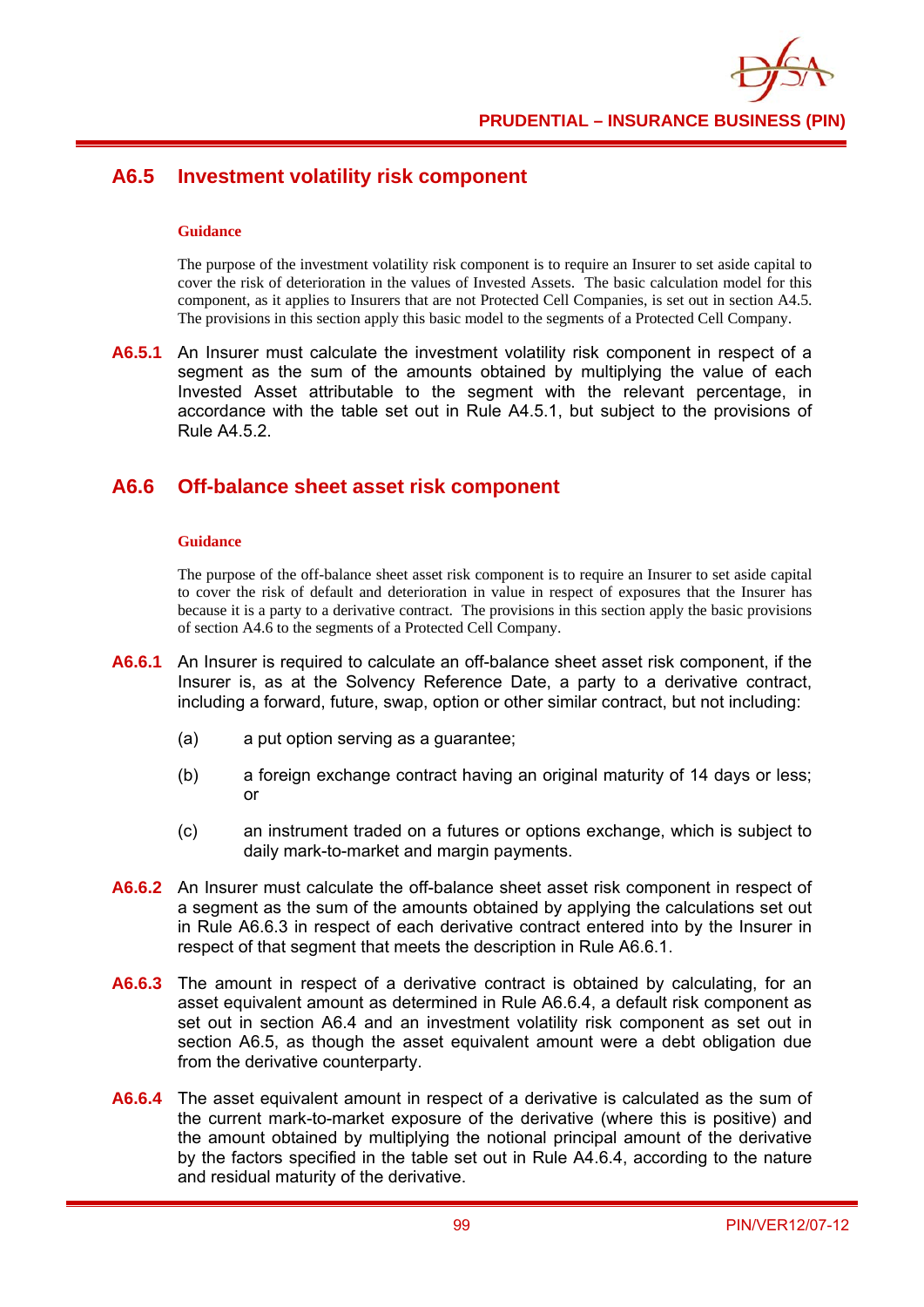# **A6.7 Off-balance sheet liability risk component**

#### **Guidance**

- 1. The purpose of the off-balance sheet liability risk component is to require an Insurer to set aside capital to cover the risk that it will be required to perform on a guarantee, letter of credit or other credit substitute that it has entered into. Although such items are not liabilities of the Insurer as at the Solvency Reference Date, they have the capacity to crystallise as liabilities at a subsequent date and therefore to affect the Insurer's capital position. The provisions in this section apply the relevant provisions of section A4.7 to the segments of a Protected Cell Company.
- 2. Credit substitutes that are Contracts of Insurance are excluded from the calculation of this component, as they are subject to a separate capital requirement under section 4.5.
- **A6.7.1** An Insurer must calculate an off-balance sheet liability risk component in respect of a segment if the Insurer has issued guarantees, including put options serving as guarantees, letters of credit or any other credit substitute (other than an insurance contract) in favour of another party, so that the segment is exposed to the risk of having to make payment on those instruments should the guaranteed party default.
- **A6.7.2** An Insurer must calculate its off-balance sheet risk component as the sum of the amounts obtained by applying the calculations set out in Rule A6.7.3 in respect of each guarantee, letter of credit or other credit substitute.
- **A6.7.3** The amount in respect of a guarantee, letter of credit or other credit substitute (other than an insurance contract) is obtained by calculating, for the nominal amount of the guarantee, letter of credit or other credit substitute, a default risk component as set out in section A6.4 and an investment volatility risk component as set out in section A6.5 in respect of the obligation or asset over which the guarantee, letter of credit or other credit substitute is written, as though that obligation or asset were an obligation or asset of the Insurer.

### **A6.8 Concentration risk component**

#### **Guidance**

The purpose of the concentration risk component is to require an Insurer to set aside capital to cover the sensitivity that it has to default or volatility in respect of assets and exposures to single counterparties or groupings of connected counterparties, or single properties. The provisions in this section apply the relevant provisions of section A4.8 to the segments of a Protected Cell Company.

- **A6.8.1** An Insurer is required to calculate a concentration risk component in respect of a segment if the segment has, as at the Solvency Reference Date, an investment exposure to a single counterparty or group of Related counterparties, or to a single property, that exceeds 10% of the adjusted segmental capital resources.
- **A6.8.2** For the purposes of the calculation referred to in Rule A6.8.1:
	- (a) 'investment exposure' means the aggregate value of all equity, bond or other investments in or in respect of the counterparty or group of Related parties or property in question, together with off-balance sheet exposures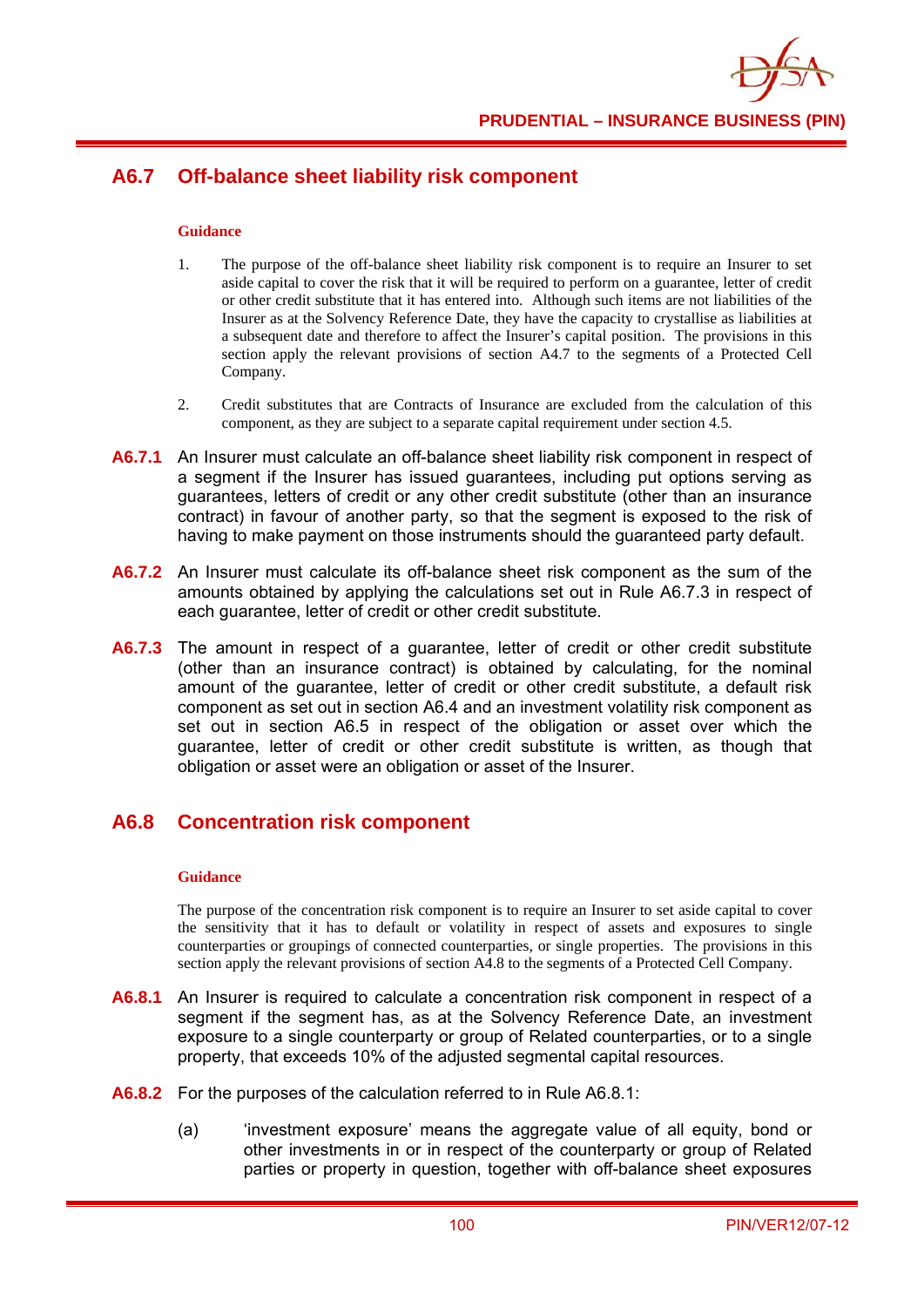

to the same counterparty or group of Related counterparties or property that the Insurer has because it has issued guarantees, letters of credit or other credit substitutes (other than insurance contracts), or because it has entered into derivative contracts, but excluding any assets excluded from base cellular capital or base non-cellular capital by reason of any of the Rules referred to in Rule A6.4.3(b);

- (b) 'adjusted segmental capital resources' in respect of a segment means Adjusted Cellular Capital Resources in respect of that segment (where the segment is a Cell) or the Insurer's Adjusted Non-Cellular Capital Resources (where the segment is not a Cell); and
- (c) 'AAA'-Rated Governments and Government agencies are not counterparties.
- **A6.8.3** An Insurer must calculate its concentration risk component in respect of a segment as the sum of the amounts obtained by multiplying each investment exposure of that segment that exceeds 10% of the adjusted segmental capital resources, by the relevant factor percentage set out in the table set out in Rule A4.8.3, reading that table as though all references to Adjusted Capital Resources were references to adjusted segmental capital resources, and subject to Rule A6.8.4.
- **A6.8.4** If the concentration risk component in respect of an investment exposure of a segment, aggregated with the sum of the default risk, investment volatility risk and off-balance sheet asset risk components (so far as concerns that segment), in respect of the assets and off-balance sheet exposures comprising that investment exposure, exceeds 100% of that investment exposure, the concentration risk component in respect of that investment exposure must be reduced so that the total of the four components in respect of that investment exposure is equal to 100% of that investment exposure.

## **A6.9 Size factor component**

#### **Guidance**

The effect of the size factor component is to provide a relatively higher capital requirement in respect of segments with smaller portfolios of Invested Assets. The provisions in this section apply the relevant provisions of section A4.9 to the segments of a Protected Cell Company.

- **A6.9.1** The base figure for the size factor component is determined by aggregating the following components, for the segment:
	- (a) the aggregate of the default components determined in accordance with section A6.4, in respect of Invested Assets;
	- (b) the investment volatility risk component determined in accordance with section A6.5; and
	- (c) the concentration risk component determined in accordance with section A6.8.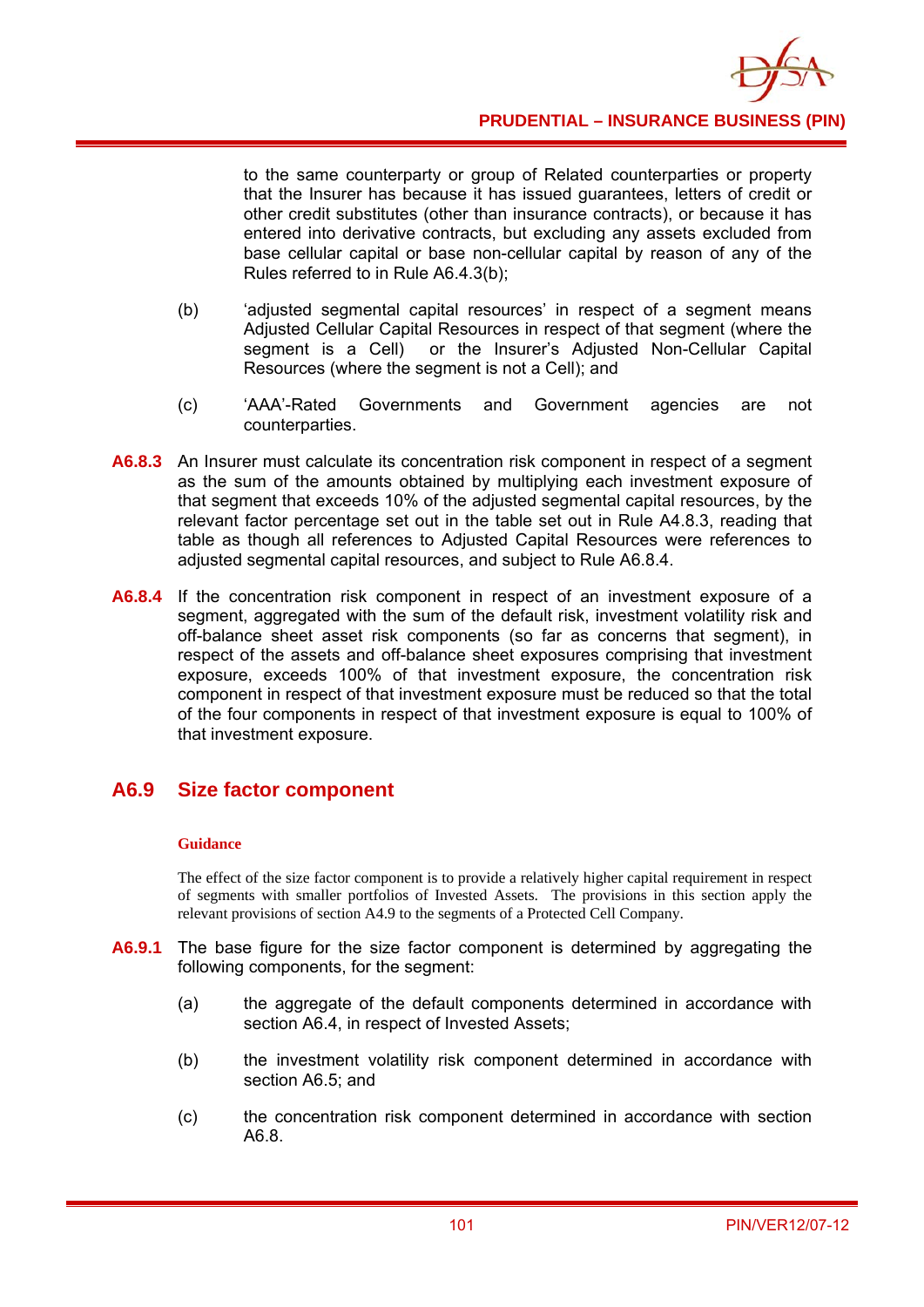- **A6.9.2** An Insurer must calculate the size factor component in respect of a segment by multiplying the base figure for that segment as determined in accordance with Rule A6.9.1 by the factor derived by applying the following formula, where x represents the total Invested Assets of the segment, expressed in millions of dollars:
	- (a) if  $x \le 100$ , the factor is 1.5;
	- (b) if  $100 < x \le 200$ , the factor is  $(150 + 0.5(x-100))/x$ ;
	- (c) if  $200 \le x \le 1,200$ , the factor is  $(200 0.2(x-200))/x$ ; and
	- (d) if  $x > 1,200$ , the factor is zero.

### **A6.10 Underwriting risk component**

#### **Guidance**

- 1. The purpose of the underwriting risk component is to require an Insurer to set aside capital to address the risk that the cost of claims will vary from the cost implicit in the premiums being charged. The provisions in this section apply the relevant provisions of section A4.10 to the segments of a Protected Cell Company.
- 2. As Insurance Business in Protected Cell Companies may only be carried on through Cells, every Insurer will have an underwriting risk component of zero in respect of its Minimum Non-Cellular Capital Requirement.
- **A6.10.1** An Insurer must calculate the underwriting risk component in respect of a segment according to the method set out in section A4.10, applied as though all references in that section to an Insurer were instead references to that segment.

### **A6.11 Reserving risk component**

- 1. The purpose of the reserving risk component is to require an Insurer to set aside capital to address the risk that the cost of claims will vary from the amounts recorded as liabilities in the Insurer's balance sheet. This calculation applies only to liabilities in respect of outstanding claims (the risk of deterioration in Premium Liability is addressed in the underwriting risk component in section A6.10). The provisions in this section apply the relevant provisions of section A4.11 to the segments of a Protected Cell Company.
- 2. As Insurance Business in Protected Cell Companies may only be carried on through Cells, every Insurer will have a reserving risk component of zero in respect of its Minimum Non-Cellular Capital Requirement.
- **A6.11.1** An Insurer must calculate the reserving risk component in respect of a segment according to the method set out in section A4.11, applied as though all references in that section to an Insurer were instead references to that segment.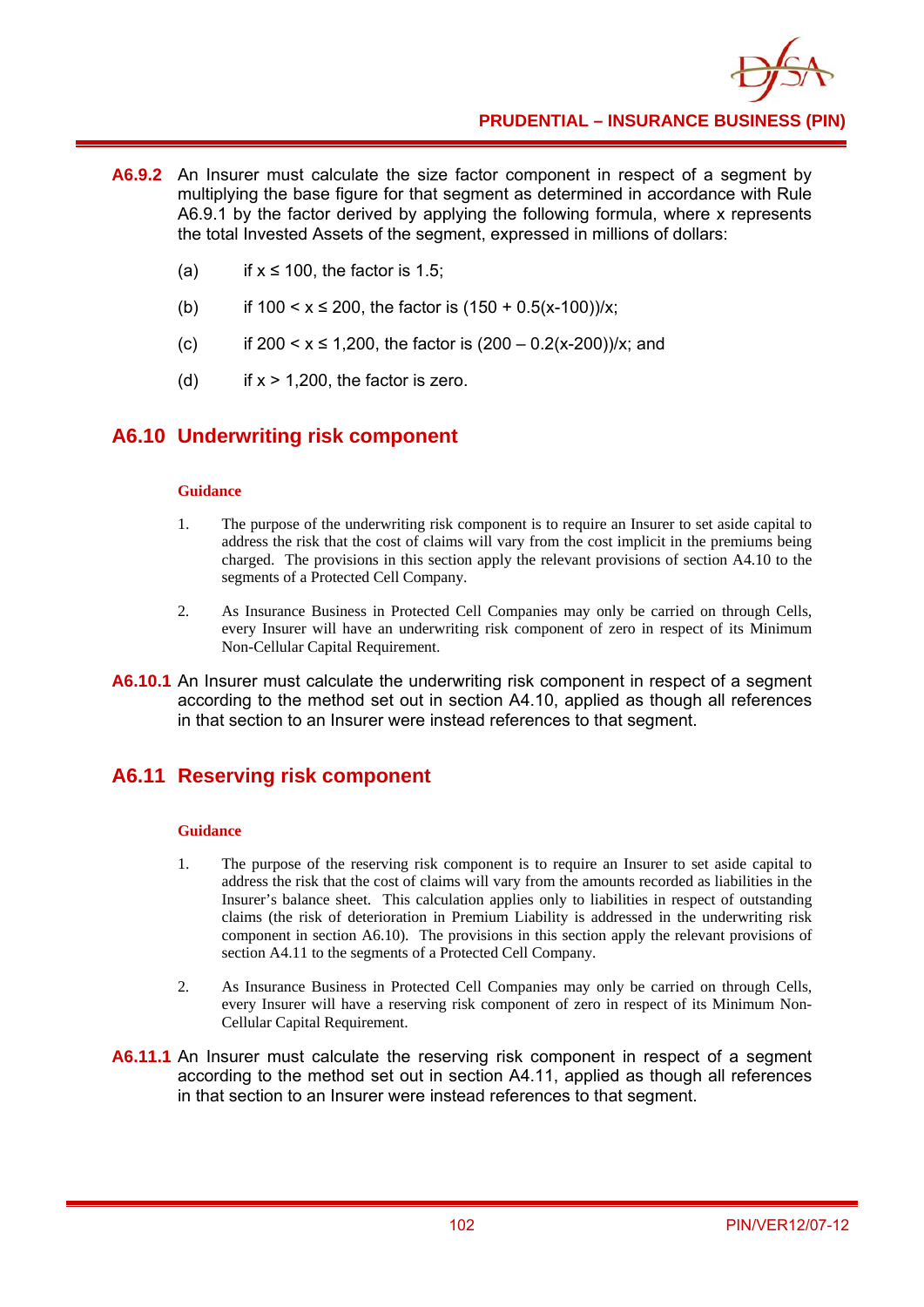

## **A6.12 Long-term insurance risk component**

#### **Guidance**

- 1. The purpose of the Long-Term Insurance risk component is to require an Insurer to set aside capital to address the risk that the net present value of future Policy Benefits will vary from the amounts recorded as Long-Term Insurance Liabilities in the Insurer's balance sheet. The provisions in this section apply the relevant provisions of section A4.12 to the segments of a Protected Cell Company.
- 2. As Insurance Business in Protected Cell Companies may only be carried on through Cells, every Insurer will have a Long-Term Insurance risk component of zero in respect of its Minimum Non-Cellular Capital Requirement.
- **A6.12.1** An Insurer must calculate the Long-Term Insurance risk component in respect of a segment according to the method set out in section A4.12, applied as though all references in that section to an Insurer were instead references to that segment.

### **A6.13 Asset management risk component**

#### **Guidance**

This section requires an Insurer to set aside capital in respect of assets that it manages. This section applies the relevant provisions of section A4.13 to the segments of a Protected Cell Company.

**A6.13.1** An Insurer must calculate the asset management risk component in respect of a segment according to the method set out in section A4.13, applied as though all references in that section to an Insurer were instead references to that segment.

## **APP7 CALCULATION OF ADJUSTED FUND CAPITAL RESOURCES**

## **A7.1 Purpose and general provisions**

**A7.1.1** This appendix applies to all Insurers to which section 4.6 applies.

#### **Guidance**

- 1. This appendix sets out the manner in which an Insurer is required to calculate the Adjusted Fund Capital Resources in respect of each Long-Term Insurance Fund it maintains. The calculation is analogous to that applicable to Insurers other than Protected Cell Companies, so that (except where changes are necessary to reflect structural differences) the capital of a Long-Term Insurance Fund is determined as though it was an Insurer subject to App3.
- 2. The Adjusted Fund Capital Resources are calculated by making adjustments to the equity of the fund, as at the Solvency Reference Date.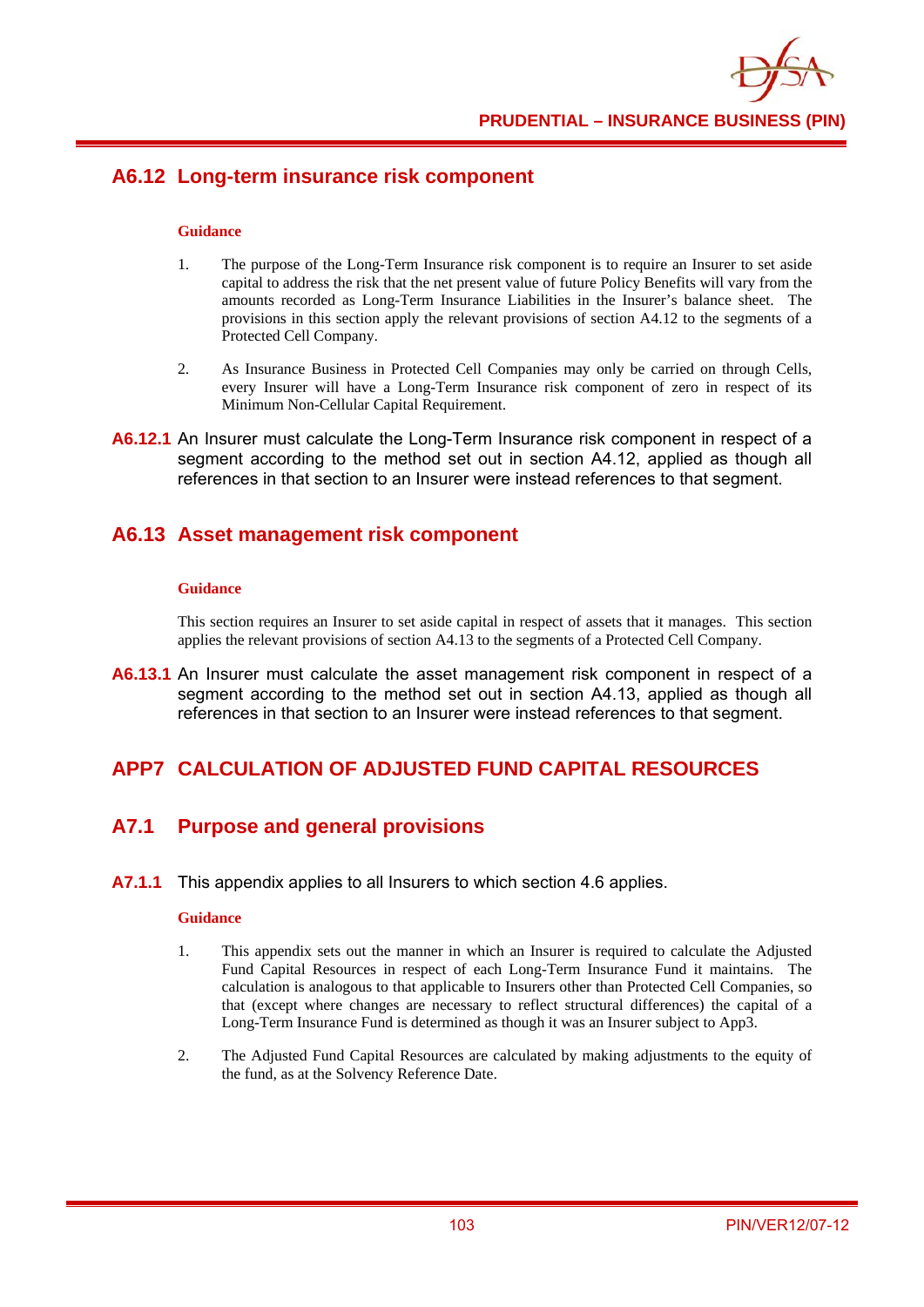

# **A7.2 Adjusted fund capital resources**

**A7.2.1** An Insurer must calculate the Adjusted Fund Capital Resources in respect of each Long-Term Insurance Fund maintained by it, according to the formula:

 $AFCR = AFF - FHCA$ 

where:

AFCR means the Adjusted Fund Capital Resources in respect of the fund;

AFE means the adjusted fund equity in respect of that fund; and

FHCA means the fund hybrid capital adjustment in respect of that fund.

**A7.2.2** Adjusted fund equity is calculated as set out in section A7.4. The fund hybrid capital adjustment is set out in section A7.5.

# **A7.3 Base fund capital**

- **A7.3.1** The commencement point for calculating the adjusted fund equity in respect of a Long-Term Insurance Fund maintained by an Insurer is the base fund capital.
- **A7.3.2** Subject to Rules A7.3.3, A7.3.4 and A7.3.5, the base fund capital in respect of a Long-Term Insurance Fund must consist of the following capital instruments and equity reserves of the Insurer, that are classified as capital instruments and equity reserves of the fund:
	- (a) general reserves;
	- (b) retained earnings;
	- (c) amounts attributed to the Long-Term Insurance Fund by the Insurer in accordance with Rule 3.4.2;
	- (d) in the case of a Takaful Insurer, amounts provided from the Owners' Equity by loan to the Insurance Fund and not repaid as at the Solvency Reference Date:
	- (e) current year's earnings after tax; and
	- (f) hybrid capital (as defined in Rule A7.5.1).
- **A7.3.3** Where an Insurer is not a DIFC Incorporated Insurer, base capital may include capital instruments and equity reserves that are approved in writing by the DFSA as equivalent to the capital instruments and equity reserves described in Rule A7.3.2.
- **A7.3.4** Owners' Equity in a Takaful Insurer, that has not been transferred to the Insurance Fund, must be classified as hybrid capital for the purposes of this section if: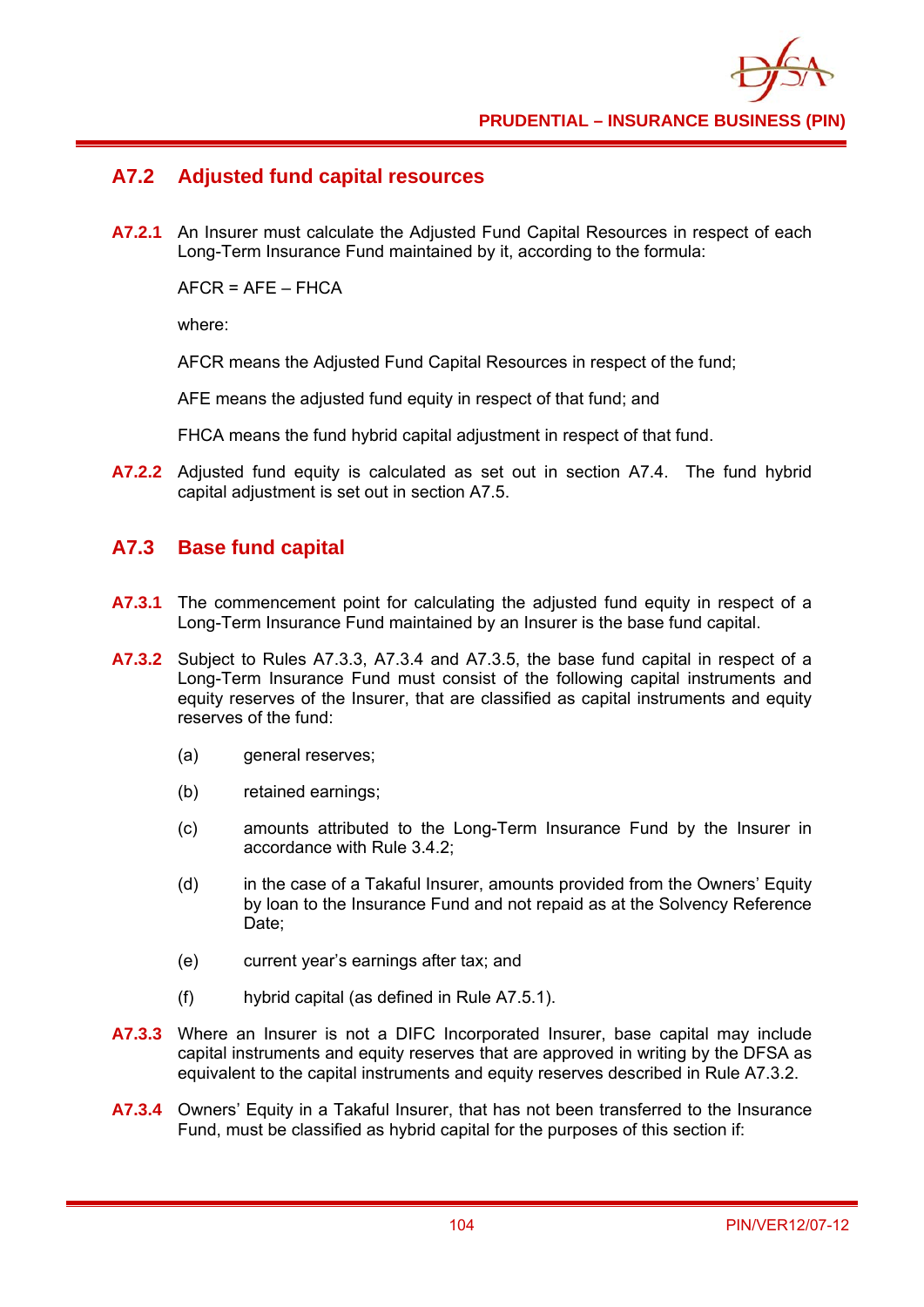- (a) under the constitutional documents of the Insurer or the terms of insurance contracts or both, the owners do not participate in the surpluses and losses of Insurance Business; and
- (b) the Owners' Equity is available for loan to the Insurance Fund maintained within the Long-Term Insurance Fund of the Insurer.
- **A7.3.5** Hybrid capital having a term to maturity of less than five years may only be included in base fund capital with the written consent of the DFSA.

# **A7.4 Adjusted fund equity**

**A7.4.1** An Insurer must calculate its adjusted fund equity in respect of each Long-Term Insurance Fund as set out in this section.

#### **Guidance**

The purpose of these adjustments is to provide a consistent basis for the determination of the Insurer's Adjusted Fund Capital Resources and to exclude from those resources assets that may not be readily realisable for the purposes of meeting Insurance Liabilities of the Long-Term Insurance Fund.

- **A7.4.2** The following items must be deducted from base fund capital, to the extent that the Insurer has not excluded them in determining its base fund capital:
	- (a) any amounts in respect of appropriations to be made from the Long-Term Insurance Fund in respect of the current year, including dividends, distributions by Takaful Insurers of surplus, bonuses, pensions and welfare charges that are determined on the basis of the current year's profit, whether or not the amounts have been approved by the Insurer for payment;
	- (b) the amount of any investment by the Long-Term Insurance Fund or by a Subsidiary of the Long-Term Insurance Fund, in the Insurer's own capital;
	- (c) the amount of any tax liability that would be attributable to unrealised gains on investments, if those gains were realised;
	- (d) the amount of deferred acquisition costs;
	- (e) the amount of any deferred tax asset;
	- (f) the amount of any goodwill, patents, service rights, brands and any other intangible items;
	- (g) the amount of any Zakah or charity fund of a Takaful Insurer, maintained within the Long-Term Insurance Fund;
	- (h) the amount of any operating assets, including inventories, plant and equipment, and vehicles; and
	- (i) the amount of any assets that may not be applied to meet Insurance Liabilities attributable to the Long-Term Insurance Fund (for example,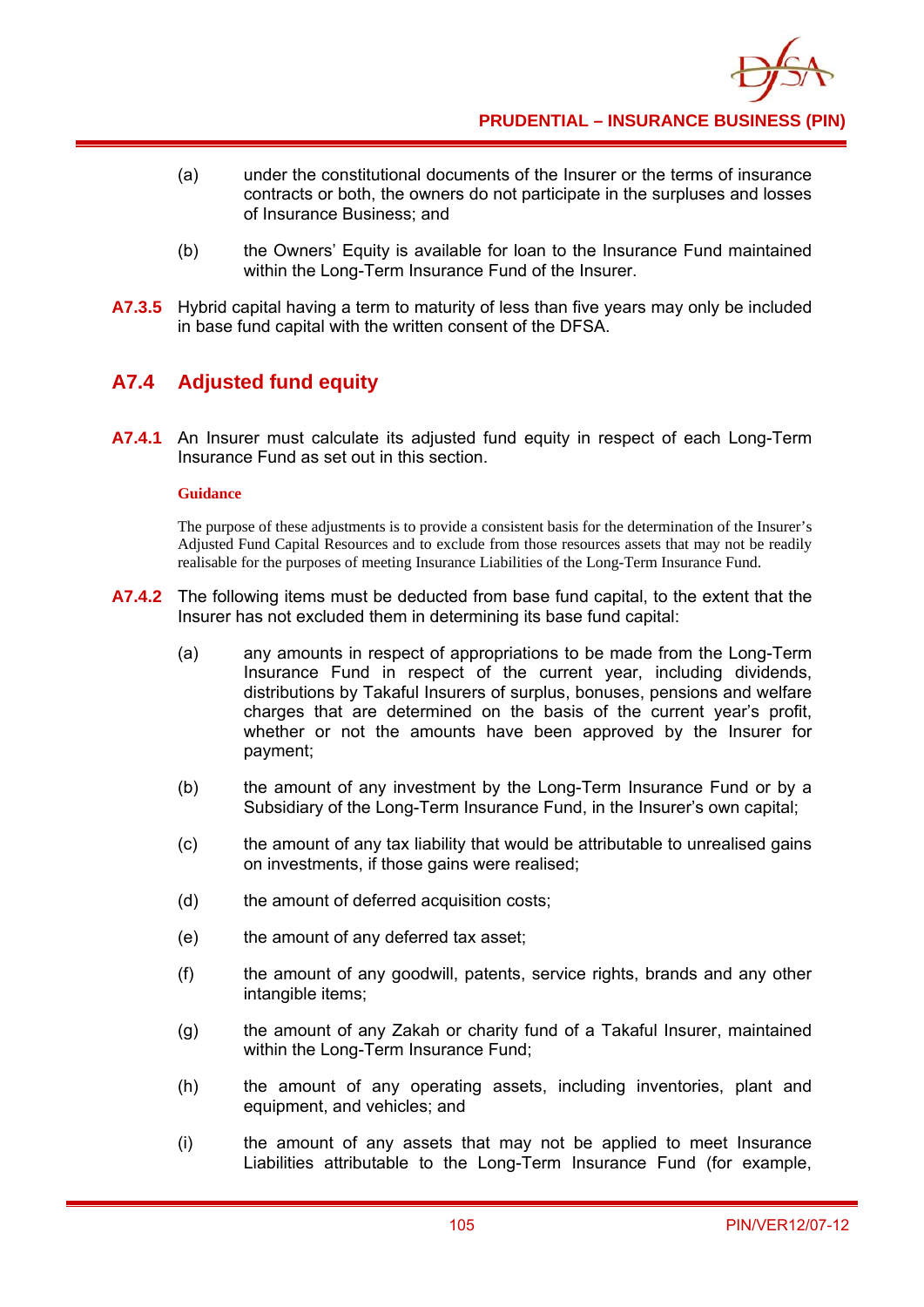

assets that are subject to fixed or floating charges, mortgages or other security).

# **A7.5 Fund hybrid capital adjustment**

#### **Guidance**

- 1. This section acts to limit hybrid capital to 15% of the adjusted fund equity in respect of a fund.
- 2. The purpose of the fund hybrid capital adjustment is to limit the extent to which an Insurer may rely for its Adjusted Fund Capital Resources in respect of any Long-Term Insurance Fund on instruments that do not or may not constitute permanent capital of that fund.
- **A7.5.1** Fund hybrid capital includes the following items:
	- (a) subordinated debt attributable to the fund; and
	- (b) Owners' Equity in a Takaful Insurer of the type described in Rule A7.3.4.
- **A7.5.2** Subject to Rule A7.5.3, an Insurer must calculate its fund hybrid capital adjustment as the amount by which the total amount of hybrid capital exceeds 15% of adjusted fund equity.
- **A7.5.3** The DFSA may at its discretion permit an Insurer to apply Rule A7.5.2 as though the figure of 15% was replaced with a higher figure approved in writing by the DFSA. The approved figure may not be more than the actual percentage which the fund hybrid capital represents of adjusted fund equity, and may not in any case exceed 30%.

## **APP8 CALCULATION OF MINIMUM FUND CAPITAL REQUIREMENT**

## **A8.1 Purpose and general provisions**

**A8.1.1** This appendix applies to all Insurers to which section 4.6 applies.

#### **Guidance**

- 1. This appendix sets out the manner in which an Insurer that conducts Long-Term Insurance Business through a Long-Term Insurance Fund is required to calculate the Minimum Fund Capital Requirement in respect of each Long-Term Insurance Fund.
- 2. The Minimum Fund Capital Requirement is calculated on a basis that is analogous to the basis of calculation of the Minimum Capital Requirement for Insurers other than Protected Cell Companies, as set out in App4.
- 3. The effect therefore is as though each Long-Term Insurance Fund maintained by an Insurer were itself an Insurer that had to calculate a Minimum Capital Requirement in accordance with App4. Consequently, this appendix incorporates references to the provisions of App4.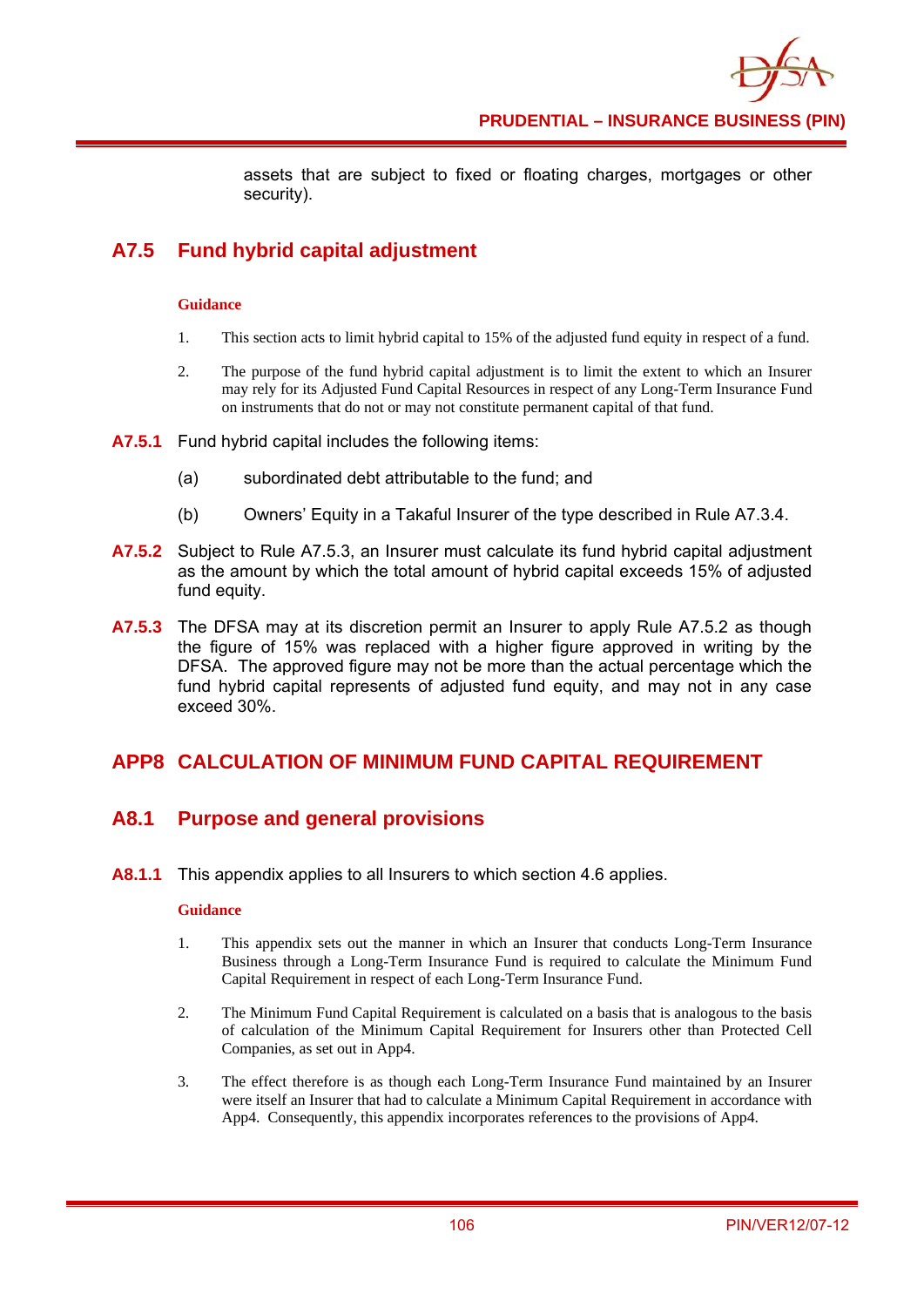

## **A8.2 Minimum fund capital requirement**

**A8.2.1** Subject to Rule A8.2.3, an Insurer must calculate the Minimum Fund Capital Requirement in respect of each Long-Term Insurance Fund maintained by it, according to the formula:

MFCR = DRC + IVRC + OARC + OLRC + CRC + SFAC + LIRC + AMRC

where:

| Term        | <b>Definition</b>                                                  |
|-------------|--------------------------------------------------------------------|
| <b>MFCR</b> | Minimum Fund Capital Requirement in respect of the fund;           |
| DRC.        | Default risk component in respect of that fund;                    |
| <b>IVRC</b> | Investment volatility risk component in respect of the fund;       |
| <b>OARC</b> | Off-balance sheet asset risk component in respect of the fund;     |
| <b>OLRC</b> | Off-balance sheet liability risk component in respect of the fund; |
| <b>CRC</b>  | Concentration risk component in respect of the fund;               |
| <b>SFAC</b> | Size Factor Adjustment Component in respect of the fund;           |
| <b>LIRC</b> | Long-Term Insurance risk component in respect of the fund; and     |
| <b>AMRC</b> | Asset management risk component in respect of the fund.            |

- **A8.2.2** The methods of calculation of the components referred to in Rule A8.2.1 are set out in sections A8.4, A8.5, A8.6, A8.7, A8.8, A8.9, A8.10 and A8.11.
- **A8.2.3** The Minimum Fund Capital Requirement in respect of a Long-Term Insurance Fund must always be equal to or higher than \$5,000,000.

[Amended] [VER6/07-07] [RM46/07]

## **A8.3 Applicability of components to assets of the fund**

- **A8.3.1** Subject to Rule A8.3.2, an Insurer must calculate those components of the Minimum Fund Capital Requirement in respect of a Long-Term Insurance Fund, that are relevant to assets, in respect of every asset that is attributable to the Long-Term Insurance Fund.
- **A8.3.2** Where an Insurer arranges its affairs such that Invested Assets attributable to a Long-Term Insurance Fund are held in a Related entity, the Insurer may, with the written approval of the DFSA, calculate components of the Minimum Fund Capital Requirement by reference to the interest of the Long-Term Insurance Fund in the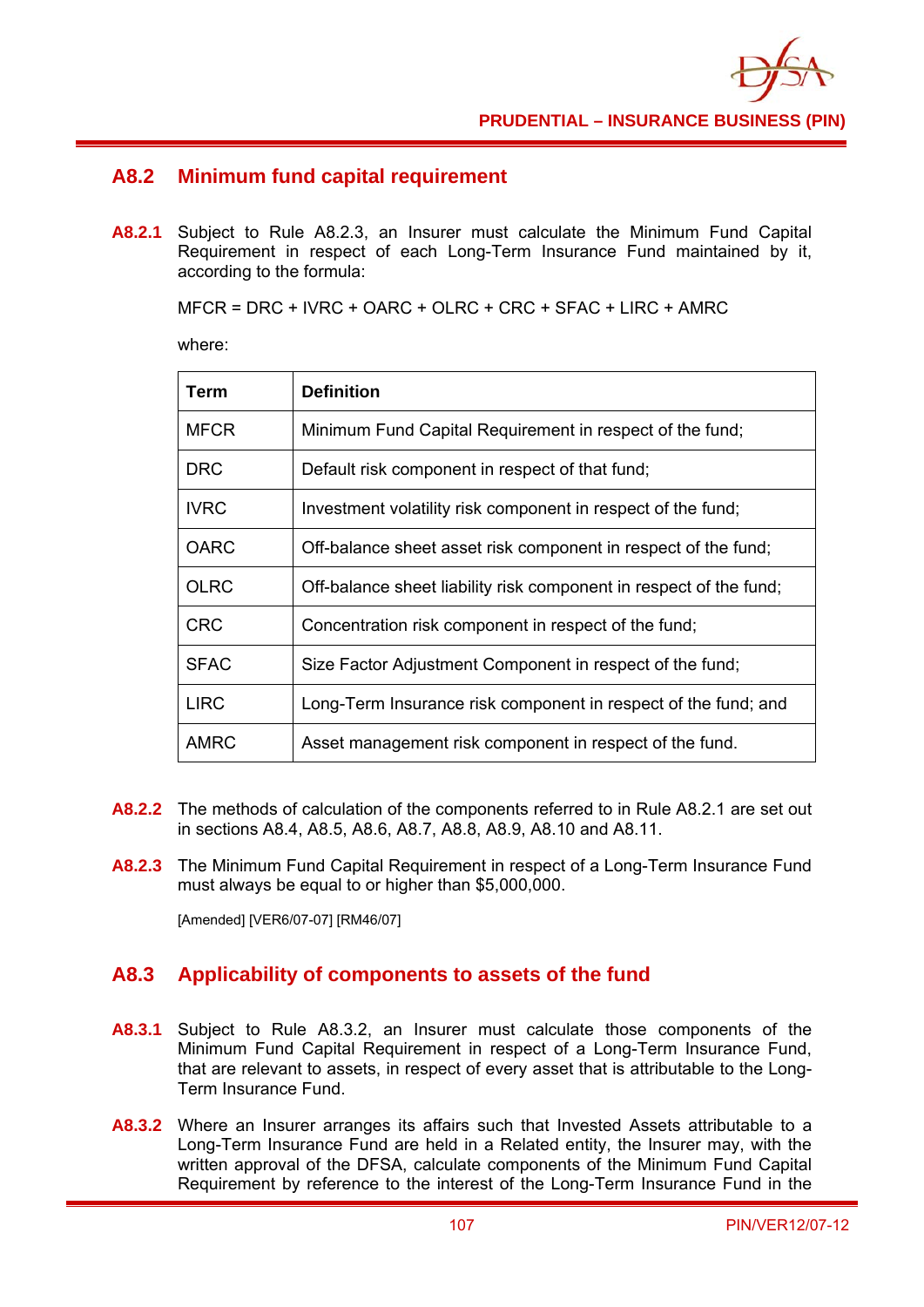assets that are held by the Related entity, instead of by reference to the interest that the Long-Term Insurance Fund has in that Related entity. In that case this appendix shall be interpreted as though the assets (representing the Long-Term Insurance Fund's interest) held by the Related entity were held directly by the Long-Term Insurance Fund.

#### **Guidance**

The effect of Rule A8.3.2 is to provide flexibility for Insurers whose investments are managed on a pooled basis within a Group, or which establish specialist Subsidiaries to manage their investments. While the Insurer's asset in such cases is a balance with, or investment in, a Related entity, this Rule permits the Insurer to 'look through' the corporate arrangement and apply this appendix to the assets of the Related entity as though they were the Insurer's own. This flexibility extends to Invested Assets attributable to Long-Term Insurance Funds, though this provision does not provide any exemption from section 3.4 in respect of segregation of assets.

# **A8.4 Default risk component**

#### **Guidance**

The purpose of the default risk component is to require an Insurer to set aside capital to cover the risk that amounts receivable from counterparties will not be received. The basic calculation model for this component, as it applies to Insurers that are not Protected Cell Companies, is set out in section A4.4. The provisions in this section apply the relevant provisions of section A4.4 to each Long-Term Insurance Fund that an Insurer maintains.

- **A8.4.1** An Insurer must calculate the default risk component in respect of a Long-Term Insurance Fund as the sum of the amounts obtained by multiplying the value of each asset attributed to the fund with the relevant percentage, in accordance with the following tables and subject to the provisions of Rules A8.4.2 and A8.4.3:
	- (a) assets that are Invested Assets: the table set out in Rule A4.4.1(a); and
	- (b) assets that are not Invested Assets: the table set out in Rule A4.4.1(b).
- **A8.4.2** The provisions of Rules A4.4.2, A4.4.3, A.4.4.4, A4.4.5 and A4.4.6 must be applied, mutatis mutandis, to assets attributed to a Long-Term Insurance Fund as though references in those Rules to an Insurer were instead references to a Long-Term Insurance Fund.
- **A8.4.3** Notwithstanding anything else in this section:
	- (a) the default risk component in respect of any asset that is subject to a fixed or floating charge, mortgage or other encumbrance must be 100% of the value of the asset to the extent of that charge, mortgage or encumbrance. In the case of such assets, the percentages set out in the tables referred to above must be applied only to the amount, if any, by which the value of the asset exceeds the amount of the charge, mortgage or encumbrance; and
	- (b) no default risk component must be calculated in respect of assets excluded from Adjusted Fund Capital Resources in accordance with Rules A7.4.2(d), A7.4.2(e), A7.4.2(f), A7.4.2(h), or A7.4.2(i).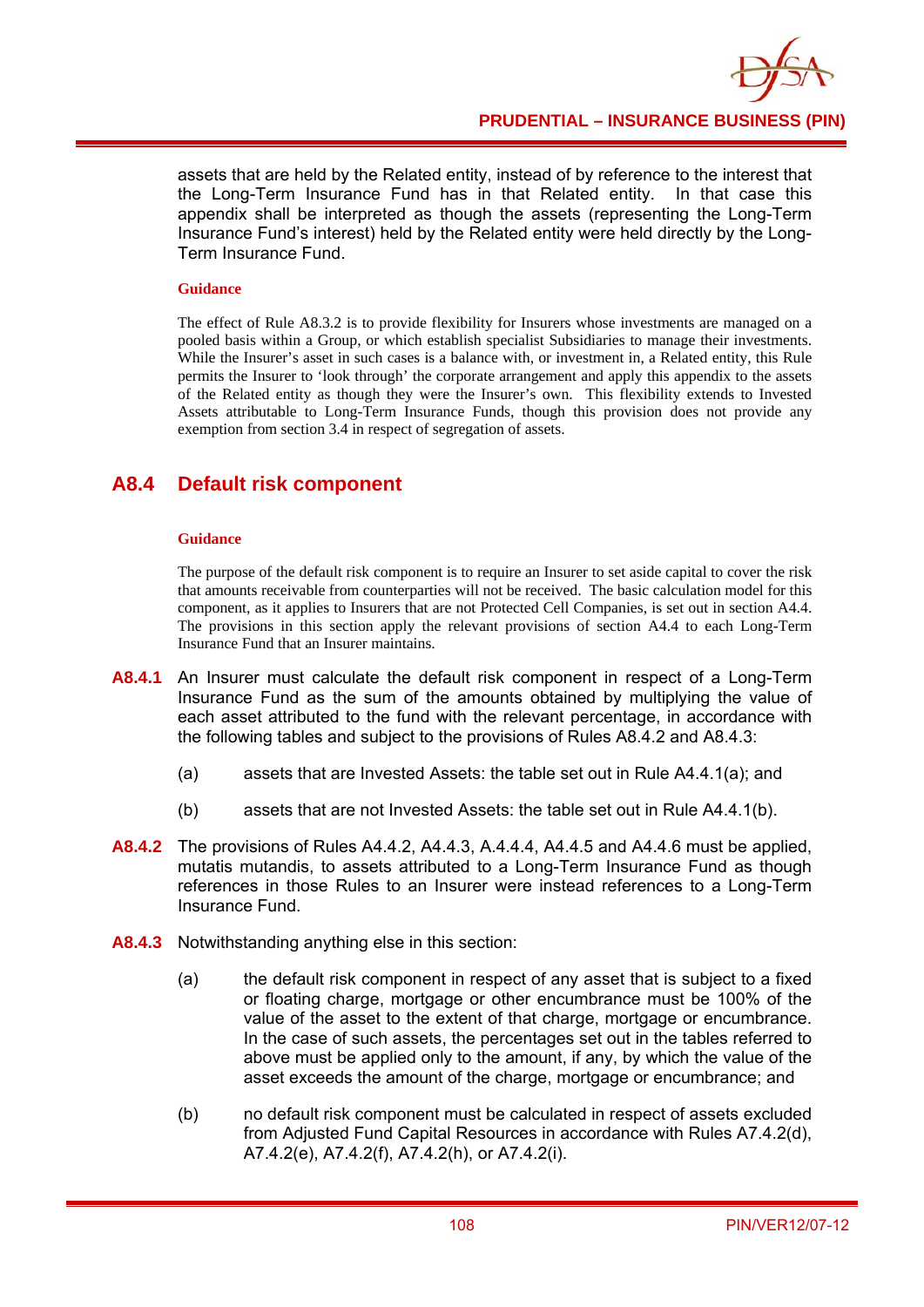

# **A8.5 Investment volatility risk component**

#### **Guidance**

The purpose of the investment volatility risk component is to require an Insurer to set aside capital to cover the risk of deterioration in the values of Invested Assets. The basic calculation model for this component, as it applies to Insurers that are not Protected Cell Companies, is set out in section A4.5. The provisions in this section apply the relevant provisions of section A4.5 to each Long-Term Insurance Fund that an Insurer maintains.

**A8.5.1** An Insurer must calculate the investment volatility risk component in respect of a Long-Term Insurance Fund as the sum of the amounts obtained by multiplying the value of each Invested Asset attributable to the fund with the relevant percentage, in accordance with the table set out in Rule A4.5.1, but subject to the provisions of Rule A4.5.2.

### **A8.6 Off-balance sheet asset risk component**

#### **Guidance**

The purpose of the off-balance sheet asset risk component is to require an Insurer to set aside capital to cover the risk of default and deterioration in value in respect of exposures that the Insurer has because it is a party to a derivative contract. The provisions in this section apply the relevant provisions of section A4.6 to each Long-Term Insurance Fund that an Insurer maintains.

- **A8.6.1** An Insurer is required to calculate an off-balance sheet asset risk component in respect of a Long-Term Insurance Fund, if the Insurer is, as at the Solvency Reference Date, a party to a derivative contract attributable to that fund, including a forward, future, swap, option or other similar contract, but not including:
	- (a) a put option serving as a guarantee;
	- (b) a foreign exchange contract having an original maturity of 14 days or less; or
	- (c) an instrument traded on a futures or options exchange, which is subject to daily mark-to-market and margin payments.
- **A8.6.2** An Insurer must calculate the off-balance sheet asset risk component in respect of a Long-Term Insurance Fund as the sum of the amounts obtained by applying the calculations set out in Rule A8.6.3 in respect of each derivative contract entered into by the Insurer and attributable to that fund, that meets the description in Rule A8.6.1.
- **A8.6.3** The amount in respect of a derivative contract is obtained by calculating, for an asset equivalent amount as determined in Rule A8.6.4, a default risk component as set out in section A8.4 and an investment volatility risk component as set out in section A8.5, as though the asset equivalent amount were a debt obligation due from the derivative counterparty.
- **A8.6.4** The asset equivalent amount in respect of a derivative is calculated as the sum of the current mark-to-market exposure of the derivative (where this is positive) and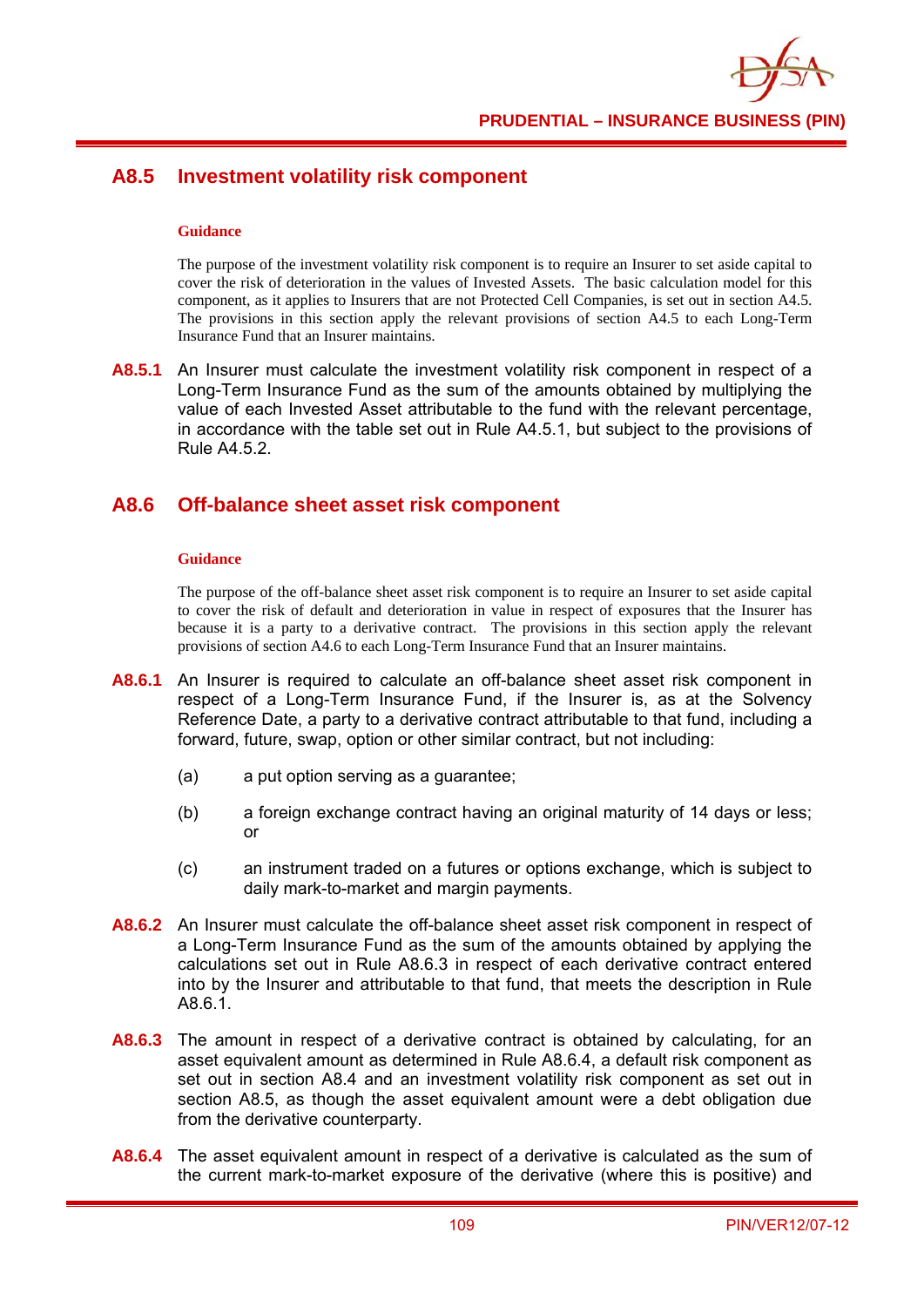the amount obtained by multiplying the notional principal amount of the derivative by the factors specified in the table set out in Rule A4.6.4 according to the nature and residual maturity of the derivative.

# **A8.7 Off-balance sheet liability risk component**

#### **Guidance**

The purpose of the off-balance sheet liability risk component is to require an Insurer to set aside capital to cover the risk that it will be required to perform on a guarantee, letter of credit or other credit substitute that it has entered into. Although such items are not liabilities of the Insurer as at the Solvency Reference Date, they have the capacity to crystallise as liabilities at a subsequent date and therefore to affect the Insurer's capital position. The provisions in this section apply the relevant provisions of section A4.7 to each Long-Term Insurance Fund that an Insurer maintains.

- **A8.7.1** An Insurer must calculate an off-balance sheet liability risk component in respect of a Long-Term Insurance Fund if the Insurer has issued guarantees, including put options serving as guarantees, letters of credit or any other credit substitute in favour of another party, so that the Long-Term Insurance Fund is exposed to the risk of having to make payment on those instruments should the guaranteed party default.
- **A8.7.2** An Insurer must calculate its off-balance sheet risk component as the sum of the amounts obtained by applying the calculations set out in Rule A8.7.3 in respect of each guarantee, letter of credit or other credit substitute.
- A8.7.3 The amount in respect of a guarantee, letter of credit or other credit substitute is obtained by calculating, for the nominal amount of the guarantee, letter of credit or other credit substitute, a default risk component as set out in section A8.4 and an investment volatility risk component as set out in section A8.5 in respect of the obligation or asset over which the guarantee, letter of credit or other credit substitute is written, as though that obligation or asset were an obligation or asset of the Insurer.

# **A8.8 Concentration risk component**

### **Guidance**

The purpose of the concentration risk component is to require an Insurer to set aside capital to cover the sensitivity that it has to default or volatility in respect of assets and exposures to single counterparties or groupings of connected counterparties, or single properties. The provisions in this section apply the relevant provisions of section A4.8 to each Long-Term Insurance Fund that an Insurer maintains.

- **A8.8.1** An Insurer is required to calculate a concentration risk component in respect of a Long-Term Insurance Fund if that fund has, as at the Solvency Reference Date, an investment exposure to a single counterparty or group of Related counterparties, or to a single property, that exceeds 10% of the Adjusted Fund Capital Resources.
- **A8.8.2** For the purposes of the calculation referred to in Rule A8.8.1: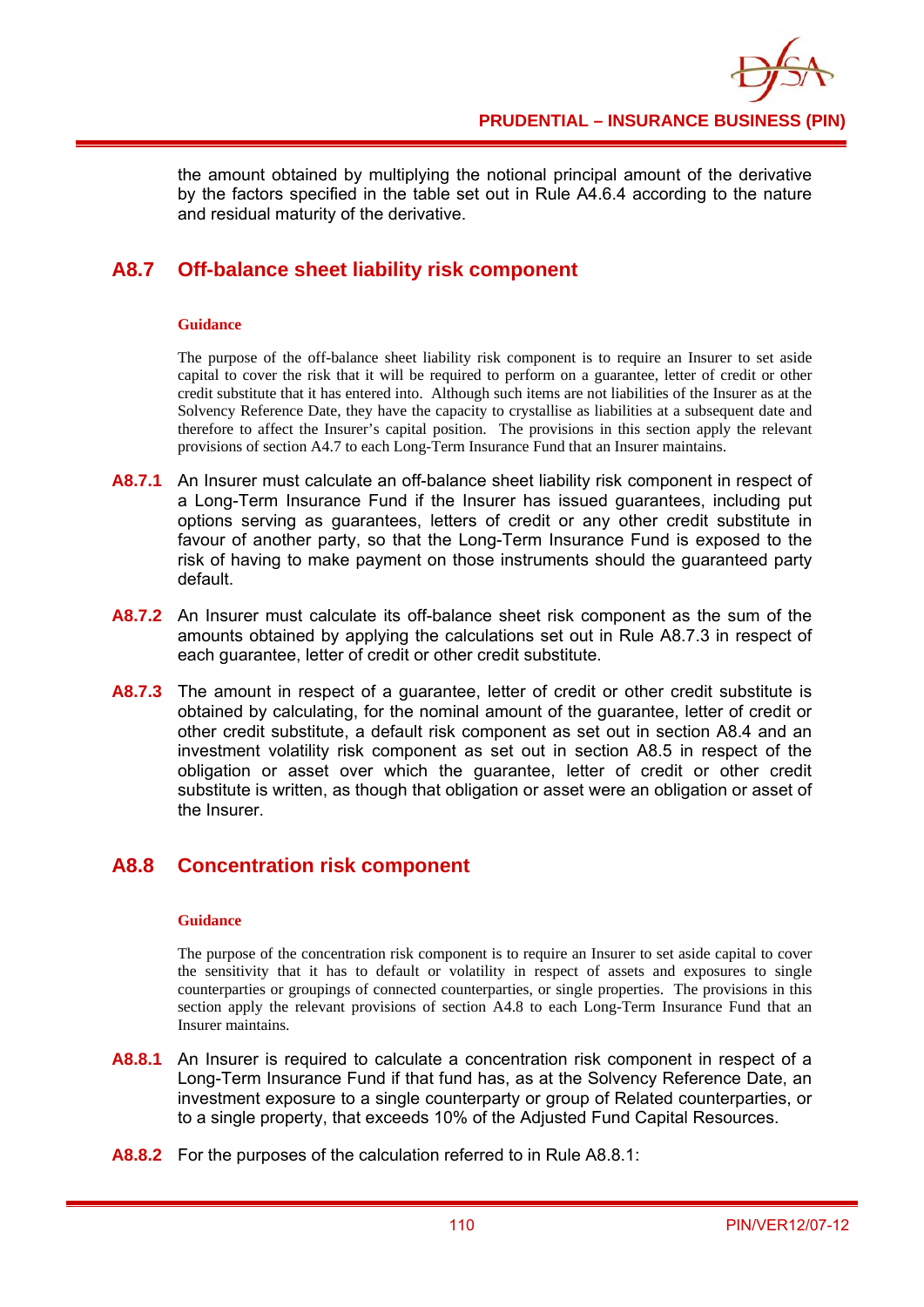

- (a) 'investment exposure' means the aggregate value of all equity, bond or other investments in or in respect of the counterparty or group of Related parties or property in question, together with off-balance sheet exposures to the same counterparty or group of Related counterparties or property that that fund has because the Insurer has issued guarantees, letters of credit or other credit substitutes (other than insurance contracts), or because it has entered into derivative contracts, but excluding any assets excluded from base fund capital in accordance with any of the Rules referred to in Rule A8.4.3(b); and
- (b) 'AAA'-Rated Governments and Government agencies are not counterparties.
- **A8.8.3** An Insurer must calculate its concentration risk component in respect of a Long-Term Insurance Fund as the sum of the amounts obtained by multiplying each investment exposure of that fund that exceeds 10% of the adjusted segmental capital resources, by the relevant factor percentage set out in the table set out in Rule A4.8.3, reading that table as though all references to Adjusted Capital Resources were references to Adjusted Fund Capital Resources, and subject to Rule A8.8.4
- **A8.8.4** If the concentration risk component in respect of an investment exposure of a Long-Term Insurance Fund, aggregated with the sum of the default risk component, investment volatility risk component and off-balance sheet asset risk component (so far as concerns that fund), in respect of the assets and off-balance sheet exposures comprising that investment exposure, exceeds 100% of that investment exposure, the concentration risk component in respect of that investment exposure must be reduced so that the total of the three components in respect of that investment exposure is equal to 100% of that investment exposure.

## **A8.9 Size factor component**

#### **Guidance**

The effect of the size factor component is to provide a relatively higher capital requirement in respect of Long-Term Insurance Funds with smaller portfolios of Invested Assets. The provisions in this section apply the relevant provisions of section A 4.9 to each Long-Term Insurance Fund that an Insurer maintains.

- **A8.9.1** The base figure for the size factor component is determined by aggregating the following components, for the Long-Term Insurance Fund:
	- (a) the aggregate of the default components determined in accordance with section A 8.4, in respect of Invested Assets;
	- (b) the investment volatility risk component determined in accordance with section A8.5; and
	- (c) the concentration risk component determined in accordance with section A 8.8.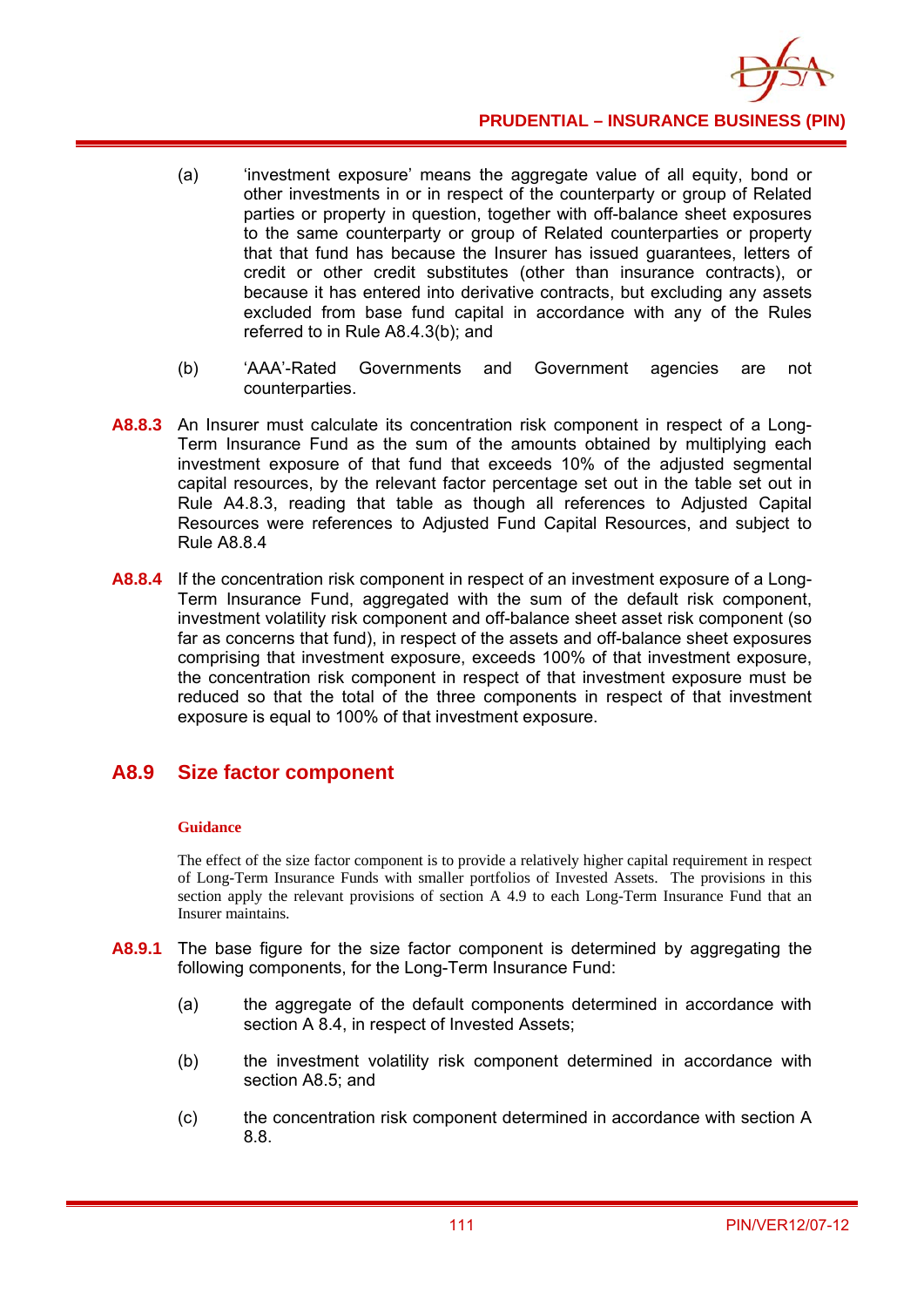- **A8.9.2** An Insurer must calculate the size factor component in respect of Long-Term Insurance Fund by multiplying the base figure for that fund as determined in accordance with Rule A8.9.1 by the factor derived by applying the following formula, where x represents the total Invested Assets attributable to that fund, expressed in millions of dollars:
	- (a) if  $x \le 100$ , the factor is 1.5;
	- (b) if  $100 < x \le 200$ , the factor is  $(150 + 0.5(x-100))/x$ ;
	- (c) if  $200 < x \le 1,200$ , the factor is  $(200 0.2(x-200))/x$ ; and
	- (d) if  $x > 1,200$ , the factor is zero.

### **A8.10 Long-term insurance risk component**

#### **Guidance**

The purpose of the Long-Term Insurance risk component is to require an Insurer to set aside capital to address the risk that the net present value of future Policy Benefits will vary from the amounts recorded as Long-Term Insurance Liabilities in the Insurer's balance sheet. The provisions in this section apply the relevant provisions of section A4.12 to each Long-Term Insurance Fund that an Insurer maintains.

**A8.10.1** An Insurer must calculate the Long-Term Insurance risk component in respect of a Long-Term Insurance Fund according to the method set out in section A4.12, applied as though all references in that section to an Insurer were instead references to that fund.

### **A8.11 Asset management risk component**

#### **Guidance**

This section requires an Insurer to set aside capital in respect of assets that it manages. The provisions in this section apply the relevant provisions of section A4.13 to each Long-Term Insurance Fund that an Insurer maintains.

**A8.11.1** An Insurer must calculate the asset management risk component in respect of a Long-Term Insurance Fund according to the method set out in section A4.13, applied as though all references in that section to an Insurer were instead references to that fund.

# **APP9 CALCULATION OF DIFC BUSINESS RISK CAPITAL REQUIREMENT**

### **A9.1 Purpose and general provisions**

**A9.1.1** This appendix applies to all Insurers to which section 4.7 applies.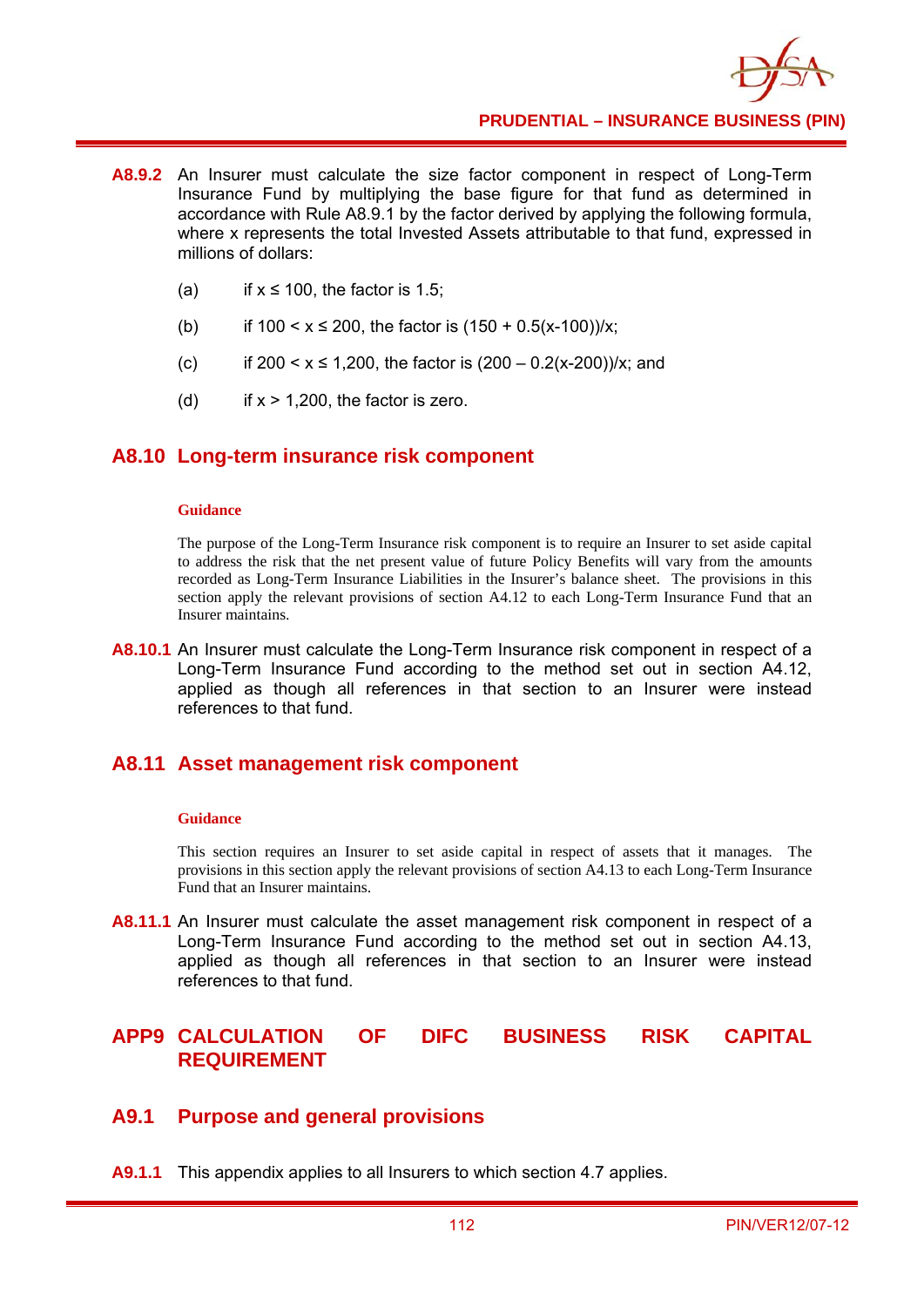#### **Guidance**

- 1. This appendix sets out the manner in which an Insurer that is not a DIFC Incorporated Insurer is required to calculate its DIFC Business Risk Capital Requirement. The basis of calculation is analogous to the basis of calculation of elements of the Minimum Capital Requirement for Insurers that are not Protected Cell Companies, as set out in App4.
- 2. The DIFC Business Risk Capital Requirement is calculated with reference to the insurance activities of the Insurer, carried out through its establishment in the DIFC, without deduction for reinsurances.

### **A9.2 DIFC business risk capital requirement**

- **A9.2.1** An Insurer must calculate its DIFC Business Risk Capital Requirement as the sum of the Insurer's DIFC underwriting risk component, the Insurer's DIFC reserving risk component and the Insurer's DIFC Long-Term Insurance risk component.
- **A9.2.2** In calculating the DIFC Business Risk Capital Requirement:
	- (a) no account must be taken of Contracts of Insurance effected by the Insurer, other than through an establishment in the DIFC; and
	- (b) no account must be taken of contracts of reinsurance entered into by the Insurer as cedant, regardless of where those contracts of reinsurance were entered into.

## **A9.3 DIFC underwriting risk component**

#### **Guidance**

The DIFC underwriting risk component requires an Insurer to demonstrate the availability of capital to address the risk that the cost of claims on Contracts of Insurance entered into as Insurer through an establishment in the DIFC will vary from the cost implicit in the premiums being charged.

**A9.3.1** An Insurer must calculate its DIFC underwriting risk component according to the method set out in section A4.10, subject to the modifications set out in Rules A9.2.2(a) and (b).

## **A9.4 DIFC reserving risk component**

#### **Guidance**

The DIFC reserving risk component requires an Insurer to demonstrate the availability of capital to address the risk that the cost of claims in respect of contracts entered into as Insurer through an establishment in the DIFC will vary from the amounts recorded as liabilities in the Insurer's balance sheet.

**A9.4.1** An Insurer must calculate its DIFC reserving risk component according to the method set out in section A4.11, subject to the modifications set out in Rules 9.2.2(a) and (b).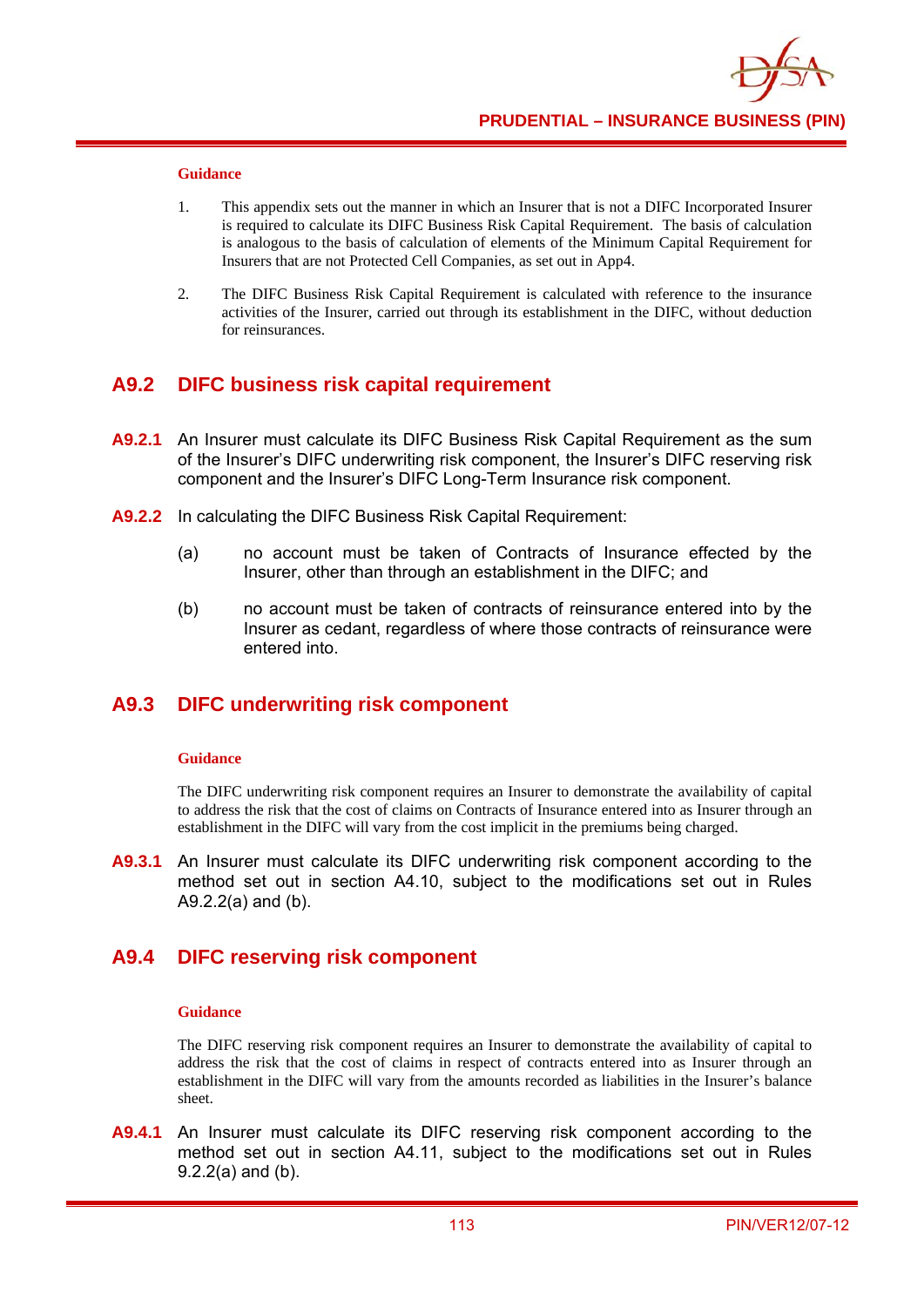## **A9.5 DIFC long-term insurance risk component**

**A9.5.1** An Insurer must calculate its DIFC Long-Term Insurance risk component according to the method set out in section A4.12, subject to the modifications set out in Rules 9.2.2(a) and (b).

## **APP10 REPORTING TO THE DFSA**

## **A10.1 Purpose and general provisions**

- **A10.1.1** This appendix applies to all Insurers.
- **A10.1.2** In this appendix and the forms, unless the term 'Annual Regulatory Return' or 'Quarterly Regulatory Return' is used, the term 'Return' includes both of those Returns.

#### **Guidance**

- 1. The form and content of the Returns differs according to the characteristics of the Insurer.
- 2. General requirements relating to the recognition and measurement of assets and liabilities are dealt with in PIN chapter 5.
- 3. The Returns are provided in PRU.
- 4. This appendix sets out some matters relating to content and presentation of the information contained in the Returns. Further guidance in relation to the preparation and submission of the Returns is provided in PRU and the DFSA's electronic prudential reporting system.

[Amended][VER9/12-07][RM54/07]

# **A10.2 Completion of forms for global, cell, fund and DIFC business reporting units**

#### **Guidance**

Separate Returns are completed for Insurers' entire business, and for those parts of the business that are subject to separate capital adequacy requirements, namely Cells, Long-Term Insurance Funds, and DIFC business. These parts, and the entire business, are described as 'reporting units' because a Return is required for each. An Insurer may therefore have to submit more than one set of Returns.

- **A10.2.1** A Return must be completed in respect of each of the reporting units set out in this section that applies to the Insurer.
- **A10.2.2** There are four types of reporting units in respect of which an Insurer may be required to submit a Return. These are referred to in this appendix and the forms as the global reporting unit, the Cell reporting unit, the fund reporting unit and the DIFC business reporting unit. The Returns in respect of these reporting units are referred to respectively in this appendix and the forms as the Global Return, the Cell Return, the Fund Return and the DIFC Business Return.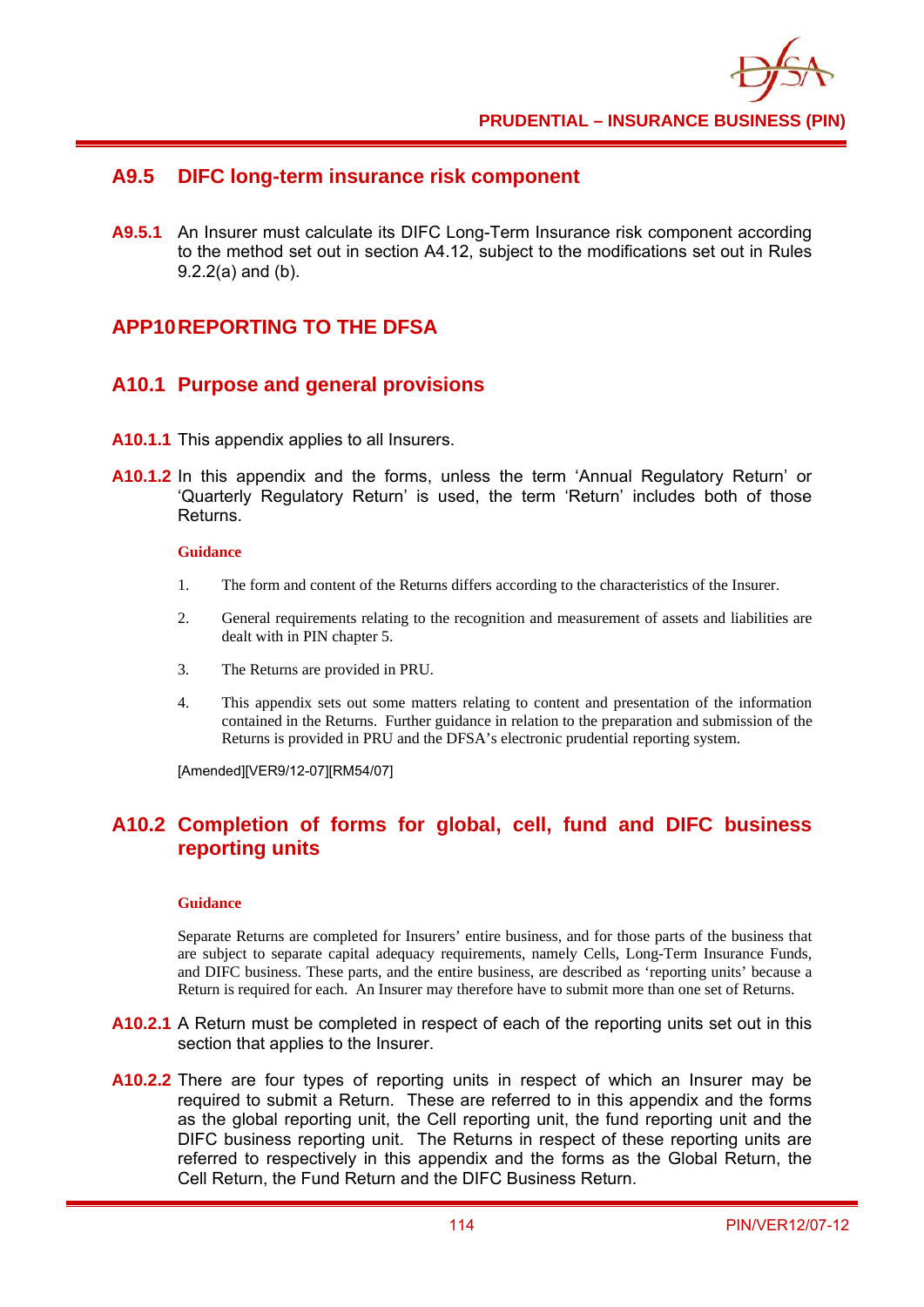```
[Amended] [VER8/11-07] [RM51/07]
```
- **A10.2.3** Every Insurer that is required by PIN chapter 6 to complete a Return must complete a Global Return. A Global Return has the following characteristics:
	- (a) Subject to (b), a Global Return includes all of the assets, liabilities, equity, revenues and expenses of the Insurer, regardless of the residency status or location of the Insurer, of the customer or of any asset or liability.
	- (b) The Global Return of a Protected Cell Company does not include any assets, liabilities, equity, revenues or expenses that are attributable to a Cell.

[Amended][VER9/12-07][RM54/07]

**A10.2.4** Except as provided otherwise in this appendix, an Insurer that is a Protected Cell Company must complete a Cell Return in respect of each Cell that it maintains. A Cell Return includes all of the assets, liabilities, equity, revenues and expenses attributable to the Cell, regardless of the residency status or location of the customer or of any asset or liability. An Insurer to which this Rule applies is not required to complete a Quarterly Regulatory Return in respect of any Cells maintained by it that are Captive Cells.

[Amended][VER9/12-07][RM54/07]

- **A10.2.5** Except as provided otherwise in this appendix, an Insurer that maintains a Long-Term Insurance Fund must complete a Fund Return in respect of each Long-Term Insurance Fund that it maintains. A Fund Return includes all of the assets, liabilities, revenues and expenses attributable to the Fund, regardless of the residency status or location of the customer or of any asset or liability. An Insurer to which this Rule applies is not required to complete a Fund Return in the following cases: [Amended][VER9/12-07][RM54/07]
	- (a) where the Insurer is deemed to constitute a single, Long-Term Insurance Fund, such that the information contained in the Fund Return would be identical to that in the Global Return; and
	- (b) where a Cell of the Insurer is deemed to constitute a single, Long-Term Insurance Fund, such that the information contained in the Fund Return would be identical to that in the Cell Return.

### **Guidance**

A10.2.5 operates to prevent the preparation of duplicate Returns. However, where under this section an Insurer or a Cell is exempt from the requirement to prepare a Quarterly Regulatory Return because of its captive status, the Fund Quarterly Regulatory Return would not be identical and must still be prepared.

- **A10.2.6** An Insurer that is not a DIFC Incorporated Insurer must complete a DIFC Business Return. A DIFC Business Return has the following characteristics:
	- (a) it includes only liabilities that are Insurance Liabilities of the Insurer in respect of its DIFC Insurance Business and assets that are associated with those Insurance Liabilities; and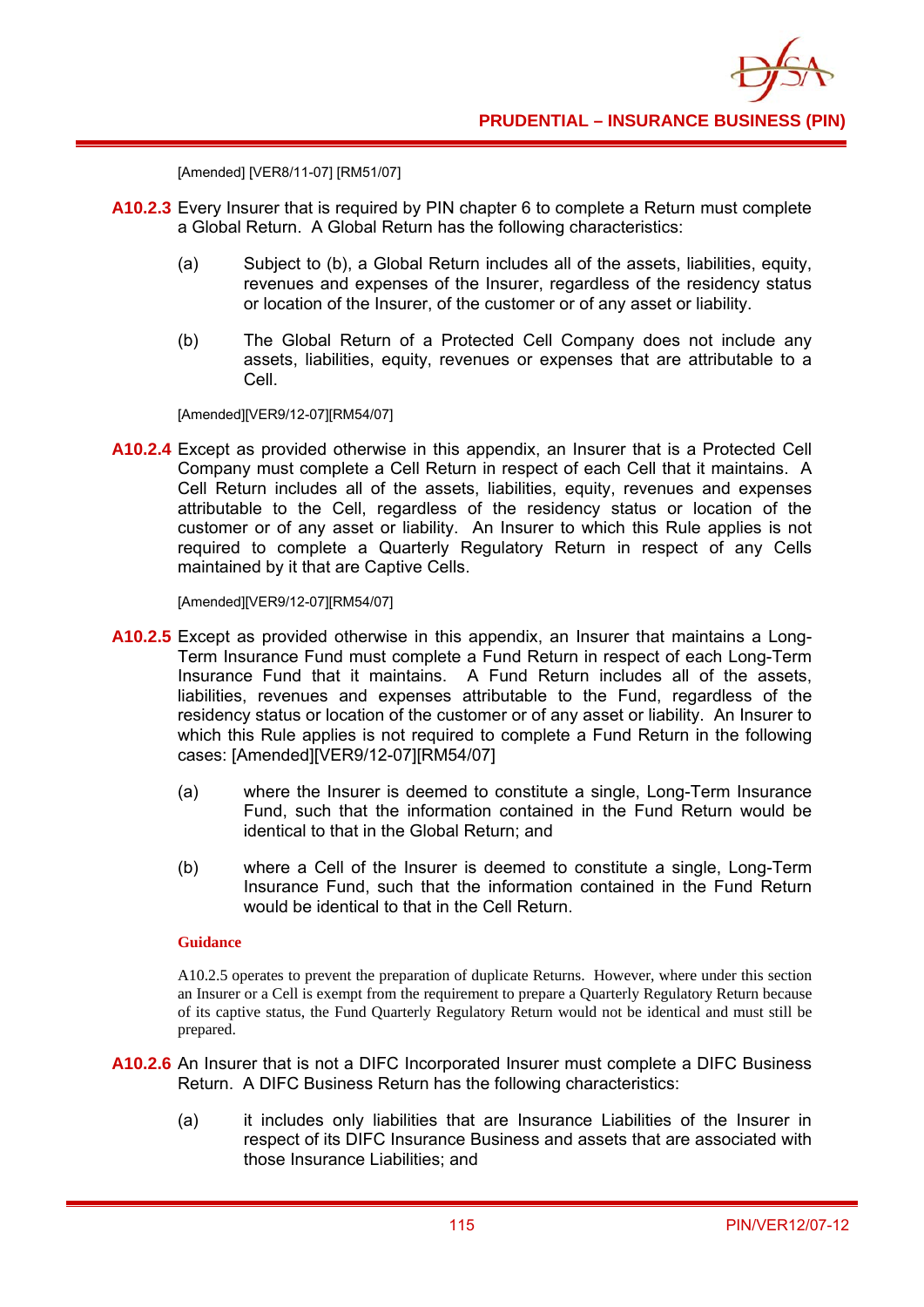(b) revenues and expenses must be included only to the extent that they are attributable to the Insurer's DIFC Insurance Business.

#### **Guidance**

The assets that are associated with Insurance Liabilities normally include only reinsurance and other recoveries in respect of claims, whether or not incurred, included in Insurance Liabilities. The DIFC Business Return does not include assets such as investments, fixed assets, or receivables other than reinsurance recoveries in respect of Insurance Liabilities.

# **A10.3 Content of Returns**

[Amended] [VER8/11-07] [RM51/07]

- **A10.3.1** The Annual Regulatory Return comprises the following forms, together with the Supplementary Notes pertaining to those forms and the Statement by Directors referred to in Rule A10.5:
	- (a) Form IN 10 (Statement of financial position);
	- (b) Form IN 20 (Statement of capital adequacy);
	- (c) Form IN 30 (Statement of financial performance);
	- (d) Form IN 40 (Statement of premium revenue and reinsurance expense);
	- (e) Form IN 50 (Statement of claims expense and recovery revenue);
	- (f) Form IN 60 (Statement of movements in insurance provisions);
	- (g) Form IN 70 (Statement of investment income);
	- (h) Form IN 80 (Statement of acquisition expenses);
	- (i) Form IN 90 (Reconciliation to financial statements);
	- (j) Form IN 100 (Summary statement of operations);
	- (k) Form IN 110 (Reconciliation of direct to total long-term insurance business);
	- (l) Form IN 120 (Statement of direct long-term insurance business);
	- (m) Form PIN 130 (Statement of direct long-term insurance liabilities);
	- (n) Form IN 140 (Statement of assets covering direct linked long-term insurance liabilities);
	- (o) Form IN 150 (Statement of assets covering direct non-linked long-term insurance liabilities and minimum capital requirements); and
	- (p) Form IN 160 (Calculation of direct long-term insurance element of longterm insurance risk component).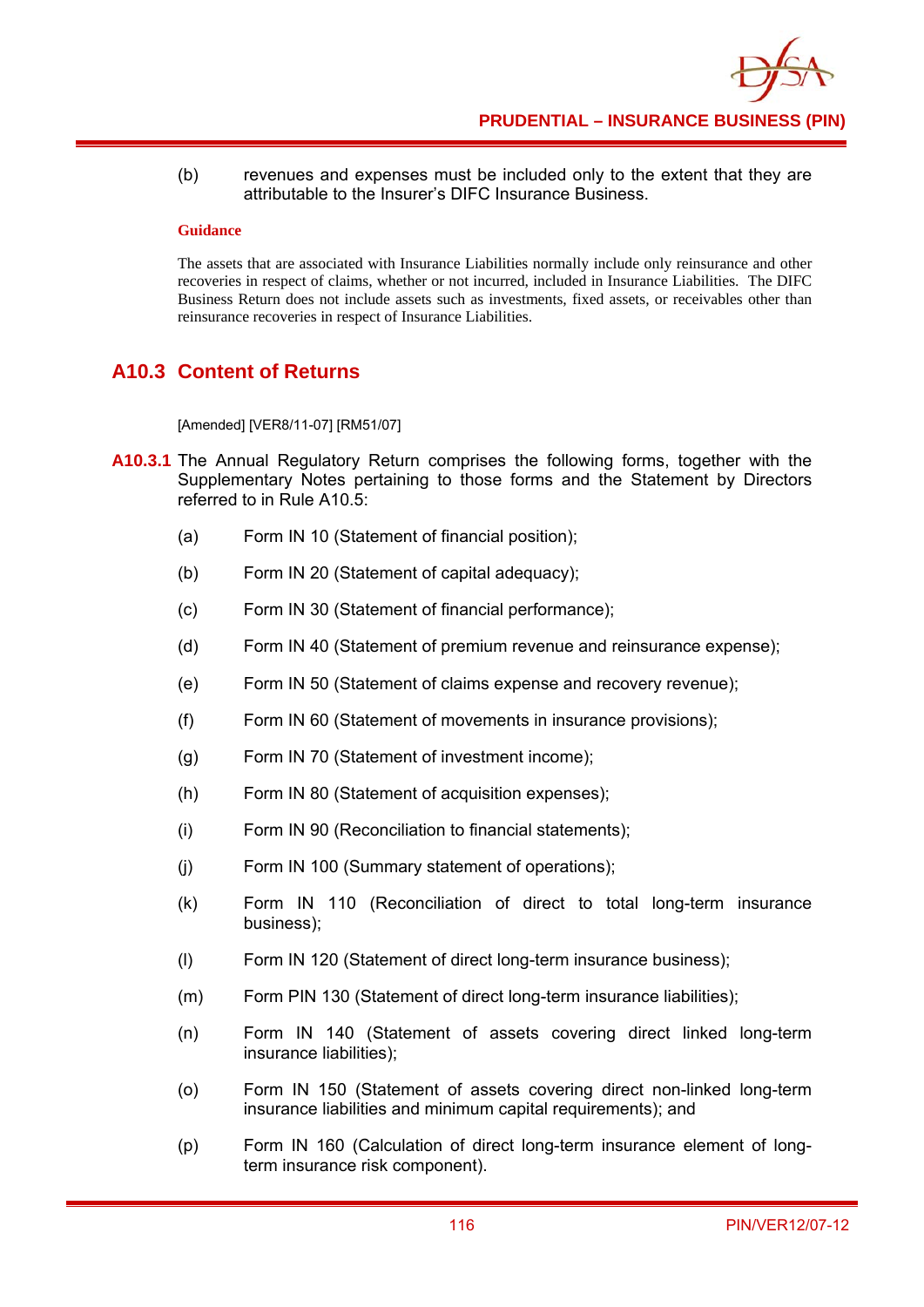[Amended] [VER6/07-07] [RM46/07] [Amended][VER9/12-07][RM54/07]

- **A10.3.2** The Quarterly Regulatory Return comprises the following forms, together with the Supplementary Notes pertaining to those forms and the Statement by Directors referred to in Rule A10.5:
	- (a) Form IN 10 (Statement of financial position);
	- (b) Form IN 20 (Statement of capital adequacy);
	- (c) Form IN 30 (Statement of financial performance); and
	- (d) Form IN 100 (Summary statement of operations).

[Amended] [VER6/07-07] [RM46/07] [Amended][VER9/12-07][RM54/07]

**A10.3.3** The forms referred to in Rule A10.3.1 and Rule A10.3.2 must be prepared for each reporting unit for which an Insurer is required to submit an Annual Regulatory Return or a Quarterly Regulatory Return as applicable, except where:

[Amended] [VER8/11-07] [RM51]

(a) this appendix, the instructional guidelines to the form set out in PRU or the DFSA's electronic prudential reporting system states that the form is not required for that reporting unit, or for that Insurer; or

[Amended] [VER6/07-07] [RM46/07]

(b) the form would contain no information, in which case the Insurer may omit the form and present a Supplementary Note stating that the form has not been prepared for that reason. [Amended] [VER8/11-07][RM51/07]

[Amended][VER9/12-07][RM54/07]

**A10.3.4** The forms comprising the Returns are set out in PRU and the DFSA's electronic prudential reporting system.

[Amended] [VER8/11-07] [RM51/07]

**A10.3.5** Items must be disclosed in the Returns in accordance with the instructional guidelines set out in PRU and the DFSA's electronic prudential reporting system, subject to the effects of other provisions of this appendix.

[Amended] [VER8/11-07] [RM51/07] [Amended][VER9/12-07][RM54/07]

**A10.3.6** Where an item is described in a Return as the result of a mathematical calculation, that mathematical calculation must be used to determine that item except where these Rules or the relevant instructional guidelines require otherwise.

[Amended] [VER6/07-07] [RM46/07] [Amended] [VER8/11-07] [RM51/07]

**Guidance** 

The Returns and instruction guidelines are provided in App10, PRU and the DFSA's electronic prudential reporting system.

[Added] [VER8/11-07] [RM51/07]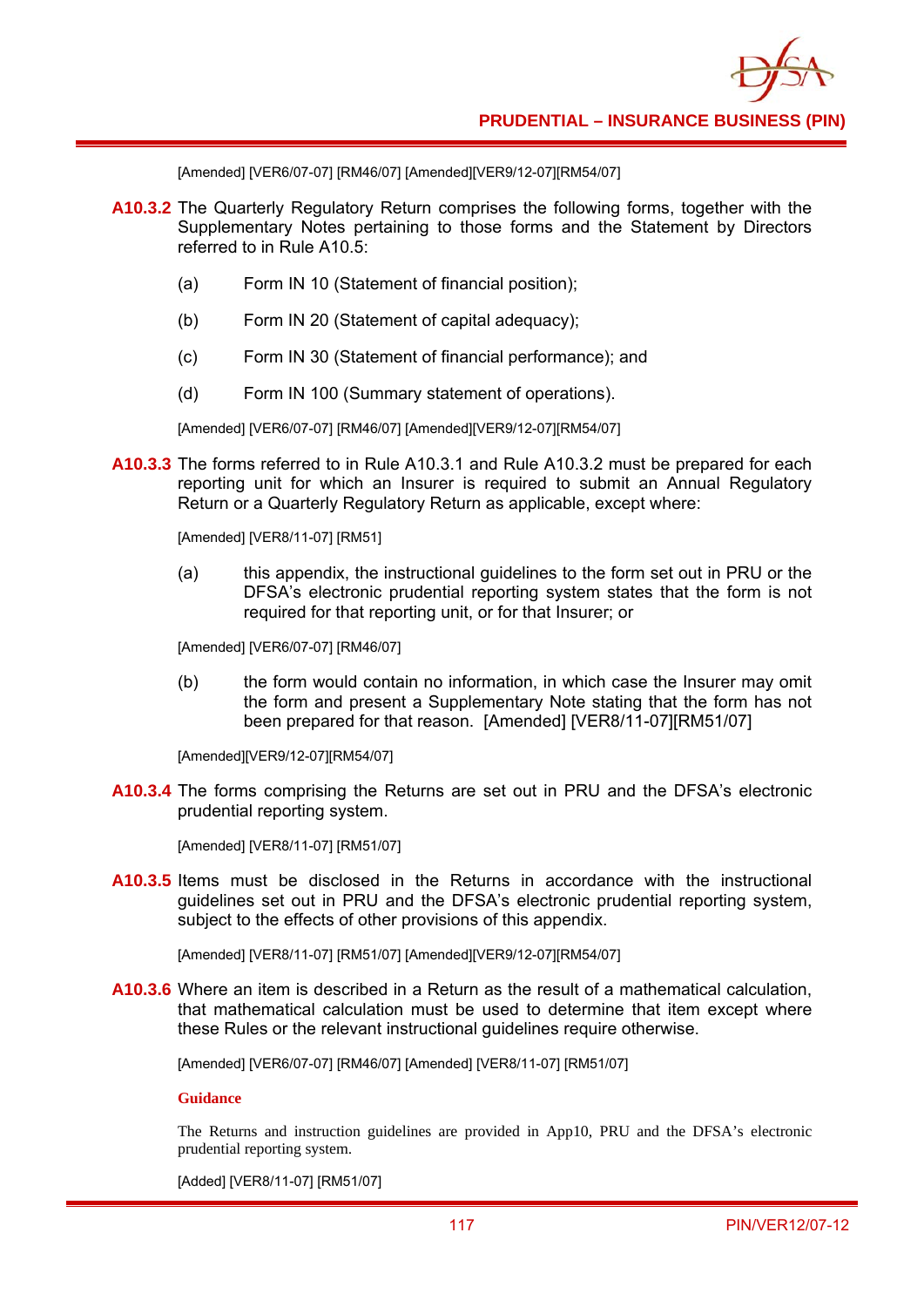

# **A10.4 General provisions relating to the completion of forms**

#### **Guidance**

Annual Regulatory Returns follow the cycle of the Insurer's normal statutory reporting, under the Companies Law 2004 in the DIFC and under equivalent legislation elsewhere. Quarterly Regulatory Returns are presented on a year to date basis at specified dates.

**A10.4.1** Supplementary Notes must be presented in accordance with any instructions provided through the DFSA's electronic prudential reporting system or specified in PRU. Each Supplementary Note must identify the form to which it relates.

[Amended] [VER8/11-07] [RM51/07]

- **A10.4.2** Returns must be presented in the English language.
- **A10.4.3** A Return must be presented in United States currency, rounded to thousands of dollars, with no decimal place except where these Rules or the relevant instructional guidelines require otherwise.

[Amended] [VER6/07-07] [RM46/07]

- **A10.4.4** Where the format of a form requires the presentation of comparative information, the comparative information shall be presented according to the following principles:
	- (a) In the case of a form forming part of the Annual Regulatory Return, the comparative information shall be that presented in the Annual Regulatory Return for the previous reporting period.
	- (b) In the case of a form forming part of the Quarterly Regulatory Return, the comparative information shall be that presented in the Quarterly Regulatory Return for the corresponding quarter in the previous calendar year.
	- (c) Comparative information shall be presented unless:
		- (i) the Insurer did not exist at any time during the comparative period (whether or not it was an Insurer);
		- (ii) in the case of a Cell Return or a Fund Return, the Cell or Long-Term Insurance Fund to which the Return relates did not exist at any time during the comparative period; or
		- (iii) so far only as concerns the DIFC Business Return, in the case of an Insurer that is not a DIFC Incorporated Insurer, the Insurer was not at any time an Insurer during the comparative period.
	- (d) An Insurer that is required to present comparative information in a Return, and that was not required to prepare a Return in respect of the comparative period, must present comparative information that would have been presented in the Return covering the comparative period, if the Insurer had been required to prepare that Return.
	- (e) Comparative information shall not be changed from the time it was first presented, unless re-presentation is necessary for the interpretation of the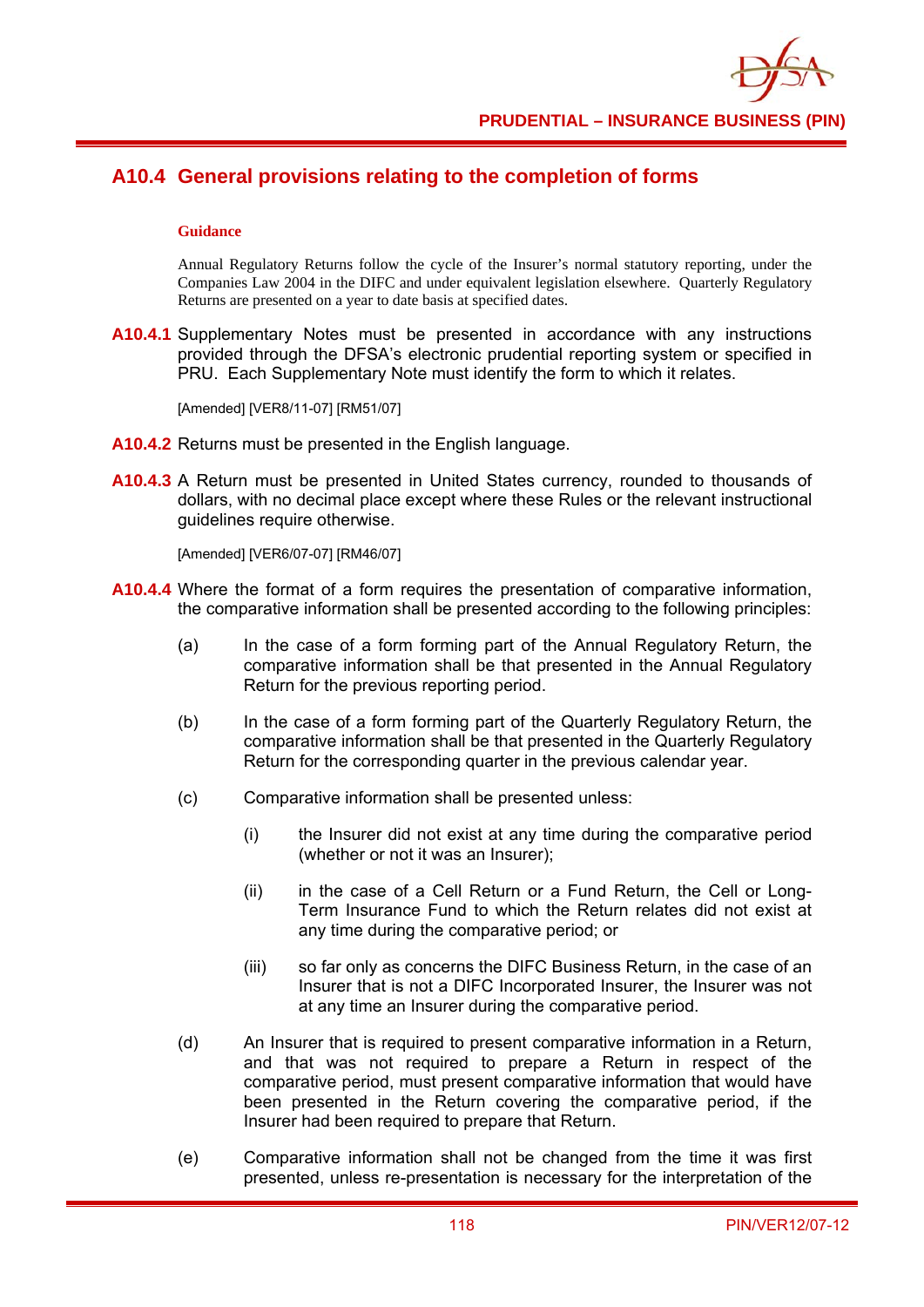

Return. Where comparative information is changed, the Insurer must include in the Return a Supplementary Note showing the nature of the change and the reason for it.

- **A10.4.5** The Annual Regulatory Return, including the Statement by Directors, is subject to audit, except where this appendix or the form instruction guidelines states that a form is not subject to audit.
- **A10.4.6** Each page of the Statement by Directors must show:

[Amended] [VER8/11-07] [RM51/07]

- (a) the words 'Annual Regulatory Return' or 'Quarterly Regulatory Return', as applicable;
- (b) [Deleted] [VER8/11-07] [RM51/07]
- (c) the Insurer's licence number;
- (d) the Insurer's name;
- (e) the reporting period to which the Return relates;
- (f) whether the Return is a Global, Cell, Fund or DIFC Business Return; and
- (g) where the return relates to a Cell or a Long-term Insurance Fund, sufficient information to identify the Cell or Long-term Insurance Fund in question.
- A10.4.7 Where this appendix or the form requires information to be presented for different Classes of Business or for different types of insurance contract (for example, direct insurance, facultative reinsurance, proportional reinsurance treaty and nonproportional reinsurance treaty), an Insurer required to complete the form must present the relevant information in respect of all Classes of Business and types of contract, except under the following circumstances so far as concerns businesses other than Direct Long Term Insurance Business of a DIFC Incorporated Insurer:

[Amended] [VER6/07-07] [RM46/07]

- (a) Where an item of numerical information in respect of a Class of Business for a type of insurance contract is less than two per cent of the total such numerical information in respect of all Classes of Business for that type of insurance contract, the Insurer may aggregate that numerical information for that Class of Business for that type of insurance contract with the same item of information for the Class of Business for that type of contract in which that item of information is the largest.
- (b) Where an item of numerical information in respect of a type of insurance contract for a Class of Business is less than two per cent of the total such numerical information in respect of all types of insurance contract for that Class of Business, the Insurer may aggregate that numerical information for that type of insurance contract for that Class of Business with the same item of information for the type of insurance contract for that Class of Business in which that item of information is the largest.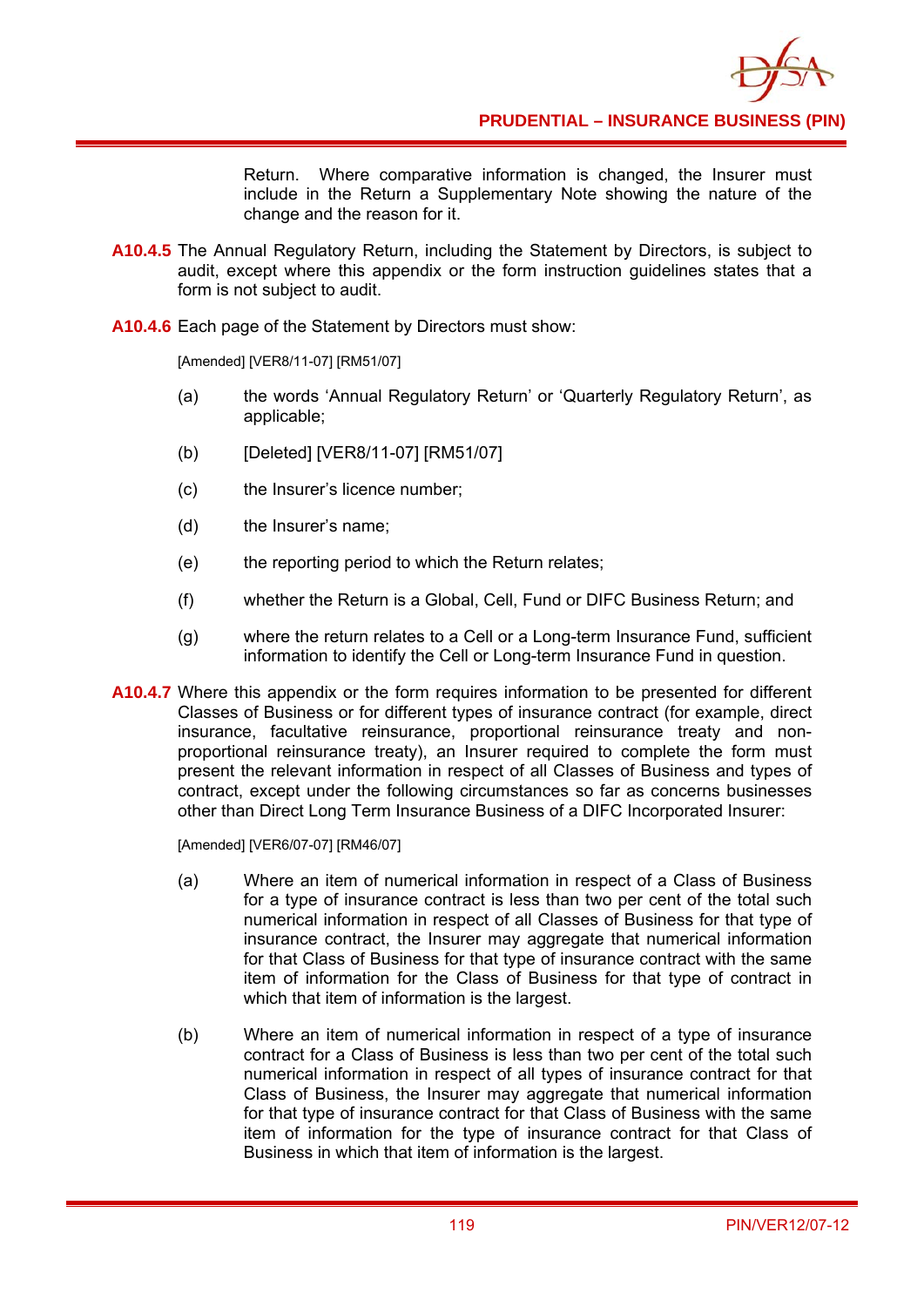

#### **Guidance**

This Rule establishes de minimis limits for an Insurer in respect of detailed numerical information presented by Class of Business or by type of insurance contract. These de minimis limits do not apply for Direct Long-Term Insurance Business carried on by a DIFC Incorporated Insurer. Amounts below the de minimis limits may be aggregated together with other items of information in the same line or column of a form. Insurers are not required to apply the sub-sections in the order that they are set out. However, Insurers should ensure that the Returns continue to comply with both sub-sections after applying either. It is possible that applying the second sub-section to be applied could affect compliance with the first.

[Amended] [VER6/07-07] [RM46/07] [Amended][VER9/12-07][RM54/07]

**A10.4.8** Where an Insurer arranges its affairs such that a Cell or Long-Term Insurance Fund maintained by it pays or receives income in the form of interest, dividends, rental, recharge of management expenses or other investment income, from another reporting unit of the Insurer, that income must be shown gross as an expense in the reporting unit bearing the expense, and as income in the reporting unit receiving the income. Where, however, the same reporting unit records the income and the expense, the two must be netted.

[Amended] [VER8/11-07] [RM51/07]

#### **Guidance**

This Rule establishes accounting policy in respect of transactions between reporting units. Internal recharges within an Insurer should be shown as such where they are external to a reporting unit of that Insurer. However, where a reporting unit (for example, the Global Return of an Insurer that is not a Protected Cell Company, and that maintains one or more Long-Term Insurance Funds) includes both 'sides' of the internal transaction, the internal transaction must be eliminated by netting the income and expense.

[Amended] [VER8/11-07] [RM51/07] [Amended][VER9/12-07][RM54/07]

### **A10.5 Statement by directors**

#### **Guidance**

- 1. The Statement by Directors forms a part of the Annual Regulatory Return or the Quarterly Regulatory Return. By providing these statements, the directors confirm that the Returns have been properly prepared and that the Insurer complies with applicable prudential rules.
- 2. The Statement by Directors is set out as statements that must be made, but circumstances may arise when a statement cannot be made because it would be untrue to do so. Under such circumstances this section provides for the directors to provide an explanation in place of the omitted statement.

[Amended] [VER8/11-07] [RM51/07]

- **A10.5.1** Every Return must include a Statement by Directors, in accordance with this section.
- **A10.5.2** The Statement by Directors forming part of the Annual Regulatory Return must state that: